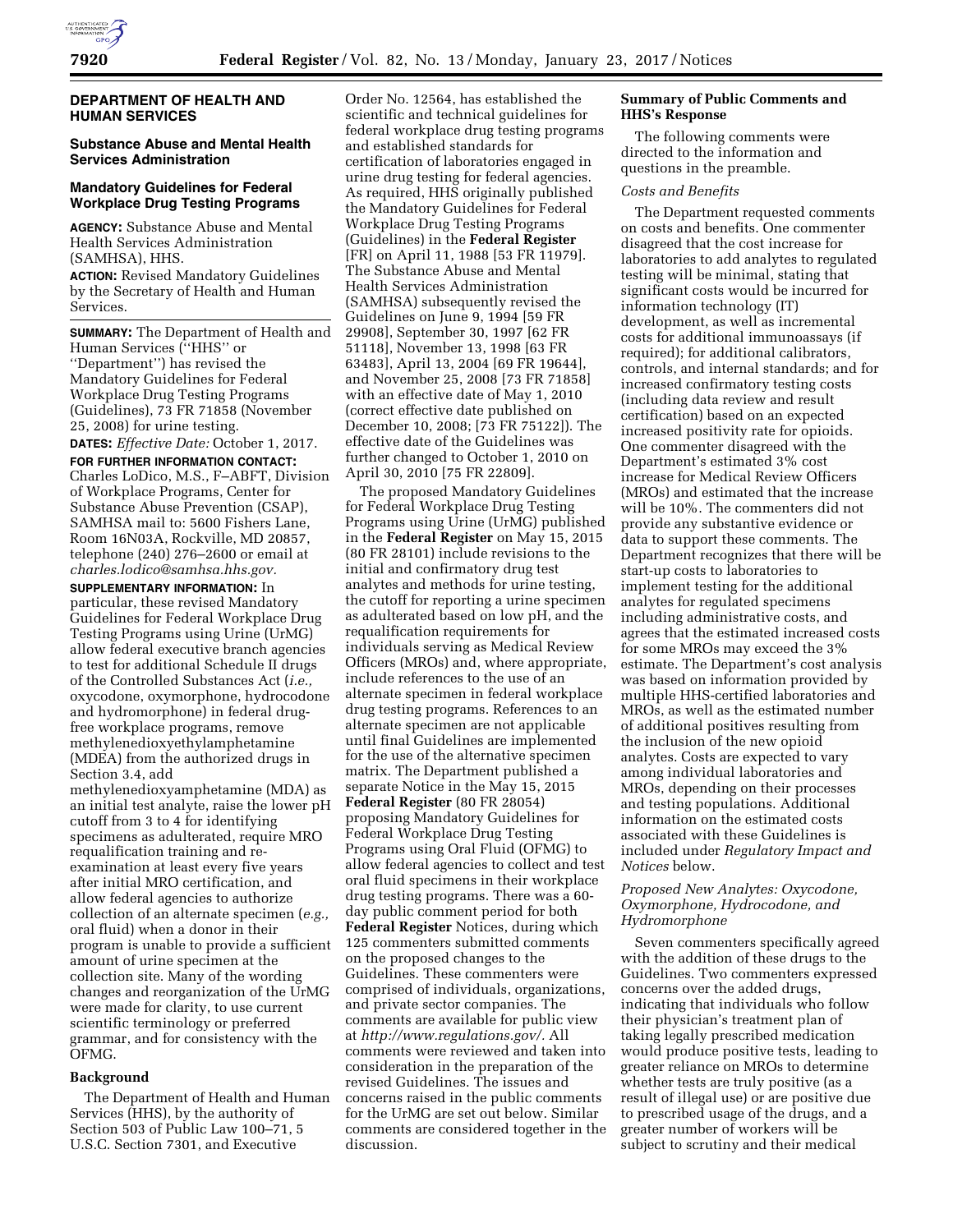records examined at length. One of the commenters maintained that such testing would exceed the legal mandate under Executive Order No. 12564 and the promulgation of scientific Guidelines by HHS pursuant to it. The Guidelines include requirements to protect individuals' privacy while maintaining public safety, including procedures for MRO review to verify legitimate drug use and maintain the confidentiality of donor drug testing records. The Department provides additional guidance in the Medical Review Officer Manual for Federal Workplace Drug Testing Programs. The inclusion of these additional drugs in the Guidelines is within the scope of the Department's regulatory authority to test for illegal drug use under Section 503(a)(1)(A)(ii)(II) of Public Law 100–71 and Executive Order No. 12564.

# *New Analytes—Cutoff Concentrations*

Eight commenters addressed the proposed cutoffs for the added drugs: Three commenters agreed with the proposed cutoffs; four disagreed with the cutoffs for one or more of the added drugs. Of these, three commenters stated that the cutoffs are too low: Two of these commenters believe that these cutoffs will unnecessarily identify workers using prescription drugs and one commenter noted that these cutoffs will affect accurate quantitation in routine specimens. The Department recognizes that the added analytes will result in an increased number of positive opioid results requiring MRO review, and has incorporated requirements for MRO requalification and retraining at least every five years. Additional guidance and information on the added drugs will be provided in the Medical Review Officer Guidance Manual for Federal Workplace Drug Testing Programs. The Department disagrees that the cutoffs will affect accurate quantitation in routine specimens. Information from HHScertified laboratories indicates that testing at these cutoffs can be accomplished with current instrumentation. However, the Department has raised the confirmatory test cutoffs for oxycodone and oxymorphone from 50 ng/mL to 100 ng/ mL. These higher cutoffs are supported by a single dose study which showed similar detection rates for oxycodone and oxymorphone using either a 50 ng/ mL or 100 ng/mL cutoff.1 Use of the 100 ng/mL confirmatory test cutoffs is expected to be less analytically challenging for laboratories.

One commenter suggested changing the oxycodone and oxymorphone initial test cutoff to 300 ng/mL and changing

the hydrocodone and hydromorphone initial test cutoff to 100 ng/mL, to equate the detection times for these drugs. One commenter requested that the Department provide the justification and data used to determine the cutoff levels for the added opioids. The Department raised the oxycodone and oxymorphone confirmatory test cutoffs to 100 ng/mL as described above. The Department has evaluated the comments and has concluded that no further change is needed. The selection of cutoff concentration is not based solely on the factor of detection times and must take into consideration a variety of factors, both pharmacological and chemical. Drug potency, disposition in urine, impact and prevalence must be considered. For example, oxycodone is approximately twice as potent as hydrocodone and may be prescribed in lower doses, thus a cutoff lower than that for hydrocodone is warranted. Therefore, in selecting the cutoffs, the Department considered the detection times of equipotent doses as well as dispositional patterns of each drug in urine. Data on the disposition of hydrocodone and oxycodone in urine following administration of a single dose can be found in two recently published scientific articles.1 2

# *Medical Review Officer (MRO) Requalification—Continuing Education Units (CEUs)*

The Department requested comments on requiring MRO requalification continuing education units (CEUs) and on the optimum number of credits and the appropriate CEU accreditation bodies should CEUs be required as part of MRO requalification. Three commenters agreed with requiring MRO recertification, but disagreed with the addition of CEU requirements to the Guidelines. Two commenters disagreed with specifying the number of CEUs required. Two commenters indicated that certification entities already enforce training requirements and recommended that acceptance of CEUs be handled by MRO certification boards, not the Department. Two commenters recommended a requirement of annual CEUs: One suggested 16 CEUs and the other recommended three CEUs. One commenter recommended 12 CEUs prior to initial certification, eight CEUs every five years, and also recommended two CEUs related to the new requirements/topics within two years of implementation of the revised Guidelines. The Department has evaluated the comments and has concluded that requirements for continuing education units will remain with the MRO certification entities and

will not be included in the Guidelines. The Department has removed references to MRO training entities in Sections 13.2 and 13.3, because training documentation is maintained by MRO certification entities. The Department agrees with the comment that MROs should receive training on revisions to the Guidelines, and has added item Section 13.3(b) to require such training prior to the effective date of revised Guidelines.

#### **Discussion of Sections**

The Department has not included a discussion in the preamble of any sections for which public comments were not submitted or where minor typographical or grammatical changes were made.

# *Subpart A—Applicability*

1.5 What do the terms used in these Guidelines mean?

One commenter disagreed with the definition for ''dilute specimen'' because it does not include numerical values for creatinine and specific gravity. The Department has concluded that no change is needed; the analytical (numerical) criteria for a dilute specimen are provided in Section 3.8.

One commenter requested that "external service provider" be defined, because this is a new term included in the proposed Guidelines. The Department agrees and has added the definition.

The Department has added the definition for ''gender identity'' to Section 1.5. This term is now used in Guidelines sections addressing observed and monitored collections as described in this preamble under Sections 4.4, 8.1, 8.10, and 8.12. Gender identity means an individual's internal sense of being male or female, which may be different from an individual's sex assigned at birth.

Two commenters disagreed with the proposed definition for ''invalid result'' which indicated that an invalid result was reported only when an HHScertified laboratory could not complete testing or obtain a valid drug test result. The Department agrees with the commenters and has reinstituted the definition from the Guidelines effective October 1, 2010 (73 FR 71858).

To address comments described in this preamble under Section 13.1, the Department deleted the definition for ''non-medical use of a drug.''

Two commenters found the definition of ''specimen'' confusing, because the term ''sample'' used in the definition was also defined as a representative portion of a donor's specimen. The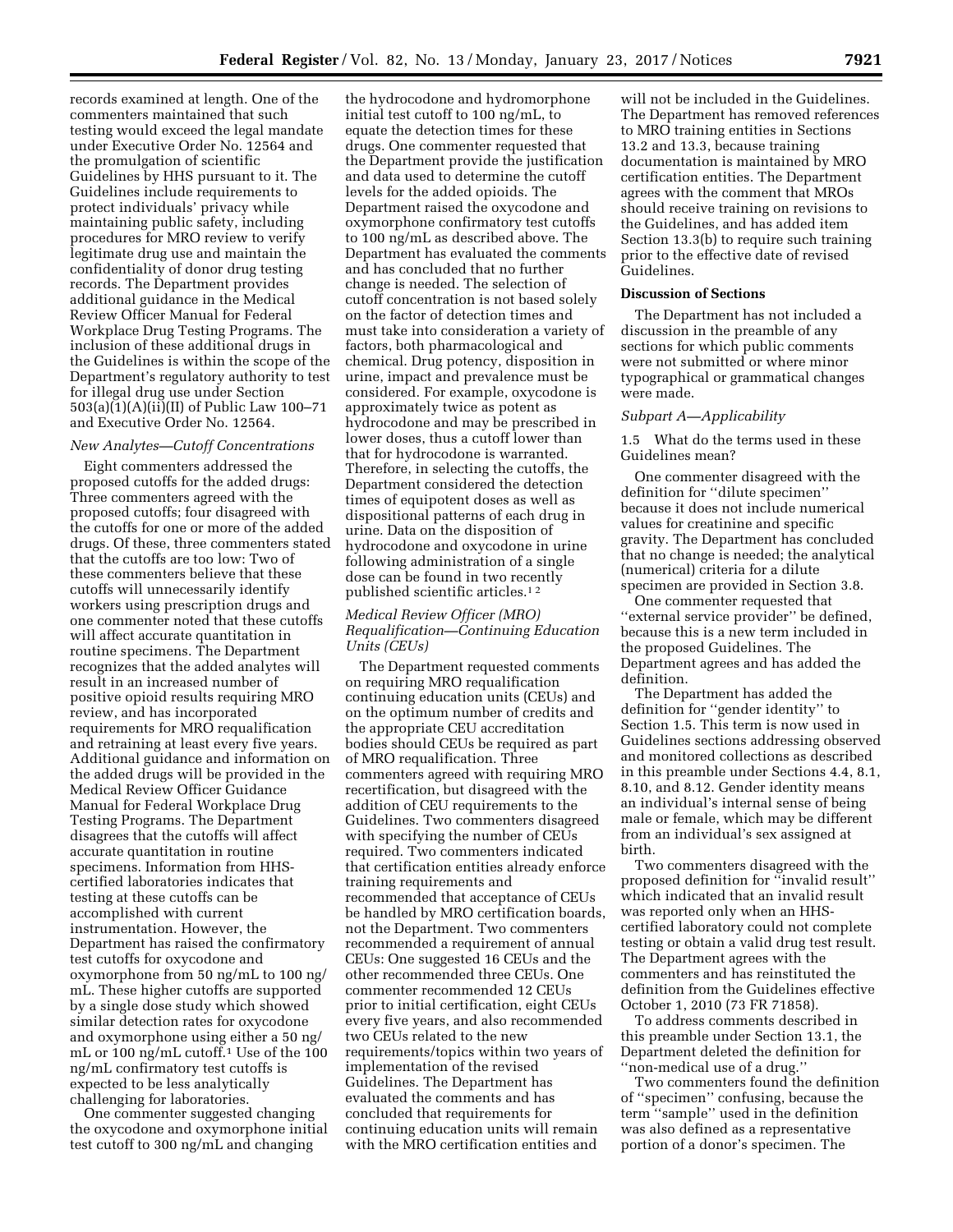Department agrees, and has reinstituted some wording for the definition of ''specimen'' from the Guidelines effective October 1, 2010 (73 FR 71858) for clarity.

1.6 What is an agency required to do to protect employee records?

One commenter suggested that the non-applicability of the Health Insurance Portability and Accountability Act (HIPAA) and the Health Information Technology for Economic and Clinical Health Act (HITECH) should be clearly stated in the Guidelines. The Department has evaluated the comment and has concluded that the applicability of HIPAA and other relevant privacy laws is clearly stated in Section 1.6. Accordingly, except for minor rewording for clarity, no further revisions are necessary.

1.7 What is a refusal to take a federally regulated drug test?

One commenter noted that, per Sections 8.4(c) and 8.9(b), when a collector finds an adulterant or substitution product or observes an attempt to substitute a urine specimen, this prompts a direct observed collection, not a refusal to test. The commenter suggested bringing an adulterant or a substitution product to the collection should be a refusal to test. The Department has evaluated the comment, and agrees that the collector must report a refusal to test when a donor brings materials for adulterating, substituting, or diluting the specimen to the collection site, or when the collector observes a donor's clear attempt to tamper with a specimen. The Department has revised Sections 1.7, 8.3(h), 8.4(c), and 8.9(b) accordingly.

One commenter noted that the collector does not report a refusal to test when a donor leaves the collection site before the collection process begins for a pre-employment test. The commenter recommended defining the beginning of the pre-employment test collection process as the point at which the donor is asked to present photo identification. The Department agrees with the suggestion to define the beginning of the collection process specifically for this situation. However, the Department has designated the beginning as the step described in Section 8.4(a), when the collector provides or the donor selects a specimen collection container. The Department has revised Sections 1.7(a)(2) and (3) to include a reference to this section. All subsequent items in Section 1.7(a) (*i.e.,* items 4–13) apply once the donor has arrived for the preemployment test collection.

1.8 What are the potential consequences for refusing to take a federally regulated drug test?

The Department reworded Section 1.8(b) to clarify that the requirements in this section apply to donors who fail to appear at the collection site in a reasonable time for any test (except a pre-employment test), as described in Section  $1.\overline{7}$ (a)(1).

#### *Subpart B—Urine Specimens*

2.1 What type of specimen may be collected?

Two commenters requested clarification on the collection/testing scenario where the federal agency authorizes collection of an oral fluid specimen, but the contracted laboratory does not perform oral fluid testing. The Department has evaluated the comments and has concluded that no change is needed. This will be addressed in the federal agency plan.

2.2 Under what circumstances may a urine specimen be collected?

One commenter suggested that the cost of mandatory random drug and alcohol testing among airline pilots outweighs the benefit. The Department has evaluated the comment and has concluded that no change is needed. Airline pilots are subject to drug and alcohol testing under DOT regulations. Therefore, this public comment is not relevant to the Guidelines. In regard to drug testing of federal agency employees and applicants, each federal agency establishes its agency plan based on its mission, its employees' duties, and the potential consequences to the public health and safety or national security that could result from the failure of an employee to adequately perform their duties and responsibilities.

#### *Subpart C—Urine Specimen Tests*

3.1 Which tests are conducted on a urine specimen?

One commenter suggested changing the term ''opiates'' to ''opioids'' in the Guidelines. The Department agrees with the commenter and has changed the term ''opiates'' to ''opioids'' where appropriate to refer to oxycodone, oxymorphone, hydrocodone, and hydromorphone in addition to codeine, morphine, and 6-acetylmorphine (6- AM).

3.2 May a specimen be tested for additional drugs?

The Department reworded Section 3.2(a) to clarify the additional drug tests that may be performed on federal employee specimens.

3.3 May any of the specimens be used for other purposes?

Section 3.3 states that specimens collected pursuant to Executive Order 12564, Public Law 100–71, and these Guidelines may not be used for purposes other than drug and validity testing in accordance with Subpart C of the Guidelines. One commenter disagreed with prohibiting employees from using their drug test specimens for other purposes (*e.g.,* deoxyribonucleic acid, DNA, testing). The Department has evaluated this comment and has concluded that no change is needed. While the Guidelines do not authorize the release of urine specimens, or portions thereof, to federal employees, the Guidelines afford employees a variety of protections that ensure the identity, security and integrity of their specimens. For example, see Sections 8.5(b), 8.8, and 15.1(a).

In addition, under Public Law 100– 71, Section 503(a)(1)(A)(ii)(I), HHS is mandated to establish ''strict procedures governing the chain of custody of specimens collected for drug testing . . . .'' Sections 11.7(a) and 11.20(a) also provide that an ''HHS-certified laboratory must control access to the drug testing facility, specimens, aliquots, and records,'' and must retain specimens that, among other things, have been reported ''drug positive'' for a minimum of one year. Therefore, the release of specimens to employees, or to an employee's designee, is inconsistent with the mandates of the federal drug testing process, and could significantly compromise a specimen's integrity, security, and an HHS-certified laboratory's ability to fulfill its regulatory duties under the Guidelines.

One commenter requested further clarification of the phrase ''unless authorized in accordance with [applicable] federal law'' in Section 3.3. The phrase ''unless otherwise authorized in accordance with applicable law in Section 3.3(a) does not represent a significant change from the intent of the prior Guidelines language. Section 3.3, among others, is intended to prohibit the use of specimens for purposes other than those specifically authorized by the Guidelines. However, there may be circumstances in which federal law authorizes an HHS-certified laboratory to handle a specimen in a manner that differs from the Guidelines. Therefore, the phrase ''unless authorized in accordance with applicable federal law'' in Section 3.3 of the Guidelines is intended to avoid conflict with other applicable federal law.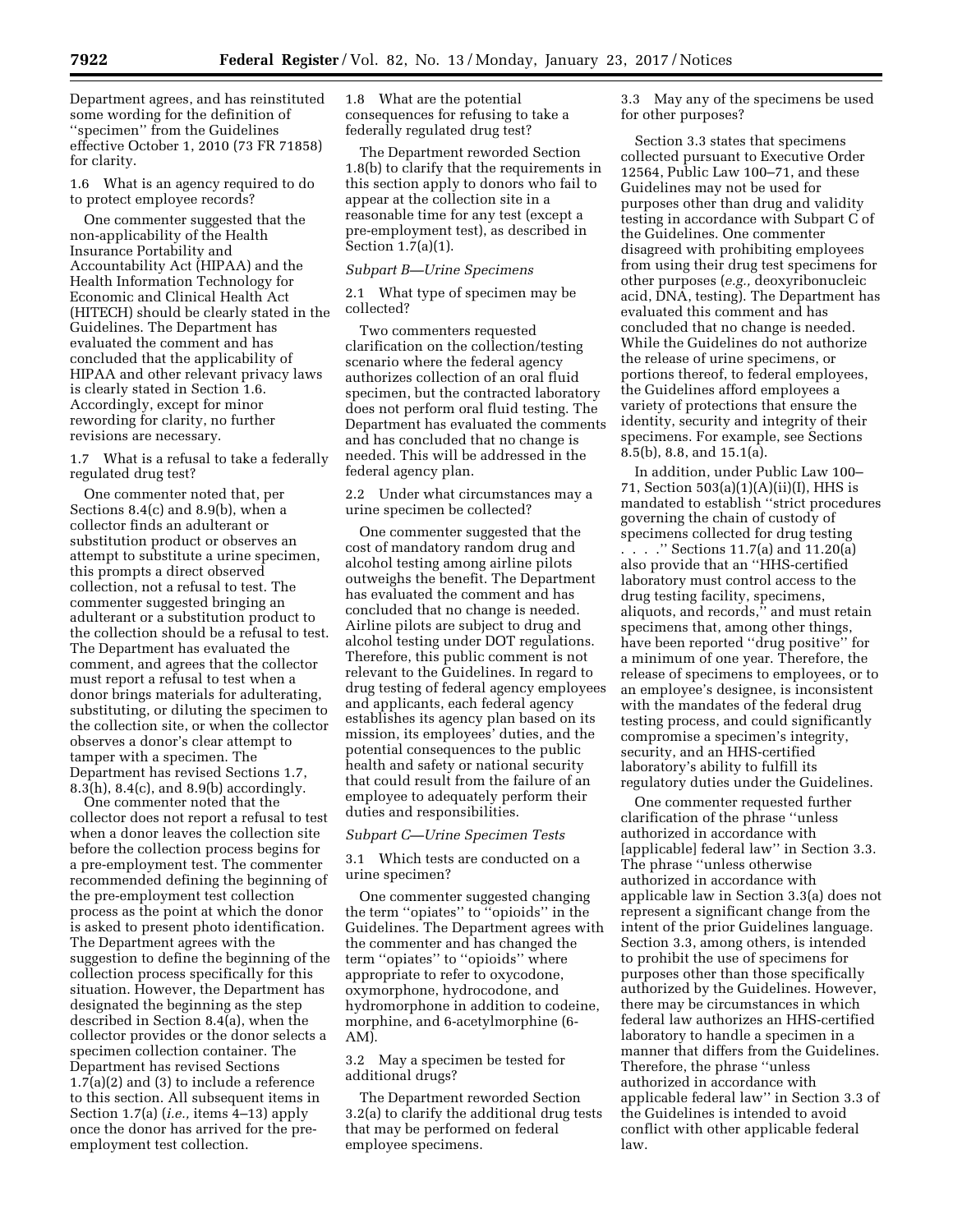It should be noted that Section 3.3 specifically prohibits conducting deoxyribonucleic acid (DNA) testing on urine specimens, unless authorized in accordance with applicable federal law.

#### 3.4 What are the drug test cutoff concentrations for urine?

The Department proposed methylenedioxyamphetamine (MDA) and methylenedioxyethylamphetamine (MDEA) as initial test analytes. Three commenters disagreed with the addition of MDA and MDEA as target analytes, stating this change would require modification of current immunoassay reagents, laboratory processes, or both. The commenters noted that this imposes an unnecessary burden for compounds with such low incidence in workplace testing. The Department has evaluated the comments and has removed MDEA from the Guidelines (*i.e.,* MDEA is no longer included as an authorized drug in Section 3.4). The number of positive MDEA specimens reported by HHScertified laboratories (*i.e.,* information provided to the Department through the NLCP) does not support testing all specimens for MDEA in federal workplace drug testing programs. Because MDEA is a Schedule I drug, a federal agency may test specimens for MDEA in accordance with Section 3.2 (*i.e.,* on a case-by-case basis for reasonable suspicion or post accident testing, routinely with a waiver from the Secretary). The Department understands that MDA and some other analytes also have a low incidence, but believes that continued testing for these analytes is warranted in a deterrent program. In particular, inclusion of MDA as an initial and confirmatory test analyte is warranted because, in addition to being a drug of abuse, it is a metabolite of MDEA and MDMA.

An HHS-certified laboratory or Instrumented Initial Test Facility (IITF) may group analytes for initial testing. For clarity, the Department has defined the term ''grouped analytes'' where used in footnote 1 of the table in Section 3.4: ''(*i.e.,* two or more analytes that are in the same drug class and have the same initial test cutoff).''

The Department proposed criteria for immunoassays for grouped analytes such as opioids and amphetamines, specifying the minimum cross-reactivity to the other analyte(s) within the group. Two commenters disagreed with the added cross-reactivity requirements, noting this section should not attempt to provide equivalence between immunoassay and other initial testing technologies. One of these commenters suggested the Department develop separate requirements for initial test

methods using an alternate technology or, alternatively, require the combined cross-reactivity of low-reacting compounds (*e.g.,* hydrocodone and hydromorphone for an opiate assay; MDA and MDEA for an amphetamines assay) to be equal to or greater than the cutoff. The other commenter recommended not allowing methods other than immunoassay for urine initial testing. One commenter stated that cross-reactivity specifications for hydromorphone are not necessary, based on their non-regulated testing results (*i.e.,* confirmatory test concentrations detected after using an immunoassay with 60% cross-reactivity for hydromorphone). The Department has evaluated the comments and has concluded that no change is needed for immunoassay cross-reactivity requirements. The requirements in Section 3.4 are necessary to ensure consistency in testing among laboratories using different immunoassay kits, as well as those using different test methods for initial drug testing. Cross-reactivity must be demonstrated and documented by the manufacturer (*e.g.,* package insert) and by the HHS-certified laboratory or IITF (*i.e.,* assay validation studies, reagent lot verification, and batch quality control for any analyte that exhibits less than 100% cross-reactivity). The Department will continue to allow the use of methods other than immunoassay for initial testing.

However, the Department has revised Section 3.4 regarding the use of alternate technology initial tests for THCA and benzoylecgonine. Depending on the technology, the confirmatory test cutoff (*i.e.,* 15 ng/mL for THCA, 100 ng/ mL for benzoylecgonine) must be used as the cutoff for an initial test using an alternate technology to ensure consistent treatment of specimens. For these analytes, the immunoassay test is not specific for the target analyte for the confirmatory test. For example, immunoassays for cannabinoids react with multiple compounds that are excreted as a result of marijuana use. Therefore, it is necessary to use an immunoassay cutoff higher than that of the confirmatory test in order to detect the target analyte (THCA) at or above the confirmatory test cutoff. An initial test using an alternate technology with specificity comparable to the confirmatory test requires use of the confirmatory test cutoff.

Also in Section 3.4, the Department did not specify the target analyte to be used to calibrate an initial test for grouped analytes such as amphetamines or opioids. Three commenters noted that when an immunoassay is calibrated

with a low-reacting drug, other analytes may exhibit high cross-reactivity, leading to false initial test positives. Two of these commenters also noted that this may result in possibly different cross-reactivity profiles for some structurally unrelated and concomitantly used prescription and/or over the counter drugs. One commenter noted that the option to ''include a control containing the lowest reacting analyte at its cutoff concentration in each batch'' was described in the preamble to the proposed Guidelines, but was not specified in Section 3.4 of the Guidelines. It was not the Department's intent for the laboratory or IITF to calibrate an immunoassay test using an analyte other than that specified by the manufacturer. In the preamble to the proposed UrMG, the Department described using a control containing the lowest reacting analyte at its cutoff concentration to establish the decision point (*i.e.,* when an immunoassay for grouped analytes did not demonstrate at least 80% crossreactivity to each analyte). The Department has determined that this approach is not necessary, and will not be permitted. There are current immunoassays that meet the requirements of this section for two or more analytes in a group (*i.e.,* analytes in the same drug class that have the same initial test cutoff). As indicated in Section 3.4, the laboratory or IITF may use multiple test kits or a single kit to meet the requirements.

3.5 May an HHS-certified laboratory perform additional drug and/or specimen validity tests on a specimen at the request of the Medical Review Officer (MRO)?

One commenter recommended that HHS maintain a list of allowable additional tests and reporting criteria (*e.g.,* threshold for reporting as positive, adulterated, substituted, and/or invalid, and a limit of detection as appropriate), to ensure consistency among laboratories and within the testing program. The Department has evaluated the comment and has concluded that no change is needed. The Department does not want to limit the analytes that may be tested, and will provide guidance to laboratories as needed. It is also noted that the section requires all tests to meet appropriate validation and quality control requirements. The procedures and specimen records for such tests will be reviewed at NLCP inspections. The Department will continue to maintain a list of HHS-certified laboratories that choose to perform additional tests for regulated specimens.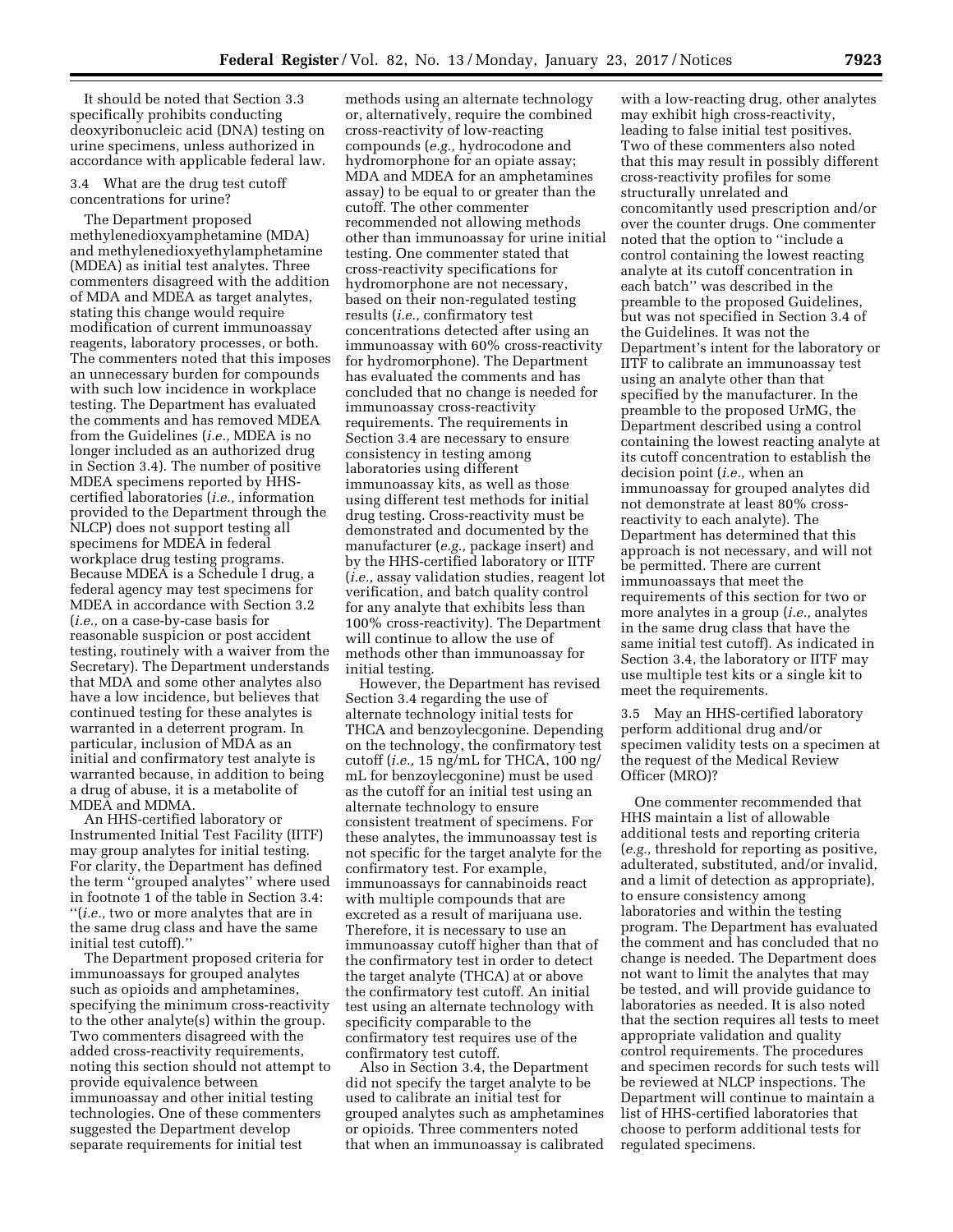One commenter asked whether an MRO could submit a blanket request to perform additional testing (*e.g.,*  additional opioid metabolites) for all confirmatory specimens (*i.e.,* would laboratories be permitted to monitor the additional compounds in all confirmatory test assays?). The Department believes that testing all specimens for additional analytes may not be appropriate for some tests, especially hydrocodone, hydromorphone, oxycodone and oxymorphone. Recent studies show that testing for norhydrocodone and or noroxycodone is not necessary for the interpretation of all results.1 2 Norhydrocodone and noroxycodone metabolites may be helpful for the MRO to interpret test results only when a donor's prescription does not support the test results. For example, a hydrocodone dose may result in urine concentrations of only hydromorphone metabolite above the cutoff. The presence of norhydrocodone metabolite would support the use of hydrocodone and validate the donor's prescription. The same could be said for interpreting test results following an oxycodone dose. The presence of noroxycodone metabolite would support the use of oxycodone when only oxymorphone was reported as positive. The Department will provide guidance on these and other additional tests that may provide useful information for the MRO in the Medical Review Officer Guidance Manual for Federal Workplace Drug Testing Programs. The Department has revised Section 3.5 to clarify that HHScertified laboratories are authorized to perform additional tests upon MRO request on a case-by-case basis, but are not authorized to routinely perform such tests without prior authorization from the Secretary or designated HHS representative, with the exception of the determination of D,L stereoisomers of amphetamine and methamphetamine. The Department will continue to allow HHS-certified laboratories to test for D,L amphetamine and methamphetamine routinely or upon MRO request. The Department will provide guidance on these and other additional tests that may provide useful information for the MRO (*e.g.,* tetrahydrocannabivarin) in the Medical Review Officer Guidance Manual for Federal Workplace Drug Testing Programs.

Additional drug and specimen validity testing under Section 3.5 does not include DNA testing.

3.6 What criteria are used to report a urine specimen as adulterated?

Two commenters agreed and one disagreed with raising the lower pH

cutoff from 3.0 to 4.0 for identifying specimens as adulterated. One commenter advised caution in changing specimen validity test cutoffs, and indicated that the proposed change will require updates to computer systems for reporting, calibrators, and controls. One commenter indicated that previous review of data (more than 10 years ago) indicated this change would have more than doubled the number of low pH/ adulterated results reported. The commenter that disagreed with changing the pH cutoff believes HHS does not have enough scientific evidence supporting the change. The Department has evaluated the comments and has concluded that no change is needed to the proposed cutoff (*i.e.,* 4.0). As stated in the preamble to the proposed Guidelines (80 FR 28101), this decision is based on the fact that the physiologically minimum achievable urine pH that can be produced by the kidneys is about pH 4.5. Furthermore, the Department is not aware of any medical conditions or medications that would cause urine pH to be less than 4.5.

3.8 What criteria are used to report a urine specimen as dilute?

One commenter suggested removing the three-decimal place criteria for reporting a specimen as dilute. One commenter indicated that the criteria for reporting a specimen as dilute in Section 3.8 and 11.19(f) were not consistent, and that Section 3.8 does not address the situation when creatinine is between 5 and 20 mg/dL and the specific gravity is less than 1.0020. This section was intended to clarify that only HHS-certified laboratories (and not HHS-certified IITFs) may report a specimen as dilute when the creatinine concentration is greater than or equal to 2.0 mg/dL and less than or equal to 5 mg/dL, and the laboratory must use a four-decimal place refractometer for the specific gravity test. The Department will retain the three-decimal place criteria in Section 3.8(a) because both HHS-certified IITFs and laboratories may use a three-decimal place refractometer for a specific gravity screening test when the creatinine concentration is greater than 5 mg/dL and less than 20 mg/dL. However, the Department agrees that this section did not address all situations, so has revised the wording in Section 3.8(b) to be consistent with the wording in 11.19(f).

3.9 What criteria are used to report an invalid result for a urine specimen?

One commenter suggested increasing the acceptable pH range upper end from 9.0 to 9.5 due to heat during summer

months. One commenter recommended that the Department define requirements to be met before a new validity marker is implemented. One commenter suggested that additional biomarkers used to support a result of invalid should be standardized across all HHScertified laboratories and one solution to donor subversion might be random assignment of collection of alternative specimens. The Department has evaluated the comments and has concluded that no change is needed. A 2006 study on the stability of regulated drug analytes in urine slightly below and within the high pH invalid range supports the pH 9.0 decision point due to the loss of drug analytes at a pH between 9.0 and 9.5.3

#### *Subpart D—Collectors*

4.4 What are the requirements to be an observer for a direct observed collection?

One commenter disagreed with the requirement for an observer to be the same gender as the donor, and suggested that a physician or health care professional (regardless of gender) should be allowed to function as an observer. The commenter indicated that gender determination can be challenging (*i.e.,* transgender employees). The Department has evaluated these comments and agrees that all observed collections must be conducted in a professional manner that minimizes discomfort to the donor. The Department has revised Sections 4.4(b), 8.1(b), and 8.10 to allow the donor to be observed by a person whose gender matches the donor's gender, which is determined by the donor's gender identity (defined in Section 1.5). The donor's gender identity may be the same as or different from the donor's sex assigned at birth. The Department also revised Sections 8.1(b) and 8.12 for monitored collections, to allow the donor to be monitored by a person whose gender matches the donor's gender, unless the monitor is a medical professional (as described in Section 8.12).

The Department disagrees with the commenter's suggestion to allow an individual to serve as an observer based solely on their credentials as a physician or health care professional. Such credentials alone would not guarantee that these individuals could appropriately perform the functions of an observer (*i.e.,* as specified in Section 4.4).

The same commenter expressed concerns over the requirement for an observer to have received training, indicating that this would require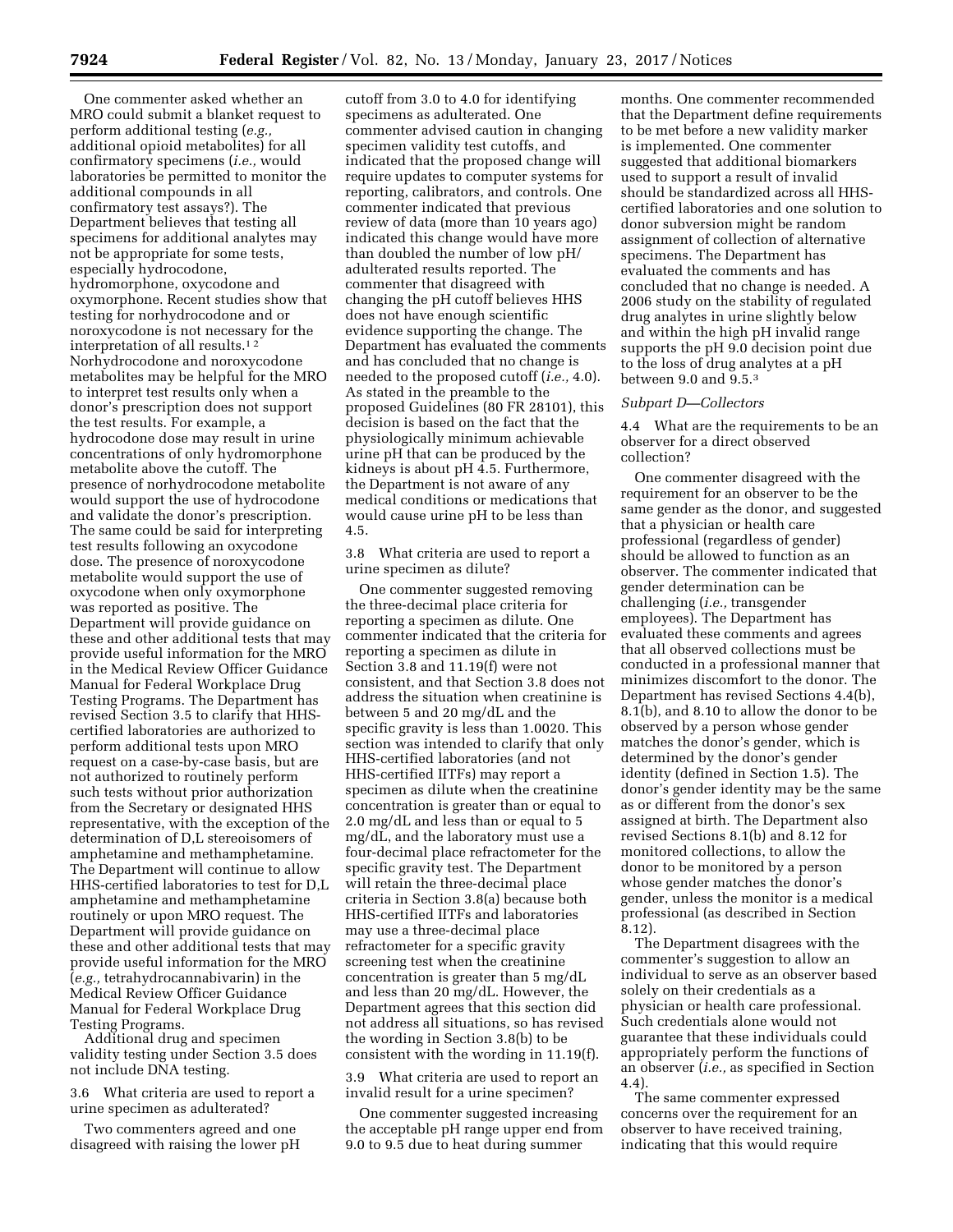documentation and may make finding short notice observers more difficult. The Department disagrees with this comment. These are the same requirements as in the Guidelines effective October 1, 2010 (73 FR 71858). As stated in the preamble to those Guidelines, the training elements are included to ensure that the observer interacts with the donor in a professional manner, respecting the donor's modesty and privacy, and that the collector maintains the confidentiality and integrity of collection information.

## *Subpart F—Federal Drug Testing Custody and Control Form (CCF)*

6.1 What federal form is used to document custody and control?

Two commenters recommended that the Department provide instructions on recording results for the added drugs on the CCF until the Federal CCF is revised. Three commenters recommended that the CCF be revised to address the addition of the oral fluid specimen matrix. One commenter encouraged SAMHSA to modify the CCF to account for collections where multiple specimens are collected during a single collection event. The Department will publish a **Federal Register** Notice with the revised Federal CCF, including changes for the added analytes, with the same effective date as these Guidelines. Guidance on the use of the revised Federal CCF will be posted on the SAMHSA Web site *[http://](http://www.samhsa.gov/workplace)  [www.samhsa.gov/workplace.](http://www.samhsa.gov/workplace)* In regard to when the collector submits multiple urine specimens (*i.e.,* different voids) collected during the same testing event, the Department has concluded that no change is needed; the collector must use a separate Federal CCF for each specimen.

6.2 What happens if the correct OMB approved Federal CCF is not available or is not used?

One commenter questioned the purpose of a Memorandum for the Record (MFR) obtained from the collector when an incorrect CCF was used for the collection. The commenter suggested that if certain information is required to be in the MFR, these requirements should be specified in the Guidelines. The commenter suggested that if the purpose of the MFR is to correct the collector's behavior (*i.e.,*  using an incorrect form), then it would be more effective to reject the specimen upon receipt and indicate that it was rejected due to the use of an incorrect form. The Department has evaluated the comments and has concluded that no

change is needed. Section 6.2 describes the information required in the MFR from the collector. However, the Department reworded items 6.2(b) and (c) for clarity.

## *Subpart H—Urine Specimen Collection Procedure*

8.1 What privacy must the donor be given when providing a urine specimen?

As described in this preamble under Section 4.4, the Department has revised Section 8.1(b) to require that the gender of the observer matches the donor's gender, and that the gender of the monitor matches the donor's gender unless the monitor is a medical professional as described in Section 8.12.

8.3 What are the preliminary steps in the urine specimen collection procedure?

One commenter was concerned that the Guidelines do not mention alcohol testing, which was added to the Department of Transportation (DOT) program in 1991. Alcohol testing is outside of the scope of the Department's regulatory authority granted by Executive Order 12564 and Public Law 100–71.

In response to comments described under Sections 1.7 and 8.4 in this preamble, the Department revised Section 8.3(h) to require the collector to report a refusal to test when a donor brings materials for adulterating, substituting, or diluting a specimen to the collection site.

8.4 What steps does the collector take in the collection procedure before the donor provides a urine specimen?

The proposed section included the same requirement as the Guidelines effective October 1, 2010 (73 FR 71858) for the collector to perform an observed collection when the donor exhibits conduct that clearly indicates an attempt to tamper with a specimen (*e.g.,*  substitute urine in plain view or an attempt to bring into the collection site an adulterant or urine substitute). One commenter stated that if the collector finds an adulterant or substitution product or observes the donor attempt to substitute a urine specimen, this should be a refusal to test. As noted under Section 1.7 in this preamble, the Department agrees that the collector must report a refusal to test when a donor brings materials for adulterating, substituting, or diluting a specimen to the collection site, or when the collector observes a donor's clear attempt to tamper with a specimen. The

Department has revised Section 8.4 accordingly.

8.5 What steps does the collector take during and after the urine specimen collection procedure?

8.6 What procedure is used when the donor states that they are unable to provide a urine specimen?

Comments on these two sections are addressed here. Numerous commenters expressed concern with the Department's urine collection policy, stating that 7 to 10% of Americans have a condition (''paruresis''), described as a social anxiety disorder which prevents a person from producing urine on demand or in the presence of other people. These commenters stated that if the government wants to seek the largest group of qualified applicants, the Guidelines should specify that a diagnosis of paruresis means non-urine (*i.e.,* oral fluid) testing will automatically be provided, and that donors should not have to attempt to provide a urine specimen first. The Department has evaluated the comments and has concluded that no change is needed. The Guidelines will allow a federal agency to use any authorized specimen types (*e.g.,* urine, oral fluid, or both) in their drug testing programs. The Guidelines will continue to require that the donor be allowed reasonable attempts to provide a urine specimen as described in Sections 8.5 and 8.6, and allow collection of an authorized alternate specimen (*i.e.,* oral fluid).

Three commenters disagreed with the requirement for the collector to contact the agency representative for authorization to collect an alternate specimen each time a donor is unable to provide a sufficient volume. These commenters suggested that the Guidelines allow this to be addressed in established standard protocols for the agency. The Department agrees with the commenters. Each federal agency may decide whether to require notification in each case or whether to provide a standard protocol for collectors to follow. Sections 8.5 and 8.6 have been revised accordingly.

Also in regard to Section 8.6, one commenter indicated that some employers may wish to retain urine testing as the primary test due to a longer detection window. This commenter raised concern that some donors may claim they are unable to provide a urine specimen so that an alternative specimen (*i.e.,* OF) with a shorter detection window will be collected. The commenter suggested that the Guidelines be changed to indicate that an alternative specimen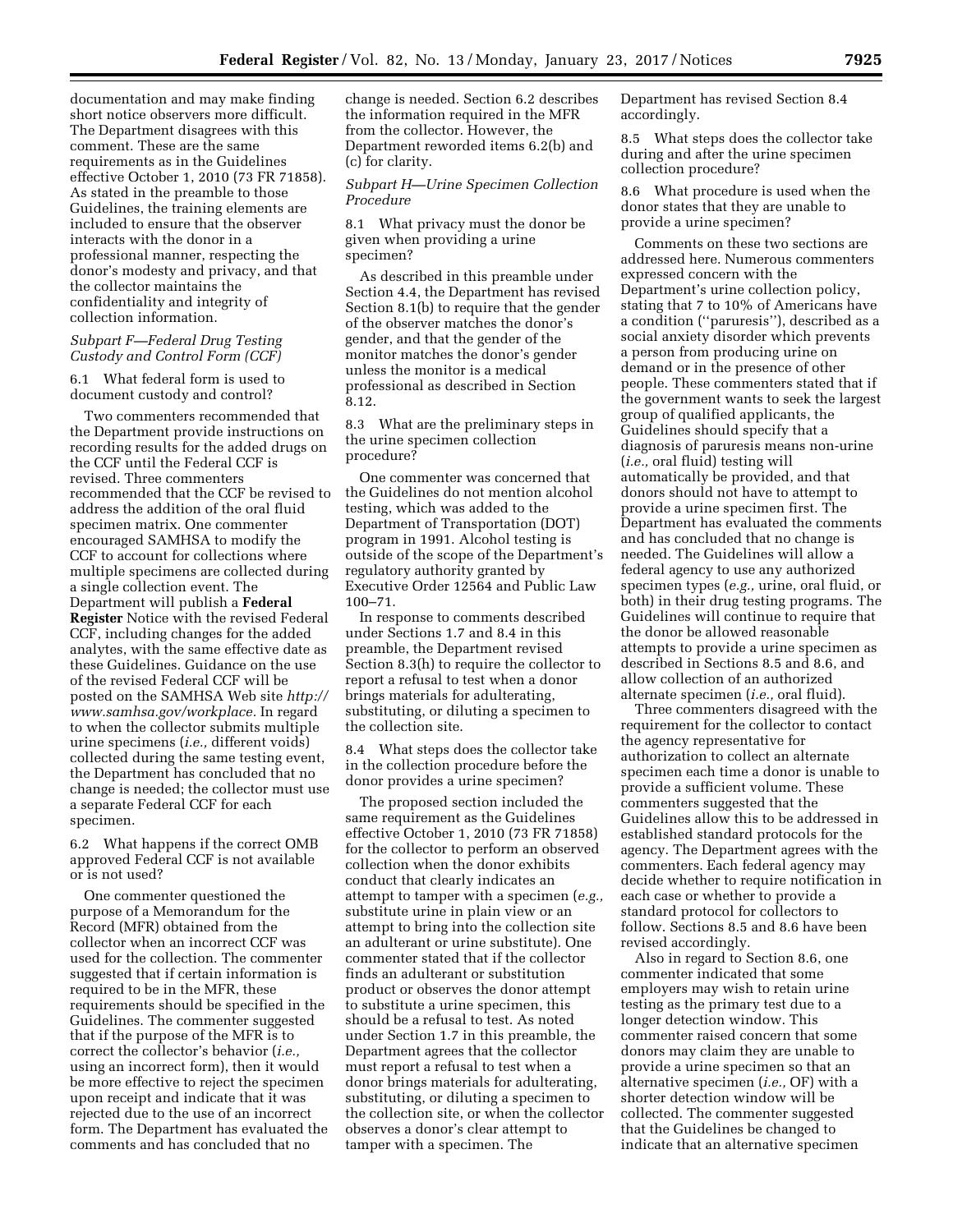may be collected when a donor is physiologically unable to provide a urine specimen, and not just when the donor states that they are unable to provide a urine specimen. The Department disagrees; collectors are not qualified to conduct a medical evaluation to verify or refute the donor's claim. It will be the agency's decision to collect urine or an authorized alternate specimen, and Sections 13.6 and 13.7 include procedures for medical evaluation as needed during the MRO review process.

The Department reworded Section 8.5(d) to clarify that the collector must record comments on both CCFs when two specimens from the same collection event are forwarded to a laboratory.

8.7 If the donor is unable to provide a urine specimen, may another specimen type be collected for testing?

The Department proposed within Section 8.7 that when the donor is unable to provide a urine specimen, another specimen type may be collected only if specifically authorized by the agency. One commenter disagreed with the Guidelines as written and suggested that when a donor cannot provide the primary specimen type, an alternate specimen should be collected immediately. The commenter cited the additional time and cost (evaluation of donor for ''shy bladder'') as well as the fact that the collector may not know the agency's policy on alternate specimen types. The Department has concluded that no change is needed for Section 8.7 in response to this comment. The Guidelines will continue to require that the donor be allowed reasonable attempts to provide a urine specimen as described in Sections 8.5 and 8.6. The Department has revised those sections to allow a federal agency to either require notification in each case or provide a standard protocol for collectors to follow when the donor is unable to provide a urine specimen. The Department has reworded this section to state ''Yes, if . . .'' rather than ''No, unless . . . .'' in response to a federal agency's comment and to enhance clarity. The meaning of this section remains the same.

8.8 How does the collector prepare the urine specimens?

In response to a federal agency comment, the Department deleted a sentence in item 8.8(h) that required the collector to send a copy of the Federal CCF to the HHS-certified laboratory or IITF. The Department agreed with the federal agency that this instruction is redundant because item 8.8(g) instructs

the collector to distribute copies of the Federal CCF as required.

8.9 When is a direct observed collection conducted?

The proposed section included requirements for the collector to perform an observed collection when the donor exhibits conduct that clearly indicates an attempt to tamper with a specimen or the collector observed materials brought by the donor to the collection site for the purpose of adulterating, substituting, or diluting the specimen. One commenter stated that if the collector finds an adulterant or substitution product or observes the donor attempt to substitute a urine specimen, this should be a refusal to test. As noted in this preamble under Sections 1.7 and 8.4, the Department agrees that the collector must report a refusal to test when a donor brings materials for adulterating, substituting, or diluting the specimen to the collection site, or when the collector observes a donor's clear attempt to tamper with a specimen. The Department has revised Section 8.9 accordingly.

8.10 How is a direct observed collection conducted?

To address a comment described in this preamble under Section 4.4, the Department has revised Section 8.10 to allow the donor to be observed by an observer whose gender matches the donor's gender. At the beginning of the observed collection, the collector requests that the donor document the donor's gender on the Federal CCF and initial the annotation. An observer of the same gender is provided, and the collector records the name and gender of the observer on the Federal CCF.

8.12 How is a monitored collection conducted?

To address a comment described in this preamble under Section 4.4, the Department has revised Section 8.12 to allow the donor to be monitored by a monitor whose gender matches the donor's gender, unless the monitor is a medical professional (*e.g.,* nurse, doctor, physician's assistant, technologist, or technician licensed or certified to practice in the jurisdiction in which the collection takes place). As described in Section 8.10, at the beginning of the monitored collection, the collector follows the same procedure as for observer selection in Section 8.10(b). That is, the collector requests that the donor document the donor's gender on the Federal CCF and initial the annotation. A monitor of the same gender is provided, and the collector

records the name and gender of the monitor on the Federal CCF. A medical professional may serve as the monitor, regardless of gender.

# *Subpart I—HHS Certification of Laboratories and IITFs*

9.5 What are the qualitative and quantitative specifications of performance testing (PT) samples?

One commenter noted that, because proposed initial test requirements allow calibration with a low-reacting analyte, PT schemes would likely need to be designed based on the specific implementation at each laboratory. The commenter provided an example: When an immunoassay is calibrated with a drug/metabolite that exhibits 50% crossreactivity, the intended target analyte (''calibrant'') at the cutoff concentration would elicit a response well in excess of the cutoff. This could result in inaccurate initial test results (*i.e.,* a positive initial test result for a specimen containing the calibrant at a concentration below the cutoff). The commenter stated that this result could be scored as a ''false positive'' PT result. The Department has evaluated the comment and has concluded that no change is needed. As noted above regarding Section 3.4, it was not the Department's intent for the laboratory or IITF to calibrate an immunoassay test using an analyte other than that specified by the manufacturer. NLCP PT schemes are designed based on known cross-reactivity profiles of the initial tests used by HHS-certified laboratories.

Also in regard to proposed Section 9.5, one commenter suggested that the Guidelines use the same wording as in the Guidelines effective October 1, 2010 (73 FR 71858) for retest PT sample specifications (*i.e.*, ". . . may be as low as . . .'' rather than the proposed wording ''. . . may be less than. . .''). The Department agrees and has reinstituted wording from Section 9.3 of the Guidelines effective October 1, 2010 (73 FR 71858) into Section 9.5(a)(1)(ii).

# *Subpart J—Blind Samples Submitted by an Agency*

10.1 What are the requirements for federal agencies to submit blind samples to HHS-certified laboratories or IITFs?

Two commenters disagreed with the proposed limit to the number of blind samples required (*i.e.,* a maximum of 400 blind samples per year) in Section 10.1(b). The commenters indicated that for a large agency, there is a very large difference between 3% and 400 samples and suggested keeping only the 3% requirement. Another commenter disagreed with the 3% requirement for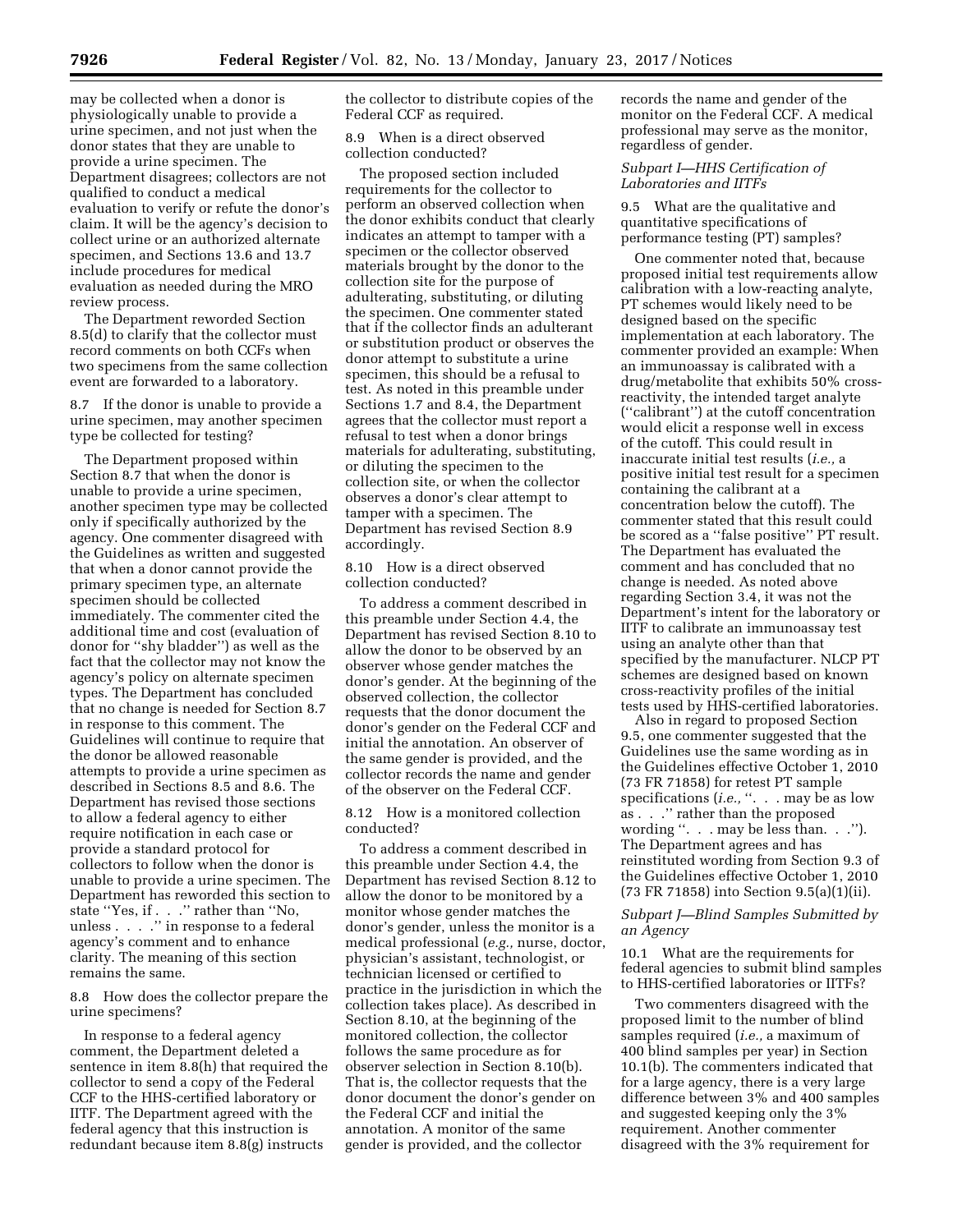blind samples and requested that the amount to be lowered to 1% to lessen the burden on employers. One commenter suggested that the wording be modified to clarify that employers are responsible for ensuring blind samples are sent to the laboratories, but that collectors are tasked with submitting the blind samples. The Department has evaluated the comments and has concluded that no change is needed. The 400 sample limit was added to reduce the burden on large agencies based on the Department's review of agencies' blind testing programs. The wording in Section 10.1(a) clearly describes the responsibilities of the federal agency and the role of the collector in blind sample submission; however, the Department reworded Section 10.3(a) for clarity as described below.

10.3 How is a blind sample submitted to an HHS-certified laboratory?

The Department has reworded Section 10.3(a) to clarify that the collector sends a blind sample to a laboratory or IITF as a split specimen (*i.e.,* Bottle A and Bottle B).

#### *Subpart K—Laboratory*

11.10 What are the requirements for an initial drug test?

One commenter noted that HHS previously required initial and confirmatory testing using different techniques, and asked whether this requirement had been removed with allowance of technologies other than immunoassay for initial testing. The commenter expressed concern that an error in the initial drug test could be repeated in the confirmatory drug test using the same method. The Department has evaluated the comments and has concluded that no change is needed. The Guidelines maintain the requirement for initial and confirmatory tests on two separate aliquots to report a result other than negative. The NLCP will review validation and quality control records, as well as specimen records, to ensure that the initial and confirmatory testing methods meet Guidelines requirements and provide scientifically and forensically supportable results.

Also in regard to the proposed Section 11.10, one commenter asked whether non-FDA cleared immunoassays were included in the category of alternate initial drug test technology. The Department has evaluated the comment and has concluded that no change is needed. This section clearly distinguishes initial tests using immunoassay from those using an

alternate technology. Furthermore, Section 1.5 includes the definition for ''alternate technology initial drug test.''

11.11 What must an HHS-certified laboratory do to validate an initial drug test?

One commenter noted that an immunoassay initial test calibrated with a low-reacting analyte may not be able to meet Guidelines requirements for performance of the test around the cutoff concentration. The Department has evaluated the comments and has concluded that no change is needed. All tests must be validated by the HHScertified laboratory to meet the requirements prior to use for regulated drug testing.

One commenter noted that the requirement in section 11.11(b) for reagent verification prior to use is an operational, not a validation, requirement. The Departments agrees with the commenter but has concluded that no change is needed. While this section addresses initial drug test validation requirements, the verification of each new reagent lot is essential to verify that lot-to-lot differences have not significantly affected assay performance as demonstrated and documented during validation. Therefore, this is the most appropriate section of the Guidelines to include the requirement.

11.12 What are the batch quality control requirements when conducting an initial drug test?

One commenter noted that this and other sections use inconsistent terminology when describing quality controls samples relative to the cutoff concentration (*i.e.*, "25 percent above the cutoff,'' ''75 percent of the cutoff''). The commenter suggested that the Department use one version consistently. The Department has considered the comment and has concluded that no change is needed. These terms have been used in the Guidelines, in NLCP documents, and in other guidance to HHS-certified laboratories without issue.

One commenter asked whether the added analytes affect quality control content requirements. The Department has evaluated the comment and has concluded that no change is needed. The initial drug test quality control requirements in the Guidelines apply to each analyte used to calibrate the test (*i.e.,* immunoassay or alternate technology initial drug test). When a single immunoassay test is used for two or more analytes in a drug class, the HHS-certified laboratory or IITF must include a control in accordance with item 11.12(a)(2) for each analyte that has less than 100% cross-reactivity with the assay, to demonstrate that the requirement for at least 80% crossreactivity has been met.

11.12 What are the batch quality control requirements when conducting an initial drug test?

11.15 What are the batch quality control requirements when conducting a confirmatory drug test?

Comments on these two sections are addressed here. One commenter requested clarification for the requirement for a drug-free control in initial and confirmatory drug test batches (*i.e.,* whether the control should contain no drug or whether the control should not contain the specific analyte for that test). The Department has evaluated the comment and has concluded that no change is needed. These Guidelines sections list the requirement for ''at least one control certified to contain no drug or drug metabolite,'' meaning that the control must contain no regulated drug analytes.

11.16 What are the analytical and quality control requirements for conducting specimen validity tests?

One commenter found the wording of Section 11.16(a) to be confusing, noting that a specimen would not be subjected to a second specimen validity test when the first test was in the acceptable range. The Department agrees with the comment and has revised Section 11.16(a) to correctly reflect requirements.

11.18 What are the requirements for conducting each specimen validity test?

One commenter noted that the proposed changes in the lower pH cutoff for identifying adulterated specimens and lower pH decision point for identifying invalid specimens may cause additional costs for manufacturers and laboratories. The Department has evaluated the comment and has concluded that no change is needed. The Department recognizes that the revised cutoff will necessitate changes by HHS-certified laboratories as well as by manufacturers of commercial quality control samples; however, the 4.0 pH cutoff is supported by scientific studies and workplace drug testing data, and is expected to reduce the incidence of undetected attempts to subvert the drug test.

11.19 What are the requirements for an HHS-certified laboratory to report a test result?

One commenter suggested that the Department remove the requirement for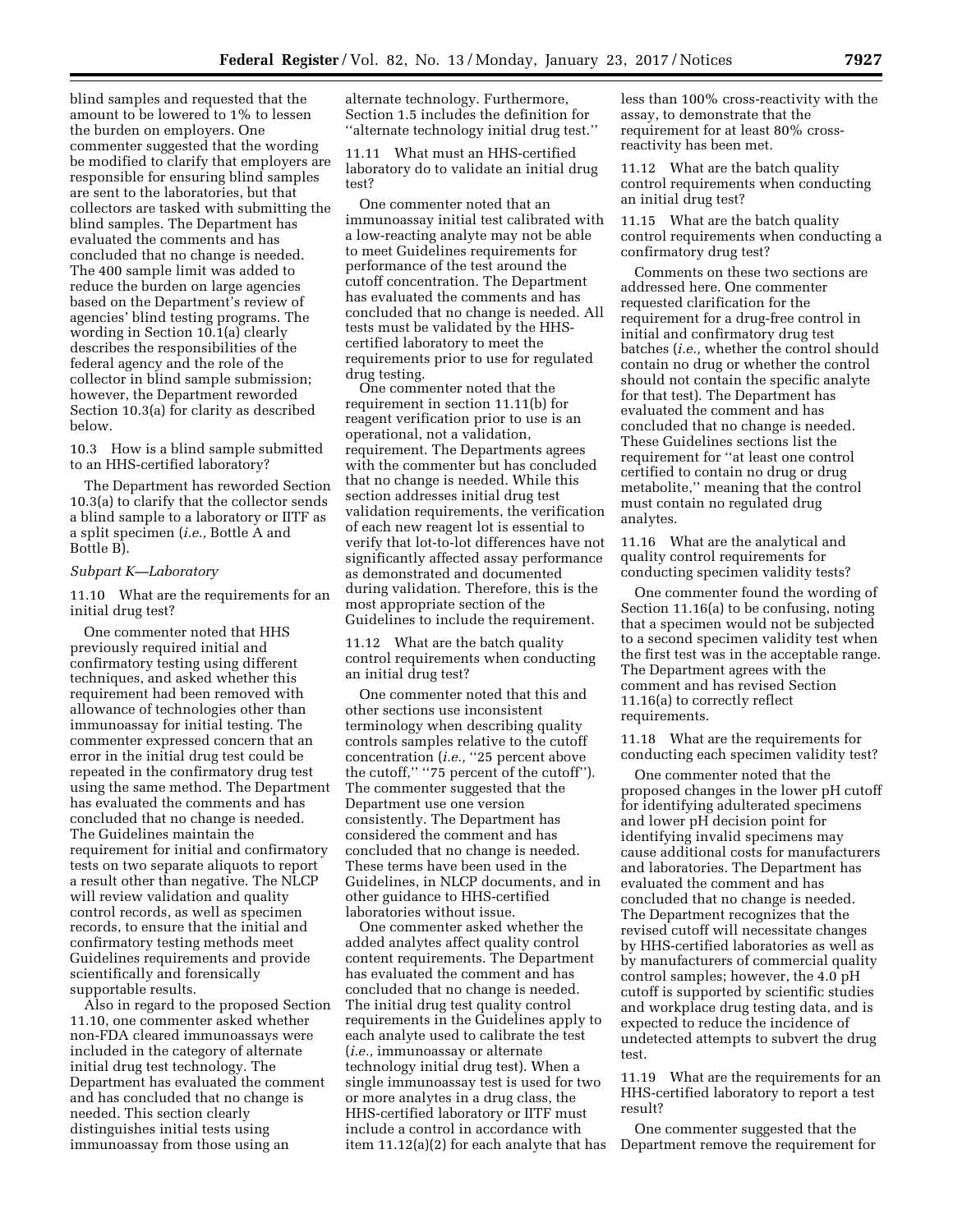an executed CCF as the official report for ''non-negative'' specimens and permit the use of an electronic report with the required information. The Department has evaluated the comment and has concluded that no change is needed. The Federal CCF serves as the chain of custody for the specimen from the time of collection until receipt by the laboratory and also contains the certification statement signed by the certifying scientist. The Federal CCF may be paper or electronic.

# 11.21 How long must an HHS-certified laboratory retain records?

In Section 11.21, the Department proposed that laboratories be allowed to convert hardcopy records to electronic records for storage and then discard the hardcopy records after six months. One commenter stated their assumption that this section did not require laboratories to convert electronic records to hardcopy records and maintain them for six months. This assumption is correct; the intent is to allow laboratories to maintain records in electronic format for the required storage period. The Department has concluded that no change is needed.

11.22 What statistical summary reports must an HHS-certified laboratory provide for urine testing?

One commenter asked why the proposed Guidelines include a requirement for a copy of the semiannual statistical summary report to be sent to the Secretary or designated HHS representative. The Department included the requirement in Section 11.22 (and in Section 12.19 for IITFs) to facilitate compilation of statistical information for the federal drug-free workplace program. This will not place an additional burden on the test facilities other than transmission of the report. The Department will continue to evaluate the effectiveness of this requirement.

# *Subpart M—Medical Review Officer (MRO)*

### 13.1 Who may serve as an MRO?

Three commenters disagreed with the term ''nonmedical use of a drug'' used in Section 13.1 (and defined in Section 1.5) and indicated that the term changes the role of an MRO from review, verify and ''report a non-negative result'' to review, verify and ''interpret before reporting a result as negative or nonmedical use of a drug.'' Two commenters disagreed with use of ''interpretation of results'' to supplant ''alternative medical explanation.'' One commenter noted that this perceived

change in the MRO's role represents an unjustified shifting of risk to the MRO. One commenter believes the term presents a possible legal flaw to the Guidelines, stating that this term is legally different from ''safety concern'' and places MROs in the position of being in conflict with the prescribing physician and subject to lawsuits. This commenter stated that even a lack of a finding of nonmedical use could be an issue if the donor subsequently had an accident after using the drug. The same commenter submitted five recommendations related to inclusion of prescription drugs in federal workplace drug testing programs, to address the commenter's concerns with the proposed Guidelines. These five specific recommendations pertain to matters that are outside the scope of these Guidelines, and therefore are not addressed in the Department's response below.

The responsibilities of an MRO to interpret results have largely remained the same between the Guidelines effective October 1, 2010 (73 FR 71858) and these Guidelines. As stated in Section 13.5(c) of these Guidelines, ''if the donor provides a legitimate medical explanation (*e.g.,* a valid prescription) for the positive result, the MRO reports the test result as negative to the agency.'' Accordingly, the intent of the Guidelines, in this context, is to confirm whether a positive drug test is the result of drug use under a valid prescription. Furthermore, the term ''alternate medical explanation'' has never been used in the Guidelines, but has been used in the HHS Medical Review Officer Manual for Federal Workplace Drug Testing Programs.

For the reasons above, the Department believes that the definition of ''nonmedical use of a drug'' and the requirement for a physician serving as an MRO to have knowledge of this topic do not fundamentally change the MRO's responsibilities. However, to address the commenters' concerns, the Department has removed this term from the Guidelines (*i.e.,* revised Sections 1.5 and 13.1).

The Department proposed within Section 13.1 who may serve as an MRO. One commenter requested clarification that it is the federal agency's burden to ensure that the MRO is certified. One commenter asked how the laboratory will be informed that an MRO has met requirements for re-qualification. The Department evaluated the comments and concluded that no change is needed. The MRO is an employee or a contractor of the agency. Therefore, it is the agency's responsibility to ensure

that the MRO meets the Guidelines qualification requirements.

Two commenters disagreed with the requirement for MRO recertification every five years, and recommended that MROs complete training every three years. Five commenters stated support for five year requalification and examination requirements. The Department has evaluated the comments and has concluded that no change is needed. The Department will keep the five-year recertification requirement as proposed.

13.2 How are nationally recognized entities or subspecialty boards that certify MROs approved?

One commenter agreed with MRO certification/training entities submitting the delivery method and content of the MRO examination as applicable along with other required documents. One commenter agreed with extending time from one to two years for approved MRO certification/training entities' resubmission of qualifications for HHS approval. The commenter noted that they would support further extension to 3 years. One commenter recommended that approval of MRO educational courses and content be at the discretion of the MRO certification entities, not HHS. Since the certification entities and their examinations are subject to HHS oversight and approval, the commenter noted that it may be burdensome for HHS to review and approve the courses and content, and be a disincentive to development of new courses. One commenter recommended that examinations be allowed to be in-person or online with appropriate security precautions for each delivery method. The Department has evaluated the comments and agrees that the submission of training materials to HHS would possibly discourage the development of new training courses. Therefore, the review of MRO educational courses and content will not be part of the approval process for MRO certification entities. As described under *Medical Review Officer (MRO) requalification—continuing education units (CEUs)* in this preamble, the Department has removed references to MRO training entities in Section 13.2, because training documentation is maintained by MRO certification entities. The Department will only require the MRO certification entities to submit their examination and any other necessary supporting examination materials (*e.g.,* answers, examination statistics or background information on questions) that will help in the Department's evaluation of the examination. The Department will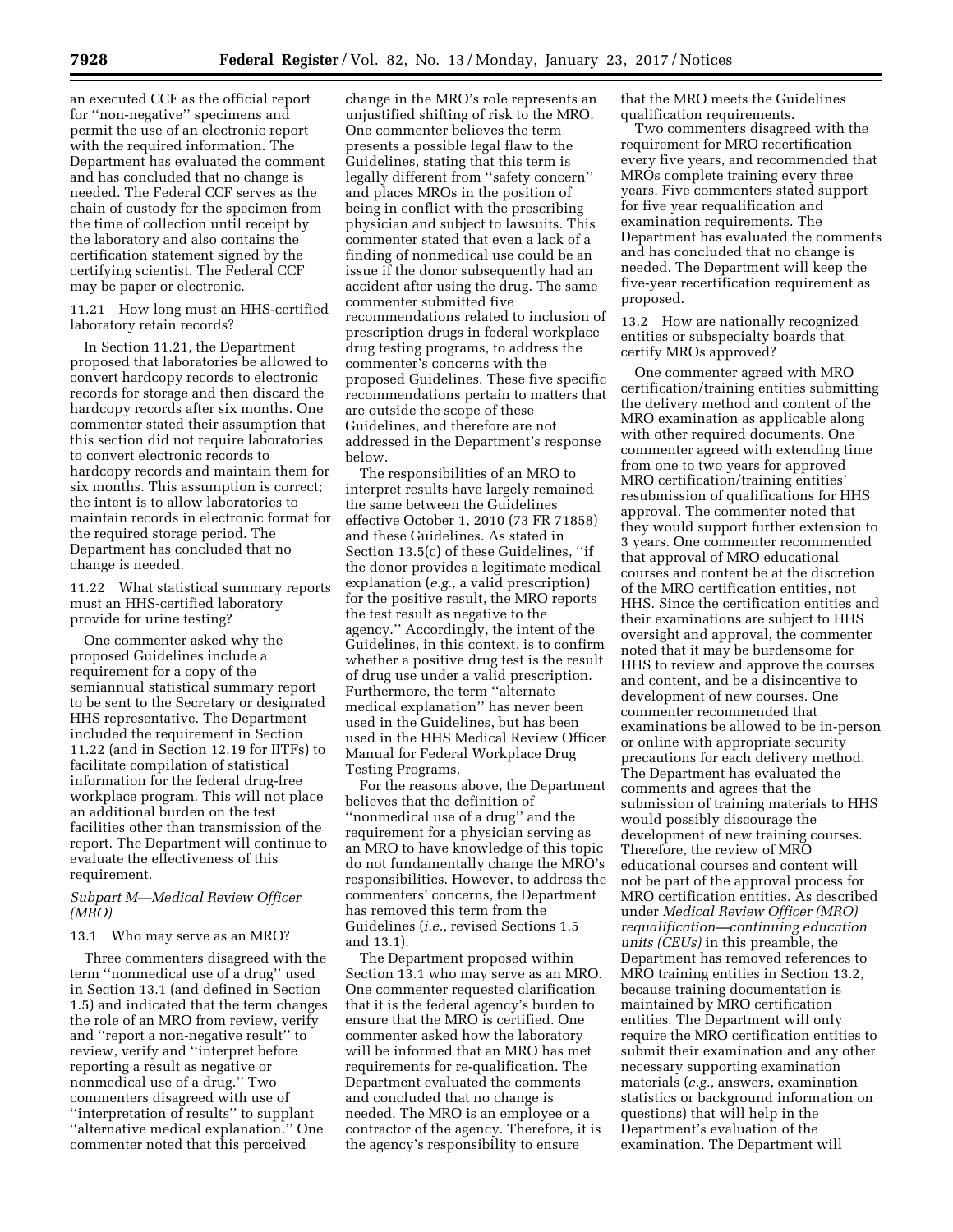review and evaluate the examination delivery method (*e.g.,* in-person or online) when reviewing submitted training materials to ensure that the delivery method employs appropriate security and identification procedures.

13.3 What training is required before a physician may serve as an MRO?

Five commenters disagreed and one commenter agreed with the added requirement for MRO training to include information about how to discuss substance misuse and abuse and how to access those services. The Department has evaluated the comments and has revised Section 13.3 to remove this requirement. Federal agencies may provide this information to employees and applicants to facilitate their access to effective treatment and support recovery. The Department provides information to the public on help and treatment for substance misuse and abuse, and how to access those services, on the SAMHSA Web site *[http://](http://www.samhsa.gov/) [www.samhsa.gov/.](http://www.samhsa.gov/)* 

One commenter stated that the Department should add a requirement for MRO training on what constitutes a refusal to test. One commenter suggested that the Department should add a requirement for MRO training on when and how to report safety concerns to employers when prescription and/or over-the-counter medications may affect performance. The Department has evaluated the comments and has concluded that no change is needed. Criteria for reporting a refusal to test are covered under the topics listed in Section 13.3 such as items (a)(4) training on the Guidelines and (a)(5) procedures for interpretation, review, and reporting of results. When a donor provides a legitimate medical explanation for a positive drug test result (*e.g.,* a valid prescription), the Guidelines do not require MROs to contact federal agency employers for the purpose of reporting a safety concern. Accordingly, MRO training related to reporting ''safety concerns'' does not relate to a mandatory function under the Guidelines and, therefore, is not an essential component of required MRO training. The Department will provide additional guidance in the HHS Medical Review Officer Guidance Manual for Federal Workplace Drug Testing Programs.

In addition, the Department revised Section 13.3 as described under *Medical Review Officer (MRO) requalification continuing education units (CEUs)* in this preamble. The Department removed references to MRO training entities, because training documentation is maintained by MRO certification

entities, and added item 13.3(b) to require MRO training on revised Guidelines prior to their effective date.

13.4 What are the responsibilities of an MRO?

One commenter suggested creating a subset of medical professionals trained specifically to determine fitness for duty since an MRO cannot determine fitness for duty over the telephone. The Department has evaluated the comment and has concluded that no change is needed. Fitness for duty evaluations fall outside the purview of the Guidelines.

13.5 What must an MRO do when reviewing a urine specimen's test results?

The Department has revised Section 13.5(d)(1) to include an example of documentation to support a medical explanation for a positive drug test result.

Three commenters disagreed with MRO procedures for ''a positive result for opiates'' (*i.e.,* requirement for clinical evidence of illegal use in addition to positive result) and noted that the proposed Guidelines wording was not changed to clarify that the described procedures do not apply to the added opioids. The Department agrees with the commenters and has revised Section 13.5(d) to clarify that the procedures do not apply to the added opioid analytes. Wording in Section 13.5(d)(2)(i) regarding ''clinical evidence of illegal use'' was also edited for clarity and for consistency with the wording in the OFMG.

One commenter disagreed with requirements concerning two separate specimens collected at a single test event and sent to the laboratory for testing (*e.g.,* a urine specimen outside the acceptable temperature range and the subsequently collected specimen). The proposed Guidelines require that, when one of the two specimens is negative and other is not, the MRO reports only the verified result other than negative. This commenter suggested that the MRO cancel the negative result. The Department has evaluated the comments and has concluded no change is needed. Cancellation of the test may be confusing in the situation referenced by the commenter and lead to inappropriate specimen recollection. Both the MRO and the federal agency employer will receive their Federal CCF copies with explanatory collector remarks in Step 2 including the specimen identification number of the associated specimen, and the MRO may provide additional comment in the MRO's report.

The Department also revised Section 13.5(d) to reflect the policy of the Department that passive exposure to marijuana smoke and ingestion of food products containing marijuana are not acceptable medical explanations for a positive drug test result. Individuals who are passively exposed to marijuana smoke or who consume food products containing marijuana can pose public safety and/or security risks.<sup>45</sup> Marijuana is listed as a Schedule I drug under the Controlled Substances Act.

13.6 What action does the MRO take when the collector reports that the donor did not provide a sufficient amount of urine for a drug test?

One commenter suggested the Guidelines define ''appropriate expertise'' of a physician with a list of conditions and an appropriate type of physician in an appendix. The same commenter requested medical referral information on the employer's actions when a donor could not provide a urine specimen and then could not provide an oral fluid specimen. The Department has evaluated the comments and has concluded that no change is needed. A physician who is a trained MRO will have the knowledge necessary to identify another physician with appropriate expertise for the medical evaluation. The Department will provide additional guidance in the HHS Medical Review Officer Guidance Manual for Federal Workplace Drug Testing Programs as appropriate when alternate specimen types (*e.g.,* oral fluid) are allowed in federal workplace drug testing programs.

The Department clarified the definition of ''permanent or long-term medical conditions'' in Section 13.6(b)(1) based on a federal agency comment.

# *Subpart O—Criteria for Rejecting a Specimen for Testing*

15.1 What discrepancies require an HHS-certified laboratory or an HHScertified IITF to report a specimen as rejected for testing?

The Department revised wording in items a and b of this section, and included three additional fatal flaws as items f–h, to reflect fatal flaws for regulated donor specimens that have been identified by HHS-certified laboratories. These fatal flaws were addressed in NLCP guidance sent to all HHS-certified and applicant laboratories and IITFs on August 9, 2016. In addition, the Department revised this section to include an additional item i to allow a laboratory or IITF to reject a specimen when they identify a flaw that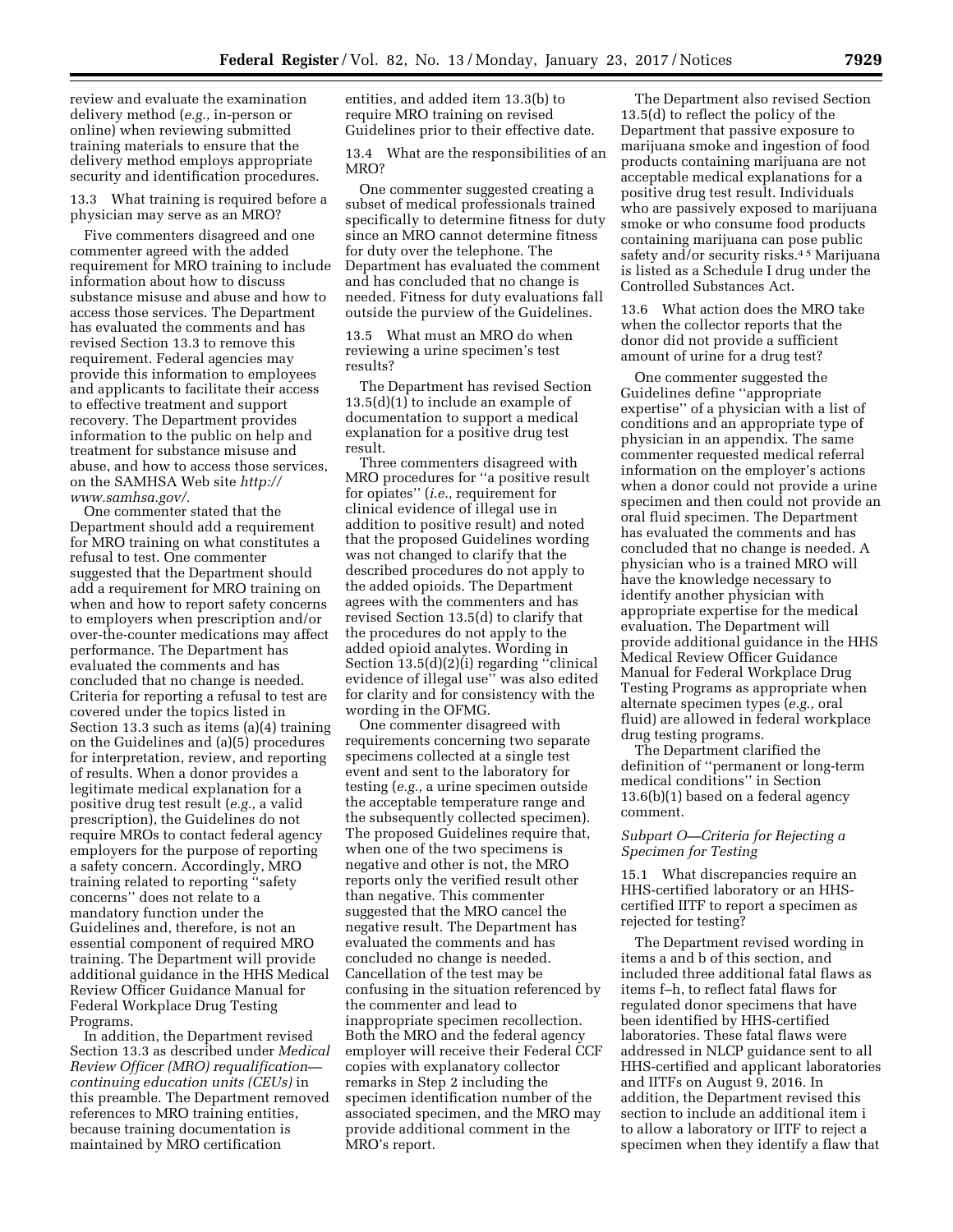prevents testing or affects the forensic defensibility of the drug test, and cannot be corrected. This general item enables laboratories and IITFs to reject specimens with fatal flaws that may be rare, but do occur. It is not possible to list all such flaws in the Guidelines.

15.3 What discrepancies are not sufficient to require an HHS-certified laboratory or an HHS-certified IITF to reject a urine specimen for testing or an MRO to cancel a test?

Two commenters indicated that inclusion of some items as insignificant discrepancies contradicts guidance provided to HHS-certified laboratories and IITFs in NLCP Notices, which required laboratories to attempt to recover missing information. One of these commenters suggested that if these items are important, they should be removed from the ''insignificant'' list. Two commenters disagreed with the Guidelines designating the listed omissions and discrepancies as ''insignificant only when they occur no more than once per month.'' The Department has evaluated the comments. The listed discrepancies would not result in rejection or cancellation. NLCP Notices requiring laboratory action are consistent with this section. However, the Department has reworded section 15.3 to not classify these errors as insignificant. While these types of errors do not warrant laboratory rejection of a specimen or MRO cancellation of a test, as noted in section 15.3(c), corrective action must be initiated when they occur more than once a month.

The commenters indicated that this section implies that the MRO must keep a log of insignificant errors by laboratory and by collection site in order to track frequency. The commenters noted that this is an unenforceable policy, that this should be a duty of inspectors of laboratories and collection sites, and that requiring MROs to keep these types of logs would create significant extra costs. One commenter suggested that item 15.3(c) be modified for the MRO to advise the collector or laboratory to retrain staff on relevant procedures to ensure that collections are completed correctly (rather than directing them to immediately take corrective action). The Department has evaluated the comments and has concluded that no change is needed. This section is the same as in the Guidelines effective October 1, 2010 (73 FR 71858).

One commenter suggested modifying 15.3(a)(5) to read ''donor identification number'' which would include a social security number or an employee identification number since many

employers no longer use social security numbers for employee identification. The Department agrees and has revised Section 15.3(a)(5) to include ''employee identification number'' in addition to ''Social Security Number.''.

15.4 What discrepancies may require an MRO to cancel a test?

One commenter suggested adding the scenario where the donor did not sign the CCF because the collector forgot to ask the donor to sign, rather than the donor's refusal to sign. The Department has evaluated the comment and has concluded that no change is needed. As stated in Section 15.4, the MRO contacts the collector ''to obtain a statement to verify that the donor refused to sign the MRO copy.''

# **Regulatory Impact and Notices**

#### *Executive Orders 13563 and 12866*

Executive Order 13563 of January 18, 2011 (Improving Regulation and Regulatory Review) states ''Our regulatory system must protect public health, welfare, safety, and our environment while promoting economic growth, innovation, competitiveness, and job creation.'' Consistent with this mandate, Executive Order 13563 requires agencies to tailor ''regulations to impose the least burden on society, consistent with obtaining regulatory objectives.'' Executive Order 13563 also requires agencies to ''identify and consider regulatory approaches that reduce burdens and maintain flexibility and freedom of choice'' while selecting ''those approaches that maximize net benefits.'' This notice presents a regulatory approach that will reduce burdens to providers and to consumers while continuing to provide adequate protections for public health and welfare.

The Secretary has examined the impact of the Guidelines under Executive Order 12866, which directs federal agencies to assess all costs and benefits of available regulatory alternatives and, when regulation is necessary, to select regulatory approaches that maximize net benefits (including potential economic, environmental, public health and safety, and other advantages; distributive impacts; and equity).

According to Executive Order 12866, a regulatory action is ''significant'' if it meets any one of a number of specified conditions, including having an annual effect on the economy of \$100 million; adversely affecting in a material way a sector of the economy, competition, or jobs; or if it raises novel legal or policy issues. The Guidelines do establish

additional regulatory requirements and allow an activity that was otherwise prohibited. The Administrative Procedure Act (APA) delineates an exception to its rulemaking procedures for ''a matter relating to agency management or personnel'' 5 U.S.C. 553(a)(2). Because the Guidelines issued by the Secretary govern federal workplace drug testing programs, HHS has taken the position that the Guidelines are a ''matter relating to agency management or personnel'' and, thus, are not subject to the APA's requirements for notice and comment rulemaking. This position is consistent with Executive Order 12564 regarding Drug-Free Workplaces, which directs the Secretary to promulgate scientific and technical guidelines for executive agency drug testing programs. However, the statute under which the mandatory guidelines were created (Pub. L. 100–71, section 503(a)(3)) required notice and comment apart from the APA. This provision provides the following:

(3) Notwithstanding any provision of chapter 5 of title 5, United States Code, the mandatory guidelines to be published pursuant to subsection  $(a)(I)(A)(ii)$  shall be published and made effective exclusively according to the provisions of this paragraph. Notice of the mandatory guidelines proposed by the Secretary of Health and Human Services shall be published in the **Federal Register**, and interested persons shall be given not less than 60 days to submit written comments on the proposed mandatory guidelines. Following review and consideration of written comments, final mandatory guidelines shall be published in the **Federal Register** and shall become effective upon publication.

The Department included a Regulatory Impact and Notices section with cost and benefits analysis and burden estimates in the May 15, 2015 **Federal Register** Notice for the proposed UrMG (80 FR 28101), and requested public comment on all figures and assumptions. The Department's projections were developed using information from current HHS-certified urine testing laboratories, with input from DOT and the Nuclear Regulatory Commission (NRC), and cost analysis was based on information provided by multiple HHS-certified laboratories and MROs. The Department received no substantive data or evidence through public comments in favor of changing the estimated costs and benefits provided in the Department's May 2015 **Federal Register** Notice for the UrMG, and therefore, has retained the analysis and estimates provided in that notice below. Comments that related to the costs and benefits of this rule are summarized and discussed above in the Summary of Public Comments and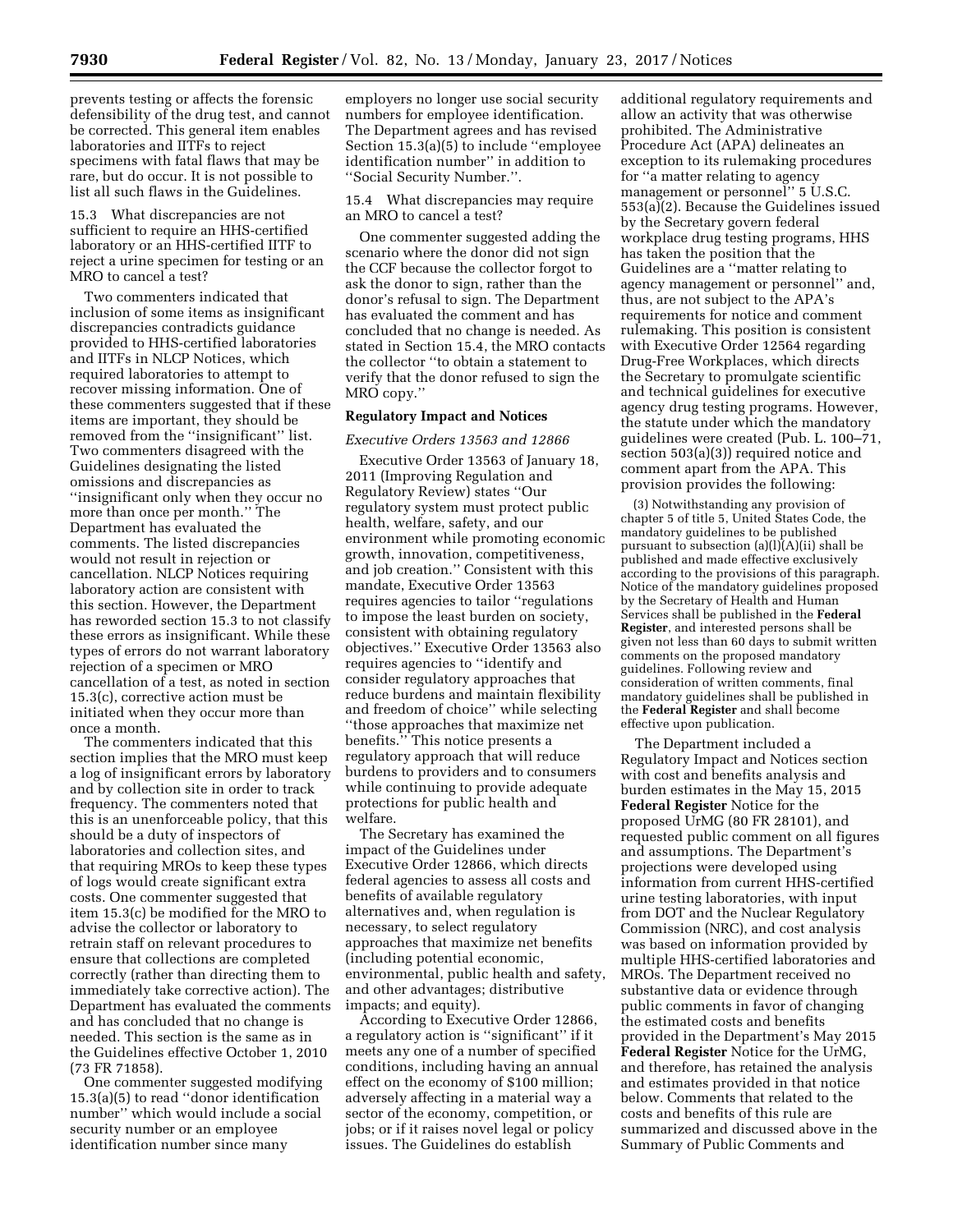# HHS's Response under the heading *Costs and Benefits.*

# Need for Revisions to the Guidelines

The inclusion of oxycodone, oxymorphone, hydrocodone and hydromorphone in the URMG was recommended by the DTAB, reviewed by the Department's Prescription Drug Subcommittee of the Behavioral Health Coordinating Committee, and approved by the SAMHSA Administrator in January 2012. This action is supported by various data, described in this preamble.1–4 In addition, in 2008, 12 percent of military personnel admitted to the illicit use of prescription medications. Prevalence testing by the Department of Defense (DoD) in 2009 indicated that prescription drug abuse exceeded illegal drug abuse. Because of this, hydrocodone and hydromorphone testing was added to the regular DoD drug testing panel in 2011.

#### Costs

Costs associated with the implementation of testing for oxycodone, oxymorphone, hydrocodone and hydromorphone will be minimal because the Department has determined that all HHS certified laboratories testing specimens from federal agencies are currently conducting tests for one or more of these analytes on non-regulated urine specimens. Likewise, there will be minimal costs associated with changing initial testing to include MDA since the current immunoassays can be adapted to test for this analyte. Laboratory personnel are currently trained and test methods have been implemented. However, there will be some administrative costs associated with adding these analytes. Prior to being allowed to test regulated specimens for these compounds, HHS certified laboratories will be required to demonstrate that their performance meets Guideline requirements by testing three (3) groups of PT samples. The Department will provide the PT samples through the National Laboratory Certification Program (NLCP) at no cost to the certified laboratories. Based on costs charged for specimen testing, laboratory costs to conduct the PT testing would range from \$900 to \$1,800 for each certified laboratory.

In Section 3.4, the Department included criteria for calibrating initial tests for grouped analytes such as opiates and amphetamines, and specified the cross-reactivity of the immunoassay to the other analytes(s)

within the group. These Guidelines allow the use of methods other than immunoassay for initial testing. An immunoassay manufacturer may incur costs if they choose to alter their existing product and resubmit the immunoassay for FDA clearance.

For the added opiate analytes, the two immunoassays currently used for oxycodone and oxymorphone meet the requirements, and two of the three existing opiate immunoassays used in certified laboratories meet the requirements for hydrocodone and hydromorphone analysis. The opiate immunoassay that does not have sufficient cross-reactivity would be acceptable as an initial test under these Guidelines when the lowest-reacting analyte, hydromorphone, is used to establish a decision point. Therefore, the Department assumes that all certified laboratories will elect to use existing immunoassays. Thus, the costs associated with implementing the initial tests for these analytes is expected to be *de minimis.* 

For amphetamines, one of the three existing

methylenedioxymethamphetamine (MDMA) immunoassays used in certified laboratories meets the requirements. The remaining two exhibit insufficient cross-reactivity for MDA. These two immunoassays would be acceptable as an initial test under these Guidelines when the lowestreacting analyte, MDA, is used to establish a decision point. An immunoassay manufacturer may incur costs if they choose to alter their existing product and resubmit the immunoassay for FDA clearance. Again, the Department assumes that certified laboratories will use the existing immunoassays and incur *de minimis*  costs.

Once the testing has been implemented, the cost per specimen for initial testing for the added analytes will range from \$.06 to \$0.20 due to reagent costs. Current costs for each confirmatory test range from \$5.00 to \$10.00 for each specimen reported positive, due to sample preparation and analysis costs. Based on information from non-regulated workplace drug testing for these analytes and testing performed by the Department on deidentified federally regulated specimens in 2011, approximately 1% of the submitted specimens is expected to be confirmed as positive for the added analytes. Therefore, the added cost for confirmatory testing will be \$0.05 to

\$0.10 per submitted specimen. This would indicate that the cost per specimen submitted for testing will increase by \$0.11–\$0.30. Annual recurring testing costs in the table below are based on an estimated number of 6,145,500 specimens.

The addition of the Schedule II prescription medications will require MRO review to verify legitimate drug use. Based on the positivity rates from non-regulated workplace drug testing for these analytes and the additional review of specimens confirmed positive for prescription medications, MRO costs are estimated to increase by approximately 3%. The burden of this 3% cost increase is expected to shift gradually from MROs to agencies as agencies' existing contracts expire and they renegotiate the terms of new contracts, with an increase to the total cost of a federal drug test over time to between \$0.60–\$1.35. This cost would indicate a total cost of \$3,687,300 to \$8,296,425 in the urine testing program. A federal agency may also incur additional costs (*e.g.,* additional managerial effort to arrange substitute workers) when an employee tests positive for a prescription medication and is removed from duties during the MRO verification process.

The additional costs for testing and MRO review will be incorporated into the overall cost for the federal agency submitting the specimen to the laboratory. The estimation of costs incurred is based upon overall cost to the federal agency because the review of positive specimens is usually based on all specimens submitted from an agency, rather than individual specimen testing costs or MRO review of positive specimens. Agencies may also incur some costs for training of federal employees such as drug program coordinators due to implementation of the revised Guidelines. Based on current training modules offered to drug program coordinators, and other associated costs including travel for 90% of drug program coordinators, the estimated total training cost for a oneday training session would be between \$108,000 and \$138,000 (*i.e.,* assuming 8 hours of time multiplied by a GS 12/13 wage including benefits and overhead adjustments). The Department will offer the choice of online or in-person training. This will eliminate travel costs for those federal agencies who choose to use online training.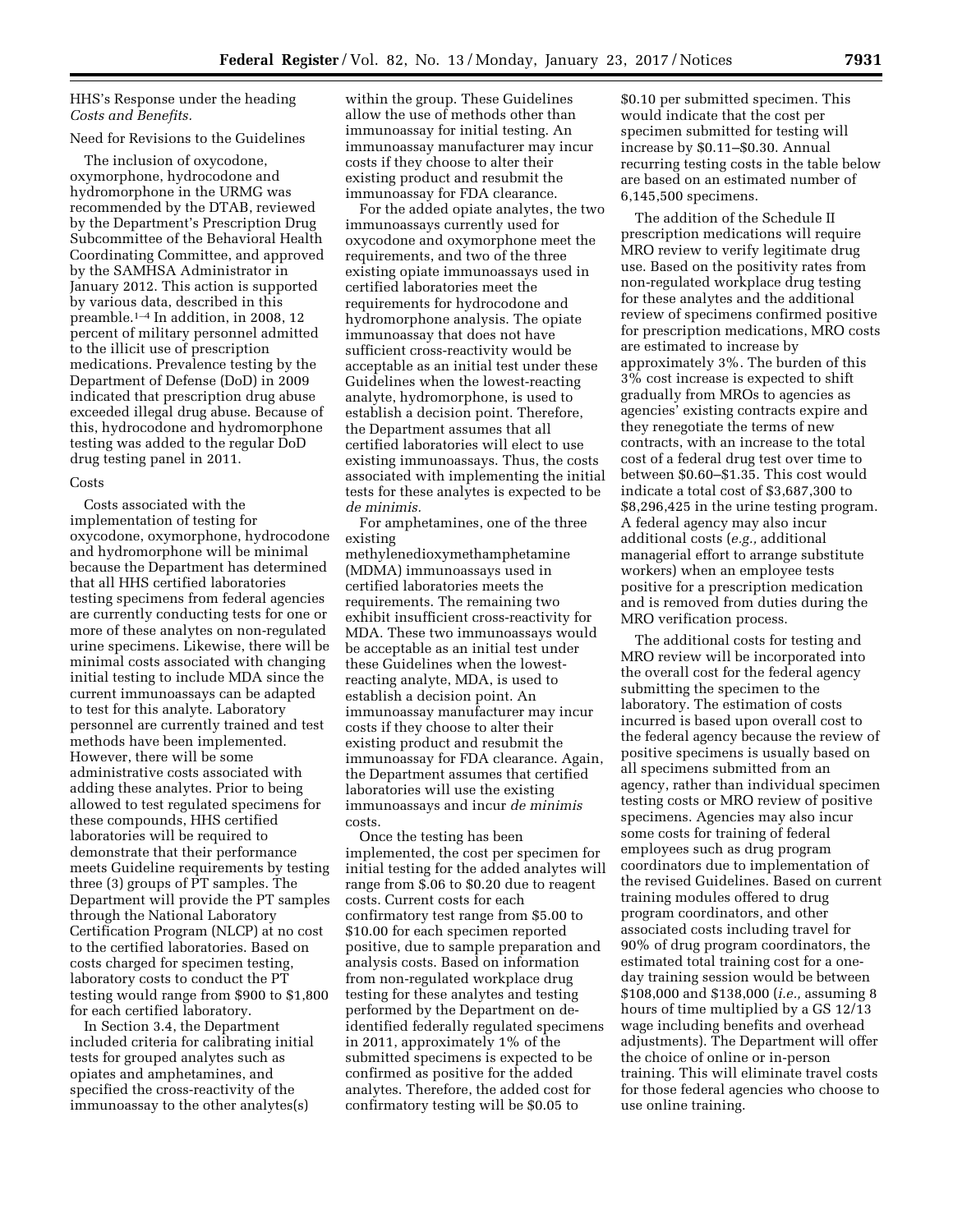# RECURRING ANNUAL COSTS SUMMARY TABLE

|                    | Lower bound                                | Upper bound                                  |
|--------------------|--------------------------------------------|----------------------------------------------|
|                    | \$368,730.00<br>307,275.00<br>3,687,300.00 | \$1,229,100.00<br>614,550.00<br>8,296,425.00 |
| Total annual costs | 4,363,305.00                               | 10,140,075.00                                |

# UPFRONT (ONE-TIME) COSTS SUMMARY TABLE

|          | Lower bound            | Upper bound            |
|----------|------------------------|------------------------|
| Training | \$27,900.00<br>108.000 | \$55,800.00<br>138.000 |
| ⊺ota     | 135.900.00             | 193.800.00             |

#### Benefits

The potential benefits of deterring use of oxycodone, oxymorphone, hydrocodone and hydromorphone are the prevention of their side effects (*e.g.,*  anxiety, dizziness, drowsiness, fatigue, and other neurological effects), which will result in a healthier and more alert workforce as well as avoid the issues associated with addiction and rehabilitation. Since the personnel tested under this program are in positions that are safety sensitive, potential benefits include decreased risk of transportation accidents, decreased risk of low-probability high consequence events, more responsible workforce in positions of public trust, and potentially reducing individuals' dependence or addiction and the personal benefits associated with those conditions.

Considering the potential health and performance costs of narcotic abuse, the benefits to the federal workplace and the individuals within that workplace justify the inclusion of oxycodone, oxymorphone, hydrocodone and hydromorphone in Federal Workplace Drug Testing programs.

### Regulatory Flexibility Analysis

For the reasons outlined above, the Secretary has determined that the Guidelines will not have a significant impact upon a substantial number of small entities within the meaning of the Regulatory Flexibility Act [5 U.S.C. 605(b)]. The flexibility added by the UrMG will not require addition expenditures. Therefore, a final regulatory flexibility analysis is not required for this notice.

The Secretary has determined that the Guidelines are not a major rule for the purpose of congressional review. For the purpose of congressional review, a major rule is one which is likely to cause an annual effect on the economy

of \$100 million; a major increase in costs or prices; significant effects on competition, employment, productivity, or innovation; or significant effects on the ability of U.S.-based enterprises to compete with foreign-based enterprises in domestic or export markets. This is not a major rule under the Small Business Regulatory Enforcement Fairness Act (SBREFA) of 1996.

#### Unfunded Mandates

The Secretary has examined the impact of the Guidelines under the Unfunded Mandates Reform Act (UMRA) of 1995 (Pub. L. 104–4). This notice does not trigger the requirement for a written statement under section 202(a) of the UMRA because the Guidelines do not impose a mandate that results in an expenditure of \$100 million (adjusted annually for inflation) or more by either state, local, and tribal governments in the aggregate or by the private sector in any one year.

#### Environmental Impact

The Secretary has considered the environmental effects of the UrMG. No information or comments have been received that would affect the agency's determination there would be a significant impact on the human environment and that neither an environmental assessment nor an environmental impact statement is required.

## *Executive Order 13132: Federalism*

The Secretary has analyzed the Guidelines in accordance with Executive Order 13132: Federalism. Executive Order 13132 requires federal agencies to carefully examine actions to determine if they contain policies that have federalism implications or that preempt state law. As defined in the Order, ''policies that have federalism implications'' refer to regulations,

legislative comments or proposed legislation, and other policy statements or actions that have substantial direct effects on the states, on the relationship between the national government and the states, or on the distribution of power and responsibilities among the various levels of government.

In this notice, the Secretary revised the standards for certification of laboratories engaged in urine fluid drug testing for federal agencies and the use of urine testing in federal drug-free workplace programs. The Department of Health and Human Services, by authority of Section 503 of Public Law 100–71, 5 U.S.C. Section 7301, and Executive Order No. 12564, establishes the scientific and technical guidelines for federal workplace drug testing programs and establishes standards for certification of laboratories engaged in urine drug testing for federal agencies. Because the Mandatory Guidelines govern standards applicable to the management of federal agency personnel, there should be little, if any, direct effect on the states, on the relationship between the national government and the states, or on the distribution of power and responsibilities among the various levels of government. Accordingly, the Secretary has determined that the Guidelines do not contain policies that have federalism implications.

#### Paperwork Reduction Act of 1995

The Guidelines contain information collection requirements which are subject to review by the Office of Management and Budget (OMB) under the Paperwork Reduction Act of 1995 [the PRA 44 U.S.C. 3507(d)]. Information collection and recordkeeping requirements which would be imposed on laboratories engaged in drug testing for federal agencies concern quality assurance and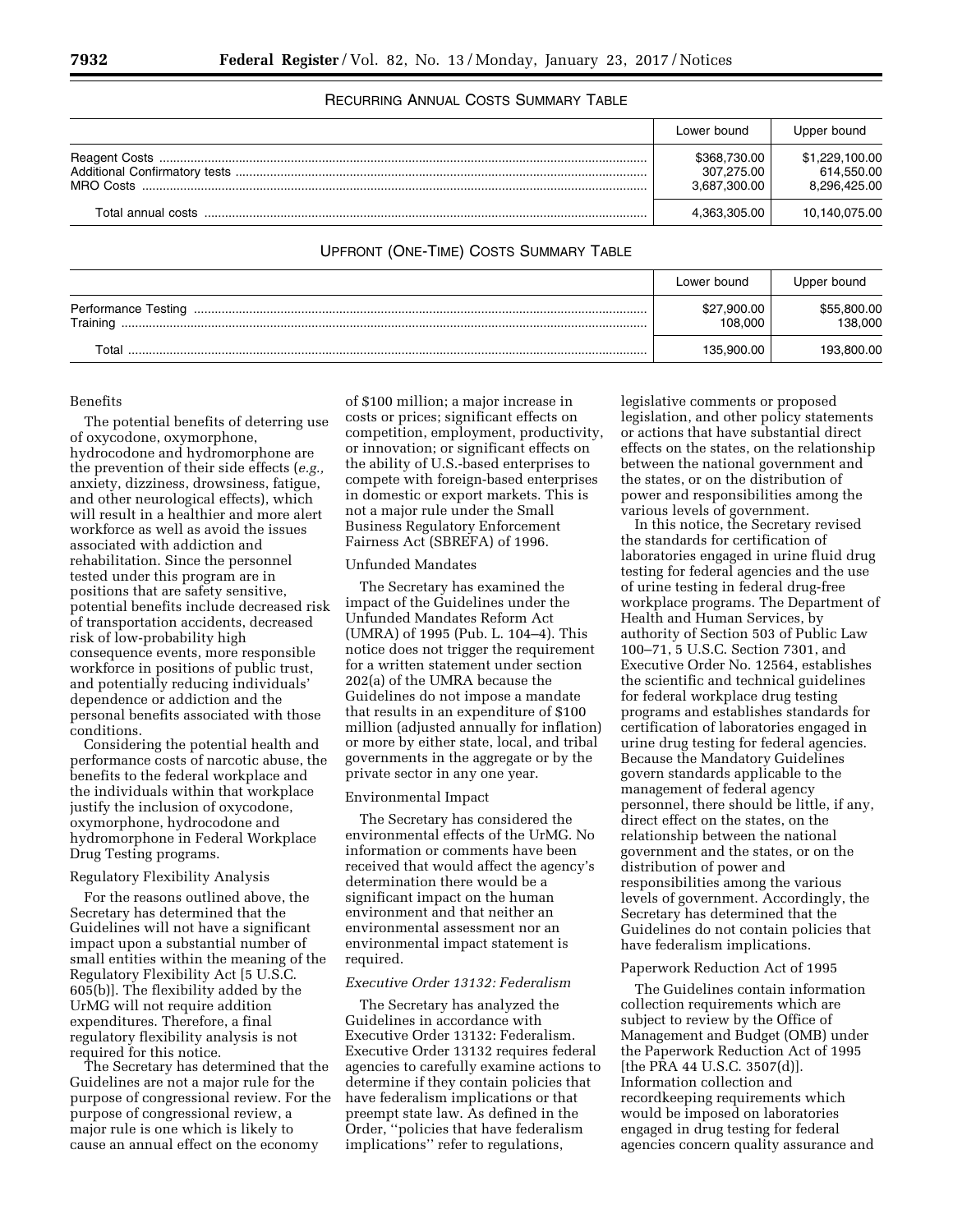quality control documentation, reports, performance testing, and inspections as set out in subparts H, I, K, L, M and N. Information collection and recordkeeping requirements which would be imposed on MROs engaged in drug testing services for federal agencies concern drug testing result review and reports as set out in subparts M and N. To facilitate ease of use and uniform reporting, a Federal CCF for each type of specimen collected will be developed as referenced in section 6.1. The Department will submit the information collection and recordkeeping requirements contained in the Guidelines to OMB for review and approval prior to the effective date of the final Guidelines. Information collections changed by these Guidelines are not effective until approved by OMB.

#### Privacy Act

The Secretary has determined that the Guidelines do not contain information collection requirements constituting a system of records under the Privacy Act. The **Federal Register** notice announcing the Mandatory Guidelines for Federal Workplace Drug Testing Programs using Urine is not a system of records as noted in the information collection/ recordkeeping requirements below. As required, HHS originally published the Mandatory Guidelines for Federal Workplace Drug Testing Programs (Guidelines) in the **Federal Register** on April 11, 1988 [53 FR 11979]. SAMHSA subsequently revised the Guidelines on June 9, 1994 [59 FR 29908], September 30, 1997 [62 FR 51118], November 13, 1998 [63 FR 63483], April 13, 2004 [69 FR 19644], and November 25, 2008 [73 FR 71858] with an effective date of May 1, 2010 (correct effective date published on December 10, 2008 [73 FR 75122]). The effective date of the Guidelines was

further changed to October 1, 2010 on April 30, 2010 [75 FR 22809].

# *Executive Order 13175: Consultation and Coordination With Indian Tribal Governments*

Executive Order 13175 (65 FR 67249, November 6, 2000) requires SAMHSA to develop an accountable process to ensure ''meaningful and timely input by tribal officials in the development of regulatory policies that have tribal implications.'' ''Policies that have tribal implications'' as defined in the Executive Order, include regulations that have ''substantial direct effects on one or more Indian tribes, on the relationship between the federal government and the Indian tribes, or on the distribution of power and responsibilities between the federal government and Indian tribes.'' The Guidelines do not have tribal implications. The Guidelines will not have substantial direct effects on tribal governments, on the relationship between the federal government and Indian tribes, or on the distribution of power and responsibilities between the federal government and Indian tribes, as specified in Executive Order 13175.

# **Information Collection/Record Keeping Requirements**

The information collection requirements (*i.e.,* reporting and recordkeeping) in the current Guidelines (73 FR 71858) are approved by the Office of Management and Budget (OMB) under control number 0930–0158. The Federal Drug Testing Custody and Control Form used to document the collection and chain of custody of urine specimens at the collection site, for laboratories to report results, and for Medical Review Officers to make a determination, the National Laboratory Certification Program (NLCP) application, the NLCP Laboratory

Information Checklist, and recordkeeping requirements in the current Guidelines, as approved under control number 0930–0158, will remain in effect until these final Guidelines are effective and OMB approves the revised information collection. OMB will assign a new control number to account for changes associated with the final Guidelines.

The title, description and respondent description of the information collections are shown in the following paragraphs with an estimate of the annual reporting, disclosure and recordkeeping burden. Included in the estimate is the time for reviewing instructions, searching existing data sources, gathering and maintaining the data needed, and completing and reviewing the collection of information.

*Title:* The Mandatory Guidelines for Federal Workplace Drug Testing Programs using Urine Specimens

*Description:* The Mandatory Guidelines establish the scientific and technical guidelines for federal drug testing programs and establish standards for certification of laboratories engaged in drug testing for federal agencies under authority of Public Law 100–71, 5 U.S.C. 7301 note, and Executive Order No. 12564. Federal drug testing programs test applicants to sensitive positions, individuals involved in accidents, individuals for cause, and random testing of persons in sensitive positions.

*Description of Respondents:*  Individuals or households; businesses; or other-for-profit; not-for-profit institutions.

*The burden estimates in the tables below are based on the following number of respondents:* 38,000 donors who apply for employment in testing designated positions, 100 collectors, 30 urine specimen testing laboratories, 1 IITF, and 100 MROs.

# ESTIMATE OF ANNUAL REPORTING BURDEN

| Section | Purpose                                                                                                          | Number of<br>respondents | Responses/<br>respondent | Hours/<br>response | <b>Total hours</b> |
|---------|------------------------------------------------------------------------------------------------------------------|--------------------------|--------------------------|--------------------|--------------------|
|         | Laboratory or IITF <sup>1</sup> required to submit application<br>for certification.                             | 10                       |                          | 3                  | 30                 |
|         | Materials to submit to become an HHS inspector                                                                   | 10                       |                          | 2                  | 20                 |
|         | Laboratory submits qualifications of RP to HHS                                                                   | 10                       |                          | 2                  | 20                 |
|         | Laboratory submits information to HHS on new<br>RP or alternate RP.                                              | 10                       |                          | 2                  | 20                 |
|         | Specifications for laboratory semi-annual statis-<br>tical report of test results to each federal agen-<br>CV.   | 10                       | 5                        | $0.5$              | 25                 |
|         | IITF <sup>1</sup> submits qualifications of RT to HHS                                                            |                          |                          | .                  |                    |
|         | alternate RT.                                                                                                    |                          |                          |                    |                    |
|         | Specifications for IITF <sup>1</sup> semi-annual statistical re-<br>port of test results to each federal agency. |                          |                          |                    |                    |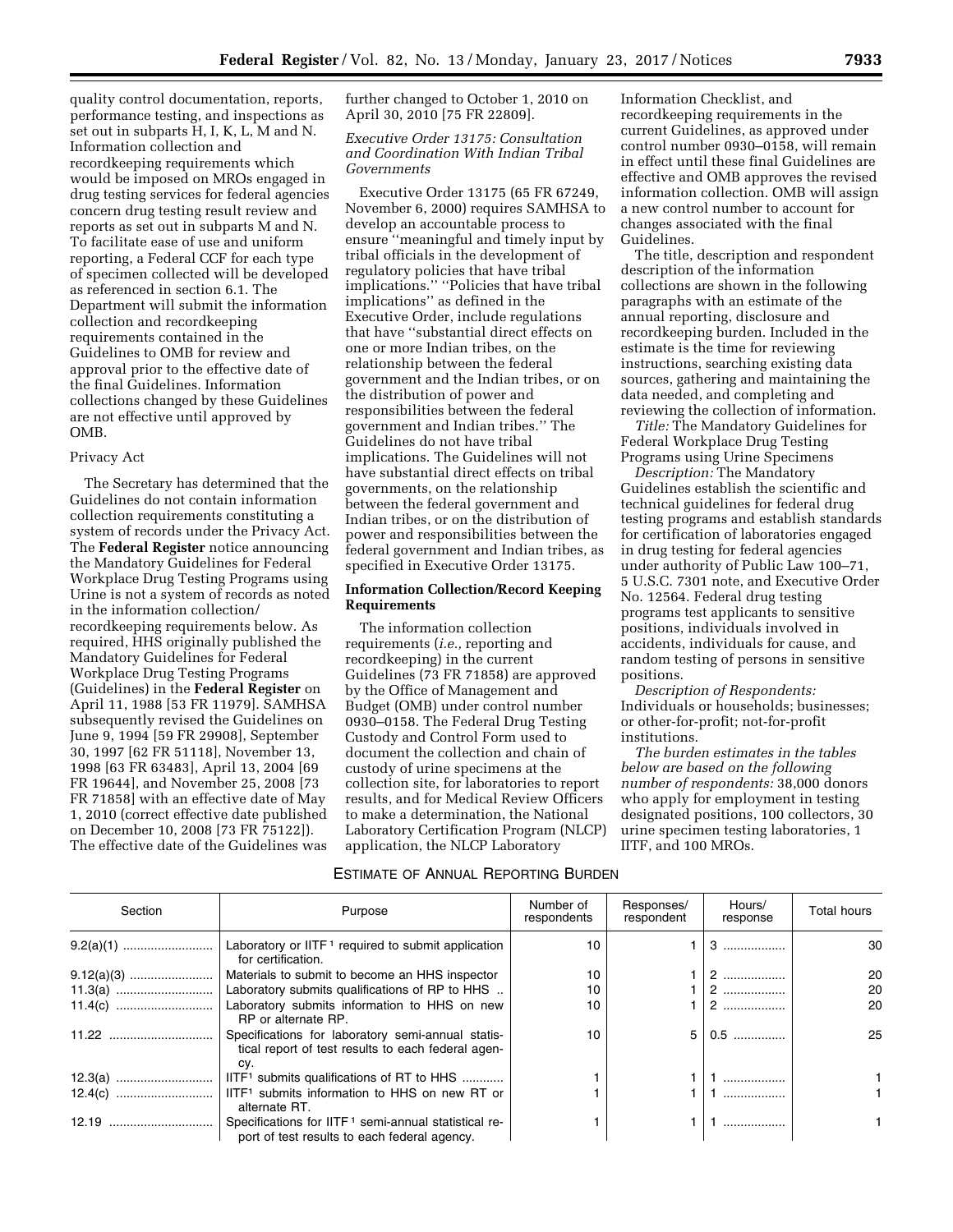| Section           | Purpose                                                                                                                         | Number of<br>respondents | Responses/<br>respondent | Hours/<br>response | <b>Total hours</b> |
|-------------------|---------------------------------------------------------------------------------------------------------------------------------|--------------------------|--------------------------|--------------------|--------------------|
| 13.9 and 14.7     | Specifies that MRO must report all verified pri-<br>mary and split specimen test results to the fed-<br>eral agency.            | 100                      | 14                       | $0.05$ (3 min)     | 70                 |
| 16.1(b) & 16.5(a) | Specifies content of request for informal review of<br>suspension/proposed revocation of certification.                         |                          |                          |                    | 3                  |
|                   | Specifies information appellant provides in first<br>written submission when laboratory suspen-<br>sion/revocation is proposed. |                          |                          | $0.5$              | 0.5                |
|                   | Requires appellant to notify reviewing official of<br>resolution status at end of abevance period.                              |                          |                          | $0.5$              | 0.5                |
|                   | Specifies contents of appellant submission for re-<br>view.                                                                     |                          |                          | 50                 | 50                 |
|                   | Specifies content of appellant request for expe-<br>dited review of suspension or proposed rev-<br>ocation.                     |                          |                          | 3                  | 3                  |
|                   | Specifies contents of review file and briefs                                                                                    |                          |                          | 50                 | 50                 |
| Total             |                                                                                                                                 | 159                      |                          |                    | 295                |

# ESTIMATE OF ANNUAL REPORTING BURDEN—Continued

1Although IITFs are allowed under the Guidelines effective October 1, 2010 (73 FR 71858), SAMHSA has not received any IITF applications for certification to test federally regulated specimens. IITF numbers are provided in this analysis as placeholders for administrative purposes.

The following reporting requirements are also in the Guidelines, but have not been addressed in the above reporting burden table: Collector must report any unusual donor behavior or refusal to participate in the collection process on the Federal CCF [Sections 1.8, 8.9]; collector annotates the Federal CCF when a sample is a blind sample

[Section 10.3(a)]; MRO notifies the federal agency and HHS when an error occurs on a blind sample [Section 10.4(c)]; Section 13.5 describes the actions an MRO takes to report a primary specimen result; Section 14.6 describes the actions an MRO takes to report a split specimen result; and Sections 13.6 and 13.7 describe the

ESTIMATE OF ANNUAL DISCLOSURE BURDEN

actions an MRO takes for the medical evaluation of a donor who cannot provide a urine specimen. SAMHSA has not calculated a separate reporting burden for these requirements because they are included in the burden hours estimated for collectors to complete Federal CCFs and for MROs to report results to federal agencies.

| Section                                        | Purpose                                                                                                                              | Number of<br>respondents | Responses/<br>respondent | Hours/<br>response | <b>Total hours</b> |
|------------------------------------------------|--------------------------------------------------------------------------------------------------------------------------------------|--------------------------|--------------------------|--------------------|--------------------|
| $8.3(a)$ , $8.5(f)(2)$ (iii),<br>$8.6(b)(2)$ . | Collector must contact federal agency point of<br>contact.                                                                           | 100                      |                          | 0.05(3 min)        | 5                  |
| 11.23, 11.24                                   | Information on drug test that laboratory must pro-<br>vide to federal agency upon request or to<br>donor through MRO.                | 50                       | 10                       | 3                  | 1,500              |
| 12.20, 12.21                                   | Information on drug test that IITF <sup>1</sup> must provide<br>to federal agency upon request or to donor<br>through MRO.           |                          |                          |                    |                    |
|                                                | MRO must inform donor of right to request split<br>specimen test when a positive, adulterated, or<br>substituted result is reported. | 100                      | 14                       | 3                  | 4.200              |
| Total                                          |                                                                                                                                      | 211                      |                          |                    | 5,706              |

1Although IITFs are allowed under the Guidelines effective October 1, 2010 (73 FR 71858), SAMHSA has not certified any IITFs to test federally regulated specimens. IITF numbers are provided in this analysis as placeholders for administrative purposes.

The following disclosure requirements are also included in the Guidelines, but have not been addressed in the above disclosure burden table:

The collector must explain the basic collection procedure to the donor and answer any questions [Section 8.3(e) and (g)]. SAMHSA believes having the collector explain the collection procedure to the donor and answer any questions is a standard business practice and not a disclosure burden.

### ESTIMATE OF ANNUAL RECORDKEEPING BURDEN

| Section | Purpose                                                                         | Number of<br>respondents | Responses/<br>respondent | Hours/<br>response    | Total hours |
|---------|---------------------------------------------------------------------------------|--------------------------|--------------------------|-----------------------|-------------|
|         | Collector completes Federal CCF for specimen<br>collected.                      | 100                      | 380                      | 0.07 (4 min)          | 2,534       |
|         | Donor initials specimen labels/seals and signs<br>statement on the Federal CCF. | 38,000                   |                          | $0.08(5 \text{ min})$ | 3.167       |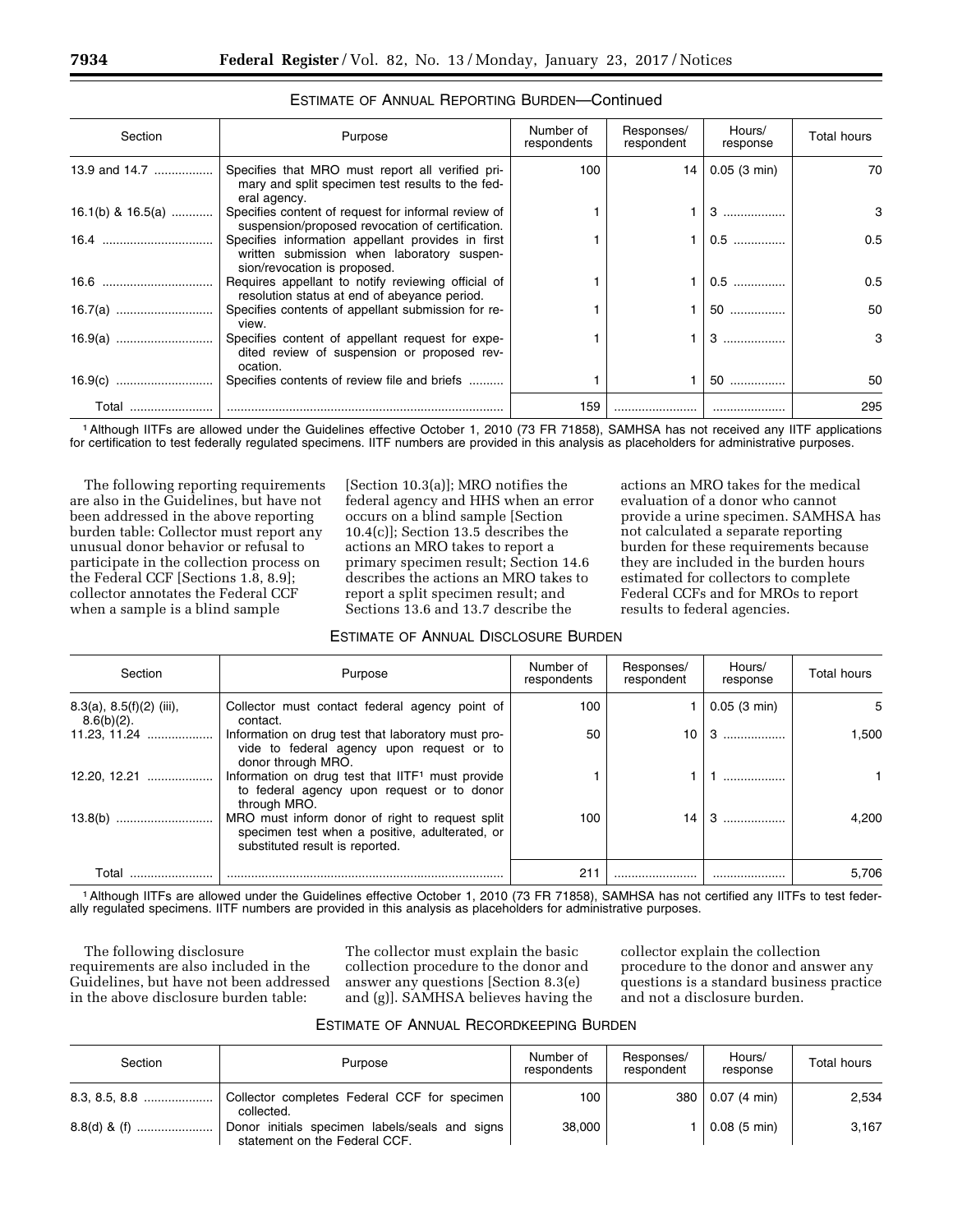| Section                      | Purpose                                                                                          | Number of<br>respondents | Responses/<br>respondent | Hours/<br>response | Total hours |
|------------------------------|--------------------------------------------------------------------------------------------------|--------------------------|--------------------------|--------------------|-------------|
| 11.8(a) & 11.19              | Laboratory completes Federal CCF upon receipt<br>of specimen and before reporting result.        | 10                       | 3.800                    | 0.05(3 min)        | 1.900       |
| 12.8(a) & 12.15              | IITF <sup>1</sup> completes Federal CCF upon receipt of<br>specimen and before reporting result. |                          |                          |                    |             |
| 13.4(d)(4), 13.9(c), 14.7(c) | MRO completes Federal CCF before reporting<br>the primary or split specimen result.              | 100                      | 380                      | 0.05(3 min)        | 1.900       |
|                              | MRO documents donor's request to have split<br>specimen tested.                                  | 300                      |                          | 0.05(3 min)        | 15          |
| Total                        |                                                                                                  | 38.511                   |                          |                    | 9,517       |

|  | ESTIMATE OF ANNUAL RECORDKEEPING BURDEN-Continued |
|--|---------------------------------------------------|
|--|---------------------------------------------------|

1Although IITFs are allowed under the Guidelines effective October 1, 2010 (73 FR 71858), SAMHSA has not certified any IITFs to test federally regulated specimens. IITF numbers are provided in this analysis as placeholders for administrative purposes.

The Guidelines contain a number of recordkeeping requirements that SAMHSA considers not to be an additional recordkeeping burden. In subpart D, a trainer is required to document the training of an individual to be a collector [Section 4.3(a)(3)] and the documentation must be maintained in the collector's training file [Section 4.3(c)]. Because this is required by the current Guidelines and is consistent with general forensic requirements, SAMHSA believes this training documentation is common practice and is not considered an additional burden. In subpart F, if a collector uses an incorrect form to collect a federal agency specimen, the collector is required to provide a statement [Section 6.2(b)] explaining why an incorrect form was used to document collecting the specimen. SAMHSA believes this is an extremely infrequent occurrence and does not create a significant additional recordkeeping burden. Subpart H [Sections 8.4(c), 8.5(d)(2), 8.5(e)(1) and (2)] requires collectors to enter any information on the Federal CCF of any unusual findings during the urine specimen collection procedure. These recordkeeping requirements are an integral part of the collection procedure and are essential to documenting the chain of custody for the specimens collected. The burden for these entries are included in the recordkeeping burden estimated to complete the Federal CCF and is, therefore, not considered an additional recordkeeping burden. Subpart K describes a number of recordkeeping requirements for laboratories associated with their testing procedures, maintaining chain of custody, and keeping records [*i.e.,*  Sections 11.1(a) and (d); 11.2(b), (c), and (d); 11.6(b); 11.7(c); 11.8; 11.11(a); 11.14(a); 11.17; 11.21(a), (b), and (c); 11.22; 11.23(a) and 11.24. These recordkeeping requirements are necessary for any laboratory to conduct forensic drug testing and to ensure the

scientific supportability of the test results. Therefore, they are considered to be standard business practice and are not considered a burden for this analysis.

Thus the total annual response burden associated with the testing of urine specimens by the laboratories and IITFs is estimated to be 15,518 hours (that is, the sum of the total hours from the above tables). This is in addition to the 1,788,809 hours currently approved by OMB under control number 0930– 0158 for urine testing under the current Guidelines.

As required by section 3507(d) of the PRA, the Secretary submitted a copy of these proposed Guidelines to OMB for its review. Comments on the information collection requirements were specifically solicited in order to: (1) Evaluate whether the proposed collection of information is necessary for the proper performance of HHS's functions, including whether the information will have practical utility; (2) evaluate the accuracy of HHS's estimate of the burden of the proposed collection of information, including the validity of the methodology and assumptions used; (3) enhance the quality, utility, and clarity of the information to be collected; and (4) minimize the burden of the collection of information on those who are to respond, including through the use of appropriate automated, electronic, mechanical, or other technological collection techniques or other forms of information technology.

# **References**

- 1. Cone, E.J., Heltsley, R., Black, D.L., Mitchell, J.M., LoDico, C.P., Flegel, R.R, 2013. Prescription opioids. I. metabolism and excretion patterns of oxycodone in urine following controlled single dose administration. *J. Anal. Toxicol,* 37, 255– 264.
- 2. Cone, E.J., Heltsley. R., Black, D.L., Mitchell, J.M., LoDico, C.P., Flegel, R.R, 2013. Prescription opioids. II.

metabolism and excretion patterns of hydrocodone in urine following controlled single dose administration. *J. Anal. Toxicol,* 37, 486–494.

- 3. Esposito, F.M., Mitchell, J.M., Baylor, M.R., Bush, D.M, 2006. Influence of basic pH on federal regulated drugs in urine at room temperature. Poster presented at the Society of Forensic Toxicologists (SOFT) Annual Meeting, Austin, TX. October 2006.
- 4. Cone, E.J., Bigelow, G.E., Herrmann, E.S., Mitchell, J.M., LoDico, C., Flegel, R., Vandrey, R, 2015. Nonsmoker exposure to secondhand cannabis smoke. III. oral fluid and blood concentrations and corresponding subjective effects. *J. Anal. Toxicol,* 39, 497–509.
- 5. Hermann, E.S, Cone, E.J., Mitchell, J.M., Bigelow, G.E., LoDico, C., Flegel, R., Vandrey, R., 2016. Non-smoker exposure to secondhand cannabis smoke II: Effect of room ventilation on the physiological, subjective, and behavioral/cognitive effects. Drug alcohol depend, 151, 194– 202.

Dated: January 11, 2017.

# **Kana Enomoto,**

*Acting Deputy Assistant Secretary for Mental Health and Substance Use, SAMHSA.* 

Dated: January 11, 2017.

#### **Sylvia M. Burwell**

#### *Secretary.*

The Mandatory Guidelines using Urine Specimens as revised are hereby adopted in accordance with section 503 of Public Law 100–71 and Executive Order 12564.

# **Mandatory Guidelines for Federal Workplace Drug Testing Programs Using Urine Specimens**

#### **Subpart A—Applicability**

- 1.1 To whom do these Guidelines apply?<br>1.2 Who is responsible for developing an Who is responsible for developing and
- implementing these Guidelines? 1.3 How does a federal agency request a
- change from these Guidelines? 1.4 How are these Guidelines revised?
- 
- 1.5 What do the terms used in these Guidelines mean?
- 1.6 What is an agency required to do to protect employee records?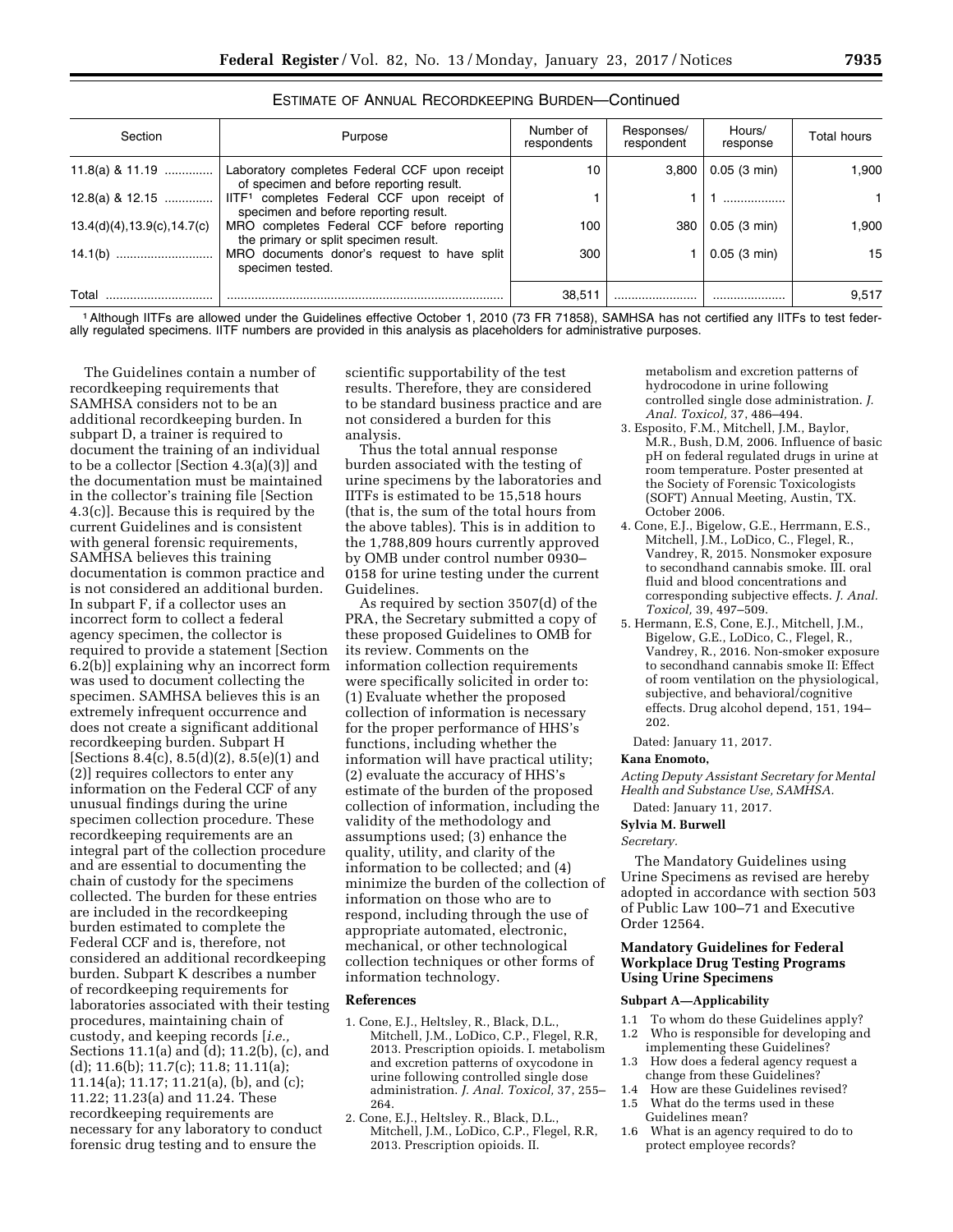- 1.7 What is a refusal to take a federally regulated drug test?
- 1.8 What are the potential consequences for refusing to take a federally regulated drug test?

#### **Subpart B—Urine Specimens**

- 2.1 What type of specimen may be collected?
- 2.2 Under what circumstances may a urine specimen be collected?
- 2.3 How is each urine specimen collected?
- 2.4 What volume of urine is collected?
- 2.5 How does the collector split the urine specimen?
- 2.6 When may an entity or individual release a urine specimen?

#### **Subpart C—Urine Specimen Tests**

- 3.1 Which tests are conducted on a urine specimen?
- 3.2 May a specimen be tested for additional drugs?
- 3.3 May any of the specimens be used for other purposes?
- 3.4 What are the drug test cutoff concentrations for urine?
- 3.5 May an HHS-certified laboratory perform additional drug and/or specimen validity tests on a specimen at the request of the Medical Review Officer (MRO)?
- 3.6 What criteria are used to report a urine specimen as adulterated?
- 3.7 What criteria are used to report a urine specimen as substituted?
- 3.8 What criteria are used to report a urine specimen as dilute?
- 3.9 What criteria are used to report an invalid result for a urine specimen?

#### **Subpart D—Collectors**

- 4.1 Who may collect a specimen?
- 4.2 Who may not collect a specimen?
- 4.3 What are the requirements to be a collector?
- 4.4 What are the requirements to be an observer for a direct observed collection?
- 4.5 What are the requirements to be a trainer for collectors?
- 4.6 What must a federal agency do before a collector is permitted to collect a specimen?

#### **Subpart E—Collection Sites**

- 5.1 Where can a collection for a drug test take place?
- 5.2 What are the requirements for a collection site?
- 5.3 Where must collection site records be stored?
- 5.4 How long must collection site records be stored?
- 5.5 How does the collector ensure the security and integrity of a specimen at the collection site?
- 5.6 What are the privacy requirements when collecting a urine specimen?

## **Subpart F—Federal Drug Testing Custody and Control Form**

- 6.1 What federal form is used to document custody and control?
- 6.2 What happens if the correct OMBapproved Federal CCF is not available or is not used?

#### **Subpart G—Urine Specimen Collection Containers and Bottles**

- 7.1 What is used to collect a urine specimen?
- 7.2 What are the requirements for a urine collection container and specimen bottles?
- 7.3 What are the minimum performance requirements for a urine collection container and specimen bottles?

#### **Subpart H—Urine Specimen Collection Procedure**

- 8.1 What privacy must the donor be given when providing a urine specimen?
- 8.2 What must the collector ensure at the collection site before starting a urine specimen collection?
- 8.3 What are the preliminary steps in the urine specimen collection procedure?
- 8.4 What steps does the collector take in the collection procedure before the donor provides a urine specimen?
- 8.5 What steps does the collector take during and after the urine specimen collection procedure?
- 8.6 What procedure is used when the donor states that they are unable to provide a urine specimen?
- 8.7 If the donor is unable to provide a urine specimen, may another specimen type be collected for testing?
- 8.8 How does the collector prepare the urine specimens?
- 8.9 When is a direct observed collection conducted?
- 8.10 How is a direct observed collection conducted?
- 8.11 When is a monitored collection conducted?
- 8.12 How is a monitored collection conducted?
- 8.13 How does the collector report a donor's refusal to test?
- 8.14 What are a federal agency's responsibilities for a collection site?

## **Subpart I—HHS Certification of Laboratories and IITFs**

- 9.1 Who has the authority to certify laboratories and IITFs to test urine specimens for federal agencies?
- 9.2 What is the process for a laboratory or IITF to become HHS-certified?
- 9.3 What is the process for a laboratory or IITF to maintain HHS certification?
- 9.4 What is the process when a laboratory or IITF does not maintain its HHS certification?
- 9.5 What are the qualitative and quantitative specifications of performance testing (PT) samples?
- 9.6 What are the PT requirements for an applicant laboratory?
- 9.7 What are the PT requirements for an HHS-certified urine laboratory?
- 9.8 What are the PT requirements for an applicant IITF?
- 9.9 What are the PT requirements for an HHS-certified IITF?
- 9.10 What are the inspection requirements for an applicant laboratory or IITF?
- 9.11 What are the maintenance inspection requirements for an HHS-certified laboratory or IITF?
- 9.12 Who can inspect an HHS-certified

laboratory or IITF and when may the inspection be conducted?

- 9.13 What happens if an applicant laboratory or IITF does not satisfy the minimum requirements for either the PT program or the inspection program?
- 9.14 What happens if an HHS-certified laboratory or IITF does not satisfy the minimum requirements for either the PT program or the inspection program?
- 9.15 What factors are considered in determining whether revocation of a laboratory's or IITF's HHS certification is necessary?
- 9.16 What factors are considered in determining whether to suspend a laboratory's or an IITF's HHS certification?
- 9.17 How does the Secretary notify an HHScertified laboratory or IITF that action is being taken against the laboratory or IITF?
- 9.18 May a laboratory or IITF that had its HHS certification revoked be recertified to test federal agency specimens?
- 9.19 Where is the list of HHS-certified laboratories and IITFs published?

#### **Subpart J—Blind Samples Submitted by an Agency**

- 10.1 What are the requirements for federal agencies to submit blind samples to HHS-certified laboratories or IITFs?
- 10.2 What are the requirements for blind samples?
- 10.3 How is a blind sample submitted to an HHS-certified laboratory or IITF?
- 10.4 What happens if an inconsistent result is reported for a blind sample?

#### **Subpart K—Laboratory**

- 11.1 What must be included in the HHScertified laboratory's standard operating procedure manual?
- 11.2 What are the responsibilities of the responsible person (RP)?
- 11.3 What scientific qualifications must the RP have?
- 11.4 What happens when the RP is absent or leaves an HHS-certified laboratory?
- 11.5 What qualifications must an individual have to certify a result reported by an HHS-certified laboratory?
- 11.6 What qualifications and training must other personnel of an HHS-certified laboratory have?
- 11.7 What security measures must an HHScertified laboratory maintain?
- 11.8 What are the laboratory chain of custody requirements for specimens and aliquots?
- 11.9 What test(s) does an HHS-certified laboratory conduct on a urine specimen received from an IITF?
- 11.10 What are the requirements for an initial drug test?
- 11.11 What must an HHS-certified laboratory do to validate an initial drug test?
- 11.12 What are the batch quality control requirements when conducting an initial drug test?
- 11.13 What are the requirements for a confirmatory drug test?
- 11.14 What must an HHS-certified laboratory do to validate a confirmatory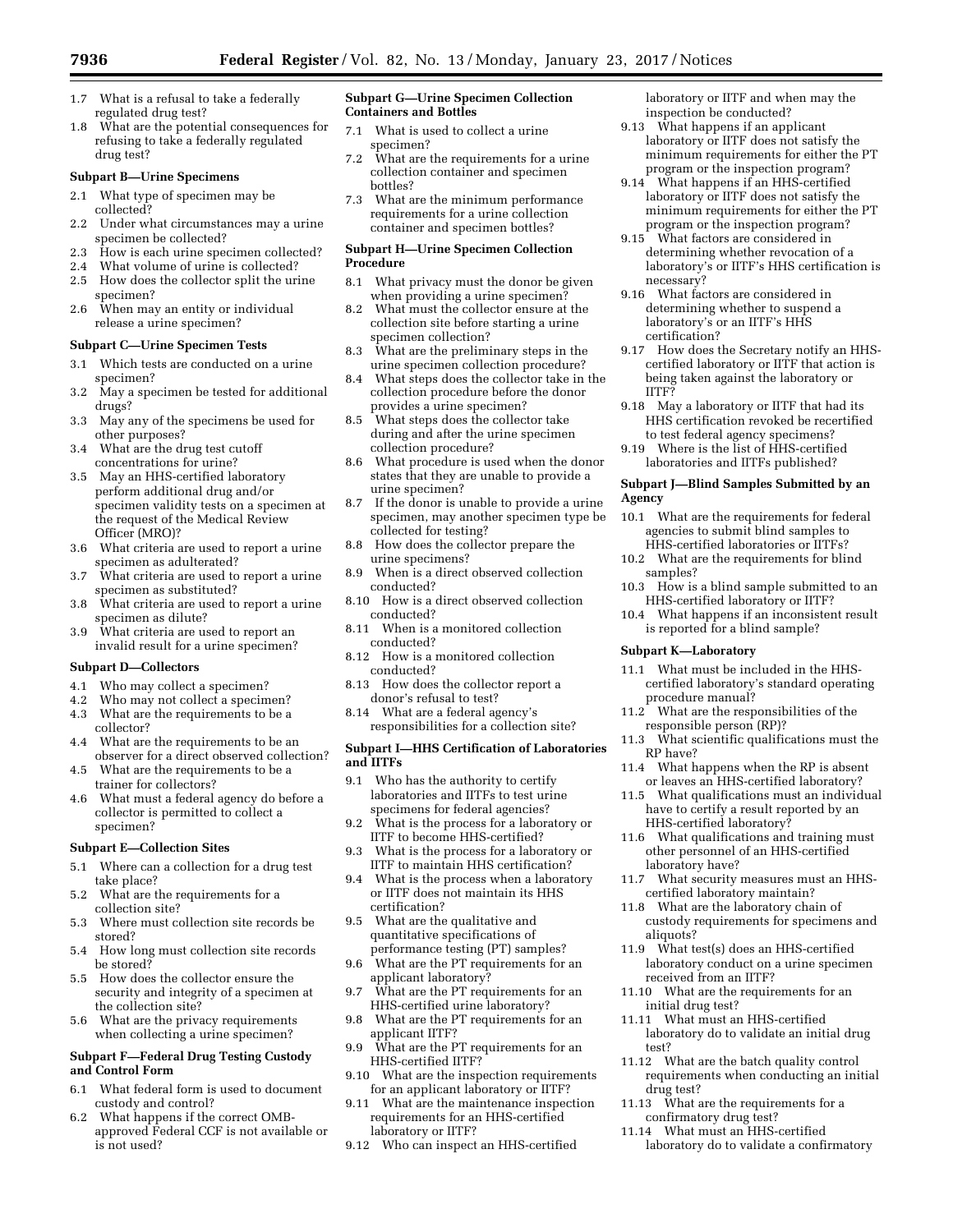drug test?

- 11.15 What are the batch quality control requirements when conducting a confirmatory drug test?
- 11.16 What are the analytical and quality control requirements for conducting specimen validity tests?
- 11.17 What must an HHS-certified laboratory do to validate a specimen validity test?
- 11.18 What are the requirements for conducting each specimen validity test?
- 11.19 What are the requirements for an HHS-certified laboratory to report a test result?
- 11.20 How long must an HHS-certified laboratory retain specimens?
- 11.21 How long must an HHS-certified laboratory retain records?
- 11.22 What statistical summary reports must an HHS-certified laboratory provide for urine testing?
- 11.23 What HHS-certified laboratory information is available to a federal agency?
- 11.24 What HHS-certified laboratory information is available to a federal employee?
- 11.25 What types of relationships are prohibited between an HHS-certified laboratory and an MRO?
- 11.26 What type of relationship can exist between an HHS-certified laboratory and an HHS-certified IITF?

#### **Subpart L—Instrumented Initial Test Facility (IITF)**

- 12.1 What must be included in the HHScertified IITF's standard operating procedure manual?
- 12.2 What are the responsibilities of the responsible technician (RT)?
- 12.3 What qualifications must the RT have? 12.4 What happens when the RT is absent
- or leaves an HHS-certified IITF? 12.5 What qualifications must an individual
- have to certify a result reported by an HHS-certified IITF?
- 12.6 What qualifications and training must other personnel of an HHS-certified IITF have?
- 12.7 What security measures must an HHScertified IITF maintain?
- 12.8 What are the IITF chain of custody requirements for specimens and aliquots?
- 12.9 What are the requirements for an initial drug test?
- 12.10 What must an HHS-certified IITF do to validate an initial drug test?
- 12.11 What are the batch quality control requirements when conducting an initial drug test?
- 12.12 What are the analytical and quality control requirements for conducting specimen validity tests?
- 12.13 What must an HHS-certified IITF do to validate a specimen validity test?
- 12.14 What are the requirements for conducting each specimen validity test?
- 12.15 What are the requirements for an HHS-certified IITF to report a test result?
- 12.16 How does an HHS-certified IITF handle a specimen that tested positive, adulterated, substituted, or invalid at the IITF?
- 12.17 How long must an HHS-certified IITF retain a specimen?
- 12.18 How long must an HHS-certified IITF retain records?
- 12.19 What statistical summary report must an HHS-certified IITF provide?
- 12.20 What HHS-certified IITF information is available to a federal employee?
- 12.21 What types of relationships are prohibited between an HHS-certified IITF and an MRO?
- 12.22 What type of relationship can exist between an HHS-certified IITF and an HHS-certified laboratory?

## **Subpart M—Medical Review Officer (MRO)**

- 13.1 Who may serve as an MRO?
- 13.2 How are nationally recognized entities or subspecialty boards that certify MROs approved?
- 13.3 What training is required before a physician may serve as an MRO?
- 13.4 What are the responsibilities of an MRO?
- 13.5 What must an MRO do when reviewing a urine specimen's test results?
- 13.6 What action does the MRO take when the collector reports that the donor did not provide a sufficient amount of urine for a drug test?<br>13.7 What happen
- What happens when an individual is unable to provide a sufficient amount of urine for a federal agency applicant/preemployment test, a follow-up test, or a return-to-duty test because of a permanent or long-term medical condition?
- 13.8 Who may request a test of a split (B) specimen?
- 13.9 How does an MRO report a primary (A) specimen test result to an agency?
- 13.10 What types of relationships are prohibited between an MRO and an HHS-certified laboratory or an HHScertified IITF?

#### **Subpart N—Split Specimen Tests**

- 14.1 When may a split (B) specimen be tested?
- 14.2 How does an HHS-certified laboratory test a split (B) specimen when the primary (A) specimen was reported positive?
- 14.3 How does an HHS-certified laboratory test a split (B) urine specimen when the primary (A) specimen was reported adulterated?
- 14.4 How does an HHS-certified laboratory test a split (B) urine specimen when the primary (A) specimen was reported substituted?
- 14.5 Who receives the split (B) specimen result?
- 14.6 What action(s) does an MRO take after receiving the split (B) urine specimen result from the second HHS-certified laboratory?
- 14.7 How does an MRO report a split (B) specimen test result to an agency?
- 14.8 How long must an HHS-certified laboratory retain a split (B) specimen?

### **Subpart O—Criteria for Rejecting a Specimen for Testing**

15.1 What discrepancies require an HHScertified laboratory or an HHS-certified IITF to report a specimen as rejected for testing?

- 15.2 What discrepancies require an HHScertified laboratory or an HHS-certified IITF to report a specimen as rejected for testing unless the discrepancy is corrected?
- 15.3 What discrepancies are not sufficient to require an HHS-certified laboratory or an HHS-certified IITF to reject a urine specimen for testing or an MRO to cancel a test?
- 15.4 What discrepancies may require an MRO to cancel a test?

#### **Subpart P—Laboratory or IITF Suspension/ Revocation Procedures**

- 16.1 When may the HHS certification of a laboratory or IITF be suspended?
- 16.2 What definitions are used for this subpart?
- 16.3 Are there any limitations on issues subject to review?
- 16.4 Who represents the parties?
- 16.5 When must a request for informal review be submitted?
- 16.6 What is an abeyance agreement?
- 16.7 What procedures are used to prepare the review file and written argument?
- 16.8 When is there an opportunity for oral presentation?
- 16.9 Are there expedited procedures for review of immediate suspension?
- 16.10 Are any types of communications prohibited?
- 16.11 How are communications transmitted by the reviewing official?
- 16.12 What are the authority and
- responsibilities of the reviewing official? 16.13 What administrative records are
- maintained? 16.14 What are the requirements for a
- written decision?
- 16.15 Is there a review of the final administrative action?

#### **Subpart A—Applicability**

*Section 1.1 To whom do these Guidelines apply?* 

(a) These Guidelines apply to:

(1) Executive Agencies as defined in 5 U.S.C. 105;

(2) The Uniformed Services, as defined in 5 U.S.C. 2101(3) (but excluding the Armed Forces as defined in 5 U.S.C. 2101(2));

(3) Any other employing unit or authority of the federal government except the United States Postal Service, the Postal Rate Commission, and employing units or authorities in the Judicial and Legislative Branches; and

(4) The Intelligence Community, as defined by Executive Order 12333, is subject to these Guidelines only to the extent agreed to by the head of the affected agency;

(5) Laboratories and instrumented initial test facilities (IITFs) that provide drug testing services to the federal agencies;

(6) Collectors who provide specimen collection services to the federal agencies; and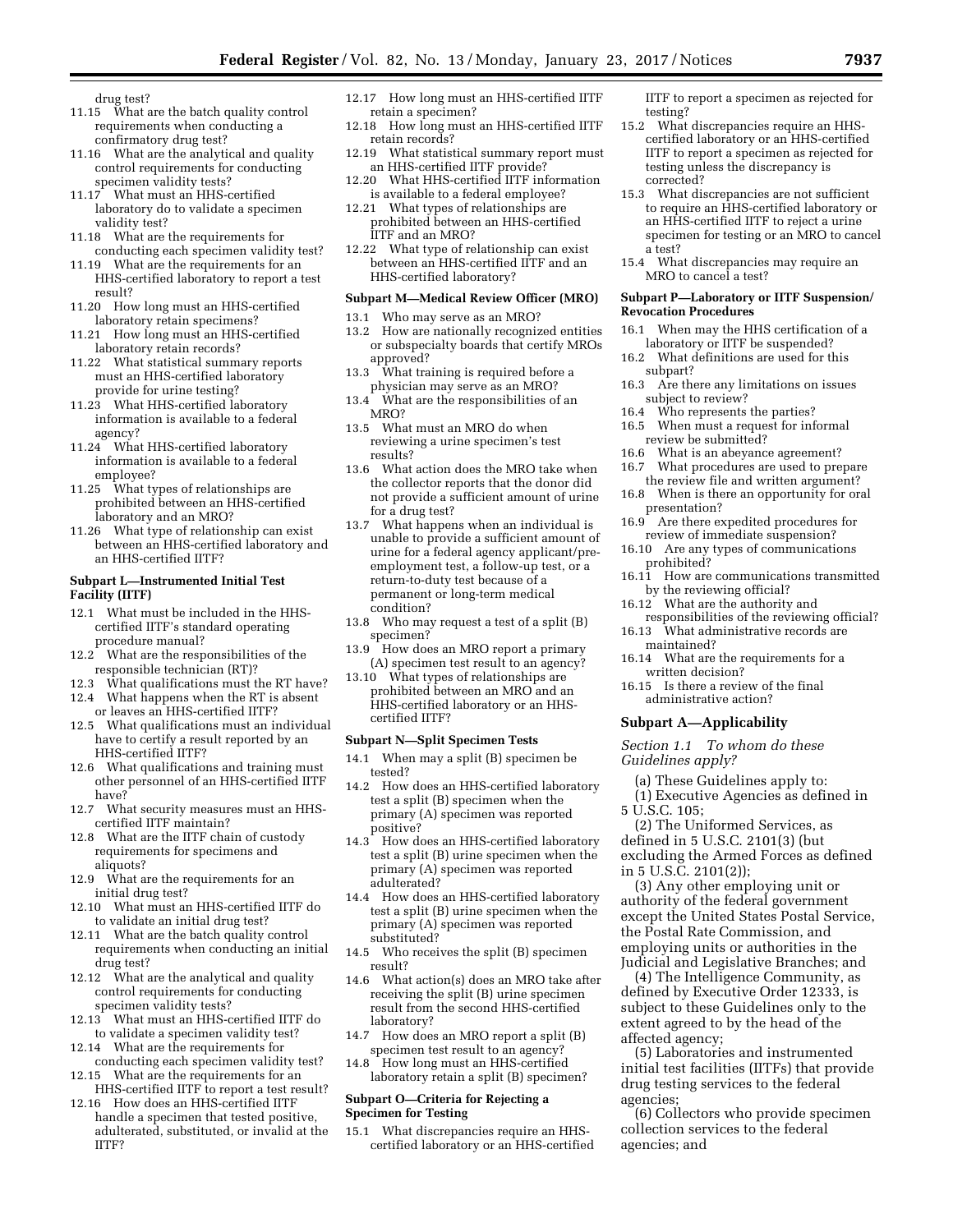(7) Medical Review Officers (MROs) who provide drug testing review and interpretation of results services to the federal agencies.

(b) These Guidelines do not apply to drug testing under authority other than Executive Order 12564, including testing of persons in the criminal justice system, such as arrestees, detainees, probationers, incarcerated persons, or parolees.1

## *Section 1.2 Who is responsible for developing and implementing these Guidelines?*

(a) Executive Order 12564 and Public Law 100–71 require the Department of Health and Human Services (HHS) to establish scientific and technical guidelines for federal workplace drug testing programs.

(b) The Secretary has the responsibility to implement these Guidelines.

### *Section 1.3 How does a federal agency request a change from these Guidelines?*

(a) Each federal agency must ensure that its workplace drug testing program complies with the provisions of these Guidelines unless a waiver has been obtained from the Secretary.

(b) To obtain a waiver, a federal agency must submit a written request to the Secretary that describes the specific change for which a waiver is sought and a detailed justification for the change.

### *Section 1.4 How are these Guidelines revised?*

(a) To ensure the full reliability and accuracy of specimen tests, the accurate reporting of test results, and the integrity and efficacy of federal drug testing programs, the Secretary may make changes to these Guidelines to reflect improvements in the available science and technology.

(b) The changes will be published in final as a notice in the **Federal Register**.

Although HHS has no authority to regulate the transportation industry, the Department of Transportation (DOT) does have such authority. DOT is required by law to develop requirements for its regulated industry that ''incorporate the Department of Health and Human Services scientific and technical guidelines dated April 11, 1988, and any amendments to those guidelines

. . .'' See 49 U.S.C. 20140(c)(2). In carrying out its mandate, DOT requires by regulation at 49 CFR part 40 that its federally-regulated employers use only HHS-certified laboratories in the testing of employees, 49 CFR 40.81, and incorporates the scientific and technical aspects of the HHS Mandatory Guidelines.

# *Section 1.5 What do the terms used in these Guidelines mean?*

The following definitions are adopted: *Accessioner.* The individual who signs the Federal Drug Testing Custody and Control Form at the time of specimen receipt at the HHS-certified laboratory or (for urine) the HHScertified IITF.

*Adulterated Specimen.* A specimen that has been altered, as evidenced by test results showing either a substance that is not a normal constituent for that type of specimen or showing an abnormal concentration of an endogenous substance.

*Aliquot.* A portion of a specimen used for testing.

*Alternate Responsible Person.* The person who assumes professional, organizational, educational, and administrative responsibility for the day-to-day management of the HHScertified laboratory when the responsible person is unable to fulfill these obligations.

*Alternate Responsible Technician.*  The person who assumes professional, organizational, educational, and administrative responsibility for the day-to-day management of the HHScertified IITF when the responsible technician is unable to fulfill these obligations.

*Alternate Technology Initial Drug Test.* An initial drug test using technology other than immunoassay to differentiate negative specimens from those requiring further testing.

*Batch.* A number of specimens or aliquots handled concurrently as a group.

*Biomarker.* An endogenous substance used to validate a biological specimen.

*Blind Sample.* A sample submitted to an HHS-certified test facility for quality assurance purposes, with a fictitious identifier, so that the test facility cannot distinguish it from a donor specimen.

*Calibrator.* A sample of known content and analyte concentration prepared in the appropriate matrix used to define expected outcomes of a testing procedure. The test result of the calibrator is verified to be within established limits prior to use.

*Cancelled Test.* The result reported by the MRO to the federal agency when a specimen has been reported to the MRO as an invalid result (and the donor has no legitimate explanation) or rejected for testing, when a split specimen fails to reconfirm, or when the MRO determines that a fatal flaw or unrecovered correctable flaw exists in the forensic records (as described in Sections 15.1 and 15.2).

*Carryover.* The effect that occurs when a sample result (*e.g.,* drug

concentration) is affected by a preceding sample during the preparation or analysis of a sample.

*Certifying Scientist (CS).* The individual responsible for verifying the chain of custody and scientific reliability of a test result reported by an HHS-certified laboratory.

*Certifying Technician (CT).* The individual responsible for verifying the chain of custody and scientific reliability of negative, rejected for testing, and (for urine) negative/dilute results reported by an HHS-certified laboratory or (for urine) an HHScertified IITF.

*Chain of Custody (COC) Procedures.*  Procedures that document the integrity of each specimen or aliquot from the point of collection to final disposition.

*Chain of Custody Documents.* Forms used to document the control and security of the specimen and all aliquots. The document may account for an individual specimen, aliquot, or batch of specimens/aliquots and must include the name and signature of each individual who handled the specimen(s) or aliquot(s) and the date and purpose of the handling.

*Collection Container.* A receptacle used to collect a urine specimen.

*Collection Site.* The location where specimens are collected.

*Collector.* A person trained to instruct and assist a donor in providing a specimen.

*Confirmatory Drug Test.* A second analytical procedure performed on a separate aliquot of a specimen to identify and quantify a specific drug or drug metabolite.

*Confirmatory Specimen Validity Test.*  A second test performed on a separate aliquot of a specimen to further support a specimen validity test result.

*Control.* A sample used to evaluate whether an analytical procedure or test is operating within predefined tolerance limits.

*Cutoff.* The analytical value (*e.g.,* drug or drug metabolite concentration) used as the decision point to determine a result (*e.g.,* negative, positive, adulterated, invalid, or, for urine, substituted) or the need for further testing.

*Dilute Specimen.* A urine specimen with creatinine and specific gravity values that are lower than expected but are still within the physiologically producible ranges of human urine.

*Donor.* The individual from whom a specimen is collected.

*External Service Provider.* An independent entity that performs services related to federal workplace drug testing on behalf of a federal agency, a collector/collection site, an

 $^{\rm 1}\!$  The NRC-related information in this notice pertains to individuals subject to drug testing conducted pursuant to 10 CFR part 26, ''Fitness for Duty Programs'' (*i.e.,* employees of certain NRCregulated entities).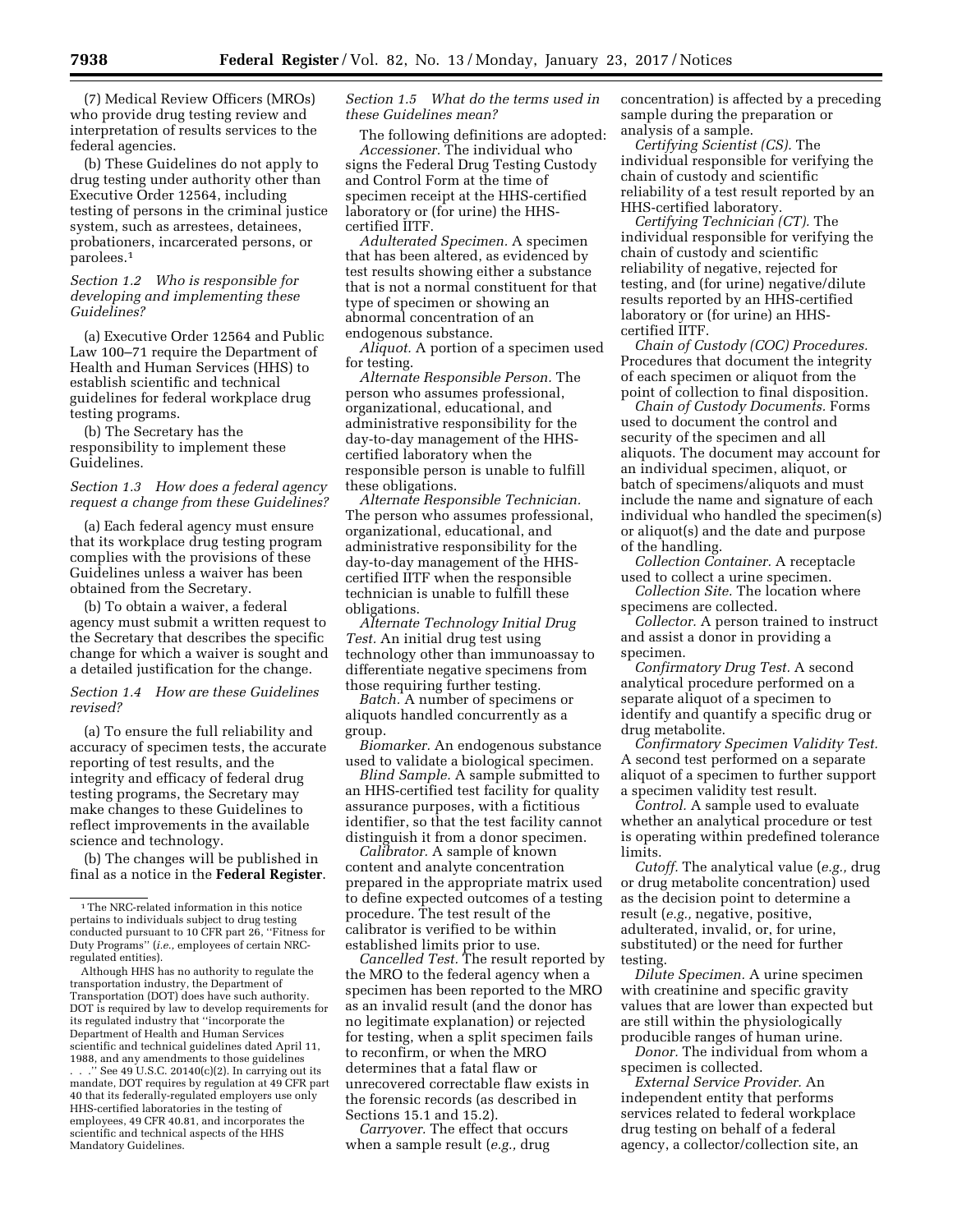HHS-certified laboratory, a Medical Review Officer (MRO), or, for urine, an HHS-certified Instrumented Initial Test Facility (IITF).

*Failed to Reconfirm.* The result reported for a split (B) specimen when a second HHS-certified laboratory is unable to corroborate the result reported for the primary (A) specimen.

*Federal Drug Testing Custody and Control Form (Federal CCF).* The Office of Management and Budget (OMB) approved form that is used to document the collection and chain of custody of a specimen from the time the specimen is collected until it is received by the test facility (*i.e.,* HHS-certified laboratory or, for urine, HHS-certified IITF). It may be a paper (hardcopy), electronic, or combination electronic and paper format (hybrid). The form may also be used to report the test result to the Medical Review Officer.

*Gender Identity.* Gender identity means an individual's internal sense of being male or female, which may be different from an individual's sex assigned at birth.

*HHS.* The Department of Health and Human Services.

*Initial Drug Test.* An analysis used to differentiate negative specimens from those requiring further testing.

*Initial Specimen Validity Test.* The first analysis used to determine if a specimen is invalid, adulterated, or (for urine) diluted or substituted.

*Instrumented Initial Test Facility (IITF).* A permanent location where (for urine) initial testing, reporting of results, and recordkeeping are performed under the supervision of a responsible technician.

*Invalid Result.* The result reported by an HHS-certified laboratory in accordance with the criteria established in Section 3.9 when a positive, negative, adulterated, or substituted result cannot be established for a specific drug or specimen validity test.

*Laboratory.* A permanent location where initial and confirmatory drug testing, reporting of results, and recordkeeping are performed under the supervision of a responsible person.

*Limit of Detection.* The lowest concentration at which the analyte (*e.g.,*  drug or drug metabolite) can be identified.

*Limit of Quantification.* For quantitative assays, the lowest concentration at which the identity and concentration of the analyte (*e.g.,* drug or drug metabolite) can be accurately established.

*Lot.* A number of units of an item (*e.g.,* reagents, quality control material) manufactured from the same starting materials within a specified period of

time for which the manufacturer ensures that the items have essentially the same performance characteristics and expiration date.

*Medical Review Officer (MRO).* A licensed physician who reviews, verifies, and reports a specimen test result to the federal agency.

*Negative Result.* The result reported by an HHS-certified laboratory or (for urine) an HHS-certified IITF to an MRO when a specimen contains no drug and/ or drug metabolite; or the concentration of the drug or drug metabolite is less than the cutoff for that drug or drug class.

*Oral Fluid Specimen.* An oral fluid specimen is collected from the donor's oral cavity and is a combination of physiological fluids produced primarily by the salivary glands.

*Oxidizing Adulterant.* A substance that acts alone or in combination with other substances to oxidize drug or drug metabolites to prevent the detection of the drugs or drug metabolites, or affects the reagents in either the initial or confirmatory drug test.

*Performance Testing (PT) Sample.* A program-generated sample sent to a laboratory or (for urine) to an IITF to evaluate performance.

*Positive Result.* The result reported by an HHS-certified laboratory when a specimen contains a drug or drug metabolite equal to or greater than the confirmation cutoff concentration.

*Reconfirmed.* The result reported for a split (B) specimen when the second HHS-certified laboratory corroborates the original result reported for the primary (A) specimen.

*Rejected for Testing.* The result reported by an HHS-certified laboratory or (for urine) HHS-certified IITF when no tests are performed on a specimen because of a fatal flaw or an unrecovered correctable error (see Sections 15.1 and 15.2).

*Responsible Person (RP).* The person who assumes professional, organizational, educational, and administrative responsibility for the day-to-day management of an HHScertified laboratory.

*Responsible Technician (RT).* The person who assumes professional, organizational, educational, and administrative responsibility for the day-to-day management of an HHScertified IITF.

*Sample.* A performance testing sample, calibrator or control used during testing, or a representative portion of a donor's specimen.

*Secretary.* The Secretary of the U.S. Department of Health and Human Services.

*Specimen.* Fluid or material collected from a donor at the collection site for the purpose of a drug test.

*Split Specimen Collection (for Urine).*  A collection in which the specimen collected is divided into a primary (A) specimen and a split (B) specimen, which are independently sealed in the presence of the donor.

*Standard.* Reference material of known purity or a solution containing a reference material at a known concentration.

*Substituted Specimen.* A specimen that has been submitted in place of the donor's urine, as evidenced by creatinine and specific gravity values that are outside the physiologically producible ranges of human urine.

# *Section 1.6 What is an agency required to do to protect employee records?*

Consistent with 5 U.S.C. 552a and 48 CFR 24.101–24.104, all agency contracts with laboratories, IITFs, collectors, and MROs must require that they comply with the Privacy Act, 5 U.S.C. 552a. In addition, the contracts must require compliance with employee access and confidentiality provisions of Section 503 of Public Law 100–71. Each federal agency must establish a Privacy Act System of Records or modify an existing system or use any applicable Government-wide system of records to cover the records of employee drug test results. All contracts and the Privacy Act System of Records must specifically require that employee records be maintained and used with the highest regard for employee privacy.

The Health Insurance Portability and Accountability Act of 1996 (HIPAA) Privacy Rule (Rule), 45 CFR parts 160 and 164, Subparts A and E, may be applicable to certain health care providers with whom a federal agency may contract. If a health care provider is a HIPAA covered entity, the provider must protect the individually identifiable health information it maintains in accordance with the requirements of the Rule, which includes not using or disclosing the information except as permitted by the Rule and ensuring there are reasonable safeguards in place to protect the privacy of the information. For more information regarding the HIPAA Privacy Rule, please visit *[http://](http://www.hhs.gov/ocr/hipaa) [www.hhs.gov/ocr/hipaa.](http://www.hhs.gov/ocr/hipaa)* 

#### *Section 1.7 What is a refusal to take a federally regulated drug test?*

(a) As a donor for a federally regulated drug test, you have refused to take a federally regulated drug test if you:

(1) Fail to appear for any test (except a pre-employment test) within a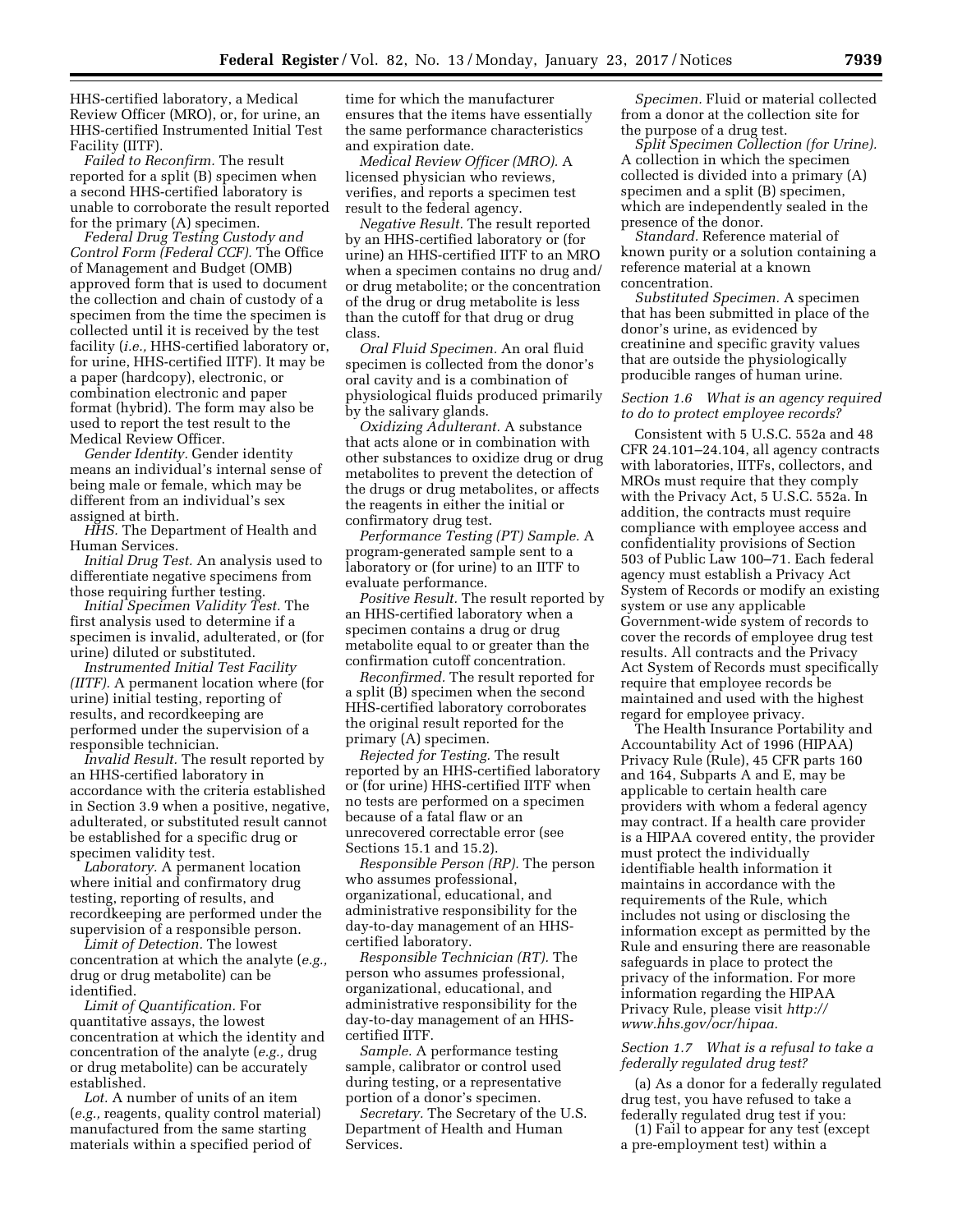reasonable time, as determined by the federal agency, consistent with applicable agency regulations, after being directed to do so by the federal agency;

(2) Fail to remain at the collection site until the collection process is complete with the exception of a donor who leaves the collection site before the collection process begins for a preemployment test as described in section 8.4(a);

(3) Fail to provide a specimen (*e.g.,*  urine or another authorized specimen type) for any drug test required by these Guidelines or federal agency regulations with the exception of a donor who leaves the collection site before the collection process begins for a preemployment test as described in section 8.4(a);

(4) In the case of a direct observed or monitored collection, fail to permit the observation or monitoring of your provision of a specimen when required as described in Sections 8.9 and 8.10;

(5) Fail to provide a sufficient amount of urine when directed, and it has been determined, through a required medical evaluation, that there was no legitimate medical explanation for the failure as determined by the process described in Section 13.6;

(6) Fail or decline to participate in an alternate specimen collection (*e.g.,* oral fluid) as directed by the federal agency or collector (*i.e.,* as described in Section 8.6);

(7) Fail to undergo a medical examination or evaluation, as directed by the MRO as part of the verification process (*i.e.,* Section 13.6) or as directed by the federal agency. In the case of a federal agency applicant/preemployment drug test, the donor is deemed to have refused to test on this basis only if the federal agency applicant/pre-employment test is conducted following a contingent offer of employment. If there was no contingent offer of employment, the MRO will cancel the test;

(8) Fail to cooperate with any part of the testing process (*e.g.,* refuse to empty pockets when directed by the collector, disrupt the collection process, fail to wash hands after being directed to do so by the collector);

(9) For an observed collection, fail to follow the observer's instructions related to the collection process;

(10) Bring materials to the collection site for the purpose of adulterating, substituting, or diluting the specimen;

(11) Attempt to adulterate, substitute, or dilute the specimen;

(12) Possess or wear a prosthetic or other device that could be used to interfere with the collection process; or

(13) Admit to the collector or MRO that you have adulterated or substituted the specimen.

*Section 1.8 What are the potential consequences for refusing to take a federally regulated drug test?* 

(a) As a federal agency employee or applicant, a refusal to take a test may result in the initiation of disciplinary or adverse action, up to and including removal from, or non-selection for, federal employment.

(b) When a donor has refused to participate in a part of the collection process, including failing to appear in a reasonable time for any test except a pre-employment test as described in Section 1.7(a)(1), the collector must terminate the collection process and take action as described in Section 8.13. Required action includes immediately notifying the federal agency's designated representative by any means (*e.g.,* telephone or secure fax machine) that ensures that the refusal notification is immediately received and, if a Federal CCF has been initiated, documenting the refusal on the Federal CCF, signing and dating the Federal CCF, and sending all copies of the Federal CCF to the federal agency's designated representative.

(c) When documenting a refusal to test during the verification process as described in Sections 13.4, 13.5, and 13.6, the MRO must complete the MRO copy of the Federal CCF to include:

(1) Checking the refusal to test box;

(2) Providing a reason for the refusal in the remarks line; and

(3) Signing and dating the MRO copy of the Federal CCF.

#### **Subpart B—Urine Specimens**

### *Section 2.1 What type of specimen may be collected?*

A federal agency may collect urine and/or an alternate specimen type for its workplace drug testing program. Only specimen types authorized by Mandatory Guidelines for Federal Workplace Drug Testing Programs may be collected. An agency using urine must follow these Guidelines.

*Section 2.2 Under what circumstances may a urine specimen be collected?* 

A federal agency may collect a urine specimen for the following reasons:

(a) Federal agency applicant/Preemployment test;

(b) Random test;

(c) Reasonable suspicion/cause test;

(d) Post accident test;

(e) Return to duty test; or

(f) Follow-up test.

*Section 2.3 How is each urine specimen collected?* 

Each urine specimen is collected as a split specimen as described in Section 2.5.

*Section 2.4 What volume of urine is collected?* 

A donor is expected to provide at least 45 mL of urine for a specimen.

*Section 2.5 How does the collector split the urine specimen?* 

The collector pours at least 30 mL into a specimen bottle that is designated as A (primary) and then pours at least 15 mL into a specimen bottle that is designated as B (split).

### *Section 2.6 When may an entity or individual release a urine specimen?*

Entities and individuals subject to these Guidelines under Section 1.1 may not release specimens collected pursuant to Executive Order 12564, Public Law 100–71, and these Guidelines to donors or their designees. Specimens also may not be released to any other entity or individual unless expressly authorized by these Guidelines or by applicable federal law. This section does not prohibit a donor's request to have a split (B) specimen tested in accordance with Section 13.8.

## **Subpart C—Urine Drug and Specimen Validity Tests**

*Section 3.1 Which tests are conducted on a urine specimen?* 

A federal agency:

(a) Must ensure that each specimen is tested for marijuana and cocaine metabolites as provided under Section 3.4;

(b) Is authorized to test each specimen for opioids, amphetamines, and phencyclidine, as provided under Section 3.4; and

(c) Must ensure that the following specimen validity tests are conducted on each urine specimen:

(1) Determine the creatinine concentration on every specimen;

(2) Determine the specific gravity on every specimen for which the creatinine concentration is less than 20 mg/dL;

(3) Determine the pH on every specimen; and

(4) Perform one or more specimen validity tests for oxidizing adulterants on every specimen.

(d) If a specimen exhibits abnormal characteristics (*e.g.,* unusual odor or color, semi-solid characteristics), causes reactions or responses characteristic of an adulterant during initial or confirmatory drug tests (*e.g.,* nonrecovery of internal standard, unusual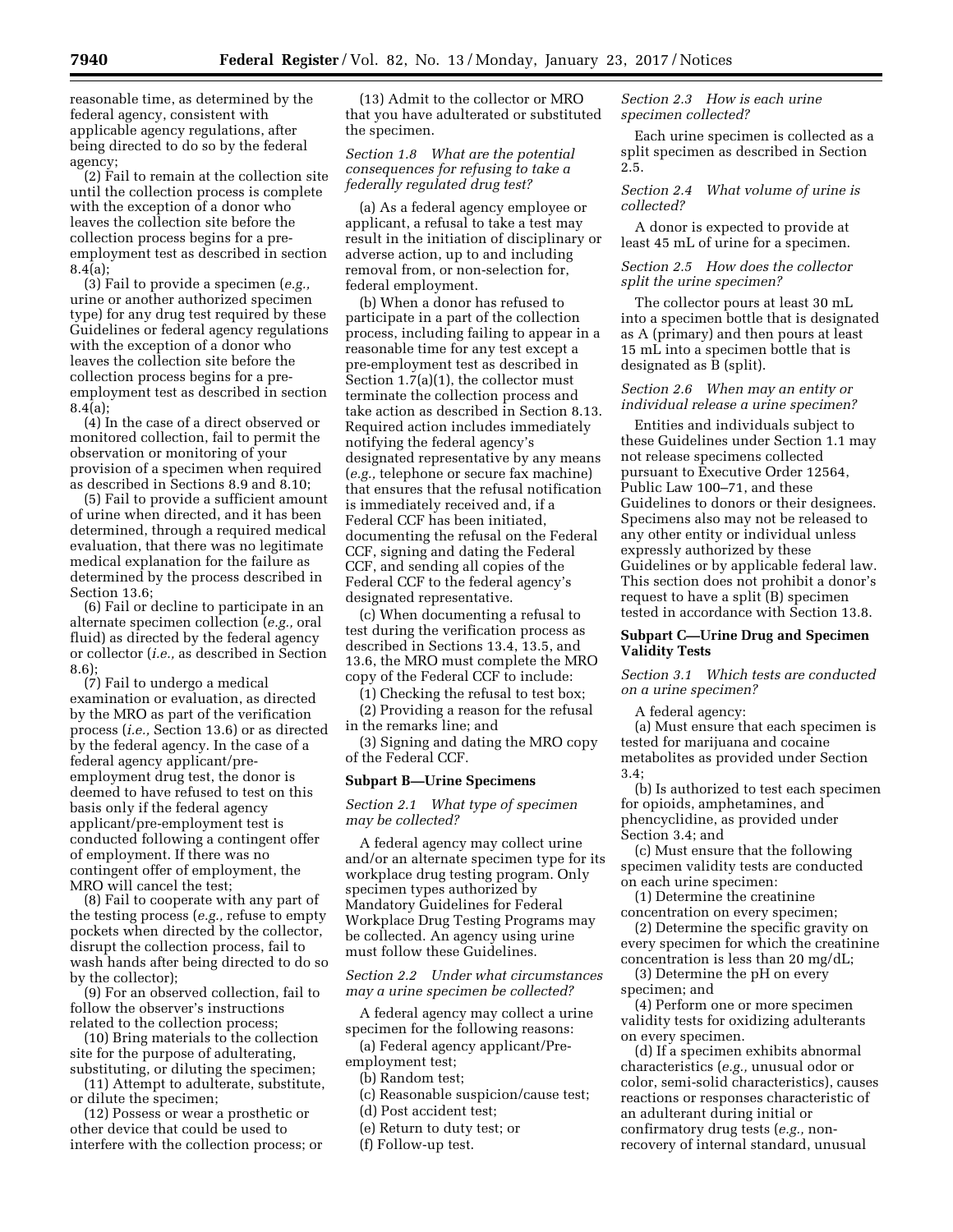response), or contains an unidentified substance that interferes with the confirmatory analysis, then additional testing may be performed.

# *Section 3.2 May a specimen be tested for additional drugs?*

(a) On a case-by-case basis, a specimen may be tested for additional drugs, if a federal agency is conducting the collection for reasonable suspicion or post accident testing. A specimen collected from a federal agency employee may be tested by the federal agency for any drugs listed in Schedule I or II of the Controlled Substances Act. The federal agency must request the HHS-certified laboratory to test for the additional drug, include a justification to test a specific specimen for the drug, and ensure that the HHS-certified laboratory has the capability to test for the drug and has established properly

validated initial and confirmatory analytical methods. If an initial test procedure is not available upon request for a suspected Schedule I or Schedule II drug, the federal agency can request an HHS-certified laboratory to test for the drug by analyzing two separate aliquots of the specimen in two separate testing batches using the confirmatory analytical method. Additionally, the split (B) specimen will be available for testing if the donor requests a retest at another HHS-certified laboratory.

(b) A federal agency covered by these Guidelines must petition the Secretary in writing for approval to routinely test for any drug class not listed in Section 3.1. Such approval must be limited to the use of the appropriate science and technology and must not otherwise limit agency discretion to test for any drug tested under paragraph (a) of this section.

# *Section 3.3 May any of the specimens be used for other purposes?*

(a) Specimens collected pursuant to Executive Order 12564, Public Law 100–71, and these Guidelines must only be tested for drugs and to determine their validity in accordance with Subpart C of these Guidelines. Use of specimens by donors, their designees, or any other entity, for other purposes (*e.g.,*  deoxyribonucleic acid, DNA, testing) is prohibited unless authorized in accordance with applicable federal law.

(b) These Guidelines are not intended to prohibit federal agencies specifically authorized by law to test a specimen for additional classes of drugs in its workplace drug testing program.

*Section 3.4 What are the drug test cutoff concentrations for urine?* 

| Initial test analyte                        | Initial test cutoff <sup>1</sup> | Confirmatory test analyte | Confirmatory test<br>cutoff concentration |
|---------------------------------------------|----------------------------------|---------------------------|-------------------------------------------|
| Marijuana metabolites (THCA) <sup>2</sup>   |                                  |                           | 15 $ng/mL$ .                              |
| metabolite<br>Cocaine<br>(Benzoylecgonine). |                                  | Benzoylecgonine           | 100 ng/mL.                                |
| Codeine/Morphine                            |                                  |                           | 2,000 ng/mL.                              |
|                                             |                                  |                           | 2,000 ng/mL.                              |
| Hydrocodone/Hydromorphone                   |                                  | Hydrocodone               | 100 ng/mL.                                |
|                                             |                                  | Hydromorphone             | 100 $ng/mL$ .                             |
| Oxycodone/Oxymorphone                       |                                  |                           | 100 $nq/mL$ .                             |
|                                             |                                  | Oxymorphone               | 100 $ng/mL$ .                             |
| 6-Acetylmorphine                            |                                  | 6-Acetylmorphine          | 10 $ng/mL$ .                              |
|                                             |                                  | Phencyclidine             | 25 ng/mL.                                 |
| Amphetamine/Methamphetamine                 |                                  | Amphetamine               | 250 ng/mL.                                |
|                                             |                                  | Methamphetamine           | 250 ng/mL.                                |
|                                             |                                  |                           | 250 ng/mL.                                |
|                                             |                                  |                           | 250 ng/mL.                                |

1For grouped analytes (*i.e.,* two or more analytes that are in the same drug class and have the same initial test cutoff):

*Immunoassay:* The test must be calibrated with one analyte from the group identified as the target analyte. The cross-reactivity of the immunoassay to the other analyte(s) within the group must be 80 percent or greater; if not, separate immunoassays must be used for the analytes within the group.

*Alternate technology:* Either one analyte or all analytes from the group must be used for calibration, depending on the technology. At least one analyte within the group must have a concentration equal to or greater than the initial test cutoff or, alternatively, the sum of the analytes present (*i.e.*, equal to or greater than the laboratory's validated limit of quantification) must be equal to or greater than the initial test cutoff.<br>An immunoassay must be calibrated with the target analyte, ∆-9-tetrahydrocann

specific for the target analyte (*i.e.,* 15 ng/mL for THCA, 100 ng/mL for benzoylecgonine). 4 Methylenedioxymethamphetamine (MDMA).

5 Methylenedioxyamphetamine (MDA).

*Section 3.5 May an HHS-certified laboratory perform additional drug and/ or specimen validity tests on a specimen at the request of the Medical Review Officer (MRO)?* 

An HHS-certified laboratory is authorized to perform additional drug and/or specimen validity tests on a caseby-case basis as necessary to provide information that the MRO would use to report a verified drug test result (*e.g.,*  tetrahydrocannabivarin, specimen validity tests using biomarkers). An HHS-certified laboratory is not authorized to routinely perform additional drug and/or specimen

validity tests at the request of an MRO without prior authorization from the Secretary or designated HHS representative, with the exception of the determination of D,L stereoisomers of amphetamine and methamphetamine. All tests must meet appropriate validation and quality control requirements in accordance with these Guidelines.

# *Section 3.6 What criteria are used to report a urine specimen as adulterated?*

An HHS-certified laboratory reports a primary (A) specimen as adulterated when:

(a) The pH is less than 4 or equal to or greater than 11 using either a pH meter or a colorimetric pH test for the initial test on the first aliquot and a pH meter for the confirmatory test on the second aliquot;

(b) The nitrite concentration is equal to or greater than 500 mcg/mL using either a nitrite colorimetric test or a general oxidant colorimetric test for the initial test on the first aliquot and a different confirmatory test (*e.g.,* multiwavelength spectrophotometry, ion chromatography, capillary electrophoresis) on the second aliquot;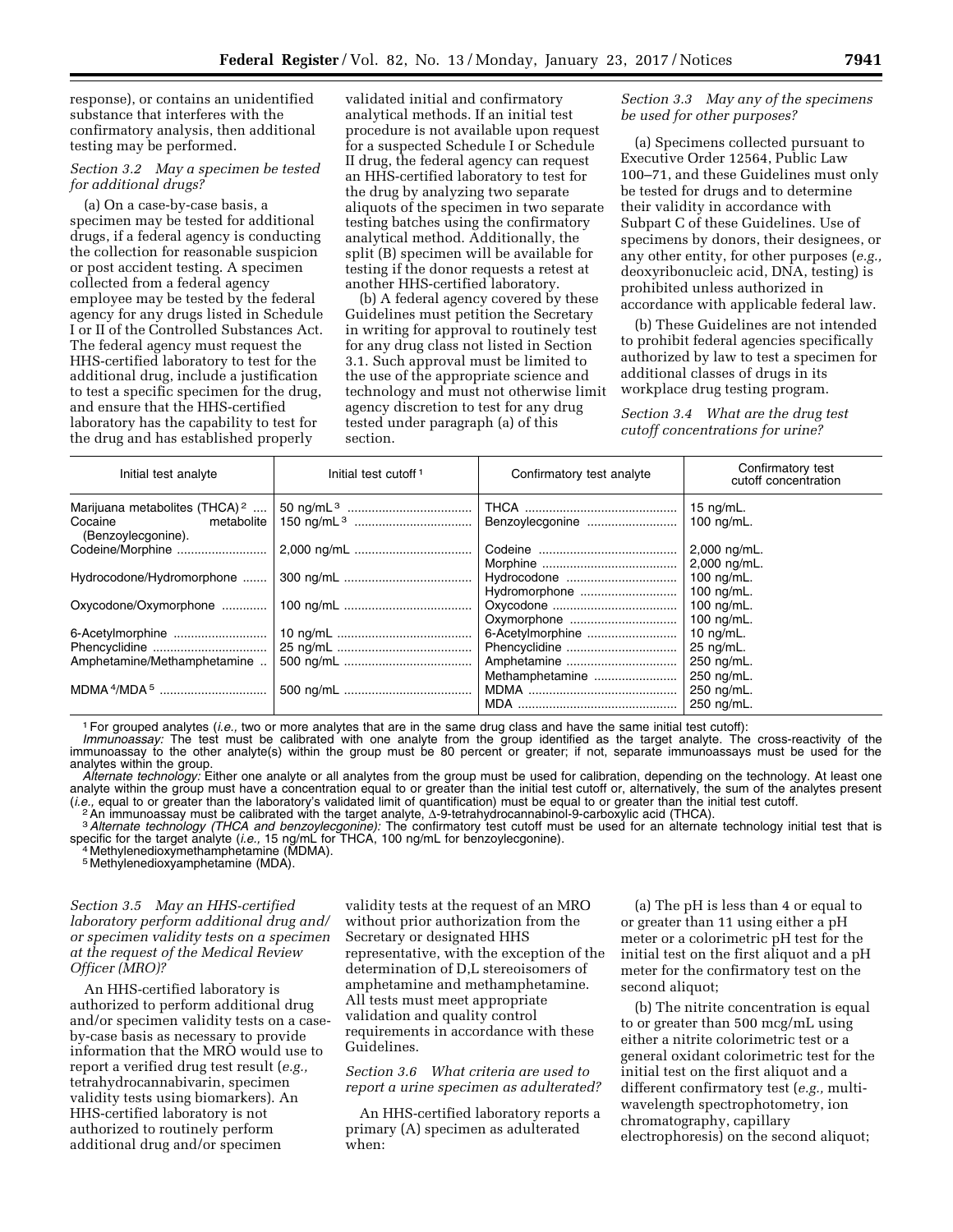(c) The presence of chromium (VI) is verified using either a general oxidant colorimetric test (with an equal to or greater than 50 mcg/mL chromium (VI) equivalent cutoff) or a chromium (VI) colorimetric test (chromium (VI) concentration equal to or greater than 50 mcg/mL) for the initial test on the first aliquot and a different confirmatory test (*e.g.,* multi-wavelength spectrophotometry, ion chromatography, atomic absorption spectrophotometry, capillary electrophoresis, inductively coupled plasma-mass spectrometry) with the

chromium (VI) concentration equal to or greater than the limit of quantitation (LOQ) of the confirmatory test on the second aliquot;

(d) The presence of halogen (*e.g.,*  bleach, iodine, fluoride) is verified using either a general oxidant colorimetric test (with an equal to or great than 200 mcg/mL nitriteequivalent cutoff or an equal to or great than 50 mcg/mL chromium (VI) equivalent cutoff) or halogen colorimetric test (halogen concentration equal to or greater than the LOQ) for the initial test on the first aliquot and a different confirmatory test (*e.g.,* multiwavelength spectrophotometry, ion chromatography, inductively coupled plasma-mass spectrometry) with a specific halogen concentration equal to or greater than the LOQ of the confirmatory test on the second aliquot;

(e) The presence of glutaraldehyde is verified using either an aldehyde test (aldehyde present) or the characteristic immunoassay response on one or more drug immunoassay tests for the initial test on the first aliquot and a different confirmatory test (*e.g.,* GC/MS) for the confirmatory test with the glutaraldehyde concentration equal to or greater than the LOQ of the analysis on the second aliquot;

(f) The presence of pyridine (pyridinium chlorochromate) is verified using either a general oxidant colorimetric test (with an equal to or greater than 200 mcg/mL nitriteequivalent cutoff or an equal to or greater than 50 mcg/mL chromium (VI) equivalent cutoff) or a chromium (VI) colorimetric test (chromium (VI) concentration equal to or greater than 50 mcg/mL) for the initial test on the first aliquot and a different confirmatory test (*e.g.,* GC/MS) for the confirmatory test with the pyridine concentration equal to or greater than the LOQ of the analysis on the second aliquot;

(g) The presence of a surfactant is verified by using a surfactant colorimetric test with an equal to or greater than 100 mcg/mL dodecylbenzene sulfonate-equivalent cutoff for the initial test on the first aliquot and a different confirmatory test (*e.g.,* multi-wavelength spectrophotometry) with an equal to or greater than 100 mcg/mL dodecylbenzene sulfonate-equivalent cutoff on the second aliquot; or

(h) The presence of any other adulterant not specified in paragraphs (b) through (g) of this section is verified using an initial test on the first aliquot and a different confirmatory test on the second aliquot.

# *Section 3.7 What criteria are used to report a urine specimen as substituted?*

An HHS-certified laboratory reports a primary (A) specimen as substituted when the creatinine concentration is less than 2 mg/dL on both the initial and confirmatory creatinine tests on two separate aliquots (*i.e.,* the same colorimetric test may be used to test both aliquots) and the specific gravity is less than or equal to 1.0010 or equal to or greater than 1.0200 on both the initial and confirmatory specific gravity tests on two separate aliquots (*i.e.,* a refractometer is used to test both aliquots).

# *Section 3.8 What criteria are used to report a urine specimen as dilute?*

A dilute result may be reported only in conjunction with the positive or negative drug test results for a specimen.

(a) An HHS-certified laboratory or an HHS-certified IITF reports a primary (A) specimen as dilute when the creatinine concentration is greater than 5 mg/dL but less than 20 mg/dL and the specific gravity is equal to or greater than 1.002 but less than 1.003 on a single aliquot.

(b) In addition, an HHS-certified laboratory reports a primary (A) specimen as dilute when the creatinine concentration is equal to or greater than 2 mg/dL but less than 20 mg/dL and the specific gravity is greater than 1.0010 but less than 1.0030.

## *Section 3.9 What criteria are used to report an invalid result for a urine specimen?*

An HHS-certified laboratory reports a primary (A) specimen as an invalid result when:

(a) Inconsistent creatinine concentration and specific gravity results are obtained (*i.e.,* the creatinine concentration is less than 2 mg/dL on both the initial and confirmatory creatinine tests and the specific gravity is greater than 1.0010 but less than 1.0200 on the initial and/or confirmatory specific gravity test, the specific gravity is less than or equal to 1.0010 on both the initial and

confirmatory specific gravity tests and the creatinine concentration is equal to or greater than 2 mg/dL on either or both the initial or confirmatory creatinine tests);

(b) The pH is equal to or greater than 4 and less than 4.5 or equal to or greater than 9 and less than 11 using either a colorimetric pH test or pH meter for the initial test and a pH meter for the confirmatory test on two separate aliquots;

(c) The nitrite concentration is equal to or greater than 200 mcg/mL using a nitrite colorimetric test or equal to or greater than the equivalent of 200 mcg/ mL nitrite using a general oxidant colorimetric test for both the initial (first) test and the second test or using either initial test and the nitrite concentration is equal to or greater than 200 mcg/mL but less than 500 mcg/mL for a different confirmatory test (*e.g.,*  multi-wavelength spectrophotometry, ion chromatography, capillary electrophoresis) on two separate aliquots;

(d) The possible presence of chromium (VI) is determined using the same chromium (VI) colorimetric test with a cutoff equal to or greater than 50 mcg/mL chromium (VI) for both the initial (first) test and the second test on two separate aliquots;

(e) The possible presence of a halogen (*e.g.,* bleach, iodine, fluoride) is determined using the same halogen colorimetric test with a cutoff equal to or greater than the LOQ for both the initial (first) test and the second test on two separate aliquots or relying on the odor of the specimen as the initial test;

(f) The possible presence of glutaraldehyde is determined by using the same aldehyde test (aldehyde present) or characteristic immunoassay response on one or more drug immunoassay tests for both the initial (first) test and the second test on two separate aliquots;

(g) The possible presence of an oxidizing adulterant is determined by using the same general oxidant colorimetric test (with an equal to or greater than 200 mcg/mL nitriteequivalent cutoff, an equal to or greater than 50 mcg/mL chromium (VI) equivalent cutoff, or a halogen concentration is equal to or greater than the LOQ) for both the initial (first) test and the second test on two separate aliquots;

(h) The possible presence of a surfactant is determined by using the same surfactant colorimetric test with an equal to greater than 100 mcg/mL dodecylbenzene sulfonate-equivalent cutoff for both the initial (first) test and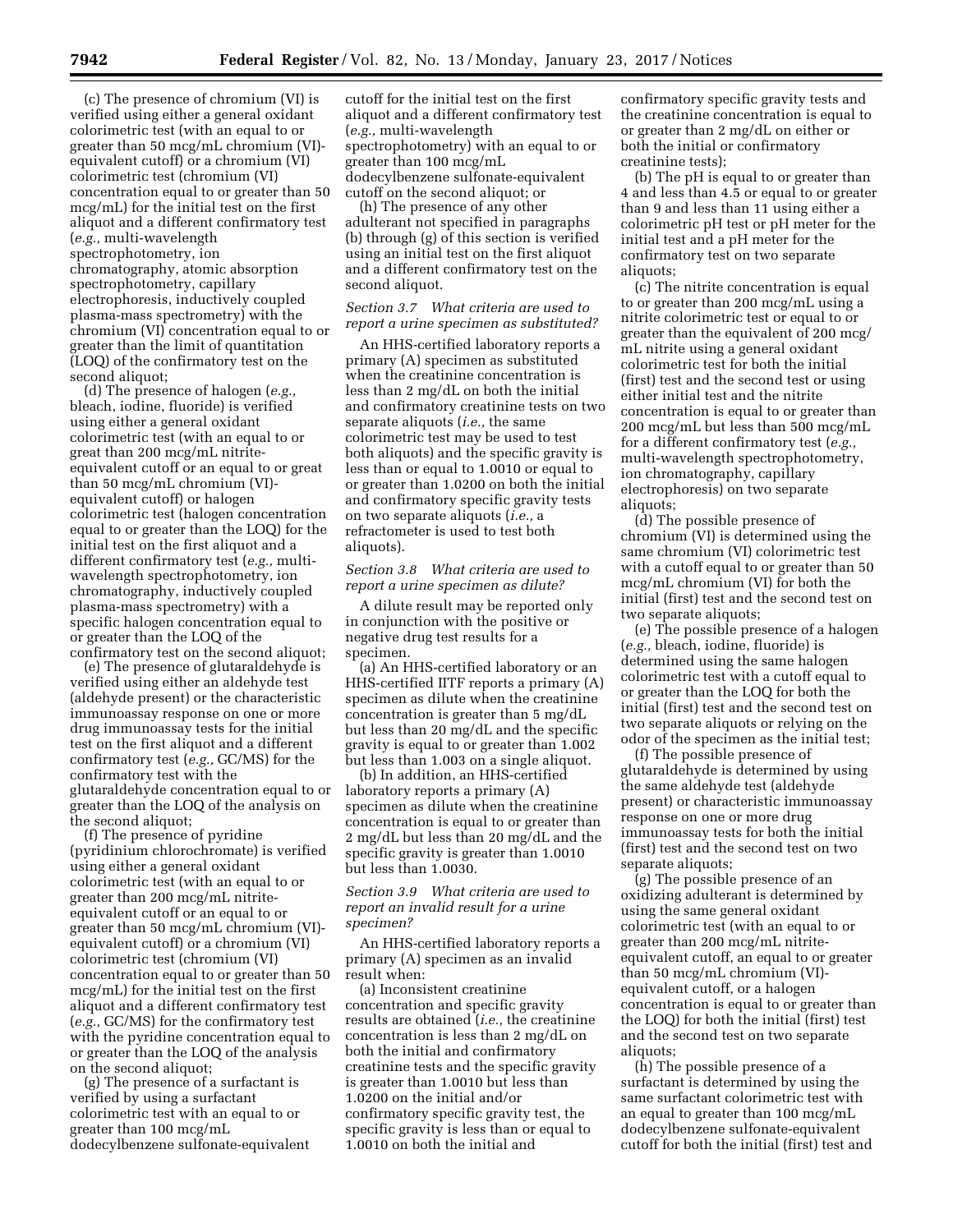the second test on two separate aliquots or a foam/shake test for the initial test;

(i) Interference occurs on the initial drug tests on two separate aliquots (*i.e.,*  valid immunoassay or alternate technology initial drug test results cannot be obtained);

(j) Interference with the drug confirmatory assay occurs on two separate aliquots of the specimen and the laboratory is unable to identify the interfering substance;

(k) The physical appearance of the specimen (*e.g.,* viscosity) is such that testing the specimen may damage the laboratory's instruments; or

(l) The specimen has been tested and the appearances of the primary (A) and the split (B) specimens (*e.g.,* color) are clearly different; or

(m) The concentration of a biomarker is not consistent with that established for human urine for both the initial (first) test and the second test on two separate aliquots.

# **Subpart D—Collectors**

*Section 4.1 Who may collect a specimen?* 

(a) A collector who has been trained to collect urine specimens in accordance with these Guidelines.

(b) The immediate supervisor of a federal employee donor may only collect that donor's specimen when no other collector is available. The supervisor must be a trained collector.

(c) The hiring official of a federal agency applicant may only collect that federal agency applicant's specimen when no other collector is available. The hiring official must be a trained collector.

## *Section 4.2 Who may not collect a specimen?*

(a) A federal agency employee who is in a testing designated position and subject to the federal agency drug testing rules must not be a collector for co-workers in the same testing pool or who work together with that employee on a daily basis.

(b) A federal agency applicant or employee must not collect their own drug testing specimen.

(c) An employee working for an HHScertified laboratory or IITF must not act as a collector if the employee could link the identity of the donor to the donor's drug test result.

(d) To avoid a potential conflict of interest, a collector must not be related to the employee (*e.g.,* spouse, ex-spouse, relative) or a close personal friend (*e.g.,*  fiancée).

*Section 4.3 What are the requirements to be a collector?* 

(a) An individual may serve as a collector if they fulfill the following conditions:

(1) Is knowledgeable about the collection procedure described in these Guidelines;

(2) Is knowledgeable about any guidance provided by the federal agency's Drug-Free Workplace Program and additional information provided by the Secretary relating to these Guidelines;

(3) Is trained and qualified to collect a urine specimen. Training must include the following:

(i) All steps necessary to complete a urine collection;

(ii) Completion and distribution of the Federal CCF;

(iii) Problem collections;

(iv) Fatal flaws, correctable flaws, and how to correct problems in collections; and

(v) The collector's responsibility for maintaining the integrity of the collection process, ensuring the privacy of the donor, ensuring the security of the specimen, and avoiding conduct or statements that could be viewed as offensive or inappropriate.

(4) Has demonstrated proficiency in collections by completing five consecutive error-free mock collections.

(i) The five mock collections must include one uneventful collection scenario, one insufficient specimen quantity scenario, one temperature out of range scenario, one scenario in which the donor refuses to sign the Federal CCF, and one scenario in which the donor refuses to initial the specimen bottle tamper-evident seal.

(ii) A qualified trainer for collectors must monitor and evaluate the individual being trained, in person or by a means that provides real-time observation and interaction between the trainer and the trainee, and the trainer must attest in writing that the mock collections are error-free.

(b) A trained collector must complete refresher training at least every five years that includes the requirements in paragraph (a) of this section.

(c) The collector must maintain the documentation of their training and provide that documentation to a federal agency when requested.

(d) An individual may not collect specimens for a federal agency until the individual's training as a collector has been properly documented.

*Section 4.4 What are the requirements to be an observer for a direct observed collection?* 

(a) An individual may serve as an observer for a direct observed collection when the individual has satisfied the requirements:

(1) Is knowledgeable about the direct observed collection procedure described in Section 8.9 of these Guidelines;

(2) Is knowledgeable about any guidance provided by the federal agency's Drug-Free Workplace Program or additional information provided by the Secretary relating to the direct observed collection procedure described in these Guidelines;

(3) Has received training on the following subjects:

(i) All steps necessary to perform a direct observed collection; and

(ii) The observer's responsibility for maintaining the integrity of the collection process, ensuring the privacy of individuals being tested, ensuring that the observation is done in a professional manner that minimizes the discomfort to the employee so observed, ensuring the security of the specimen by maintaining visual contact with the collection container until it is delivered to the collector, and avoiding conduct or statements that could be viewed as offensive or inappropriate.

(b) The gender of the observer must be the same as the donor's gender, which is determined by the donor's gender identity. The observer selection process is described in Section 8.10(b).

(c) The observer is not required to be a trained collector.

*Section 4.5 What are the requirements to be a trainer for collectors?* 

(a) Individuals are considered qualified trainers for collectors and may train others to collect urine specimens when they have completed the following:

(1) Qualified as a trained collector and regularly conducted urine drug test collections for a period of at least one year or

(2) Completed a ''train the trainer'' course given by an organization (*e.g.,*  manufacturer, private entity, contractor, federal agency).

(b) A qualified trainer for collectors must complete refresher training at least every five years in accordance with the collector requirements in Section 4.3(a).

(c) A qualified trainer for collectors must maintain the documentation of the trainer's training and provide that documentation to a federal agency when requested.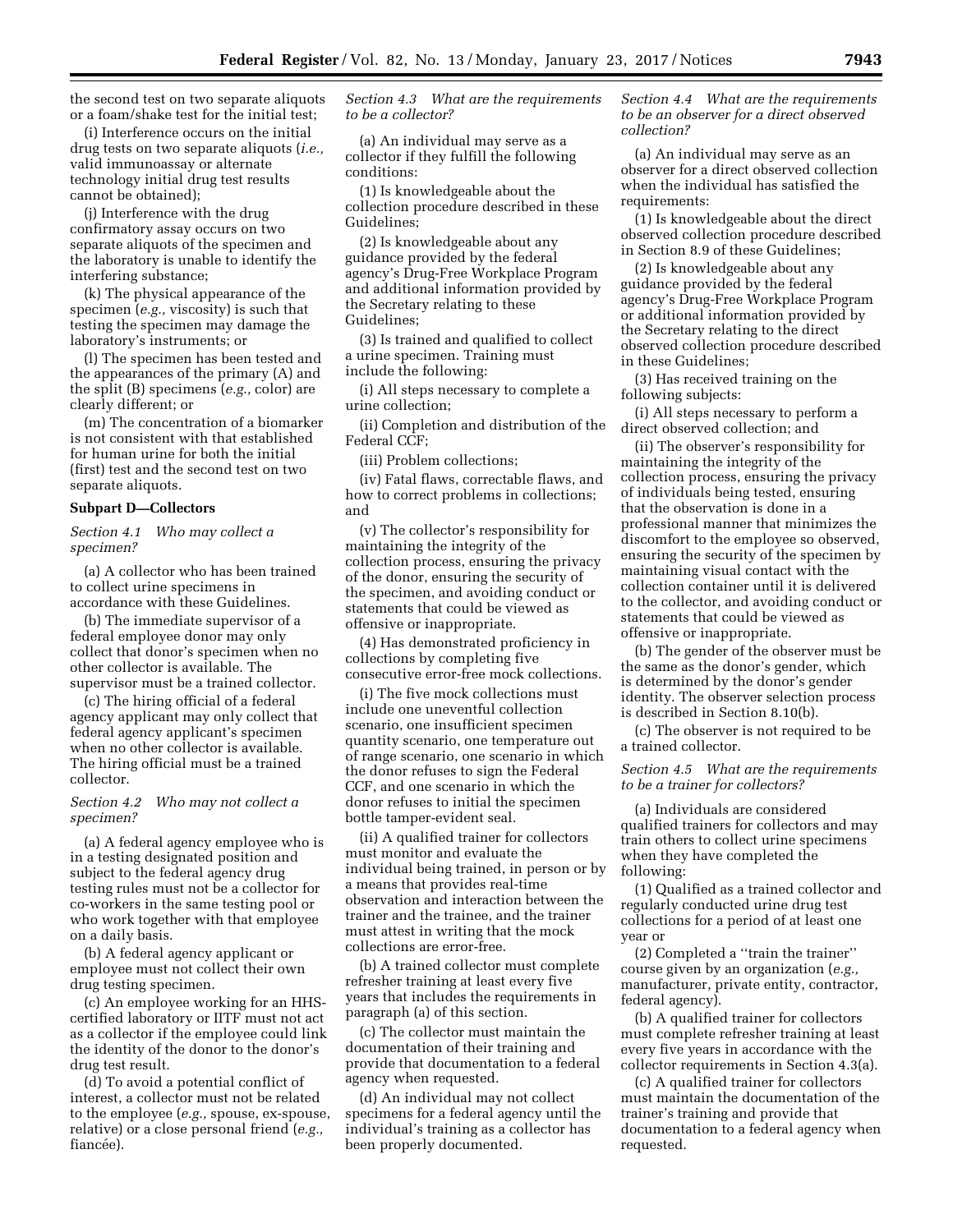*Section 4.6 What must a federal agency do before a collector is permitted to collect a specimen?* 

A federal agency must ensure the following:

(a) The collector has satisfied the requirements described in Section 4.3;

(b) The collector, who may be selfemployed, or an organization (*e.g.,* third party administrator that provides a collection service, collector training company, federal agency that employs its own collectors) maintains a copy of the training record(s); and

(c) The collector has been provided the name and telephone number of the federal agency representative.

### **Subpart E—Collection Sites**

*Section 5.1 Where can a collection for a drug test take place?* 

(a) A collection site may be a permanent or temporary facility located either at the work site or at a remote site.

(b) In the event that an agencydesignated collection site is not accessible and there is an immediate requirement to collect a urine specimen (*e.g.,* an accident investigation), a public restroom may be used for the collection, using the procedures for a monitored collection described in Section 8.12.

*Section 5.2 What are the requirements for a collection site?* 

The facility used as a collection site must have the following:

(a) Provisions to ensure donor privacy during the collection (as described in Section 8.1);

(b) A suitable and clean surface area that is not accessible to the donor for handling the specimens and completing the required paperwork;

(c) A secure temporary storage area to maintain specimens until the specimen is transferred to an HHS-certified laboratory or IITF;

(d) A restricted access area where only authorized personnel may be present during the collection;

(e) A restricted access area for the storage of collection supplies;

(f) The ability to store records securely; and

(g) The ability to restrict the donor access to potential diluents in accordance with Section 8.2.

# *Section 5.3 Where must collection site records be stored?*

Collection site records must be stored at a secure site designated by the collector or the collector's employer.

*Section 5.4 How long must collection site records be stored?* 

Collection site records (*e.g.,* collector copies of the OMB-approved Federal CCF) must be stored securely for a minimum of 2 years. The collection site may convert hardcopy records to electronic records for storage and discard the hardcopy records after 6 months.

*Section 5.5 How does the collector ensure the security and integrity of a specimen at the collection site?* 

(a) A collector must do the following to maintain the security and integrity of a specimen:

(1) Not allow unauthorized personnel to enter the collection area during the collection procedure;

(2) Perform only one donor collection at a time;

(3) Restrict access to collection supplies before, during and after collection;

(4) Ensure that only the collector and the donor are allowed to handle the unsealed specimen;

(5) Ensure the chain of custody process is maintained and documented throughout the entire collection, storage, and transport procedures;

(6) Ensure that the Federal CCF is completed and distributed as required; and

(7) Ensure that specimens transported to an HHS-certified laboratory or IITF are sealed and placed in transport containers designed to minimize the possibility of damage during shipment (*e.g.,* specimen boxes, padded mailers, or other suitable shipping container), and those containers are securely sealed to eliminate the possibility of undetected tampering;

(b) Couriers, express carriers, and postal service personnel are not required to document chain of custody since specimens are sealed in packages that would indicate tampering during transit to the HHS-certified laboratory or IITF.

*Section 5.6 What are the privacy requirements when collecting a urine specimen?* 

Collections must be performed at a site that provides reasonable privacy (as described in Section 8.1).

# **Subpart F—Federal Drug Testing Custody and Control Form**

*Section 6.1 What federal form is used to document custody and control?* 

The OMB-approved Federal CCF must be used to document custody and control of each specimen at the collection site.

# *Section 6.2 What happens if the correct OMB-approved Federal CCF is not available or is not used?*

(a) The use of a non-federal CCF or an expired Federal CCF is not, by itself, a reason for the HHS-certified laboratory or IITF to automatically reject the specimen for testing or for the MRO to cancel the test.

(b) If the collector does not use the correct OMB-approved Federal CCF, the collector must document that it is a federal agency specimen collection and provide the reason that the incorrect form was used. Based on the information provided by the collector, the HHS-certified laboratory or IITF must handle and test the specimen as a federal agency specimen.

(c) If the HHS-certified laboratory, HHS-certified IITF, or MRO discovers that the collector used an incorrect form, the laboratory, IITF, or MRO must obtain a memorandum for the record from the collector describing the reason the incorrect form was used. If a memorandum for the record cannot be obtained, the laboratory or IITF reports a rejected for testing result to the MRO and the MRO cancels the test. The HHScertified laboratory or IITF must wait at least 5 business days while attempting to obtain the memorandum before reporting a rejected for testing result to the MRO.

# **Subpart G—Urine Specimen Collection Containers and Bottles**

*Section 7.1 What is used to collect a urine specimen?* 

A single-use collection container with a means (*i.e.,* thermometer) to measure urine temperature and two specimen bottles must be used.

*Section 7.2 What are the requirements for a urine collection container and specimen bottles?* 

(a) The collection container, the thermometer, and the specimen bottles must not substantially affect the composition of drugs and/or metabolites in the urine specimen.

(b) The two specimen bottles must be sealable and non-leaking, and must maintain the integrity of the specimen during storage and transport so that the specimen contained therein can be tested in an HHS-certified laboratory or IITF for the presence of drugs or their metabolites.

(c) The two specimen bottles must be sufficiently transparent to enable an objective assessment of specimen appearance and identification of abnormal physical characteristics without opening the bottle.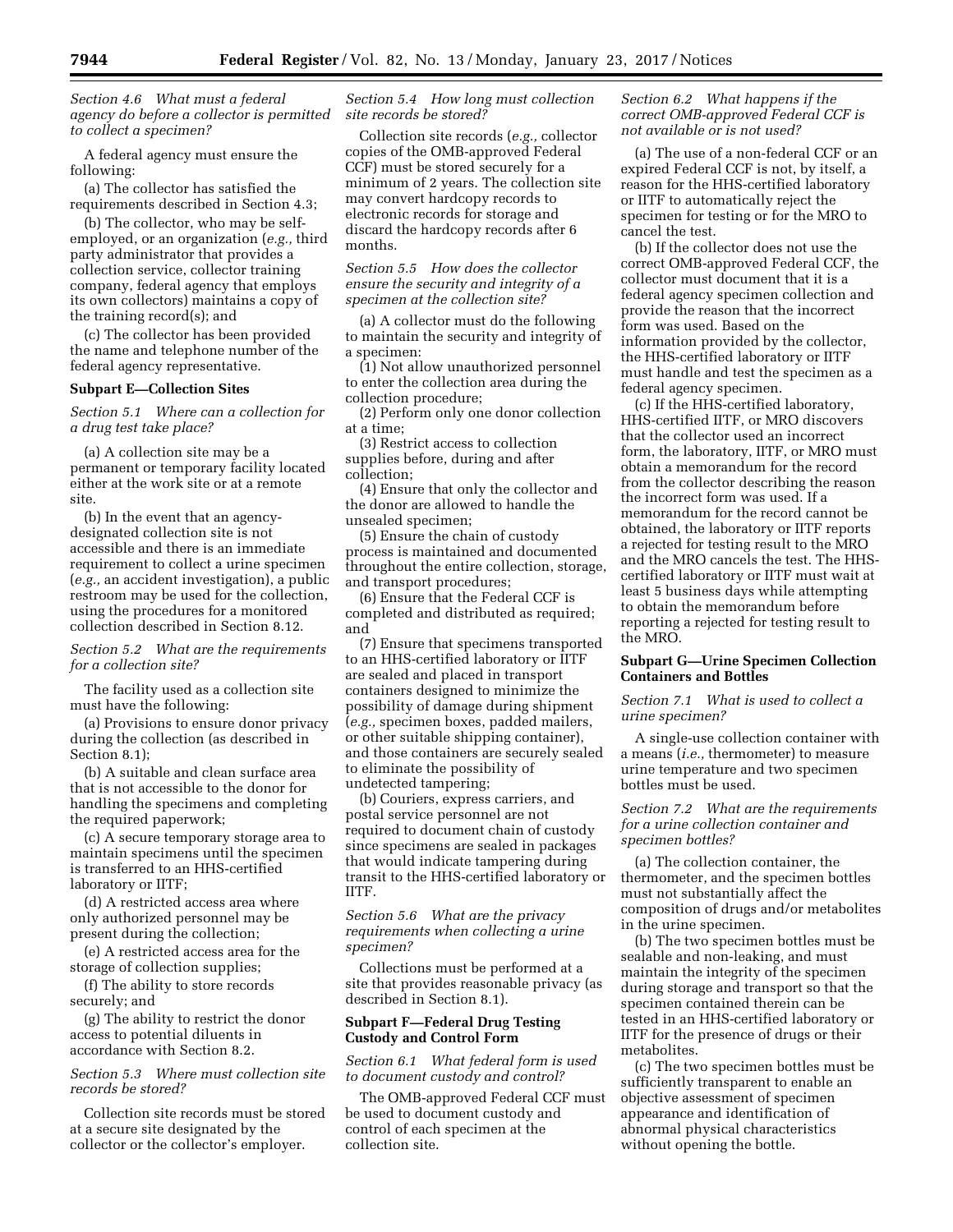# *Section 7.3 What are the minimum performance requirements for a urine collection container and specimen bottles?*

(a) The collection container must be capable of holding at least 55 mL and have a volume marking clearly noting a level of 45 mL.

(b) One of the two specimen bottles must be capable of holding at least 35 mL and the other at least 20 mL, and each must have a volume marking clearly noting the appropriate level (30 mL for the primary specimen and 15 mL for the split specimen).

(c) The thermometer may be affixed to or built into the collection container and must provide graduated temperature readings from 32–38 °C/90–100 °F. Alternatively, the collector may use another technology to measure specimen temperature (*e.g.,* thermal radiation scanning), providing the thermometer does not come into contact with the specimen.

### **Subpart H—Urine Specimen Collection Procedure**

*Section 8.1 What privacy must the donor be given when providing a urine specimen?* 

The following privacy requirements apply when a donor is providing a urine specimen:

(a) Only authorized personnel and the donor may be present in the restricted access area where the collection takes place.

(b) The collector is not required to be the same gender as the donor. The gender of the observer for purposes of a direct observed collection (*i.e.,* as described in Section 8.10) must be the same as the donor's gender, which is determined by the donor's gender identity. The gender of the monitor for a monitored collection (*i.e.,* as described in Section 8.12) must be the same as the donor's gender, unless the monitor is a medical professional (*e.g.,* nurse, doctor, physician's assistant, technologist, or technician licensed or certified to practice in the jurisdiction in which the collection takes place).

(c) The collector must give the donor visual privacy while providing the specimen. The donor is allowed to provide a urine specimen in an enclosed stall within a multi-stall restroom or in a single person restroom during a monitored collection.

# *Section 8.2 What must the collector ensure at the collection site before starting a urine specimen collection?*

The collector must deter the dilution or substitution of a specimen at the collection site by:

(a) Placing a toilet bluing agent in a toilet bowl or toilet tank, so the reservoir of water in the toilet bowl always remains blue. If no bluing agent is available or if the toilet has an automatic flushing system, the collector shall turn the water supply off to the toilet and flush the toilet to remove the water in the toilet when possible.

(b) Secure other sources of water (*e.g.,*  shower or sink) in the enclosure where urination occurs. If the enclosure has a source of water that cannot be disabled or secured, a monitored collection must be conducted in accordance with Section 8.11.

*Section 8.3 What are the preliminary steps in the urine specimen collection procedure?* 

The collector must take the following steps before beginning a urine specimen collection:

(a) If a donor fails to arrive at the collection site at the assigned time, the collector must follow the federal agency policy or contact the federal agency representative to obtain guidance on action to be taken.

(b) When the donor arrives at the collection site, the collector should begin the collection procedure without undue delay. For example, the collection should not be delayed because the donor states that they are unable to urinate or an authorized employer or employer representative is late in arriving.

(c) The collector requests the donor to present photo identification (*e.g.,*  driver's license; employee badge issued by the employer; an alternative photo identification issued by a federal, state, or local government agency). If the donor does not have proper photo identification, the collector shall contact the supervisor of the donor or the federal agency representative who can positively identify the donor. If the donor's identity cannot be established, the collector must not proceed with the collection.

(d) The collector must provide identification (*e.g.,* employee badge, employee list) if requested by the donor.

(e) The collector explains the basic collection procedure to the donor.

(f) The collector informs the donor that the instructions for completing the Federal Custody and Control Form are located on the back of the Federal CCF or available upon request.

(g) The collector answers any reasonable and appropriate questions the donor may have regarding the collection procedure.

(h) The collector asks the donor to remove any unnecessary outer garments (*e.g.,* coat, jacket) that might conceal

items or substances that could be used to adulterate or substitute the urine specimen:

(1) The collector must ensure that all personal belongings (*e.g.,* purse or briefcase) remain with the outer garments; the donor may retain the donor's wallet.

(2) The collector asks the donor to empty the donor's pockets and display the contents to ensure no items are present that could be used to adulterate or substitute the specimen.

(3) If no items are present that can be used to adulterate or substitute the specimen, the donor can place the items back into the donor's pockets and continue the collection procedure.

(4) If an item is present that appears to have been brought to the collection site with the intent to adulterate, substitute, or dilute the specimen, this is considered a refusal to test. The collector must stop the collection and report the refusal to test as described in Section 8.13. If the item appears to be inadvertently brought to the collection site, the collector must secure the item and continue the normal collection procedure.

(5) If the donor refuses to show the collector the items in the donor's pockets, this is considered a refusal to test. The collector must stop the collection and report the refusal to test as described in Section 8.13.

(i) The collector shall instruct the donor to wash and dry the donor's hands prior to urination. After washing the donor's hands, the donor must remain in the presence of the collector and must not have access to any water fountain, faucet, soap dispenser, cleaning agent, or any other materials which could be used to adulterate or substitute the specimen.

(1) If the donor refuses to wash the donor's hands when instructed by the collector, this is considered a ''refusal to test.'' The collector must stop the collection and report the refusal to test as described in Section 8.13.

# *Section 8.4 What steps does the collector take in the collection procedure before the donor provides a urine specimen?*

(a) The collector will provide or the donor may select a specimen collection container that is clean, unused, wrapped/sealed in original packaging and compliant with Subpart G. The specimen collection container will be opened in view of the donor.

(b) The collector instructs the donor to provide the specimen in the privacy of a stall or otherwise partitioned area that allows for individual privacy. The collector directs the donor to provide a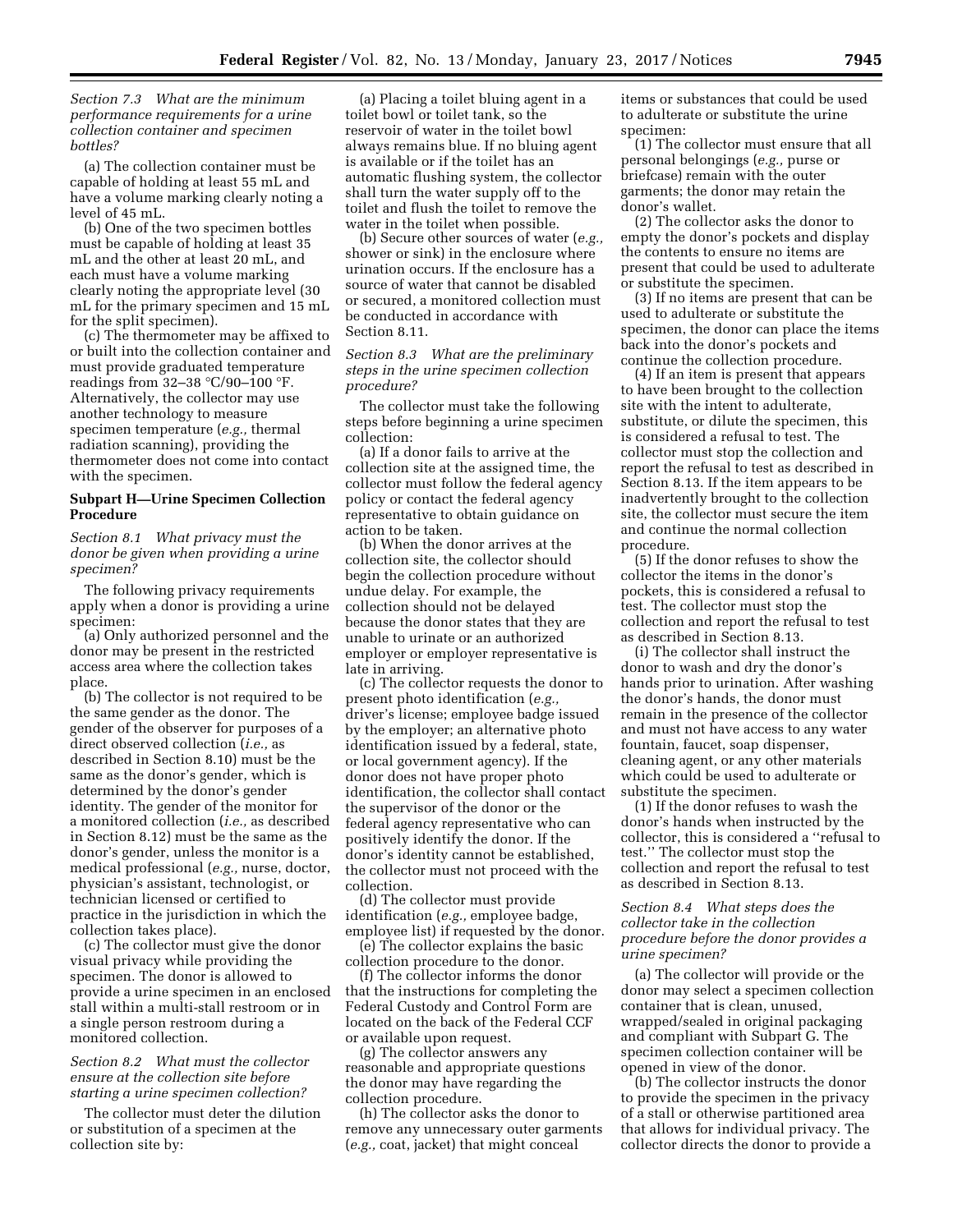specimen of at least 45 mL, to not flush the toilet, and to return with the specimen as soon as the donor has completed the void.

(1) Except in the case of a direct observed collection (*i.e.,* as described in Section 8.10) or a monitored collection (*i.e.,* as described in Section 8.12), neither the collector nor anyone else may go into the room with the donor.

(2) The collector may set a reasonable time limit for specimen collection.

(c) The collector notes any unusual behavior or appearance of the donor on the Federal CCF. If the collector detects any conduct that clearly indicates an attempt to tamper with a specimen (*e.g.,*  substitute urine in plain view or an attempt to bring into the collection site an adulterant or urine substitute), the collector must report a refusal to test in accordance with Section 8.13.

# *Section 8.5 What steps does the collector take during and after the urine specimen collection procedure?*

Integrity and Identity of the Specimen. The collector must take the following steps during and after the donor provides the urine specimen:

(a) The collector must inform the donor that, once the collection procedure has begun, the donor must remain at the collection site (*i.e.,* in an area designated by the collector) until the collection is complete. This includes the wait period (*i.e.,* up to 3 hours) if needed to provide a sufficient specimen as described in step (f)(2) below and in Section 8.6.

(b) After providing the specimen, the donor gives the specimen collection container to the collector. Both the donor and the collector must keep the specimen container in view at all times until the collector seals the specimen bottles as described in Section 8.8.

(c) After the donor has given the specimen to the collector, whenever practical, the donor shall be allowed to wash the donor's hands and the donor may flush the toilet.

(d) The collector must measure the temperature of the specimen within 4 minutes of receiving the specimen from the donor. The collector records on the Federal CCF whether or not the temperature is in the acceptable range of 32 °–38 °C/90 °–100 °F.

(1) The temperature measuring device must accurately reflect the temperature of the specimen and not contaminate the specimen.

(2) If the temperature of the specimen is outside the range of 32 °–38 °C/90 °– 100 °F, that is a reason to believe that the donor may have adulterated or substituted the specimen. Another specimen must be collected under direct

observation in accordance with Section 8.9. The collector must forward both specimens (*i.e.,* from the first and second collections) to an HHS-certified laboratory for testing and record a comment on the Federal CCF for each specimen.

(e) The collector must inspect the specimen to determine if there is any sign indicating that the specimen may not be a valid urine specimen (*e.g.,*  unusual color, presence of foreign objects or material, unusual odor).

(1) The collector notes any unusual finding on the Federal CCF. A specimen suspected of not being a valid urine specimen must be forwarded to an HHScertified laboratory for testing.

(2) When there is any reason to believe that a donor may have adulterated or substituted the specimen, another specimen must be obtained as soon as possible under direct observation in accordance with Section 8.10. The collector must forward both specimens (*i.e.,* from the first and second collections) to an HHS-certified laboratory for testing and record a comment on the Federal CCF for each specimen.

(f) The collector must determine the volume of urine in the specimen container. The collector must never combine urine collected from separate voids to create a specimen.

(1) If the volume is at least 45 mL, the collector will proceed with steps described in Section 8.8.

(2) If the volume is less than 45 mL, the collector discards the specimen and immediately collects a second specimen using the same procedures as for the first specimen (including steps in paragraphs c and d of this section).

(i) The collector may give the donor a reasonable amount of liquid to drink for this purpose (*e.g.,* an 8 ounce glass of water every 30 minutes, but not to exceed a maximum of 40 ounces over a period of 3 hours or until the donor has provided a sufficient urine specimen). However, the donor is not required to drink any fluids during this waiting time.

(ii) If the donor provides a sufficient urine specimen (*i.e.,* at least 45 mL), the collector proceeds with steps described in Section 8.8.

(iii) If the employee has not provided a sufficient specimen (*i.e.,* at least 45 mL) within three hours of the first unsuccessful attempt to provide the specimen, the collector records the reason for not collecting a urine specimen on the Federal CCF, notifies the federal agency's designated representative for authorization of an alternate specimen to be collected, and sends the appropriate copies of the

Federal CCF to the MRO and to the federal agency's designated representative. The federal agency may choose to provide the collection site with a standard protocol to follow in lieu of requiring the collector to notify the agency's designated representative for authorization in each case. If an alternate specimen is authorized, the collector may begin the collection procedure for the alternate specimen (see Section 8.7) in accordance with the Mandatory Guidelines for Federal Workplace Drug Testing Programs using the alternative specimen.

(g) If the donor fails to remain present through the completion of the collection, declines to have a direct observed collection as required in steps (d)(2) or (e)(2) above, refuses to provide a second specimen as required in step (f)(2) above, or refuses to provide an alternate specimen as authorized in step (f)(2)(iii) above, the collector stops the collection and reports the refusal to test in accordance with Section 8.13.

# *Section 8.6 What procedure is used when the donor states that they are unable to provide a urine specimen?*

(a) If the donor states that they are unable to provide a urine specimen during the collection process, the collector requests that the donor enter the restroom (stall) and attempt to provide a urine specimen.

(b) The donor demonstrates their inability to provide a specimen when he or she comes out of the stall with an empty collection container.

(1) If the donor states that they could provide a specimen after drinking some fluids, the collector gives the donor a reasonable amount of liquid to drink for this purpose (*e.g.,* an 8 ounce glass of water every 30 minutes, but not to exceed a maximum of 40 ounces over a period of 3 hours or until the donor has provided a sufficient urine specimen). If the donor simply needs more time before attempting to provide a urine specimen, the donor is not required to drink any fluids during the 3 hour wait time.

(2) If the donor states that they are unable to provide a urine specimen, the collector records the reason for not collecting a urine specimen on the Federal CCF, notifies the federal agency's designated representative for authorization of an alternate specimen to be collected, and sends the appropriate copies of the Federal CCF to the MRO and to the federal agency's designated representative. The federal agency may choose to provide the collection site with a standard protocol to follow in lieu of requiring the collector to notify the agency's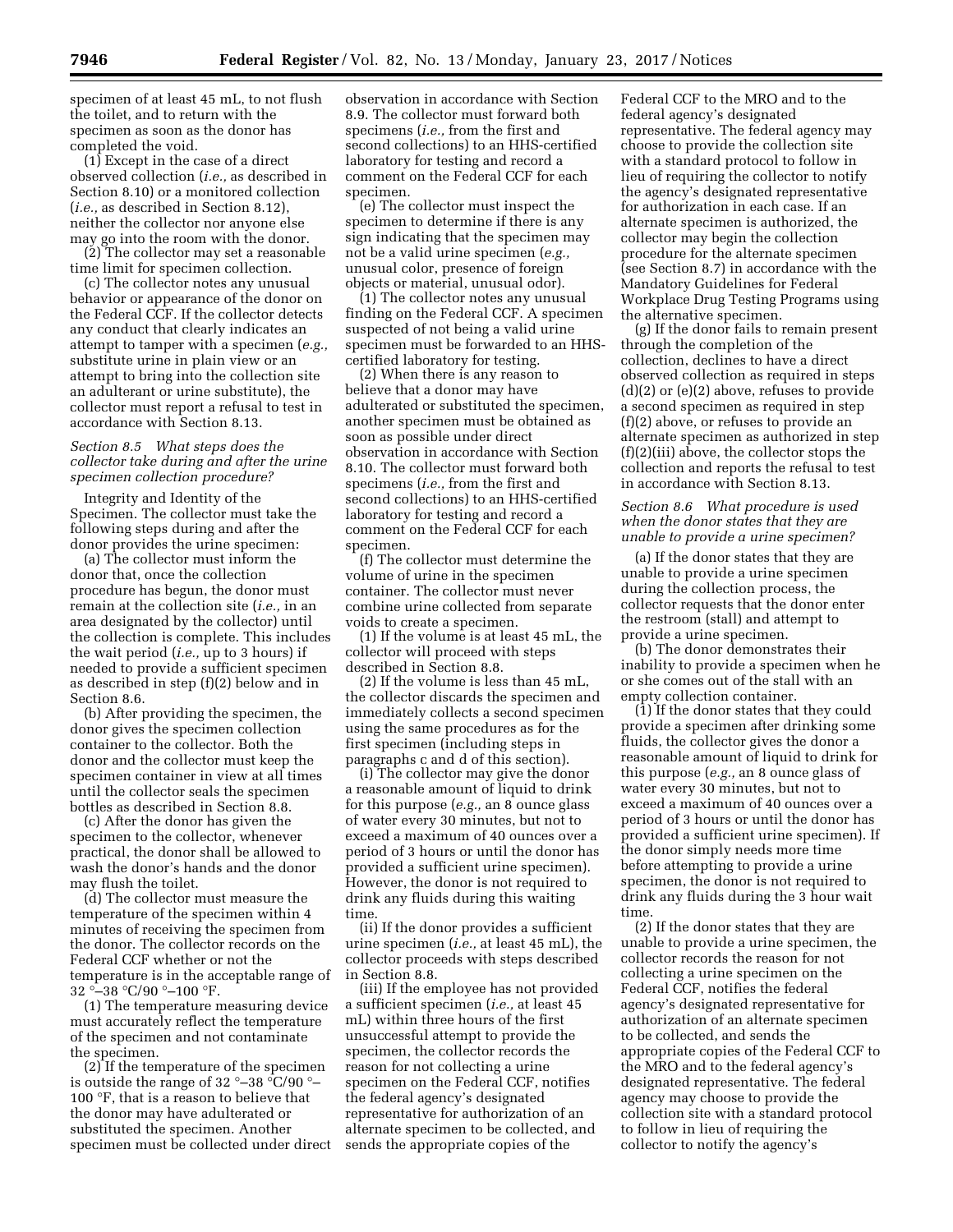designated representative for authorization in each case. If an alternate specimen is authorized, the collector may begin the collection procedure for the alternate specimen (see Section 8.7) in accordance with the Mandatory Guidelines for Federal Workplace Drug Testing Programs using the alternative specimen.

# *Section 8.7 If the donor is unable to provide a urine specimen, may another specimen type be collected for testing?*

Yes, if the alternate specimen type is authorized by Mandatory Guidelines for Federal Workplace Drug Testing Programs and specifically authorized by the federal agency.

# *Section 8.8 How does the collector prepare the urine specimens?*

(a) All federal agency collections are to be split specimen collections.

(b) The collector, in the presence of the donor, pours the urine from the collection container into two specimen bottles to be labeled ''A'' and ''B''. The collector pours at least 30 mL of urine into Bottle A and at least 15 mL into Bottle B, and caps each bottle.

(c) In the presence of the donor, the collector places a tamper-evident label/ seal from the Federal CCF over each specimen bottle cap. The collector records the date of the collection on the tamper-evident labels/seals.

(d) The collector instructs the donor to initial the tamper-evident labels/seals on each specimen bottle. If the donor refuses to initial the labels/seals, the collector notes the refusal on the Federal CCF and continues with the collection process.

(e) The collector must ensure that all the information required on the Federal CCF is provided.

(f) The collector asks the donor to read and sign a statement on the Federal CCF certifying that the specimens identified were collected from the donor. If the donor refuses to sign the certification statement, the collector notes the refusal on the Federal CCF and continues with the collection process.

(g) The collector signs and prints their name on the Federal CCF, completes the Federal CCF, and distributes the copies of the Federal CCF as required.

(h) The collector seals the specimens (Bottle A and Bottle B) in a package and, within 24 hours or during the next business day, sends them to the HHScertified laboratory or IITF that will be testing the Bottle A urine specimen.

(i) If the specimen and Federal CCF are not immediately transported to an HHS-certified laboratory or IITF, they must remain under direct control of the collector or be appropriately secured

under proper specimen storage conditions until transported.

(j) The collector must discard any urine left over in the collection container after both specimen bottles have been appropriately filled and sealed. There is one exception to this requirement: The collector may use excess urine to conduct clinical tests (*e.g.,* protein, glucose) if the collection was conducted in conjunction with a physical examination required by federal agency regulation. Neither the collector nor anyone else may conduct further testing (such as specimen validity testing) on the excess urine.

## *Section 8.9 When is a direct observed collection conducted?*

A direct observed collection procedure must be conducted when: (a) The agency has authorized a direct

observed collection because:

(1) The donor's previous drug test result was reported by an MRO as positive, adulterated, or substituted; or

(2) The HHS-certified laboratory reports to the MRO that a specimen is invalid, and the MRO reported to the agency that there was not a legitimate medical explanation for the result; or

(3) The MRO reported to the agency that the primary bottle (A) specimen was positive, adulterated, or substituted result had to be cancelled because the test of the split specimen could not be tested and/or the split specimen bottle (B) failed to reconfirm; or

(b) At the collection site, an immediate collection of a second urine specimen is required because:

(1) The temperature of the specimen collected during a routine collection is outside the acceptable temperature range; or

(2) The collector suspects that the donor has tampered with the specimen during a routine collection (*e.g.,*  abnormal physical characteristic such as unusual color and/or odor, and/or excessive foaming when shaken).

(c) The collector must contact a collection site supervisor to review and concur in advance with any decision by the collector to obtain a specimen under direct observation.

(d) If the donor declines to have a direct observed collection, the collector reports a refusal to test (*i.e.,* as described in Section 8.13).

# *Section 8.10 How is a direct observed collection conducted?*

(a) A direct observed collection procedure is the same as that for a routine collection, except an observer watches the donor urinate into the collection container. The observer's gender must be the same as the donor's gender, which is determined by the donor's gender identity, with no exception to this requirement.

(b) Before an observer is selected, the collector informs the donor that the gender of the observer will match the donor's gender, which is determined by the donor's gender identity (as defined in Section 1.5). The collector then selects the observer to conduct the observation:

(i) The collector asks the donor to identify the donor's gender on the Federal CCF and initial it.

(ii) The donor will then be provided an observer whose gender matches the donor's gender.

(iii) The collector documents the observer's name and gender on the Federal CCF.

(c) If there is no collector available of the same gender as the donor's gender, the collector or collection site supervisor shall select an observer trained in direct observed specimen collection as described in Section 4.4. The observer may be an individual that is not a trained collector.

(d) At the point in a routine collection where the donor enters the restroom with the collection container, a direct observed collection includes the following additional steps:

(1) The observer enters the restroom with the donor;

(2) The observer must directly watch the urine go from the donor's body into the collection container (the use of mirrors or video cameras is not permitted);

(3) The observer must not touch or handle the collection container unless the observer is also serving as the collector;

(4) After the donor has completed urinating into the collection container:

(i) If the same person serves as the observer and collector, that person may receive the collection container from the donor while they are both in the restroom;

(ii) If the observer is not serving as the collector, the donor and observer leave the restroom and the donor hands the collection container directly to the collector. The observer must maintain visual contact of the collection container until the donor hands the container to the collector.

(5) The collector checks the box for an observed collection on the Federal CCF and writes the name of the observer and the reason for an observed collection on the Federal CCF; and

(6) The collector then continues with the routine collection procedure in Section 8.3.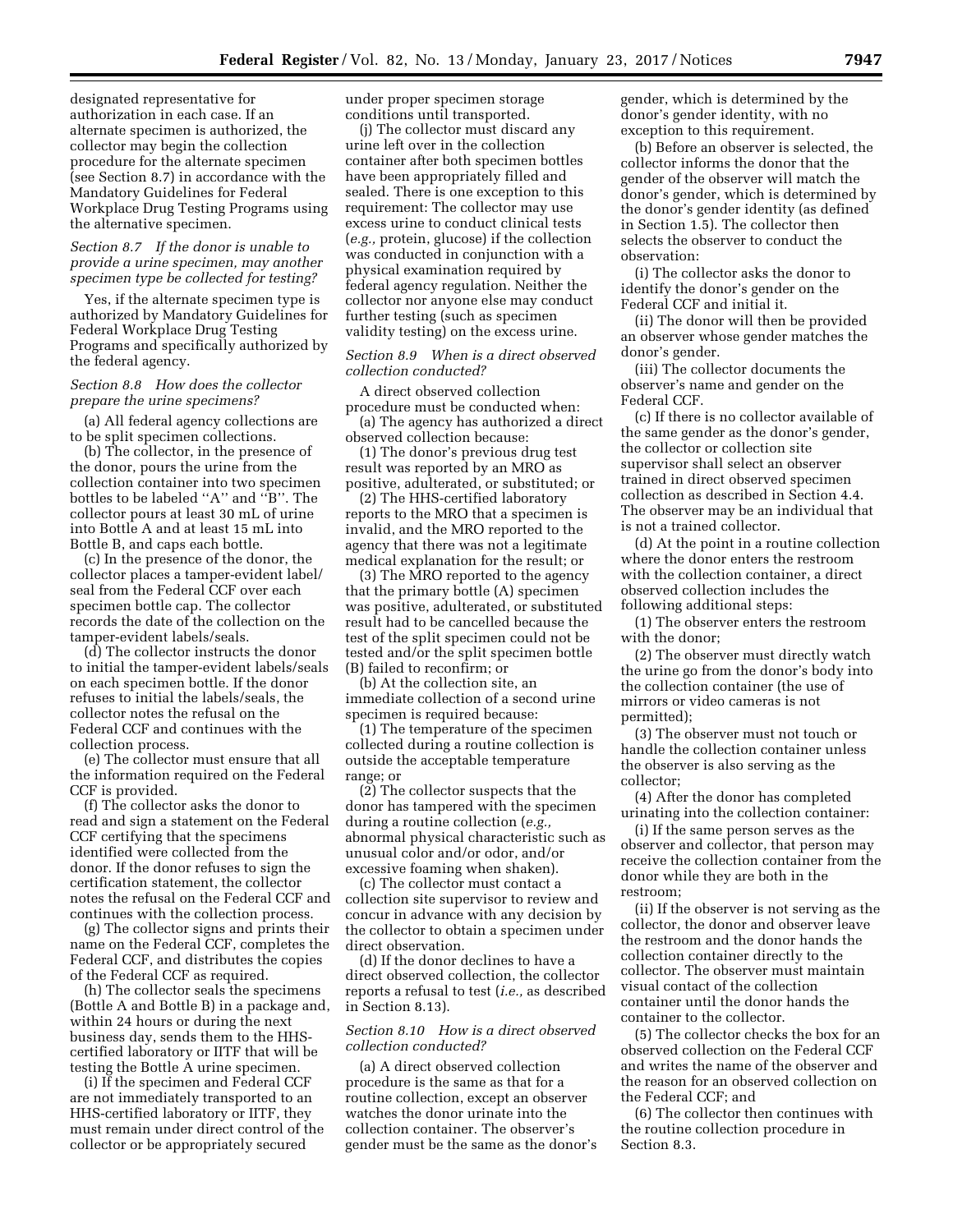# *Section 8.11 When is a monitored collection conducted?*

(a) In the event that an agencydesignated collection site is not available and there is an immediate requirement to collect a specimen (*e.g.,*  an accident investigation), a public restroom may be used for the collection, using the procedures for a monitored collection described in Section 8.12.

(b) If the enclosure used by the donor to provide a specimen has a source of water that cannot be disabled or secured, a monitored collection must be conducted.

(c) If the donor declines to permit a collection to be monitored when required, the collector reports a refusal to test (*i.e.,* as described in Section 8.13).

# *Section 8.12 How is a monitored collection conducted?*

A monitored collection is the same as that for a routine collection, except that a monitor accompanies the donor into the restroom to check for signs that the donor may be tampering with the specimen. The monitor remains in the restroom, but outside the stall, while the donor is providing the specimen. A person of the same gender as the donor shall serve as the monitor, unless the monitor is a medical professional (*e.g.,*  nurse, doctor, physician's assistant, technologist, or technician licensed or certified to practice in the jurisdiction in which the collection takes place). The same procedures used for selecting an observer of the appropriate gender in Section 8.10(b) must be used to select the monitor for the purposes of Section 8.12, unless the monitor is a medical professional as described above. The monitor may be an individual other than the collector and need not be a qualified collector.

(a) The collector secures the restroom being used for the monitored collection so that no one except the employee and the monitor can enter the restroom until after the collection has been completed.

(b) The monitor enters the restroom with the donor.

(c) The monitor must not watch the employee urinate into the collection container. If the monitor hears sounds or makes other observations indicating an attempt by the donor to tamper with a specimen, there must be an additional collection under direct observation in accordance with Section 8.9.

(d) The monitor must not touch or handle the collection container unless the monitor is also the collector.

(e) After the donor has completed urinating into the collection container:

(1) If the same person serves as the monitor and collector, that person may receive the collection container from the donor while they are both in the restroom;

(2) If the monitor is not serving as the collector, the donor and monitor leave the restroom and the donor hands the collection container directly to the collector. The monitor must ensure that the employee takes the collection container directly to the collector as soon as the employee has exited the enclosure.

(f) If the monitor is not serving as the collector, the collector writes the name of the monitor on the Federal CCF.

(g) The collector then continues with the routine collection procedure in Section 8.3.

# *Section 8.13 How does the collector report a donor's refusal to test?*

If there is a refusal to test as defined in Section 1.7, the collector stops the collection, discards any urine collected and reports the refusal to test by:

(a) Notifying the federal agency by means (*e.g.,* telephone, email, or secure fax) that ensures that the notification is immediately received,

(b) Documenting the refusal to test on the Federal CCF, and

(c) Sending all copies of the Federal CCF to the federal agency's designated representative.

*Section 8.14 What are a federal agency's responsibilities for a collection site?* 

(a) A federal agency must ensure that collectors and collection sites satisfy all requirements in subparts D, E, F, G, and H.

(b) A federal agency (or only one federal agency when several agencies are using the same collection site) must inspect 5 percent or up to a maximum of 50 collection sites each year, selected randomly from those sites used to collect agency specimens (*e.g.,* virtual, onsite, or self-evaluation).

(c) A federal agency must investigate reported collection site deficiencies (*e.g.,* specimens reported ''rejected for testing'' by an HHS-certified laboratory or IITF) and take appropriate action which may include a collection site selfassessment (*i.e.,* using the Collection Site Checklist for the Collection of Urine Specimens for Federal Agency Workplace Drug Testing Programs) or an inspection of the collection site. The inspections of these additional collection sites may be included in the 5 percent or maximum of 50 collection sites inspected annually.

# **Subpart I—HHS Certification of Laboratories and IITFs**

*Section 9.1 Who has the authority to certify laboratories and IITFs to test urine specimens for federal agencies?* 

(a) The Secretary has broad discretion to take appropriate action to ensure the full reliability and accuracy of drug testing and reporting, to resolve problems related to drug testing, and to enforce all standards set forth in these Guidelines. The Secretary has the authority to issue directives to any HHScertified laboratory or IITF including suspending the use of certain analytical procedures when necessary to protect the integrity of the testing process; ordering any HHS-certified laboratory or IITF to undertake corrective actions to respond to material deficiencies identified by an inspection or through performance testing; ordering any HHScertified laboratory or IITF to send specimens or specimen aliquots to another HHS-certified laboratory for retesting when necessary to ensure the accuracy of testing under these Guidelines; ordering the review of results for specimens tested under the Guidelines for private sector clients to the extent necessary to ensure the full reliability of drug testing for federal agencies; and ordering any other action necessary to address deficiencies in drug testing, analysis, specimen collection, chain of custody, reporting of results, or any other aspect of the certification program.

(b) A laboratory or IITF is prohibited from stating or implying that it is certified by HHS under these Guidelines to test urine specimens for federal agencies unless it holds such certification.

# *Section 9.2 What is the process for a laboratory or IITF to become HHScertified?*

(a) A laboratory or IITF seeking HHS certification must:

(1) Submit a completed OMBapproved application form (*i.e.,* the applicant laboratory or IITF provides detailed information on both the administrative and analytical procedures to be used for federally regulated specimens);

(2) Have its application reviewed as complete and accepted by HHS;

(3) Successfully complete the PT challenges in 3 consecutive sets of initial PT samples;

(4) Satisfy all the requirements for an initial inspection; and

(5) Receive notification of certification from the Secretary before testing specimens for federal agencies.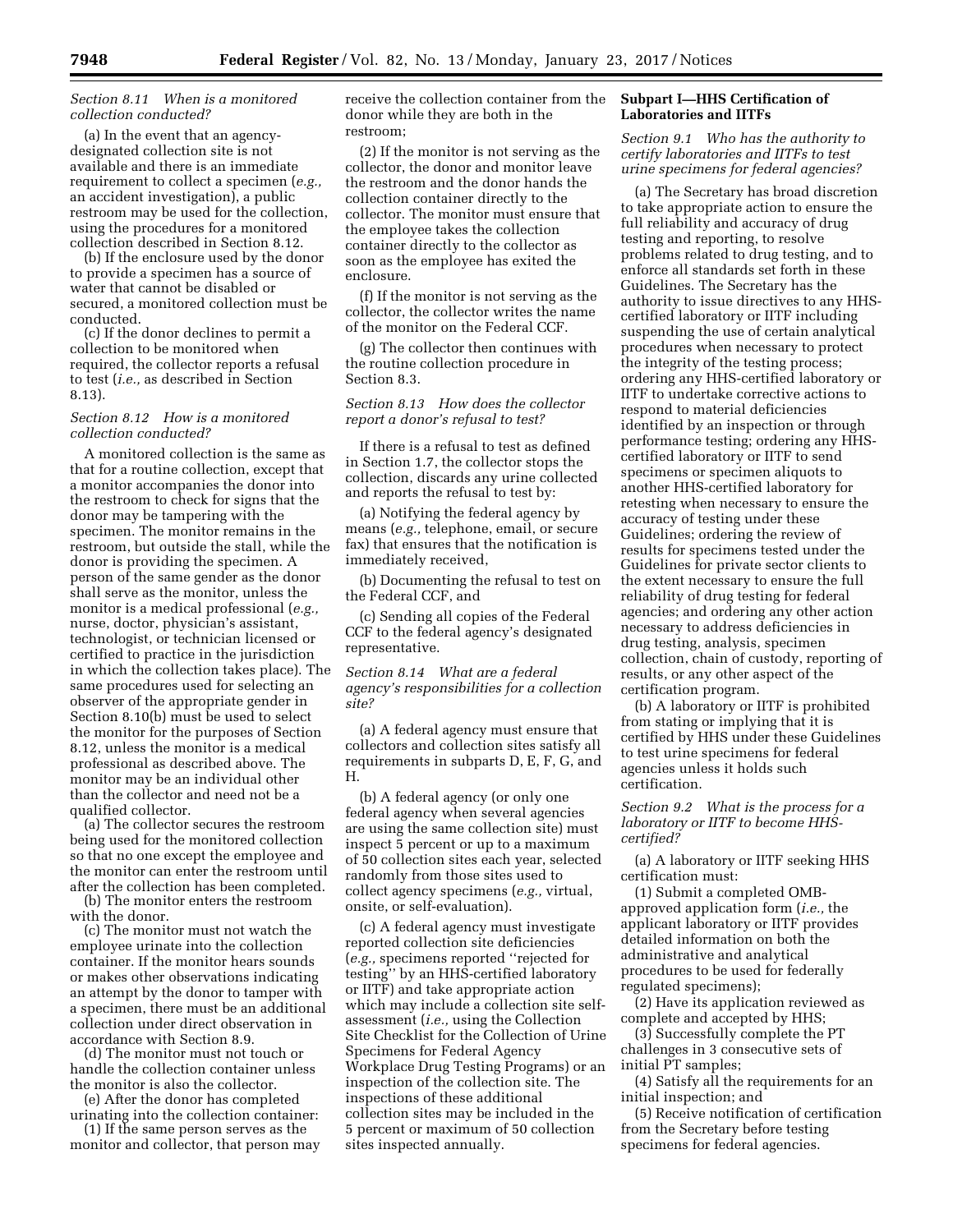*Section 9.3 What is the process for a laboratory or IITF to maintain HHS certification?* 

(a) To maintain HHS certification, a laboratory or IITF must:

(1) Successfully participate in both the maintenance PT and inspection programs (*i.e.,* successfully test the required quarterly sets of maintenance PT samples, undergo an inspection 3 months after being certified, and undergo maintenance inspections at a minimum of every 6 months thereafter);

(2) Respond in an appropriate, timely, and complete manner to required corrective action requests if deficiencies are identified in the maintenance PT performance, during the inspections, operations, or reporting; and

(3) Satisfactorily complete corrective remedial actions, and undergo special inspection and special PT sets to maintain or restore certification when material deficiencies occur in either the PT program, inspection program, or in operations and reporting.

*Section 9.4 What is the process when a laboratory or IITF does not maintain its HHS certification?* 

(a) A laboratory or IITF that does not maintain its HHS certification must:

(1) Stop testing federally regulated specimens;

(2) Ensure the security of federally regulated specimens and records throughout the required storage period described in Sections 11.20, 11.21, 12.18, and 14.8;

(3) Ensure access to federally regulated specimens and records in accordance with Sections 11.23, 11.24, 12.20, 12.21, and Subpart P; and

(4) Follow the HHS suspension and revocation procedures when imposed by the Secretary, follow the HHS procedures in Subpart P that will be used for all actions associated with the suspension and/or revocation of HHScertification.

# *Section 9.5 What are the qualitative and quantitative specifications of performance testing (PT) samples?*

(a) PT samples used to evaluate drug tests will be prepared using the following specifications:

(1) PT samples may contain one or more of the drugs and drug metabolites in the drug classes listed in Section 3.4 and must satisfy one of the following parameters:

(i) The concentration of a drug or metabolite will be at least 20 percent above the initial test cutoff concentration for the drug or drug metabolite;

(ii) The concentration of a drug or metabolite may be as low as 40 percent of the confirmatory test cutoff concentration when the PT sample is designated as a retest sample; or

(iii) The concentration of drug or metabolite may differ from 9.5(a)(1)(i) and 9.5(a)(1)(ii) for a special purpose.

(2) A PT sample may contain an interfering substance, an adulterant, or satisfy the criteria for a substituted specimen, dilute specimen, or invalid result.

(3) A negative PT sample will not contain a measurable amount of a target analyte.

(b) PT samples used to evaluate specimen validity tests shall satisfy, but are not limited to, one of the following criteria:

(1) The nitrite concentration will be at least 20 percent above the cutoff;

(2) The pH will be between 1.5 and 5.0 or between 8.5 and 12.5;

(3) The concentration of an oxidant will be at a level sufficient to challenge a laboratory's ability to identify and confirm the oxidant;

(4) The creatinine concentration will be between 0 and 20 mg/dL; or

(5) The specific gravity will be less than or equal to 1.0050 or between 1.0170 and 1.0230.

(c) For each PT cycle, the set of PT samples going to each HHS-certified laboratory or IITF will vary but, within each calendar year, each HHS-certified laboratory or IITF will analyze essentially the same total set of samples.

(d) The laboratory or IITF must (to the greatest extent possible) handle, test, and report a PT sample in a manner identical to that used for a donor specimen, unless otherwise specified.

#### *Section 9.6 What are the PT requirements for an applicant laboratory?*

(a) An applicant laboratory that seeks certification under these Guidelines must satisfy the following criteria on three consecutive sets of PT samples:

(1) Have no false positive results;

(2) Correctly identify, confirm, and report at least 90 percent of the total drug challenges over the three sets of PT samples;

(3) Correctly identify at least 80 percent of the drug challenges for each initial drug test over the three sets of PT samples;

(4) For the confirmatory drug tests, correctly determine the concentrations [*i.e.,* no more than ±20 percent or ±2 standard deviations (whichever is larger) from the appropriate reference or peer group means] for at least 80 percent of the total drug challenges over the three sets of PT samples;

(5) For the confirmatory drug tests, must not obtain any drug concentration

that differs by more than ±50 percent from the appropriate reference or peer group mean;

(6) For each confirmatory drug test, correctly identify and determine the concentrations [*i.e.,* no more than ±20 percent or ±2 standard deviations (whichever is larger) from the appropriate reference or peer group means] for at least 50 percent of the drug challenges for an individual drug over the three sets of PT samples;

(7) Correctly identify at least 80 percent of the total specimen validity testing challenges over the three sets of PT samples;

(8) Correctly identify at least 80 percent of the challenges for each individual specimen validity test over the three sets of PT samples;

(9) For quantitative specimen validity tests, obtain quantitative values for at least 80 percent of the total challenges over the three sets of PT samples that satisfy the following criteria:

(i) Nitrite and creatinine concentrations are no more than ±20 percent or ±2 standard deviations from the appropriate reference or peer group mean; and

(ii) pH values are no more than  $\pm 0.3$ pH units from the appropriate reference or peer group mean using a pH meter; and

(iii) Specific gravity values are no more than ±0.0003 specific gravity units from the appropriate reference or peer group mean when the mean is less than 1.0100 and specific gravity values are no more than ±0.0004 specific gravity units from the appropriate reference or peer group mean when the mean is equal to or greater than 1.0100;

(10) Must not obtain any quantitative value on a specimen validity test PT sample that differs from the appropriate reference or peer group mean by more than ±50 percent for nitrite and creatinine concentrations, ±0.8 pH units using a pH meter, ±0.0006 specific gravity units when the mean is less than 1.0100, or ±0.0007 specific gravity units when the mean is equal to or greater than 1.0100; and

(11) Must not report any sample as adulterated with a compound that is not present in the sample, adulterated based on pH when the appropriate reference or peer group mean is within the acceptable pH range, or substituted when the appropriate reference or peer group means for both creatinine and specific gravity are within the acceptable range.

(b) Failure to satisfy these requirements will result in disqualification.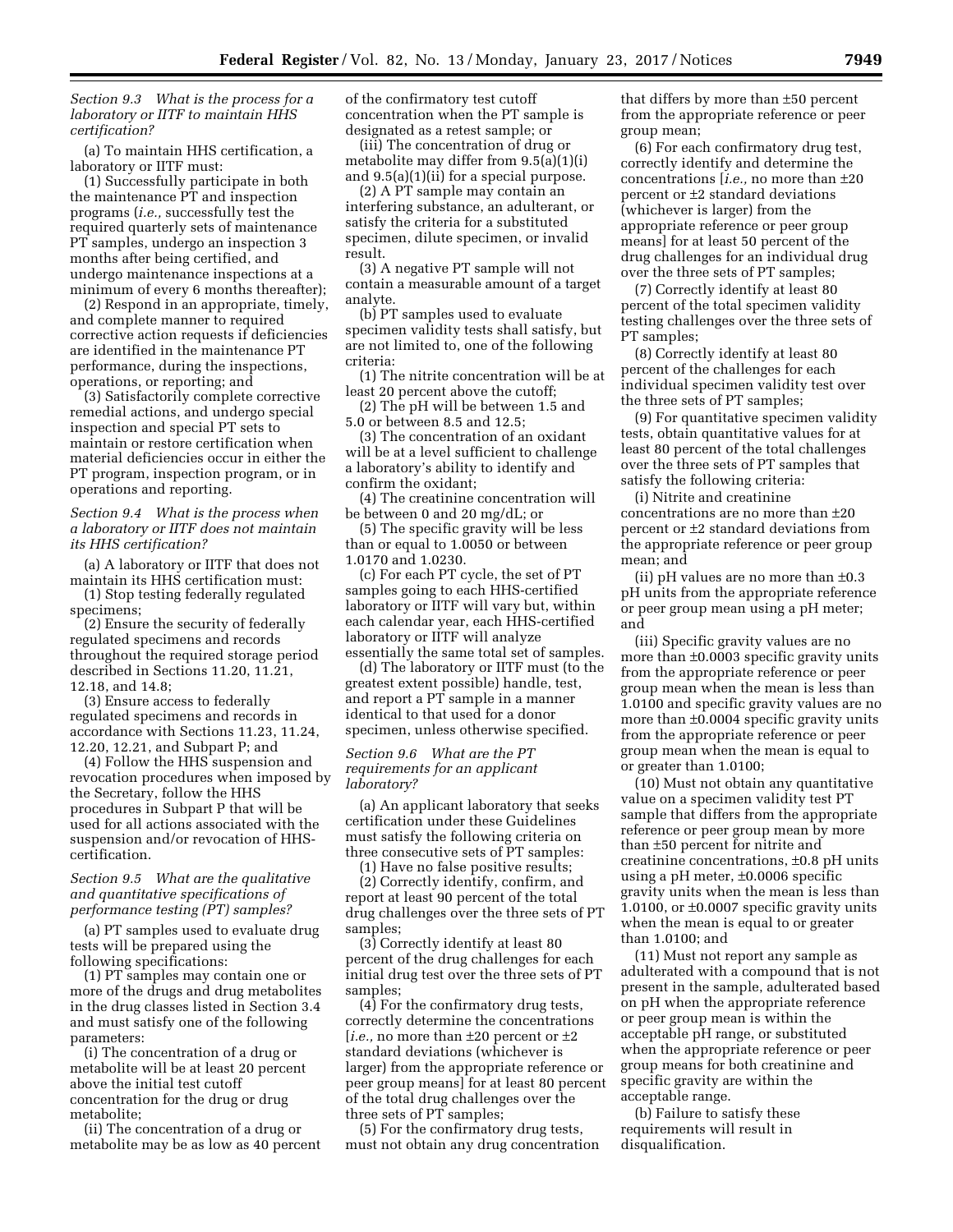*Section 9.7 What are the PT requirements for an HHS-certified urine laboratory?* 

(a) A laboratory certified under these Guidelines must satisfy the following criteria on the maintenance PT samples:

(1) Have no false positive results; (2) Correctly identify, confirm, and report at least 90 percent of the total drug challenges over two consecutive PT cycles;

(3) Correctly identify at least 80 percent of the drug challenges for each initial drug test over two consecutive PT cycles;

(4) For the confirmatory drug tests, correctly determine that the concentrations for at least 80 percent of the total drug challenges are no more than ±20 percent or ±2 standard deviations (whichever is larger) from the appropriate reference or peer group means over two consecutive PT cycles;

(5) For the confirmatory drug tests, obtain no more than one drug concentration on a PT sample that differs by more than ±50 percent from the appropriate reference or peer group mean over two consecutive PT cycles;

(6) For each confirmatory drug test, correctly identify and determine that the concentrations for at least 50 percent of the drug challenges for an individual drug are no more than ±20 percent or ±2 standard deviations (whichever is larger) from the appropriate reference or peer group means over two consecutive PT cycles;

(7) Correctly identify at least 80 percent of the total specimen validity testing challenges over two consecutive PT cycles;

(8) Correctly identify at least 80 percent of the challenges for each individual specimen validity test over two consecutive PT cycles;

(9) For quantitative specimen validity tests, obtain quantitative values for at least 80 percent of the total challenges over two consecutive PT cycles that satisfy the following criteria:

(i) Nitrite and creatinine concentrations are no more than ±20 percent or ±2 standard deviations from the appropriate reference or peer group mean;

(ii) pH values are no more than ±0.3 pH units from the appropriate reference or peer group mean using a pH meter; and

(iii) Specific gravity values are no more than ±0.0003 specific gravity units from the appropriate reference or peer group mean when the mean is less than 1.0100 and specific gravity values are no more than ±0.0004 specific gravity units from the appropriate reference or peer group mean when the mean is equal to or greater than 1.0100;

(10) Obtain no more than one quantitative value over 2 consecutive PT cycles on a specimen validity test PT sample that differs from the appropriate reference or peer group mean by more than ±50 percent for nitrite and creatinine concentrations, ±0.8 pH units using a pH meter, ±0.0006 specific gravity units when the mean is less than 1.0100, or ±0.0007 specific gravity units when the mean is equal to or greater than 1.0100; and

(11) Do not report any PT sample as adulterated with a compound that is not present in the sample, adulterated based on pH when the appropriate reference or peer group mean is within the acceptable pH range, or substituted when the appropriate reference or peer group means for both creatinine and specific gravity are within the acceptable range.

(b) Failure to participate in all PT cycles or to satisfy these requirements may result in suspension or revocation of an HHS-certified laboratory's certification.

## *Section 9.8 What are the PT requirements for an applicant IITF?*

(a) An applicant IITF that seeks certification under these Guidelines must satisfy the following criteria on three consecutive sets of PT samples:

(1) Correctly identify at least 90 percent of the total drug challenges over the three sets of PT samples;

(2) Correctly identify at least 80 percent of the drug challenges for each individual drug test over the three sets of PT samples;

(3) Correctly identify at least 80 percent of the total specimen validity test challenges over the three sets of PT samples;

(4) Correctly identify at least 80 percent of the challenges for each individual specimen validity test over the three sets of PT samples;

(5) For quantitative specimen validity tests, obtain quantitative values for at least 80 percent of the total specimen validity test challenges over the three sets of PT samples that satisfy the following criteria:

(i) Creatinine concentrations are no more than ±20 percent or ±2 standard deviations (whichever is larger) from the appropriate reference or peer group mean; and

(ii) Specific gravity values are no more than ±0.001 specific gravity units from the appropriate reference or peer group mean; and

(6) Must not obtain any quantitative value on a specimen validity test PT sample that differs from the appropriate reference or peer group mean by more than ±50 percent for creatinine

concentration, or ±0.002 specific gravity units for specific gravity.

(b) Failure to satisfy these requirements will result in disqualification.

# *Section 9.9 What are the PT requirements for an HHS-certified IITF?*

(a) An IITF certified under these Guidelines must satisfy the following criteria on the maintenance PT samples to maintain its certification:

(1) Correctly identify at least 90 percent of the total drug challenges over two consecutive PT cycles;

(2) Correctly identify at least 80 percent of the drug challenges for each individual drug test over two consecutive PT cycles;

(3) Correctly identify at least 80 percent of the total specimen validity test challenges over two consecutive PT cycles;

(4) Correctly identify at least 80 percent of the challenges for each individual specimen validity test over two consecutive PT cycles;

(5) For quantitative specimen validity tests, obtain quantitative values for at least 80 percent of the total specimen validity test challenges over two consecutive PT cycles that satisfy the following criteria:

(i) Creatinine concentrations are no more than ±20 percent or ±2 standard deviations (whichever is larger) from the appropriate reference or peer group mean; and

(ii) Specific gravity values are no more than ±0.001 specific gravity units from the appropriate reference or peer group mean; and

(6) Obtain no more than one quantitative value over 2 consecutive PT cycles on a specimen validity test PT sample that differs from the appropriate reference or peer group mean by more than ±50 percent for creatinine concentration, or  $\pm 0.002$  specific gravity units for specific gravity.

(b) Failure to participate in all PT cycles or to satisfy these requirements may result in suspension or revocation of an HHS-certified IITF's certification.

# *Section 9.10 What are the inspection requirements for an applicant laboratory or IITF?*

(a) An applicant laboratory or IITF is inspected by a team of two inspectors.

(b) Each inspector conducts an independent review and evaluation of all aspects of the laboratory's or IITF's testing procedures and facilities using an inspection checklist.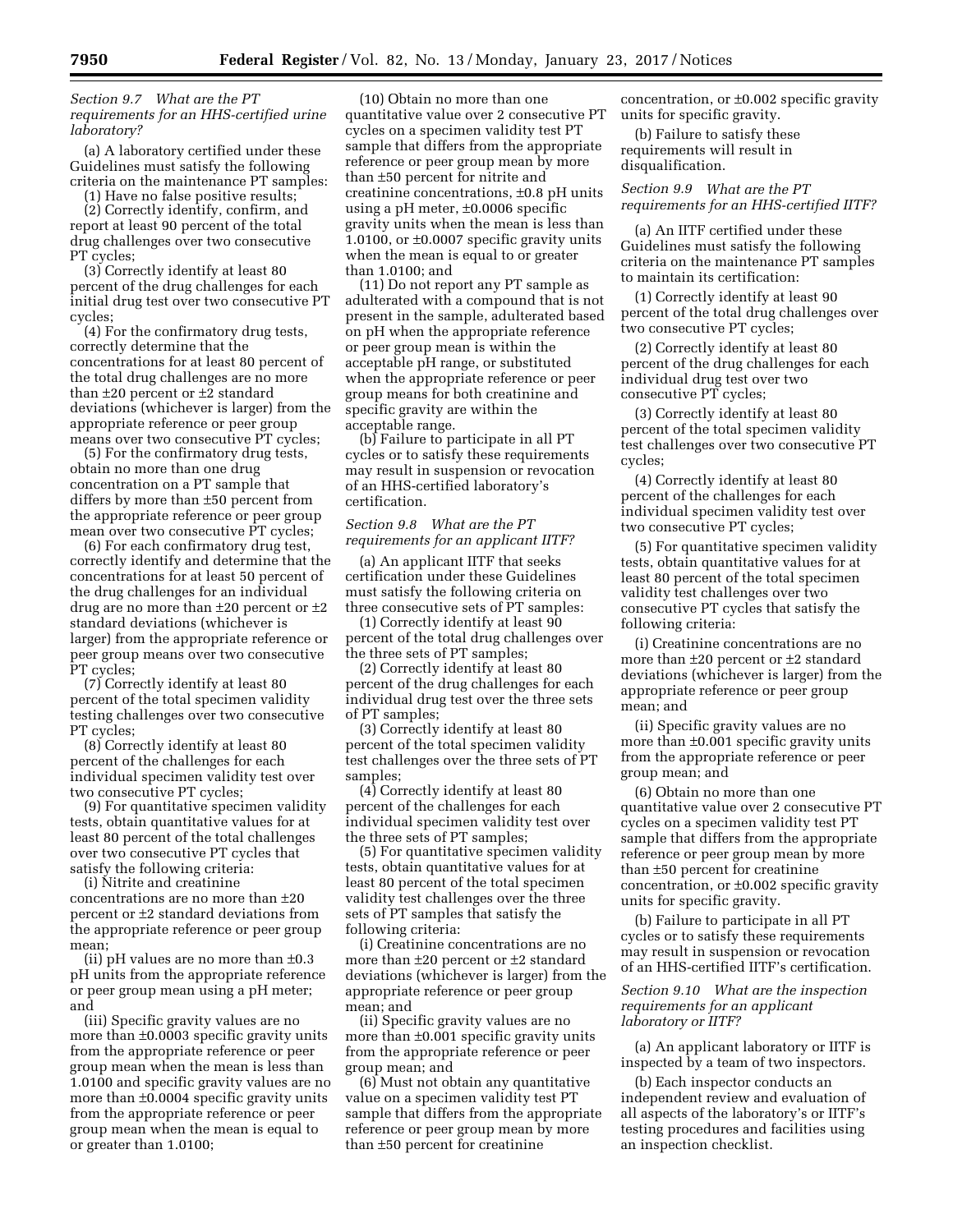# *Section 9.11 What are the maintenance inspection requirements for an HHS-certified laboratory or IITF?*

(a) An HHS-certified laboratory or IITF must undergo an inspection 3 months after becoming certified and at least every 6 months thereafter.

(b) An HHS-certified laboratory or IITF is inspected by one or more inspectors. The number of inspectors is determined according to the number of specimens reviewed. Additional information regarding inspections is available from SAMHSA.

(c) Each inspector conducts an independent evaluation and review of the HHS-certified laboratory's or IITF's procedures, records, and facilities using guidance provided by the Secretary.

(d) To remain certified, an HHScertified laboratory or IITF must continue to satisfy the minimum requirements as stated in these Guidelines.

*Section 9.12 Who can inspect an HHScertified laboratory or IITF and when may the inspection be conducted?* 

(a) An individual may be selected as an inspector for the Secretary if they satisfy the following criteria:

(1) Has experience and an educational background similar to that required for either a responsible person or a certifying scientist for an HHS-certified laboratory as described in Subpart K or as a responsible technician for an HHScertified IITF as described in Subpart L;

(2) Has read and thoroughly understands the policies and requirements contained in these Guidelines and in other guidance consistent with these Guidelines provided by the Secretary;

(3) Submits a resume and documentation of qualifications to HHS;

(4) Attends approved training; and

(5) Performs acceptably as an inspector on an inspection of an HHScertified laboratory or IITF.

(b) The Secretary or a federal agency may conduct an inspection at any time.

*Section 9.13 What happens if an applicant laboratory or IITF does not satisfy the minimum requirements for either the PT program or the inspection program?* 

If an applicant laboratory or IITF fails to satisfy the requirements established for the initial certification process, the laboratory or IITF must start the certification process from the beginning. *Section 9.14 What happens if an HHScertified laboratory or IITF does not satisfy the minimum requirements for either the PT program or the inspection program?* 

(a) If an HHS-certified laboratory or IITF fails to satisfy the minimum requirements for certification, the laboratory or IITF is given a period of time (*e.g.,* 5 or 30 working days depending on the nature of the deficiency) to provide any explanation for its performance and evidence that all deficiencies have been corrected.

(b) A laboratory's or IITF's HHS certification may be revoked, suspended, or no further action taken depending on the seriousness of the deficiencies and whether there is evidence that the deficiencies have been corrected and that current performance meets the requirements for certification.

(c) An HHS-certified laboratory or IITF may be required to undergo a special inspection or to test additional PT samples to address deficiencies.

(d) If an HHS-certified laboratory's or IITF's certification is revoked or suspended in accordance with the process described in Subpart P, the laboratory or IITF is not permitted to test federally regulated specimens until the suspension is lifted or the laboratory or IITF has successfully completed the certification requirements as a new applicant laboratory or IITF.

*Section 9.15 What factors are considered in determining whether revocation of a laboratory's or IITF's HHS certification is necessary?* 

(a) The Secretary shall revoke certification of an HHS-certified laboratory or IITF in accordance with these Guidelines if the Secretary determines that revocation is necessary to ensure fully reliable and accurate drug and specimen validity test results and reports.

(b) The Secretary shall consider the following factors in determining whether revocation is necessary:

(1) Unsatisfactory performance in analyzing and reporting the results of drug and specimen validity tests (*e.g.,*  an HHS-certified laboratory reporting a false positive result for an employee's drug test);

(2) Unsatisfactory participation in performance testing or inspections;

(3) A material violation of a certification standard, contract term, or other condition imposed on the HHScertified laboratory or IITF by a federal agency using the laboratory's or IITF's services;

(4) Conviction for any criminal offense committed as an incident to operation of the HHS-certified laboratory or IITF; or

(5) Any other cause that materially affects the ability of the HHS-certified laboratory or IITF to ensure fully reliable and accurate drug test results and reports.

(c) The period and terms of revocation shall be determined by the Secretary and shall depend upon the facts and circumstances of the revocation and the need to ensure accurate and reliable drug testing.

*Section 9.16 What factors are considered in determining whether to suspend a laboratory's or IITF's HHS certification?* 

(a) The Secretary may immediately suspend (either partially or fully) a laboratory's or IITF's HHS certification to conduct drug testing for federal agencies if the Secretary has reason to believe that revocation may be required and that immediate action is necessary to protect the interests of the United States and its employees.

(b) The Secretary shall determine the period and terms of suspension based upon the facts and circumstances of the suspension and the need to ensure accurate and reliable drug testing.

*Section 9.17 How does the Secretary notify an HHS-certified laboratory or IITF that action is being taken against the laboratory or IITF?* 

(a) When laboratory's or IITF's HHS certification is suspended or the Secretary seeks to revoke HHS certification, the Secretary shall immediately serve the HHS-certified laboratory or IITF with written notice of the suspension or proposed revocation by facsimile, mail, personal service, or registered or certified mail, return receipt requested. This notice shall state the following:

(1) The reasons for the suspension or proposed revocation;

(2) The terms of the suspension or proposed revocation; and

(3) The period of suspension or proposed revocation.

(b) The written notice shall state that the laboratory or IITF will be afforded an opportunity for an informal review of the suspension or proposed revocation if it so requests in writing within 30 days of the date the laboratory or IITF received the notice, or if expedited review is requested, within 3 days of the date the laboratory or IITF received the notice. Subpart P contains detailed procedures to be followed for an informal review of the suspension or proposed revocation.

(c) A suspension must be effective immediately. A proposed revocation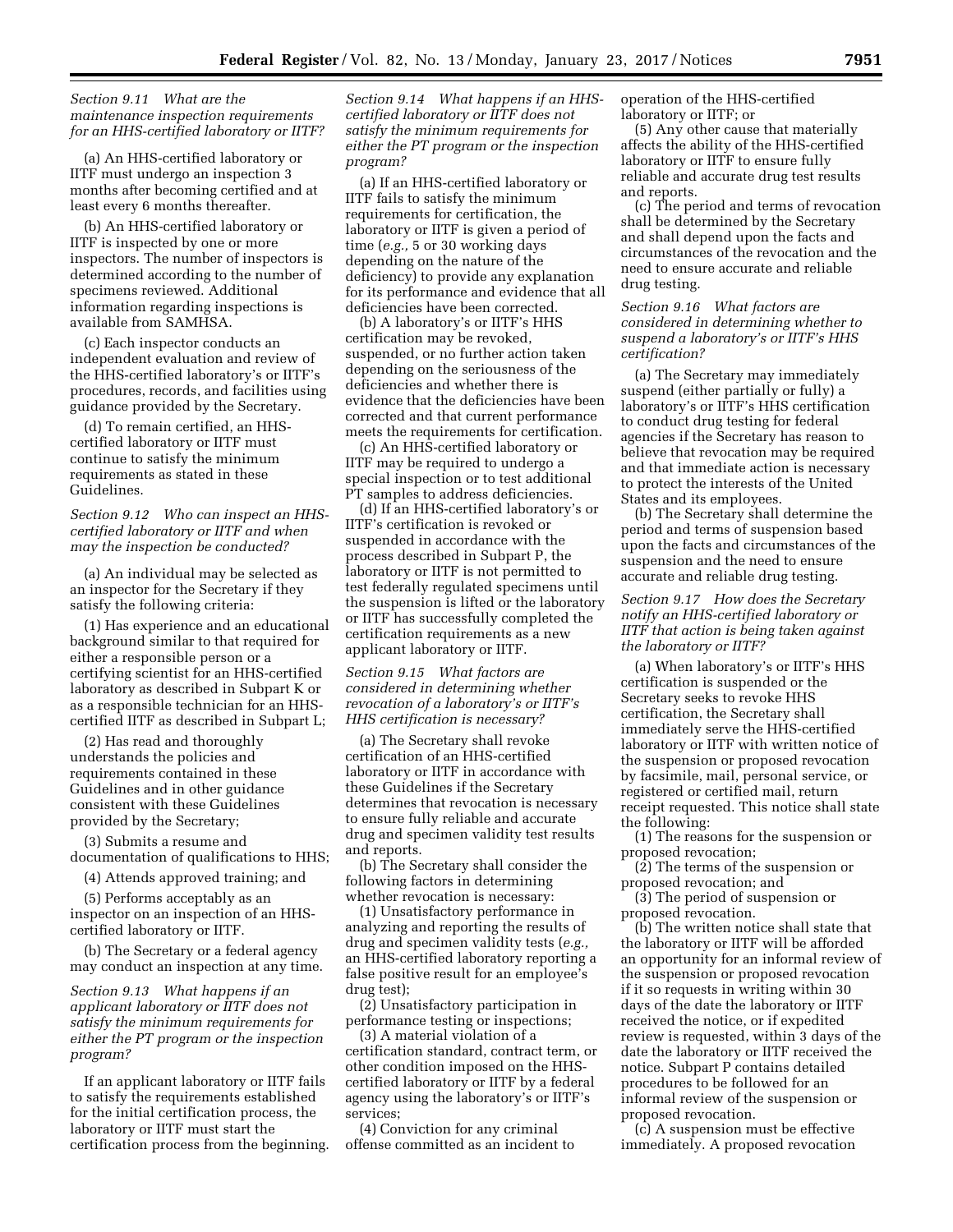must be effective 30 days after written notice is given or, if review is requested, upon the reviewing official's decision to uphold the proposed revocation. If the reviewing official decides not to uphold the suspension or proposed revocation, the suspension must terminate immediately and any proposed revocation shall not take effect.

(d) The Secretary will publish in the **Federal Register** the name, address, and telephone number of any HHS-certified laboratory or IITF that has its certification revoked or suspended under Section 9.13 or Section 9.14, respectively, and the name of any HHScertified laboratory or IITF that has its suspension lifted. The Secretary shall provide to any member of the public upon request the written notice provided to a laboratory or IITF that has its HHS certification suspended or revoked, as well as the reviewing official's written decision which upholds or denies the suspension or proposed revocation under the procedures of Subpart P.

# *Section 9.18 May a laboratory or IITF that had its HHS certification revoked be recertified to test federal agency specimens?*

Following revocation, a laboratory or IITF may apply for recertification. Unless otherwise provided by the Secretary in the notice of revocation under Section 9.17 or the reviewing official's decision under Section 16.9(e) or 16.14(a), a laboratory or IITF which has had its certification revoked may reapply for HHS certification as an applicant laboratory or IITF.

# *Section 9.19 Where is the list of HHScertified laboratories and IITFs published?*

(a) The list of HHS-certified laboratories and IITFs is published monthly in the **Federal Register**. This notice is also available on the Internet at *[http://www.samhsa.gov/workplace.](http://www.samhsa.gov/workplace)* 

(b) An applicant laboratory or IITF is not included on the list.

# **Subpart J—Blind Samples Submitted by an Agency**

*Section 10.1 What are the requirements for federal agencies to submit blind samples to HHS-certified laboratories or IITFs?* 

(a) Each federal agency is required to submit blind samples for its workplace drug testing program. The collector must send the blind samples to the HHS-certified laboratory or IITF that the collector sends employee specimens.

(b) Each federal agency must submit at least 3 percent blind samples along

with its donor specimens based on the projected total number of donor specimens collected per year (up to a maximum of 400 blind samples). Every effort should be made to ensure that blind samples are submitted quarterly.

(c) Approximately 75 percent of the blind samples submitted each year by an agency must be negative, 15 percent must be positive for one or more drugs, and 10 percent must either be adulterated or substituted.

# *Section 10.2 What are the requirements for blind samples?*

(a) Drug positive blind samples must be validated by the supplier as to their content using appropriate initial and confirmatory tests.

(1) Drug positive blind samples must be fortified with one or more of the drugs or metabolites listed in Section 3.4.

(2) Drug positive blind samples must contain concentrations of drugs between 1.5 and 2 times the initial drug test cutoff concentration.

(b) Drug negative blind samples (*i.e.,*  certified to contain no drugs) must be validated by the supplier as negative using appropriate initial and confirmatory tests.

(c) A blind sample that is adulterated must be validated using appropriate initial and confirmatory specimen validity tests, and have the characteristics to clearly show that it is an adulterated sample at the time of validation.

(d) A blind sample that is substituted must be validated using appropriate initial and confirmatory specimen validity tests, and have the characteristics to clearly show that it is a substituted sample at the time of validation.

(e) The supplier must provide information on the blind samples' content, validation, expected results, and stability to the collection site/ collector sending the blind samples to the laboratory or IITF, and must provide the information upon request to the MRO, the federal agency for which the blind sample was submitted, or the Secretary.

# *Section 10.3 How is a blind sample submitted to an HHS-certified laboratory or IITF?*

(a) A blind sample must be submitted as a split specimen (specimens A and B) with the current Federal CCF that the HHS-certified laboratory or IITF uses for donor specimens. The collector provides the required information to ensure that the Federal CCF has been properly completed and provides fictitious initials on the specimen label/

seal. The collector must indicate that the specimen is a blind sample on the MRO copy where a donor would normally provide a signature.

(b) A collector should attempt to distribute the required number of blind samples randomly with donor specimens rather than submitting the full complement of blind samples as a single group.

# *Section 10.4 What happens if an inconsistent result is reported for a blind sample?*

If an HHS-certified laboratory or IITF reports a result for a blind sample that is inconsistent with the expected result (*e.g.,* a laboratory or IITF reports a negative result for a blind sample that was supposed to be positive, a laboratory reports a positive result for a blind sample that was supposed to be negative):

(a) The MRO must contact the laboratory or IITF and attempt to determine if the laboratory or IITF made an error during the testing or reporting of the sample;

(b) The MRO must contact the blind sample supplier and attempt to determine if the supplier made an error during the preparation or transfer of the sample;

(c) The MRO must contact the collector and determine if the collector made an error when preparing the blind sample for transfer to the HHS-certified laboratory or IITF;

(d) If there is no obvious reason for the inconsistent result, the MRO must notify both the federal agency for which the blind sample was submitted and the Secretary; and

(e) The Secretary shall investigate the blind sample error. A report of the Secretary's investigative findings and the corrective action taken in response to identified deficiencies must be sent to the federal agency. The Secretary shall ensure notification of the finding as appropriate to other federal agencies and coordinate any necessary actions to prevent the recurrence of the error.

#### **Subpart K—Laboratory**

# *Section 11.1 What must be included in the HHS-certified laboratory's standard operating procedure manual?*

(a) An HHS-certified laboratory must have a standard operating procedure (SOP) manual that describes, in detail, all HHS-certified laboratory operations. When followed, the SOP manual ensures that all specimens are tested using the same procedures.

(b) The SOP manual must include at a minimum, but is not limited to, a detailed description of the following: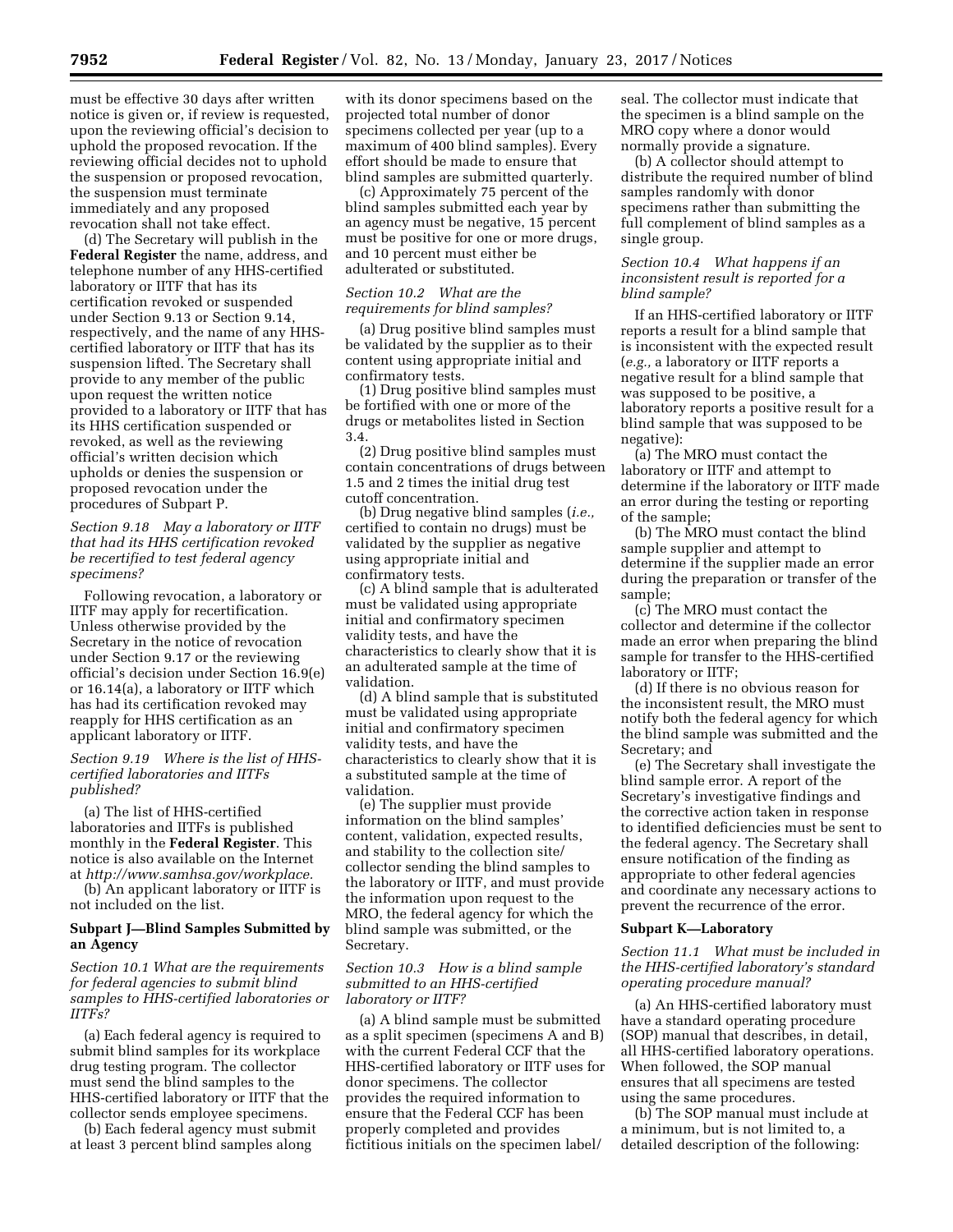(1) Chain of custody procedures;

(2) Accessioning;

(3) Security;

(4) Quality control/quality assurance programs;

(5) Analytical methods and

procedures;

(6) Equipment and maintenance programs;

(7) Personnel training;

(8) Reporting procedures; and

(9) Computers, software, and laboratory information management systems.

(c) All procedures in the SOP manual must be compliant with these Guidelines and all guidance provided by the Secretary.

(d) A copy of all procedures that have been replaced or revised and the dates on which the procedures were in effect must be maintained for at least 2 years.

# *Section 11.2 What are the responsibilities of the responsible person (RP)?*

(a) Manage the day-to-day operations of the HHS-certified laboratory even if another individual has overall responsibility for alternate areas of a multi-specialty laboratory.

(b) Ensure that there are sufficient personnel with adequate training and experience to supervise and conduct the work of the HHS-certified laboratory. The RP must ensure the continued competency of laboratory staff by documenting their in-service training, reviewing their work performance, and verifying their skills.

(c) Maintain a complete and current SOP manual that is available to all personnel of the HHS-certified laboratory and ensure that it is followed. The SOP manual must be reviewed, signed, and dated by the RP(s) when procedures are first placed into use and when changed or when a new individual assumes responsibility for the management of the HHS-certified laboratory. The SOP must be reviewed and documented by the RP annually.

(d) Maintain a quality assurance program that ensures the proper performance and reporting of all test results; verify and monitor acceptable analytical performance for all controls and calibrators; monitor quality control testing; and document the validity, reliability, accuracy, precision, and performance characteristics of each test and test system.

(e) Initiate and implement all remedial actions necessary to maintain satisfactory operation and performance of the HHS-certified laboratory in response to the following: Quality control systems not within performance specifications; errors in result reporting

or in analysis of performance testing samples; and inspection deficiencies. The RP must ensure that specimen results are not reported until all corrective actions have been taken and that the results provided are accurate and reliable.

### *Section 11.3 What scientific qualifications must the RP have?*

The RP must have documented scientific qualifications in analytical toxicology.

Minimum qualifications are: (a) Certification or licensure as a laboratory director by the state in forensic or clinical laboratory toxicology, a Ph.D. in one of the natural sciences, or training and experience comparable to a Ph.D. in one of the natural sciences with training and laboratory/research experience in biology, chemistry, and pharmacology or toxicology;

(b) Experience in forensic toxicology with emphasis on the collection and analysis of biological specimens for drugs of abuse;

(c) Experience in forensic applications of analytical toxicology (*e.g.,*  publications, court testimony, conducting research on the pharmacology and toxicology of drugs of abuse) or qualify as an expert witness in forensic toxicology;

(d) Fulfillment of the RP responsibilities and qualifications, as demonstrated by the HHS-certified laboratory's performance and verified upon interview by HHS-trained inspectors during each on-site inspection; and

(e) Qualify as a certifying scientist.

*Section 11.4 What happens when the RP is absent or leaves an HHS-certified laboratory?* 

(a) HHS-certified laboratories must have multiple RPs or one RP and an alternate RP. If the RP(s) are concurrently absent, an alternate RP must be present and qualified to fulfill the responsibilities of the RP.

(1) If an HHS-certified laboratory is without the RP and alternate RP for 14 calendar days or less (*e.g.,* temporary absence due to vacation, illness, or business trip), the HHS-certified laboratory may continue operations and testing of federal agency specimens under the direction of a certifying scientist.

(2) The Secretary, in accordance with these Guidelines, will suspend a laboratory's HHS certification for all specimens if the laboratory does not have an RP or alternate RP for a period of more than 14 calendar days. The suspension will be lifted upon the

Secretary's approval of a new permanent RP or alternate RP. (b) If the RP leaves an HHS-certified laboratory:

(1) The HHS-certified laboratory may maintain certification and continue testing federally regulated specimens under the direction of an alternate RP for a period of up to 180 days while seeking to hire and receive the Secretary's approval of the RP's replacement.

(2) The Secretary, in accordance with these Guidelines, will suspend a laboratory's HHS certification for all federally regulated specimens if the laboratory does not have a permanent RP within 180 days. The suspension will be lifted upon the Secretary's approval of the new permanent RP.

(c) To nominate an individual as an RP or alternate RP, the HHS-certified laboratory must submit the following documents to the Secretary: The candidate's current resume or curriculum vitae, copies of diplomas and licensures, a training plan (not to exceed 90 days) to transition the candidate into the position, an itemized comparison of the candidate's qualifications to the minimum RP qualifications described in the Guidelines, and have official academic transcript(s) submitted from the candidate's institution(s) of higher learning. The candidate must be found qualified during an on-site inspection of the HHS-certified laboratory.

(d) The HHS-certified laboratory must fulfill additional inspection and PT criteria as required prior to conducting federally regulated testing under a new RP.

*Section 11.5 What qualifications must an individual have to certify a result reported by an HHS-certified laboratory?* 

(a) A certifying scientist must have: (1) At least a bachelor's degree in the chemical or biological sciences or medical technology, or equivalent;

(2) Training and experience in the analytical methods and forensic procedures used by the HHS-certified laboratory relevant to the results that the individual certifies; and

(3) Training and experience in reviewing and reporting forensic test results and maintaining chain of custody, and an understanding of appropriate remedial actions in response to problems that may arise.

(b) A certifying technician must have: (1) Training and experience in the analytical methods and forensic procedures used by the HHS-certified laboratory relevant to the results that the individual certifies; and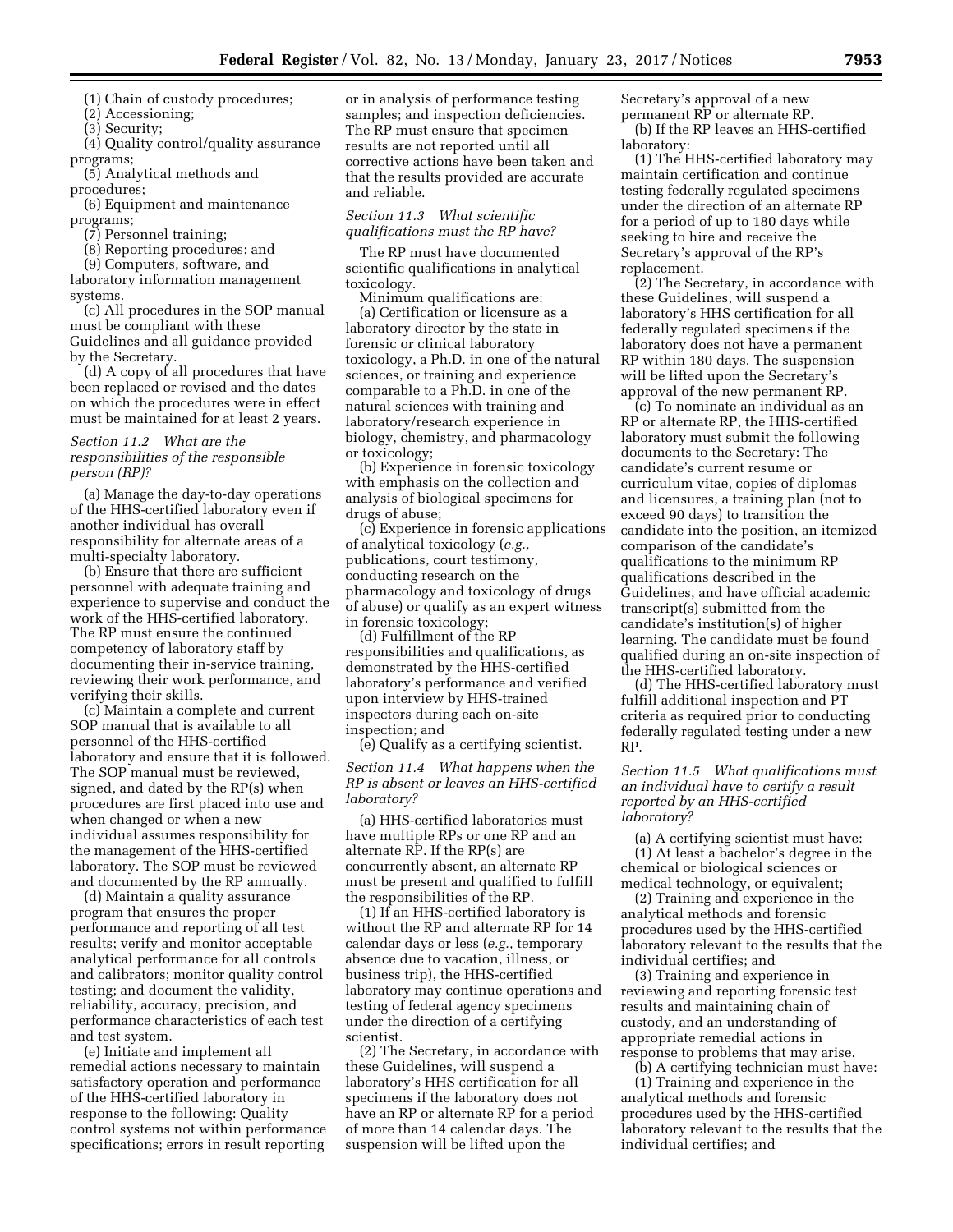(2) Training and experience in reviewing and reporting forensic test results and maintaining chain of custody, and an understanding of appropriate remedial actions in response to problems that may arise.

# *Section 11.6 What qualifications and training must other personnel of an HHS-certified laboratory have?*

(a) All HHS-certified laboratory staff (*e.g.,* technicians, administrative staff) must have the appropriate training and skills for the tasks they perform.

(b) Each individual working in an HHS-certified laboratory must be properly trained (*i.e.,* receive training in each area of work that the individual will be performing, including training in forensic procedures related to their job duties) before they are permitted to work independently with federally regulated specimens. All training must be documented.

# *Section 11.7 What security measures must an HHS-certified laboratory maintain?*

(a) An HHS-certified laboratory must control access to the drug testing facility, specimens, aliquots, and records.

(b) Authorized visitors must be escorted at all times, except for individuals conducting inspections (*i.e.,*  for the Department, a federal agency, a state, or other accrediting agency) or emergency personnel (*e.g.,* firefighters and medical rescue teams).

(c) An HHS-certified laboratory must maintain records documenting the identity of the visitor and escort, date, time of entry and exit, and purpose for access to the secured area.

# *Section 11.8 What are the laboratory chain of custody requirements for specimens and aliquots?*

(a) HHS-certified laboratories must use chain of custody procedures (internal and external) to maintain control and accountability of specimens from the time of receipt at the laboratory through completion of testing, reporting of results, during storage, and continuing until final disposition of the specimens.

(b) HHS-certified laboratories must use chain of custody procedures to document the handling and transfer of aliquots throughout the testing process until final disposal.

(c) The chain of custody must be documented using either paper copy or electronic procedures.

(d) Each individual who handles a specimen or aliquot must sign and complete the appropriate entries on the chain of custody form when the

specimen or aliquot is handled or transferred, and every individual in the chain must be identified.

(e) The date and purpose must be recorded on an appropriate chain of custody form each time a specimen or aliquot is handled or transferred.

*Section 11.9 What test(s) does an HHS-certified laboratory conduct on a urine specimen received from an IITF?* 

An HHS-certified laboratory must test the specimen in the same manner as a specimen that had not been previously tested.

*Section 11.10 What are the requirements for an initial drug test?* 

(a) An initial drug test may be:

(1) An immunoassay or

(2) An alternate technology (*e.g.,* 

spectrometry, spectroscopy).

(b) An HHS-certified laboratory must validate an initial drug test before testing specimens.

(c) Initial drug tests must be accurate and reliable for the testing of specimens when identifying drugs or their metabolites.

(d) An HHS-certified laboratory may conduct a second initial drug test using a method with different specificity, to rule out cross-reacting compounds. This second initial drug test must satisfy the batch quality control requirements specified in Section 11.12.

## *Section 11.11 What must an HHScertified laboratory do to validate an initial drug test?*

(a) An HHS-certified laboratory must demonstrate and document the following for each initial drug test:

(1) The ability to differentiate negative specimens from those requiring further testing;

(2) The performance of the test around the cutoff concentration, using samples at several concentrations between 0 and 150 percent of the cutoff concentration;

(3) The effective concentration range of the test (linearity);

(4) The potential for carryover; (5) The potential for interfering

substances; and

(6) The potential matrix effects if using an alternate technology.

(b) Each new lot of reagent must be verified prior to being placed into service.

(c) Each initial drug test using an alternate technology must be re-verified periodically or at least annually.

# *Section 11.12 What are the batch quality control requirements when conducting an initial drug test?*

(a) Each batch of specimens must contain the following controls:

(1) At least one control certified to contain no drug or drug metabolite;

(2) At least one positive control with the drug or drug metabolite targeted at a concentration 25 percent above the cutoff;

(3) At least one control with the drug or drug metabolite targeted at a concentration 75 percent of the cutoff; and

(4) At least one control that appears as a donor specimen to the analysts.

(b) Calibrators and controls must total at least 10 percent of the aliquots analyzed in each batch.

# *Section 11.13 What are the requirements for a confirmatory drug test?*

(a) The analytical method must use mass spectrometric identification [*e.g.,*  gas chromatography/mass spectrometry (GC/MS), liquid chromatography/mass spectrometry (LC/MS), GC/MS/MS, LC/ MS/MS] or equivalent.

(b) A confirmatory drug test must be validated before it can be used to test federally regulated specimens.

(c) Confirmatory drug tests must be accurate and reliable for the testing of a urine specimen when identifying and quantifying drugs or their metabolites.

## *Section 11.14 What must an HHScertified laboratory do to validate a confirmatory drug test?*

(a) An HHS-certified laboratory must demonstrate and document the following for each confirmatory drug test:

(1) The linear range of the analysis;

(2) The limit of detection;

(3) The limit of quantification;

(4) The accuracy and precision at the cutoff concentration;

(5) The accuracy (bias) and precision at 40 percent of the cutoff concentration;

(6) The potential for interfering substances;

(7) The potential for carryover; and

(8) The potential matrix effects if

using liquid chromatography coupled with mass spectrometry.

(b) Each new lot of reagent must be verified prior to being placed into service.

(c) HHS-certified laboratories must reverify each confirmatory drug test method periodically or at least annually.

*Section 11.15 What are the batch quality control requirements when conducting a confirmatory drug test?* 

(a) At a minimum, each batch of specimens must contain the following calibrators and controls:

(1) A calibrator at the cutoff concentration;

(2) At least one control certified to contain no drug or drug metabolite;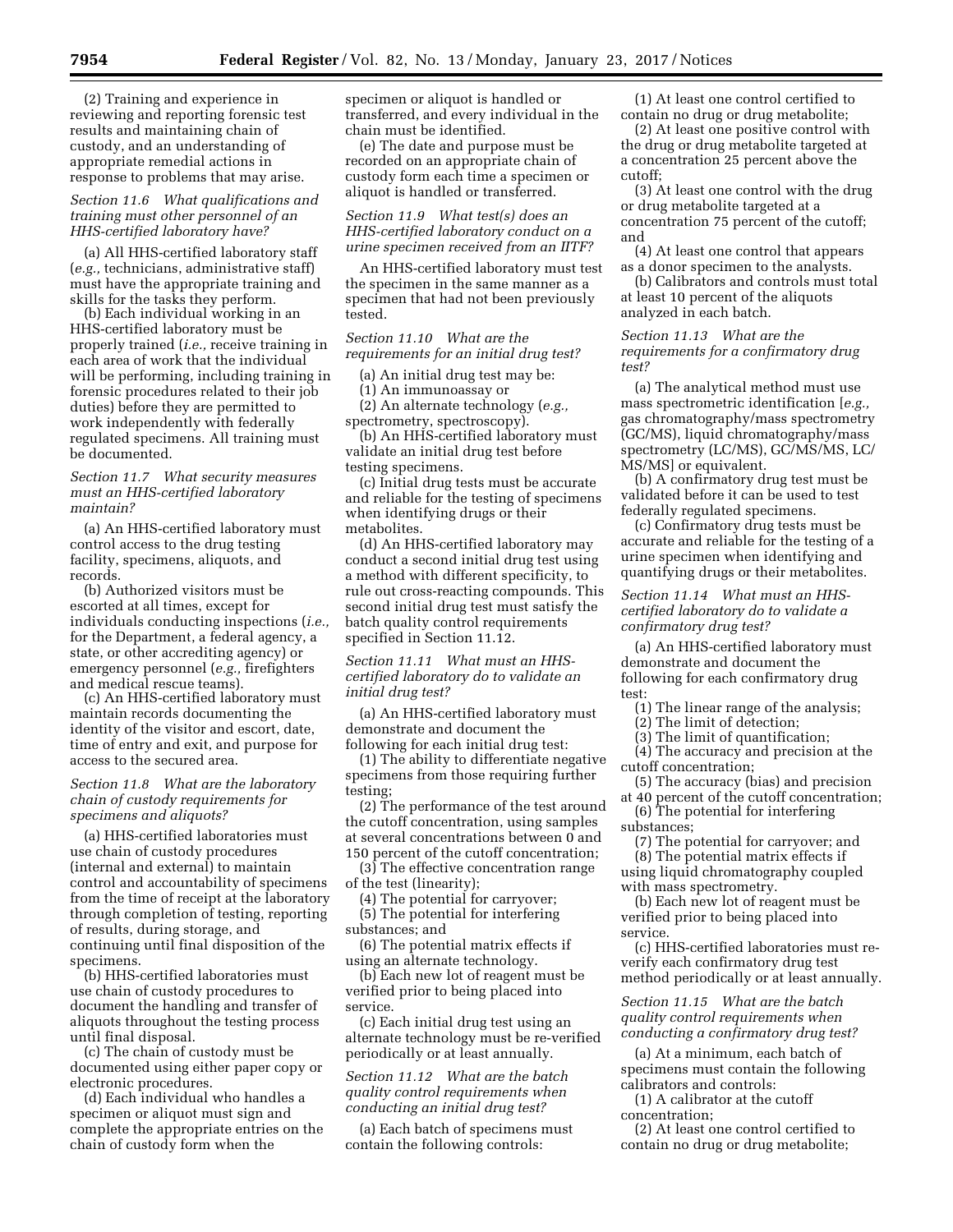(3) At least one positive control with the drug or drug metabolite targeted at 25 percent above the cutoff; and

(4) At least one control targeted at or less than 40 percent of the cutoff.

(b) Calibrators and controls must total at least 10 percent of the aliquots analyzed in each batch.

# *Section 11.16 What are the analytical and quality control requirements for conducting specimen validity tests?*

(a) Each invalid, adulterated, or substituted specimen validity test result must be based on an initial specimen validity test on one aliquot and a confirmatory specimen validity test on a second aliquot;

(b) The HHS-certified laboratory must establish acceptance criteria and analyze calibrators and controls as appropriate to verify and document the validity of the test results (required specimen validity tests are addressed in Section 11.18); and

(c) Controls must be analyzed concurrently with specimens.

## *Section 11.17 What must an HHScertified laboratory do to validate a specimen validity test?*

An HHS-certified laboratory must demonstrate and document for each specimen validity test the appropriate performance characteristics of the test, and must re-verify the test periodically, or at least annually. Each new lot of reagent must be verified prior to being placed into service.

## *Section 11.18 What are the requirements for conducting each specimen validity test?*

(a) The requirements for measuring creatinine concentration are as follows:

(1) The creatinine concentration must be measured to one decimal place on both the initial creatinine test and the confirmatory creatinine test;

(2) The initial creatinine test must have the following calibrators and controls:

(i) A calibrator at 2 mg/dL;

(ii) A control in the range of 1.0 mg/ dL to  $1.5 \text{ mg/dL}$ ;

(iii) A control in the range of 3 mg/ dL to 20 mg/dL; and

(iv) A control in the range of 21 mg/ dL to 25 mg/dL.

(3) The confirmatory creatinine test (performed on those specimens with a creatinine concentration less than 2 mg/ dL on the initial test) must have the following calibrators and controls:

(i) A calibrator at 2 mg/dL;

(ii) A control in the range of 1.0 mg/ dL to 1.5 mg/dL; and

(iii) A control in the range of 3 mg/ dL to 4 mg/dL.

(b) The requirements for measuring specific gravity are as follows:

(1) For specimens with initial creatinine test results greater than 5 mg/ dL and less than 20 mg/dL, laboratories may perform a screening test using a refractometer that measures urine specific gravity to at least three decimal places to identify specific gravity values that are acceptable (equal to or greater than 1.003) or dilute (equal to or greater than 1.002 and less than 1.003). Specimens must be subjected to an initial specific gravity test using a four decimal place refractometer when the initial creatinine test result is less than or equal to 5 mg/dL or when the screening specific gravity test result using a three decimal place refractometer is less than 1.002.

(2) The screening specific gravity test must have the following calibrators and controls:

(i) A calibrator or control at 1.000;

(ii) One control targeted at 1.002; (iii) One control in the range of 1.004 to 1.018.

(3) For the initial and confirmatory specific gravity tests, the refractometer must report and display specific gravity to four decimal places. The refractometer must be interfaced with a laboratory information management system (LIMS), computer, and/or generate a paper copy of the digital electronic display to document the numerical values of the specific gravity test results;

(4) The initial and confirmatory specific gravity tests must have the following calibrators and controls:

(i) A calibrator or control at 1.0000;

(ii) One control targeted at 1.0020;

(iii) One control in the range of 1.0040 to 1.0180; and

(iv) One control equal to or greater than 1.0200 but not greater than 1.0250. (c) Requirements for measuring pH

are as follows:

(1) Colorimetric pH tests that have the dynamic range of 3 to 12 to support the 4 and 11 pH cutoffs and pH meters must be capable of measuring pH to one decimal place. Colorimetric pH tests, dipsticks, and pH paper (*i.e.,* screening tests) that have a narrow dynamic range and do not support the cutoffs may be used only to determine if an initial pH specimen validity test must be performed;

(2) For the initial and confirmatory pH tests, the pH meter must report and display pH to at least one decimal place. The pH meter must be interfaced with a LIMS, computer, and/or generate a paper copy of the digital electronic display to document the numerical values of the pH test results;

(3) pH screening tests must have, at a minimum, the following controls:

(i) One control below the lower decision point in use;

(ii) One control between the decision points in use; and

(iii) One control above the upper decision point in use;

(4) An initial colorimetric pH test must have the following calibrators and controls:

(i) One calibrator at 4;

(ii) One calibrator at 11;

(iii) One control in the range of 3 to

3.8;

(iv) One control in the range 4.2 to 5;

(v) One control in the range of 5 to 9; (vi) One control in the range of 10 to

10.8; and

(vii) One control in the range of 11.2 to 12;

(5) An initial pH meter test, if a pH screening test is not used, must have the following calibrators and controls:

(i) One calibrator at 3;

(ii) One calibrator at 7;

(iii) One calibrator at 10;

(iv) One control in the range of 3 to 3.8;

(v) One control in the range 4.2 to 5; (vi) One control in the range of 10 to 10.8; and

(vii) One control in the range of 11.2 to 12;

(6) An initial pH meter test (if a pH screening test is used) or confirmatory pH meter test must have the following calibrators and controls when the result of the preceding pH test indicates that the pH is below the lower decision point in use:

(i) One calibrator at 4;

(ii) One calibrator at 7;

(iii) One control in the range of 3 to 3.8; and

(iv) One control in the range 4.2 to 5; and

(7) An initial pH meter test (if a pH screening test is used) or confirmatory pH meter test must have the following calibrators and controls when the result of the preceding pH test indicates that the pH is above the upper decision point in use:

(i) One calibrator at 7;

(ii) One calibrator at 10;

(iii) One control in the range of 10 to  $10.8$ ; and

(iv) One control in the range of 11.2 to 12.

(d) Requirements for performing oxidizing adulterant tests are as follows:

(1) The initial test must include an appropriate calibrator at the cutoff specified in Sections 11.19(d)(2), (3), or (4) for the compound of interest, a control without the compound of interest (*i.e.,* a certified negative control), and at least one control with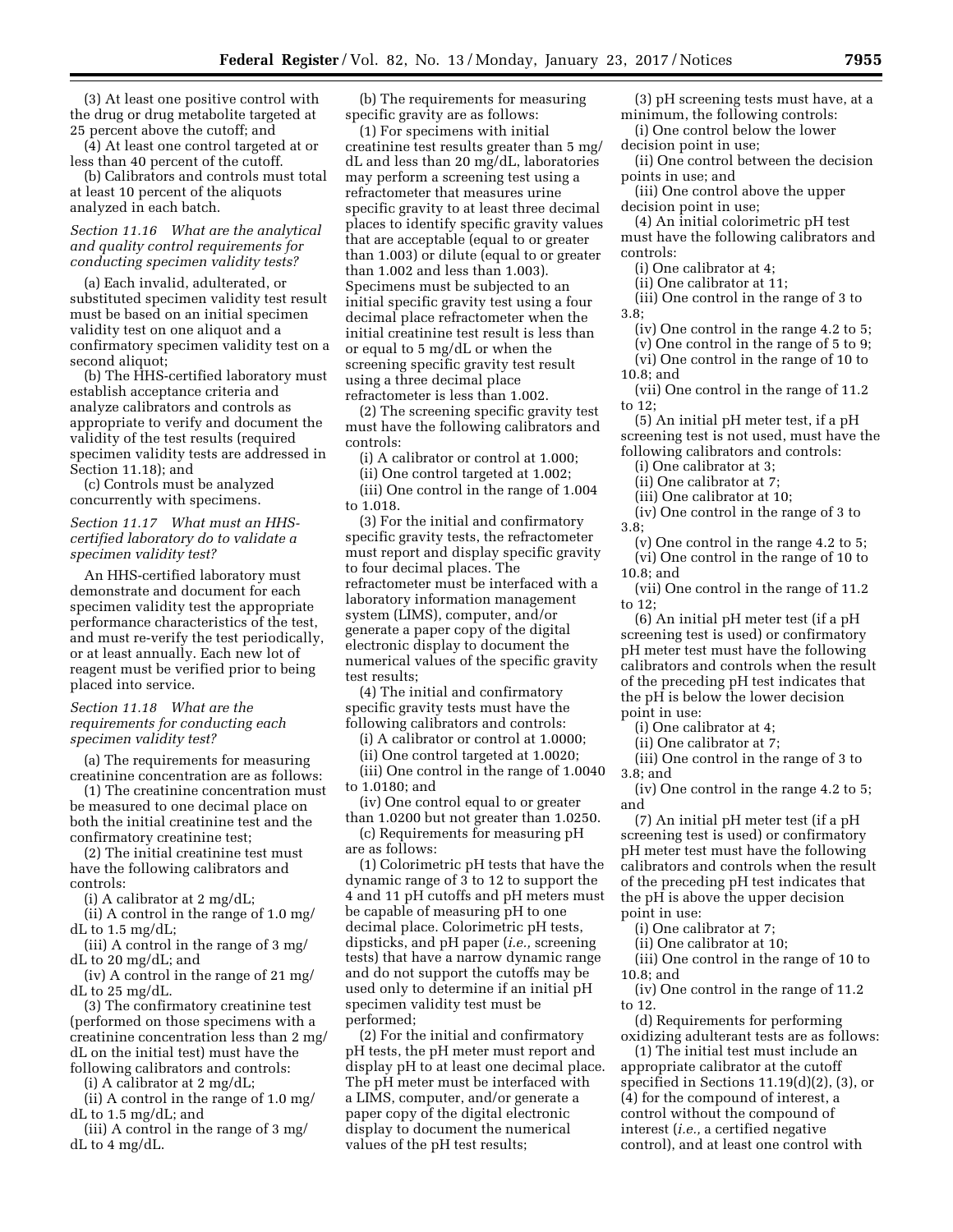one of the compounds of interest at a measurable concentration; and

(2) A confirmatory test for a specific oxidizing adulterant must use a different analytical method than that used for the initial test. Each confirmatory test batch must include an appropriate calibrator, a control without the compound of interest (*i.e.,* a certified negative control), and a control with the compound of interest at a measurable concentration.

(e) The requirements for measuring the nitrite concentration are that the initial and confirmatory nitrite tests must have a calibrator at the cutoff concentration, a control without nitrite (*i.e.,* certified negative urine), one control in the range of 200 mcg/mL to 250 mcg/mL, and one control in the range of 500 mcg/mL to 625 mcg/mL.

# *Section 11.19 What are the requirements for an HHS-certified laboratory to report a test result?*

(a) Laboratories must report a test result to the agency's MRO within an average of 5 working days after receipt of the specimen. Reports must use the Federal CCF and/or an electronic report. Before any test result can be reported, it must be certified by a certifying scientist or a certifying technician (as appropriate).

(b) A primary (A) specimen is reported negative when each initial drug test is negative or if the specimen is negative upon confirmatory drug testing, and the specimen does not meet invalid criteria as described in items  $(h)(1)$  through  $(h)(12)$  below.

(c) A primary (A) specimen is reported positive for a specific drug or drug metabolite when both the initial drug test is positive and the confirmatory drug test is positive in accordance with Section 3.4.

(d) A primary (A) urine specimen is reported adulterated when:

(1) The pH is less than 4 or equal to or greater than 11 using either a pH meter or a colorimetric pH test for the initial test on the first aliquot and a pH meter for the confirmatory test on the second aliquot;

(2) The nitrite concentration is equal to or greater than 500 mcg/mL using either a nitrite colorimetric test or a general oxidant colorimetric test for the initial test on the first aliquot and a different confirmatory test (*e.g.,* multiwavelength spectrophotometry, ion chromatography, capillary electrophoresis) on the second aliquot;

(3) The presence of chromium  $(VI)$  is verified using either a general oxidant colorimetric test (with an equal to or greater than 50 mcg/mL chromium (VI) equivalent cutoff) or a chromium (VI)

colorimetric test (chromium (VI) concentration equal to or greater than 50 mcg/mL) for the initial test on the first aliquot and a different confirmatory test (*e.g.,* multi-wavelength spectrophotometry, ion chromatography, atomic absorption spectrophotometry, capillary electrophoresis, inductively coupled plasma-mass spectrometry) with the chromium (VI) concentration equal to or greater than the LOQ of the confirmatory test on the second aliquot;

(4) The presence of halogen (*e.g.,*  bleach, iodine, fluoride) is verified using either a general oxidant colorimetric test (with an equal to or greater than 200 mcg/mL nitriteequivalent cutoff or an equal to or greater than 50 mcg/mL chromium (VI) equivalent cutoff) or halogen colorimetric test (halogen concentration equal to or greater than the LOQ) for the initial test on the first aliquot and a different confirmatory test (*e.g.,* multiwavelength spectrophotometry, ion chromatography, inductively coupled plasma-mass spectrometry) with a specific halogen concentration equal to or greater than the LOQ of the confirmatory test on the second aliquot;

(5) The presence of glutaraldehyde is verified using either an aldehyde test (aldehyde present) or the characteristic immunoassay response on one or more drug immunoassay tests for the initial test on the first aliquot and a different confirmatory method (*e.g.,* GC/MS) for the confirmatory test with the glutaraldehyde concentration equal to or greater than the LOQ of the analysis on the second aliquot;

(6) The presence of pyridine (pyridinium chlorochromate) is verified using either a general oxidant colorimetric test (with an equal to or greater than 200 mcg/mL nitriteequivalent cutoff or an equal to or greater than 50 mcg/mL chromium (VI) equivalent cutoff) or a chromium (VI) colorimetric test (chromium (VI) concentration equal to or greater than 50 mcg/mL) for the initial test on the first aliquot and a different confirmatory method (*e.g.,* GC/MS) for the confirmatory test with the pyridine concentration equal to or greater than the LOQ of the analysis on the second aliquot:

(7) The presence of a surfactant is verified by using a surfactant colorimetric test with an equal to or greater than 100 mcg/mL dodecylbenzene sulfonate-equivalent cutoff for the initial test on the first aliquot and a different confirmatory test (*e.g.,* multi-wavelength spectrophotometry) with an equal to or greater than 100 mcg/mL

dodecylbenzene sulfonate-equivalent cutoff on the second aliquot; or

(8) The presence of any other adulterant not specified in paragraphs  $d(2)$  through  $d(7)$  of this section is verified using an initial test on the first aliquot and a different confirmatory test on the second aliquot.

(e) A primary  $(A)$  urine specimen is reported substituted when the creatinine concentration is less than 2 mg/dL and the specific gravity is less than or equal to 1.0010 or equal to or greater than 1.0200 on both the initial and confirmatory creatinine tests (*i.e.,*  the same colorimetric test may be used to test both aliquots) and on both the initial and confirmatory specific gravity tests (*i.e.,* a refractometer is used to test both aliquots) on two separate aliquots.

(f) A primary (A) urine specimen is reported dilute when the creatinine concentration is equal to or greater than 2 mg/dL but less than 20 mg/dL and the specific gravity is greater than 1.0010 but less than 1.0030 on a single aliquot.

(g) For a specimen that has an invalid result for one of the reasons stated in items (h)(4) through (h)(12) below, the HHS-certified laboratory shall contact the MRO and both will decide if testing by another HHS-certified laboratory would be useful in being able to report a positive or adulterated result. If no further testing is necessary, the HHScertified laboratory then reports the invalid result to the MRO.

(h) A primary (A) urine specimen is reported as an invalid result when:

(1) Inconsistent creatinine concentration and specific gravity results are obtained (*i.e.,* the creatinine concentration is less than 2 mg/dL on both the initial and confirmatory creatinine tests and the specific gravity is greater than 1.0010 but less than 1.0200 on the initial and/or confirmatory specific gravity test, the specific gravity is less than or equal to 1.0010 on both the initial and confirmatory specific gravity tests and the creatinine concentration is equal to or greater than 2 mg/dL on either or both the initial or confirmatory creatinine tests);

(2) The pH is equal to or greater than 4 and less than 4.5 or equal to or greater than 9 and less than 11 using either a colorimetric pH test or pH meter for the initial test and a pH meter for the confirmatory test on two separate aliquots;

(3) The nitrite concentration is equal to or greater than 200 mcg/mL using a nitrite colorimetric test or equal to or greater than the equivalent of 200 mcg/ mL nitrite using a general oxidant colorimetric test for both the initial (first) test and the second test or using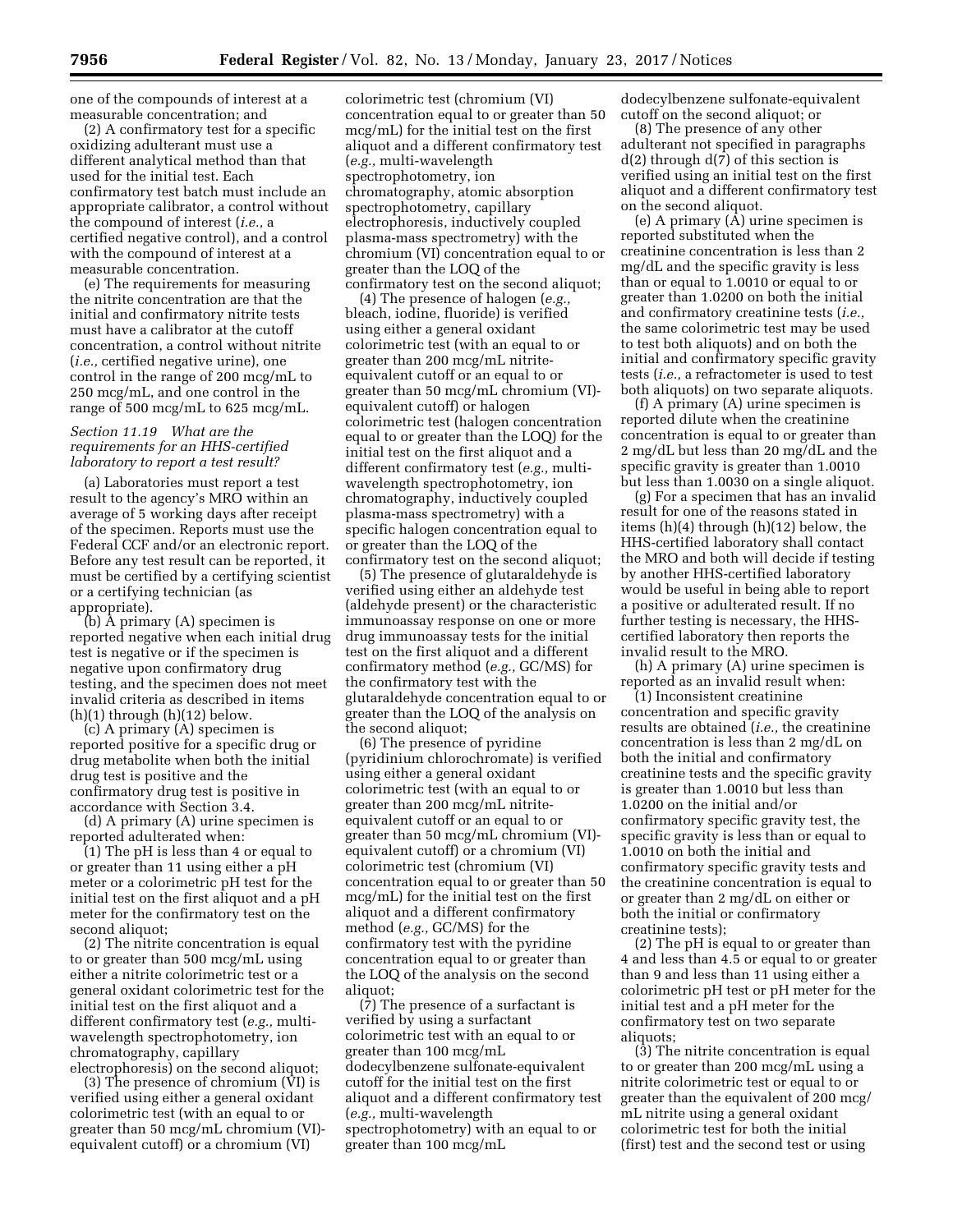either initial test and the nitrite concentration is equal to or greater than 200 mcg/mL but less than 500 mcg/mL for a different confirmatory test (*e.g.,*  multi-wavelength spectrophotometry, ion chromatography, capillary electrophoresis) on two separate aliquots;

(4) The possible presence of chromium (VI) is determined using the same chromium (VI) colorimetric test with a cutoff equal to or greater than 50 mcg/mL chromium (VI) for both the initial (first) test and the second test on two separate aliquots;

(5) The possible presence of a halogen (*e.g.,* bleach, iodine, fluoride) is determined using the same halogen colorimetric test with a cutoff equal to or greater than the LOQ for both the initial (first) test and the second test on two separate aliquots or relying on the odor of the specimen as the initial test;

(6) The possible presence of glutaraldehyde is determined by using the same aldehyde test (aldehyde present) or characteristic immunoassay response on one or more drug immunoassay tests for both the initial (first) test and the second test on two separate aliquots;

(7) The possible presence of an oxidizing adulterant is determined by using the same general oxidant colorimetric test (with an equal to or greater than 200 mcg/mL nitriteequivalent cutoff, an equal to or greater than 50 mcg/mL chromium (VI) equivalent cutoff, or a halogen concentration is equal to or greater than the LOQ) for both the initial (first) test and the second test on two separate aliquots;

(8) The possible presence of a surfactant is determined by using the same surfactant colorimetric test with an equal to or greater than 100 mcg/mL dodecylbenzene sulfonate-equivalent cutoff for both the initial (first) test and the second test on two separate aliquots or a foam/shake test for the initial test;

(9) Interference occurs on the initial drug tests on two separate aliquots (*i.e.,*  valid initial drug test results cannot be obtained);

(10) Interference with the confirmatory drug test occurs on at least two separate aliquots of the specimen and the HHS-certified laboratory is unable to identify the interfering substance;

(11) The physical appearance of the specimen is such that testing the specimen may damage the laboratory's instruments; or

(12) The physical appearances of the A and B specimens are clearly different (note: A is tested).

(i) An HHS-certified laboratory shall reject a primary (A) specimen for testing when a fatal flaw occurs as described in Section 15.1 or when a correctable flaw as described in Section 15.2 is not recovered. The HHS-certified laboratory will indicate on the Federal CCF that the specimen was rejected for testing and provide the reason for reporting the rejected for testing result.

(j) An HHS-certified laboratory must report all positive, adulterated, substituted, and invalid test results for a urine specimen. For example, a specimen can be positive for a specific drug and adulterated.

(k) An HHS-certified laboratory must report the confirmatory concentration of each drug or drug metabolite reported for a positive result.

(l) An HHS-certified laboratory must report numerical values of the specimen validity test results that support a specimen that is reported adulterated, substituted, or invalid (as appropriate).

(m) When the concentration of a drug or drug metabolite exceeds the validated linear range of the confirmatory test, HHS-certified laboratories may report to the MRO that the quantitative value exceeds the linear range of the test or that the quantitative value is greater than ''insert the actual value for the upper limit of the linear range,'' or laboratories may report a quantitative value above the upper limit of the linear range that was obtained by diluting an aliquot of the specimen to achieve a result within the method's linear range and multiplying the result by the appropriate dilution factor.

(n) HHS-certified laboratories may transmit test results to the MRO by various electronic means (*e.g.,*  teleprinter, facsimile, or computer). Transmissions of the reports must ensure confidentiality and the results may not be reported verbally by telephone. Laboratories and external service providers must ensure the confidentiality, integrity, and availability of the data and limit access to any data transmission, storage, and retrieval system.

(o) HHS-certified laboratories must facsimile, courier, mail, or electronically transmit a legible image or copy of the completed Federal CCF and/or forward a computer-generated electronic report. The computer-generated report must contain sufficient information to ensure that the test results can accurately represent the content of the custody and control form that the MRO received from the collector.

(p) For positive, adulterated, substituted, invalid, and rejected specimens, laboratories must facsimile, courier, mail, or electronically transmit

a legible image or copy of the completed Federal CCF.

*Section 11.20 How long must an HHScertified laboratory retain specimens?* 

(a) An HHS-certified laboratory must retain specimens that were reported as positive, adulterated, substituted, or as an invalid result for a minimum of 1 year.

(b) Retained specimens must be kept in secured frozen storage ( $-20$  °C or less) to ensure their availability for retesting during an administrative or judicial proceeding.

(c) Federal agencies may request that the HHS-certified laboratory retain a specimen for an additional specified period of time and must make that request within the 1-year period.

## *Section 11.21 How long must an HHScertified laboratory retain records?*

(a) An HHS-certified laboratory must retain all records generated to support test results for at least 2 years. The laboratory may convert hardcopy records to electronic records for storage and then discard the hardcopy records after 6 months.

(b) A federal agency may request the HHS-certified laboratory to maintain a documentation package (as described in Section 11.23) that supports the chain of custody, testing, and reporting of a donor's specimen that is under legal challenge by a donor. The federal agency's request to the laboratory must be in writing and must specify the period of time to maintain the documentation package.

(c) An HHS-certified laboratory may retain records other than those included in the documentation package beyond the normal 2-year period of time.

# *Section 11.22 What statistical summary reports must an HHS-certified laboratory provide for urine testing?*

(a) HHS-certified laboratories must provide to each federal agency for which they perform testing a semiannual statistical summary report that must be submitted by mail, facsimile, or email within 14 working days after the end of the semiannual period. The summary report must not include any personal identifying information. A copy of the semiannual statistical summary report will also be sent to the Secretary or designated HHS representative. The semiannual statistical report contains the following information:

(1) Reporting period (inclusive dates); (2) HHS-certified laboratory name and

address;

(3) Federal agency name;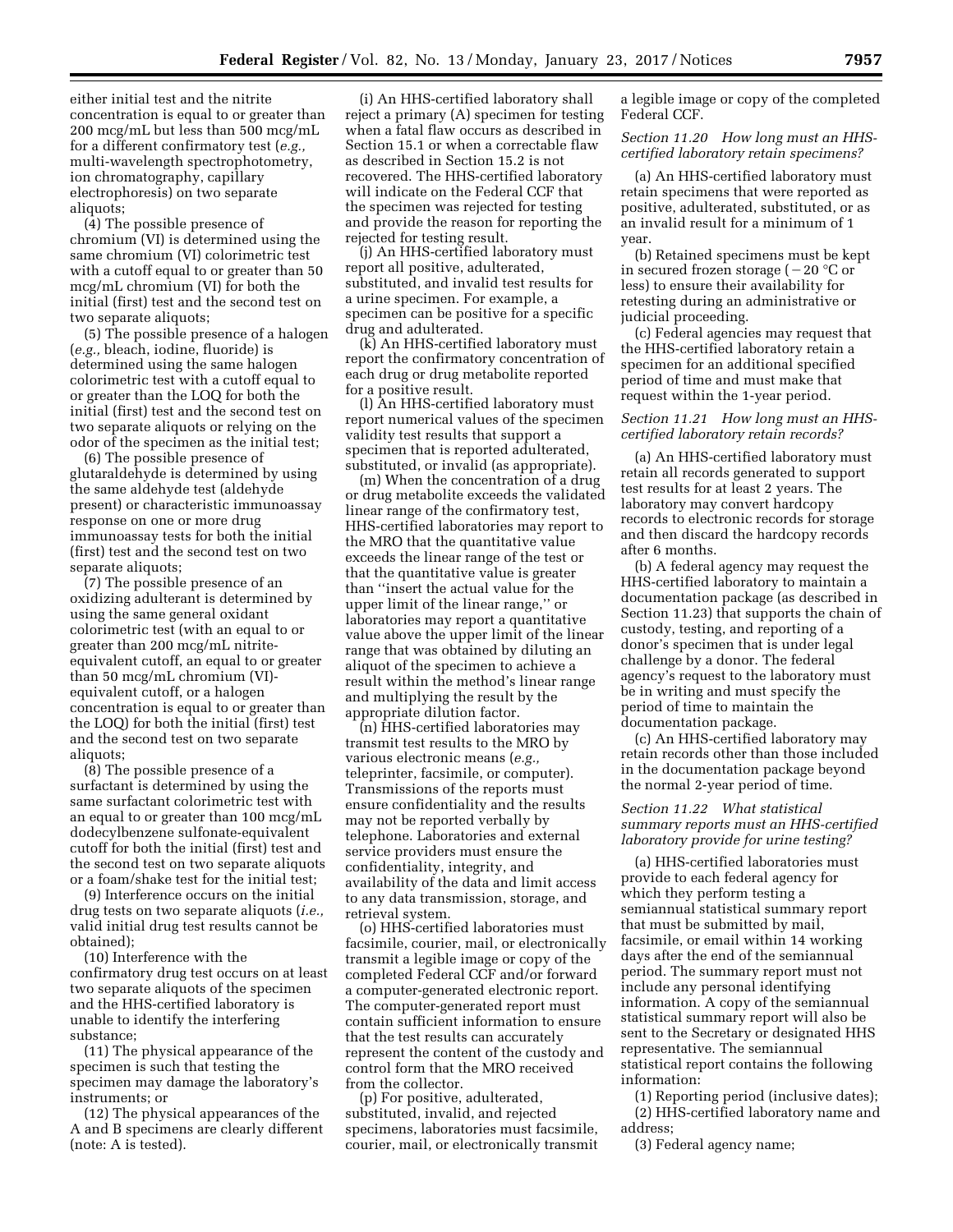(4) Number of specimen results reported;

(5) Number of specimens collected by reason for test;

(6) Number of specimens reported negative and the number reported negative/dilute;

(7) Number of specimens rejected for testing because of a fatal flaw;

(8) Number of specimens rejected for testing because of an uncorrected flaw;

(9) Number of specimens tested positive by each initial drug test;

(10) Number of specimens reported positive;

(11) Number of specimens reported positive for each drug and drug

metabolite;

(12) Number of specimens reported adulterated;

(13) Number of specimens reported substituted; and

(14) Number of specimens reported as invalid result.

(b) An HHS-certified laboratory must make copies of an agency's test results available when requested to do so by the Secretary or by the federal agency for which the laboratory is performing drug-testing services.

(c) An HHS-certified laboratory must ensure that a qualified individual is available to testify in a proceeding against a federal employee when the proceeding is based on a test result reported by the laboratory.

# *Section 11.23 What HHS-certified laboratory information is available to a federal agency?*

(a) Following a federal agency's receipt of a positive, adulterated, or substituted drug test report, the federal agency may submit a written request for copies of the records relating to the drug test results or a documentation package or any relevant certification, review, or revocation of certification records.

(b) Standard documentation packages provided by an HHS-certified laboratory must contain the following items:

(1) A cover sheet providing a brief description of the procedures and tests performed on the donor's specimen;

(2) A table of contents that lists all documents and materials in the package by page number;

(3) A copy of the Federal CCF with any attachments, internal chain of custody records for the specimen, memoranda (if any) generated by the HHS-certified laboratory, and a copy of the electronic report (if any) generated by the HHS-certified laboratory;

(4) A brief description of the HHScertified laboratory's initial drug and specimen validity testing procedures, instrumentation, and batch quality control requirements;

(5) Copies of the initial test data for the donor's specimen with all calibrators and controls and copies of all internal chain of custody documents related to the initial tests;

(6) A brief description of the HHScertified laboratory's confirmatory drug (and specimen validity, if applicable) testing procedures, instrumentation, and batch quality control requirements;

(7) Copies of the confirmatory test data for the donor's specimen with all calibrators and controls and copies of all internal chain of custody documents related to the confirmatory tests; and

(8) Copies of the résumé or curriculum vitae for the RP(s) and the certifying technician or certifying scientist of record.

*Section 11.24 What HHS-certified laboratory information is available to a federal employee?* 

A federal employee who is the subject of a workplace drug test may submit a written request through the MRO and/ or the federal agency requesting copies of any records relating to the employee's drug test results or a documentation package as described in Section 11.23(b) and any relevant certification, review, or revocation of certification records. Federal employees, or their designees, are not permitted access to their specimens collected pursuant to Executive Order 12564, Public Law 100–71, and these Guidelines.

*Section 11.25 What types of relationships are prohibited between an HHS-certified laboratory and an MRO?* 

An HHS-certified laboratory must not enter into any relationship with a federal agency's MRO that may be construed as a potential conflict of interest or derive any financial benefit by having a federal agency use a specific MRO.

This means an MRO may be an employee of the agency or a contractor for the agency; however, an MRO shall not be an employee or agent of or have any financial interest in the HHScertified laboratory for which the MRO is reviewing drug testing results. Additionally, an MRO shall not derive any financial benefit by having an agency use a specific HHS-certified laboratory or have any agreement with an HHS-certified laboratory that may be construed as a potential conflict of interest.

*Section 11.26 What type of relationship can exist between an HHScertified laboratory and an HHScertified IITF?* 

An HHS-certified laboratory can enter into any relationship with an HHScertified IITF.

# **Subpart L—Instrumented Initial Test Facility (IITF)**

*Section 12.1 What must be included in the HHS-certified IITF's standard operating procedure manual?* 

(a) An HHS-certified IITF must have a standard operating procedure (SOP) manual that describes, in detail, all HHS-certified IITF operations. When followed, the SOP manual ensures that all specimens are tested consistently using the same procedures.

(b) The SOP manual must include at a minimum, but is not limited to, a detailed description of the following:

(1) Chain of custody procedures;

(2) Accessioning;

(3) Security;

(4) Quality control/quality assurance programs;

(5) Analytical methods and procedures;

(6) Equipment and maintenance programs;

(7) Personnel training;

(8) Reporting procedures; and

(9) Computers, software, and laboratory information management systems.

(c) All procedures in the SOP manual must be compliant with these Guidelines and all guidance provided by the Secretary.

(d) A copy of all procedures that have been replaced or revised and the dates on which the procedures were in effect must be maintained for two years.

# *Section 12.2 What are the responsibilities of the responsible technician (RT)?*

(a) Manage the day-to-day operations of the HHS-certified IITF even if another individual has overall responsibility for alternate areas of a multi-specialty facility.

(b) Ensure that there are sufficient personnel with adequate training and experience to supervise and conduct the work of the HHS-certified IITF. The RT must ensure the continued competency of IITF personnel by documenting their in-service training, reviewing their work performance, and verifying their skills.

(c) Maintain a complete and current SOP manual that is available to all personnel of the HHS-certified IITF, and ensure that it is followed. The SOP manual must be reviewed, signed, and dated by the RT when procedures are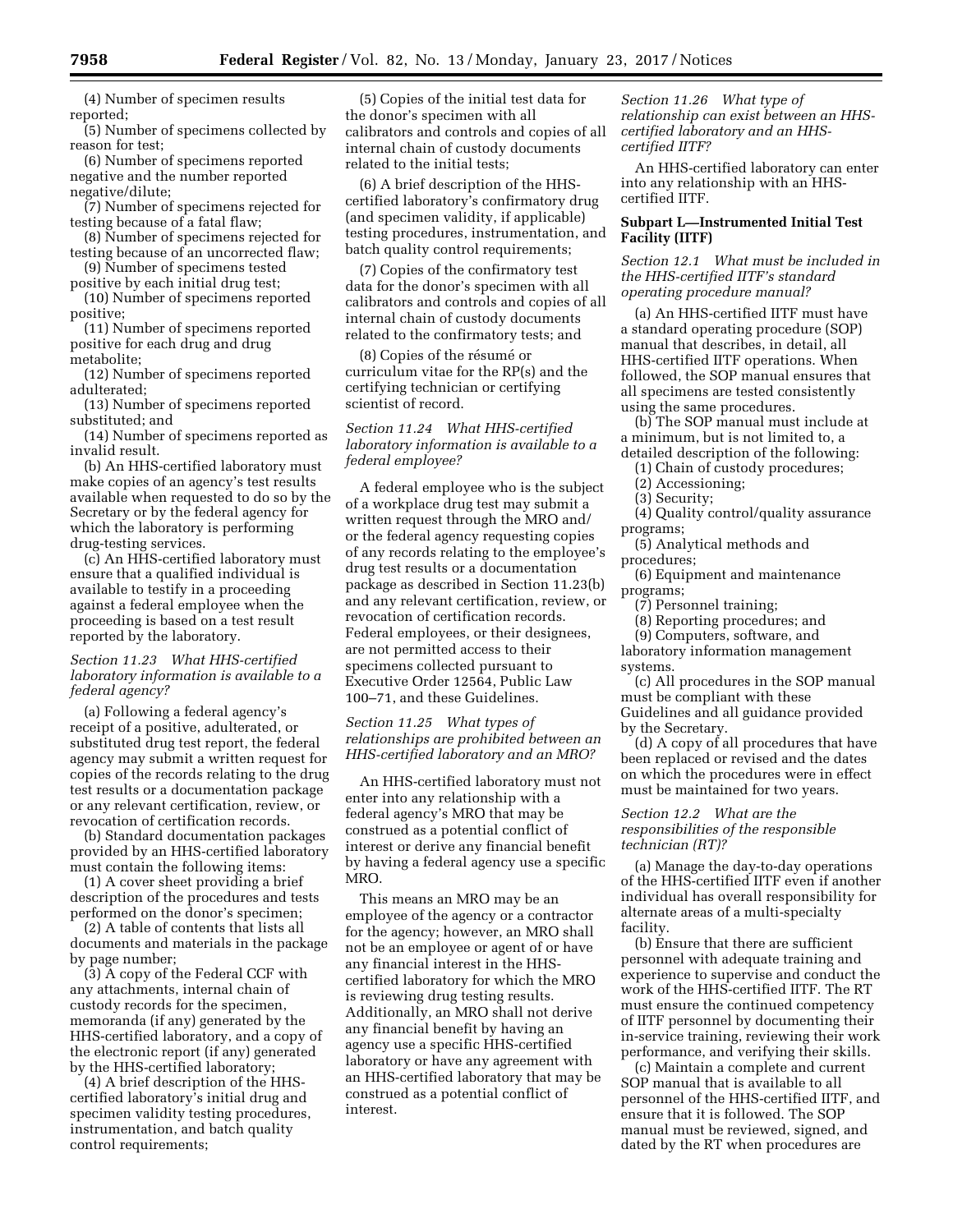first placed into use or changed or when a new individual assumes responsibility for the management of the HHS-certified IITF. The SOP must be reviewed and documented by the RT annually.

(d) Maintain a quality assurance program that ensures the proper performance and reporting of all test results; verify and monitor acceptable analytical performance for all controls and calibrators; monitor quality control testing; and document the validity, reliability, accuracy, precision, and performance characteristics of each test and test system.

(e) *Initiate and implement all remedial actions necessary to maintain satisfactory operation and performance of the HHS-certified IITF in response to the following:* Quality control systems not within performance specifications, errors in result reporting or in analysis of performance testing samples, and inspection deficiencies. The RT must ensure that specimen results are not reported until all corrective actions have been taken and that the results provided are accurate and reliable.

# *Section 12.3 What qualifications must the RT have?*

### An RT must:

(a) Have at least a bachelor's degree in the chemical or biological sciences or medical technology, or equivalent;

(b) Have training and experience in the analytical methods and forensic procedures used by the HHS-certified IITF;

(c) Have training and experience in reviewing and reporting forensic test results and maintaining chain of custody, and an understanding of appropriate remedial actions in response to problems that may arise;

(d) Be found to fulfill RT responsibilities and qualifications, as demonstrated by the HHS-certified IITF's performance and verified upon interview by HHS-trained inspectors during each on-site inspection; and

(e) Qualify as a certifying technician.

# *Section 12.4 What happens when the RT is absent or leaves an HHS-certified IITF?*

(a) HHS-certified IITFs must have an RT and an alternate RT. When an RT is absent, an alternate RT must be present and qualified to fulfill the responsibilities of the RT.

(1) If an HHS-certified IITF is without the RT and alternate RT for 14 calendar days or less (*e.g.,* temporary absence due to vacation, illness, business trip), the HHS-certified IITF may continue operations and testing of federal agency specimens under the direction of a certifying technician.

(2) The Secretary, in accordance with these Guidelines, will suspend an IITF's HHS certification for all specimens if the IITF does not have an RT or alternate RT for a period of more than 14 calendar days. The suspension will be lifted upon the Secretary's approval of a new permanent RT or alternate RT.

(b) If the RT leaves an HHS-certified IITF:

(1) The HHS-certified IITF may maintain certification and continue testing federally regulated specimens under the direction of an alternate RT for a period of up to 180 days while seeking to hire and receive the Secretary's approval of the RT's replacement.

(2) The Secretary, in accordance with these Guidelines, will suspend an IITF's HHS certification for all federally regulated specimens if the IITF does not have a permanent RT within 180 days. The suspension will be lifted upon the Secretary's approval of the new permanent RT.

(c) *To nominate an individual as the RT or alternate RT, the HHS-certified IITF must submit the following documents to the Secretary:* The candidate's current résumé or curriculum vitae, copies of diplomas and licensures, a training plan (not to exceed 90 days) to transition the candidate into the position, an itemized comparison of the candidate's qualifications to the minimum RT qualifications described in the Guidelines, and have official academic transcript(s) submitted from the candidate's institution(s) of higher learning. The candidate must be found qualified during an on-site inspection of the HHS-certified IITF.

(d) The HHS-certified IITF must fulfill additional inspection and PT criteria as required prior to conducting federally regulated testing under a new RT.

# *Section 12.5 What qualifications must an individual have to certify a result reported by an HHS-certified IITF?*

#### A certifying technician must have:

(a) Training and experience in the analytical methods and forensic procedures used by the HHS-certified IITF relevant to the results that the individual certifies; and

(b) Training and experience in reviewing and reporting forensic test results and maintaining chain of custody, and an understanding of appropriate remedial actions in response to problems that may arise.

# *Section 12.6 What qualifications and training must other personnel of an HHS-certified IITF have?*

(a) All HHS-certified IITF staff (*e.g.,*  technicians, administrative staff) must have the appropriate training and skills for the tasks they perform.

(b) Each individual working in an HHS-certified IITF must be properly trained (*i.e.,* receive training in each area of work that the individual will be performing, including training in forensic procedures related to their job duties) before they are permitted to work independently with federally regulated specimens. All training must be documented.

#### *Section 12.7 What security measures must an HHS-certified IITF maintain?*

(a) An HHS-certified IITF must control access to the drug testing facility, specimens, aliquots, and records.

(b) Authorized visitors must be escorted at all times except for individuals conducting inspections (*i.e.,*  for the Department, a federal agency, a state, or other accrediting agency) or emergency personnel (*e.g.,* firefighters and medical rescue teams).

(c) An HHS-certified IITF must maintain records documenting the identity of the visitor and escort, date, time of entry and exit, and purpose for the access to the secured area.

# *Section 12.8 What are the IITF chain of custody requirements for specimens and aliquots?*

(a) HHS-certified IITFs must use chain of custody procedures (internal and external) to maintain control and accountability of specimens from the time of receipt at the IITF through completion of testing, reporting of results, during storage, and continuing until final disposition of the specimens.

(b) HHS-certified IITFs must use chain of custody procedures to document the handling and transfer of aliquots throughout the testing process until final disposal.

(c) The chain of custody must be documented using either paper copy or electronic procedures.

(d) Each individual who handles a specimen or aliquot must sign and complete the appropriate entries on the chain of custody form when the specimen or aliquot is handled or transferred, and every individual in the chain must be identified.

(e) The date and purpose must be recorded on an appropriate chain of custody form each time a specimen or aliquot is handled or transferred.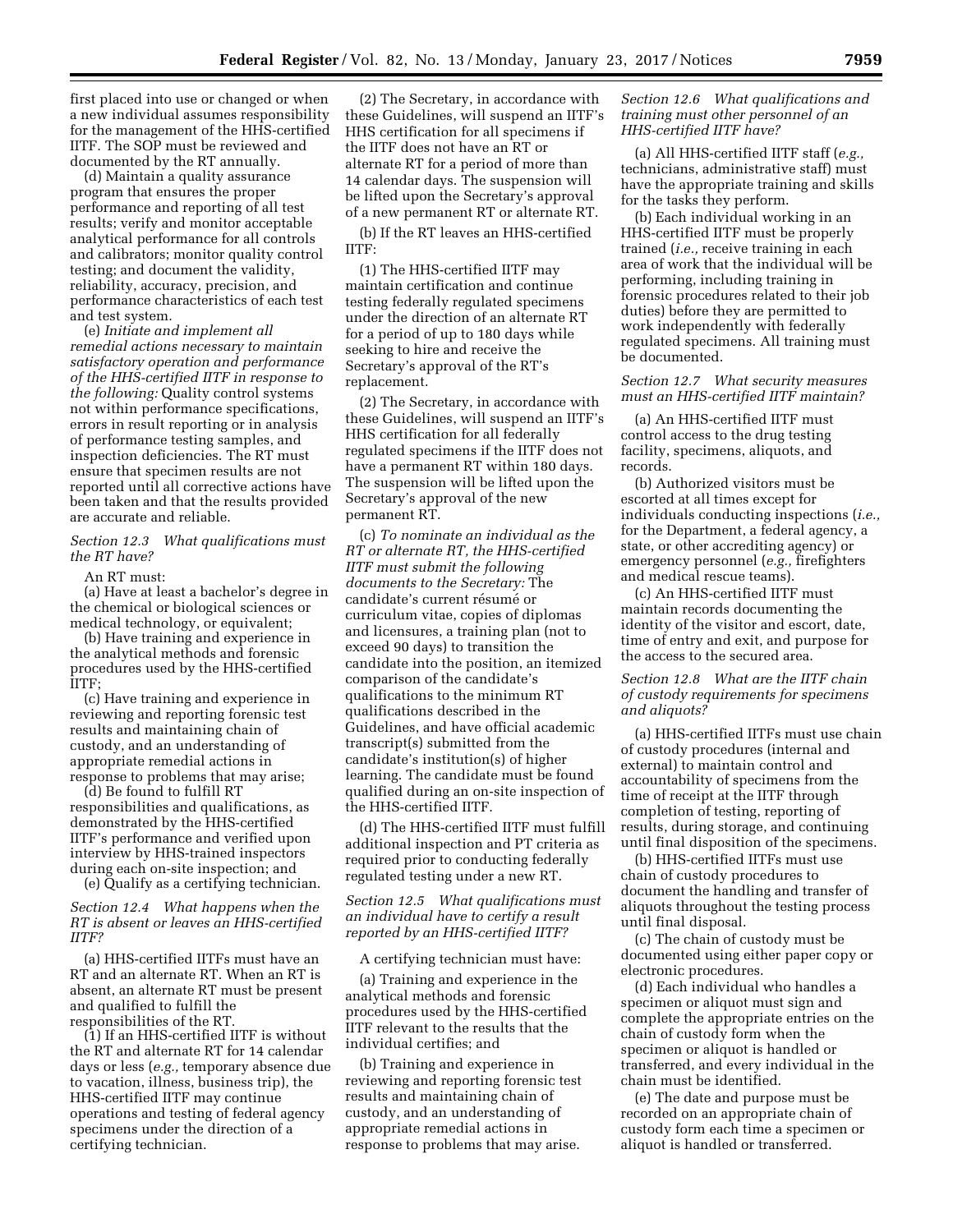*Section 12.9 What are the requirements for an initial drug test?* 

(a) An initial drug test may be: (1) An immunoassay or

(2) An alternate technology (*e.g.,*  spectrometry, spectroscopy).

(b) An HHS-certified IITF must validate an initial drug test before testing specimens;

(c) Initial drug tests must be accurate and reliable for the testing of urine specimens when identifying drugs or their metabolites.

(d) An HHS-certified IITF may conduct a second initial drug test using a method with different specificity, to rule out cross-reacting compounds. This second initial drug test must satisfy the batch quality control requirements specified in Section 12.11.

*Section 12.10 What must an HHScertified IITF do to validate an initial drug test?* 

(a) An HHS-certified IITF must demonstrate and document the following for each initial drug test:

(1) The ability to differentiate negative specimens from those requiring further testing;

(2) The performance of the test around the cutoff concentration, using samples at several concentrations between 0 and 150 percent of the cutoff concentration;

(3) The effective concentration range of the test (linearity);

- (4) The potential for carryover;
- (5) The potential for interfering substances; and
- (6) The potential matrix effects if using an alternate technology.

(b) Each new lot of reagent must be verified prior to being placed into service.

(c) Each initial drug test using an alternate technology must be re-verified periodically or at least annually.

# *Section 12.11 What are the batch quality control requirements when conducting an initial drug test?*

(a) Each batch of specimens must contain the following calibrators and controls:

(1) At least one control certified to contain no drug or drug metabolite;

(2) At least one positive control with the drug or drug metabolite targeted at a concentration 25 percent above the cutoff;

(3) At least one control with the drug or drug metabolite targeted at a concentration 75 percent of the cutoff; and

(4) At least one control that appears as a donor specimen to the analysts.

(b) Calibrators and controls must total at least 10 percent of the aliquots analyzed in each batch.

*Section 12.12 What are the analytical and quality control requirements for conducting specimen validity tests?* 

(a) Each specimen validity test result must be based on performing a single test on one aliquot;

(b) The HHS-certified IITF must establish acceptance criteria and analyze calibrators and controls as appropriate to verify and document the validity of the test results in accordance with Section 12.14; and

(c) Controls must be analyzed concurrently with specimens.

*Section 12.13 What must an HHScertified IITF do to validate a specimen validity test?* 

An HHS-certified IITF must demonstrate and document for each specimen validity test the appropriate performance characteristics of the test, and must re-verify the test periodically, or at least annually. Each new lot of reagent must be verified prior to being placed into service.

*Section 12.14 What are the requirements for conducting each specimen validity test?* 

(a) The requirements for measuring creatinine concentration are as follows:

(1) The creatinine concentration must be measured to one decimal place on the test;

(2) The creatinine test must have the following calibrators and controls:

(i) A calibrator at 2 mg/dL;

(ii) A control in the range of 1.0 mg/ dL to 1.5 mg/dL;

(iii) A control in the range of 3 mg/ dL to 20 mg/dL; and

(iv) A control in the range of 21 mg/ dL to 25 mg/dL.

(b) The requirements for measuring specific gravity are as follows:

(1) For specimens with creatinine test results greater than 5 mg/dL and less than 20 mg/dL, an IITF must perform a screening test using a refractometer to identify specific gravity values that are acceptable (equal to or greater than1.003) or dilute (equal to or greater than1.002 and less than1.003). Specimens must be forwarded to an HHS-certified laboratory when the creatinine test result is less than or equal to 5 mg/dL or when the screening specific gravity test result is less than 1.002.

(2) The screening specific gravity test must have the following calibrators and controls:

(i) A calibrator or control at 1.000;

(ii) One control targeted at 1.002; and (iii) One control in the range of 1.004 to 1.018.

(c) The requirements for measuring pH are as follows:

(1) The IITF may perform the pH test using a pH meter, colorimetric pH test, dipsticks, or pH paper. Specimens must be forwarded to an HHS-certified laboratory when the pH is less than 4.5 or equal to or greater than 9.0.

(2) The pH test must have, at a minimum, the following calibrators and controls:

(i) One control below 4.5;

(ii) One control between 4.5 and 9.0;

(iii) One control above 9.0; and

(iv) One or more calibrators as appropriate for the test. For a pH meter: calibrators at 4, 7, and 10.

(d) The requirements for measuring the nitrite concentration are that the nitrite test must have a calibrator at 200 mcg/mL nitrite, a control without nitrite (*i.e.,* certified negative urine), one control in the range of 200 mcg/mL to 250 mcg/mL, and one control in the range of 500 mcg/mL to 625 mcg/mL. Specimens with a nitrite concentration equal to or greater than 200 mcg/mL must be forwarded to an HHS-certified laboratory; and,

(e) Requirements for performing oxidizing adulterant tests are that the test must include an appropriate calibrator at the cutoff specified in Sections 11.19(d)(3), (4), or (6) for the compound of interest, a control without the compound of interest (*i.e.,* a certified negative control), and at least one control with one of the compounds of interest at a measurable concentration. Specimens with an oxidizing adulterant result equal to or greater than the cutoff must be forwarded to an HHS-certified laboratory.

## *Section 12.15 What are the requirements for an HHS-certified IITF to report a test result?*

(a) An HHS-certified IITF must report a test result to the agency's MRO within an average of 3 working days after receipt of the specimen. Reports must use the Federal CCF and/or an electronic report. Before any test result can be reported, it must be certified by a certifying technician.

(b) A primary (A) specimen is reported negative when each drug test is negative and each specimen validity test result indicates that the specimen is a valid urine specimen.

(c) A primary (A) urine specimen is reported dilute when the creatinine concentration is greater than 5 mg/dL but less than 20 mg/dL and the specific gravity is equal to or greater than 1.002 but less than 1.003.

(d) An HHS-certified IITF shall reject a urine specimen for testing when a fatal flaw occurs as described in Section 15.1 or when a correctable flaw as described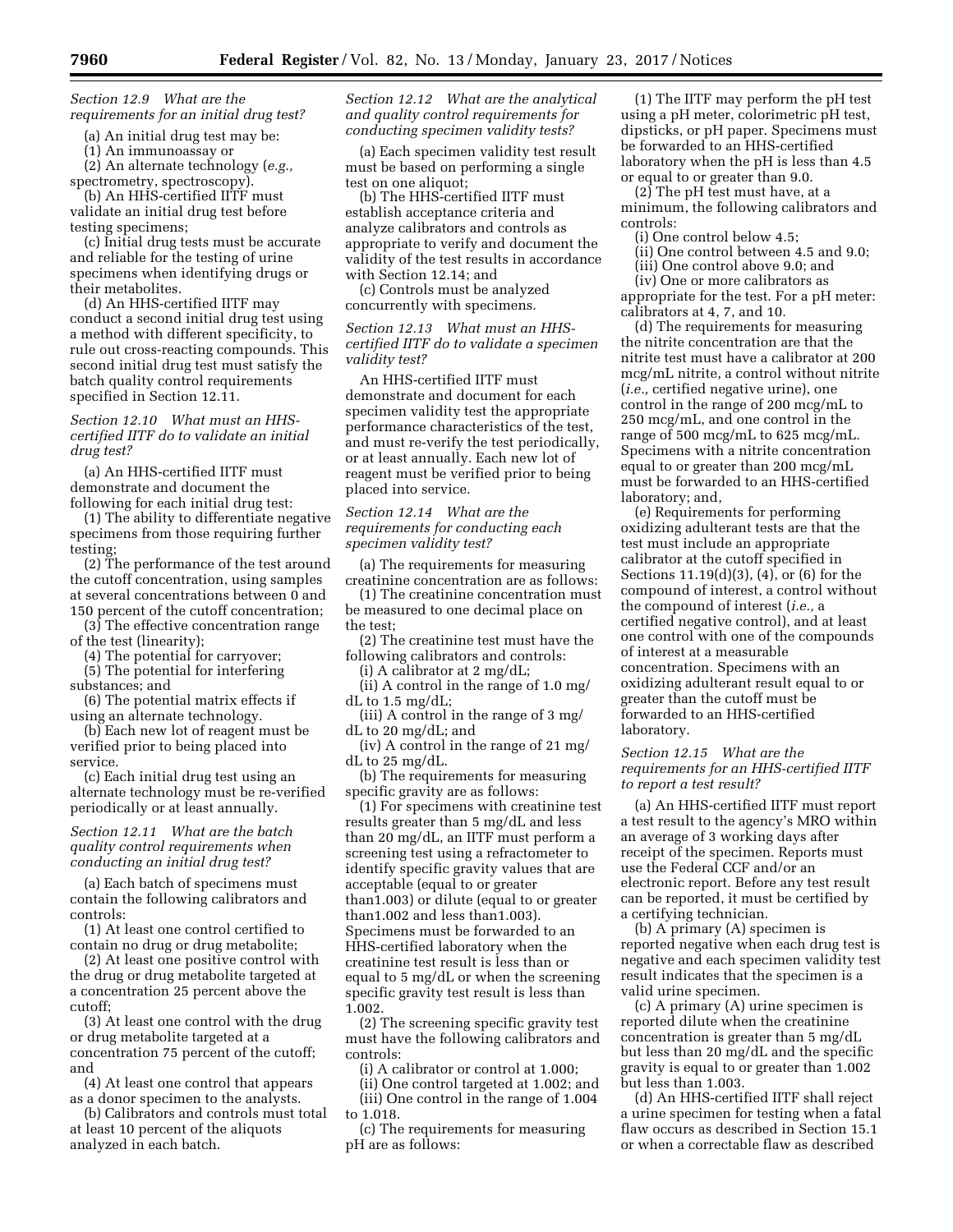in Section 15.2 is not recovered. The HHS-certified IITF will indicate on the Federal CCF that the specimen was rejected for testing and provide the reason for reporting the rejected for testing result.

(e) HHS-certified IITFs may transmit test results to the MRO by various electronic means (*e.g.,* teleprinter, facsimile, or computer). Transmissions of the reports must ensure confidentiality and the results may not be reported verbally by telephone. IITFs and external service providers must ensure the confidentiality, integrity, and availability of the data and limit access to any data transmission, storage, and retrieval system.

(f) HHS-certified IITFs must facsimile, courier, mail, or electronically transmit a legible image or copy of the completed Federal CCF and/or forward a computergenerated electronic report. The computer-generated report must contain sufficient information to ensure that the test results can accurately represent the content of the custody and control form that the MRO received from the collector.

(g) For rejected specimens, IITFs must facsimile, courier, mail, or electronically transmit a legible image or copy of the completed Federal CCF.

*Section 12.16 How does an HHScertified IITF handle a specimen that tested positive, adulterated, substituted, or invalid at the IITF?* 

(a) The remaining specimen is resealed using a tamper-evident label/ seal;

(b) The individual resealing the remaining specimen initials and dates the tamper-evident label/seal; and

(c) The resealed specimen and split specimen and the Federal CCF are sealed in a leak-proof plastic bag, and are sent to an HHS-certified laboratory under chain of custody within one day after completing the drug and specimen validity tests.

# *Section 12.17 How long must an HHScertified IITF retain a specimen?*

A specimen that is negative, negative/ dilute, or rejected for testing is discarded.

### *Section 12.18 How long must an HHScertified IITF retain records?*

(a) An HHS-certified IITF must retain all records generated to support test results for at least 2 years. The IITF may convert hardcopy records to electronic records for storage and then discard the hardcopy records after six months.

(b) A federal agency may request the HHS-certified IITF to maintain a documentation package (as described in

Section 12.20) that supports the chain of custody, testing, and reporting of a donor's specimen that is under legal challenge by a donor. The federal agency's request to the IITF must be in writing and must specify the period of time to maintain the documentation package.

(c) An HHS-certified IITF may retain records other than those included in the documentation package beyond the normal two-year period of time.

# *Section 12.19 What statistical summary reports must an HHS-certified IITF provide?*

(a) HHS-certified IITFs must provide to each federal agency for which they perform testing a semiannual statistical summary report that must be submitted by mail, facsimile, or email within 14 working days after the end of the semiannual period. The summary report must not include any personal identifying information. A copy of the semiannual statistical summary report will also be sent to the Secretary or designated HHS representative. The semiannual statistical report contains the following information:

(1) Reporting period (inclusive dates); (2) HHS-certified IITF name and address;

(3) Federal agency name;

(4) Total number of specimens tested; (5) Number of specimens collected by reason for test;

(6) Number of specimens reported negative and the number reported negative/dilute;

(7) Number of specimens rejected for testing because of a fatal flaw;

(8) Number of specimens rejected for testing because of an uncorrected flaw;

(9) Number of specimens tested positive by each initial drug test; and

(10) Number of specimens forwarded to an HHS-certified laboratory for testing.

(b) An HHS-certified IITF must make copies of an agency's test results available when requested to do so by the Secretary or by the federal agency for which the IITF is performing drugtesting services.

(c) An HHS-certified IITF must ensure that a qualified individual is available to testify in a proceeding against a federal employee when the proceeding is based on a test result reported by the IITF.

# *Section 12.20 What HHS-certified IITF information is available to a federal agency?*

(a) Following a federal agency's receipt of a positive, adulterated, or substituted drug test report from a laboratory, the federal agency may submit a written request for copies of the IITF records relating to the drug test results or a documentation package or any relevant certification, review, or revocation of certification records.

(b) Standard documentation packages provided by an HHS-certified IITF must contain the following items:

(1) A cover sheet providing a brief description of the procedures and tests performed on the donor's specimen;

(2) A table of contents that lists all documents and materials in the package by page number;

(3) A copy of the Federal CCF with any attachments, internal chain of custody records for the specimen, memoranda (if any) generated by the HHS-certified IITF, and a copy of the electronic report (if any) generated by the HHS-certified IITF;

(4) A brief description of the HHScertified IITF's drug and specimen validity testing procedures, instrumentation, and batch quality control requirements;

(5) Copies of all test data for the donor's specimen with all calibrators and controls and copies of all internal chain of custody documents related to the tests; and

(6) Copies of the résumé or curriculum vitae for the RT and for the certifying technician of record.

# *Section 12.21 What HHS-certified IITF information is available to a federal employee?*

A federal employee who is the subject of a drug test may provide a written request through the MRO and/or the federal agency requesting access to any records relating to the employee's drug test results or a documentation package (as described in Section 12.20) and any relevant certification, review, or revocation of certification records.

# *Section 12.22 What types of relationships are prohibited between an HHS-certified IITF and an MRO?*

An HHS-certified IITF must not enter into any relationship with a federal agency's MRO that may be construed as a potential conflict of interest or derive any financial benefit by having a federal agency use a specific MRO.

This means an MRO may be an employee of the agency or a contractor for the agency; however, an MRO shall not be an employee or agent of or have any financial interest in the HHScertified IITF for which the MRO is reviewing drug testing results. Additionally, an MRO shall not derive any financial benefit by having an agency use a specific HHS-certified IITF or have any agreement with an HHScertified IITF that may be construed as a potential conflict of interest.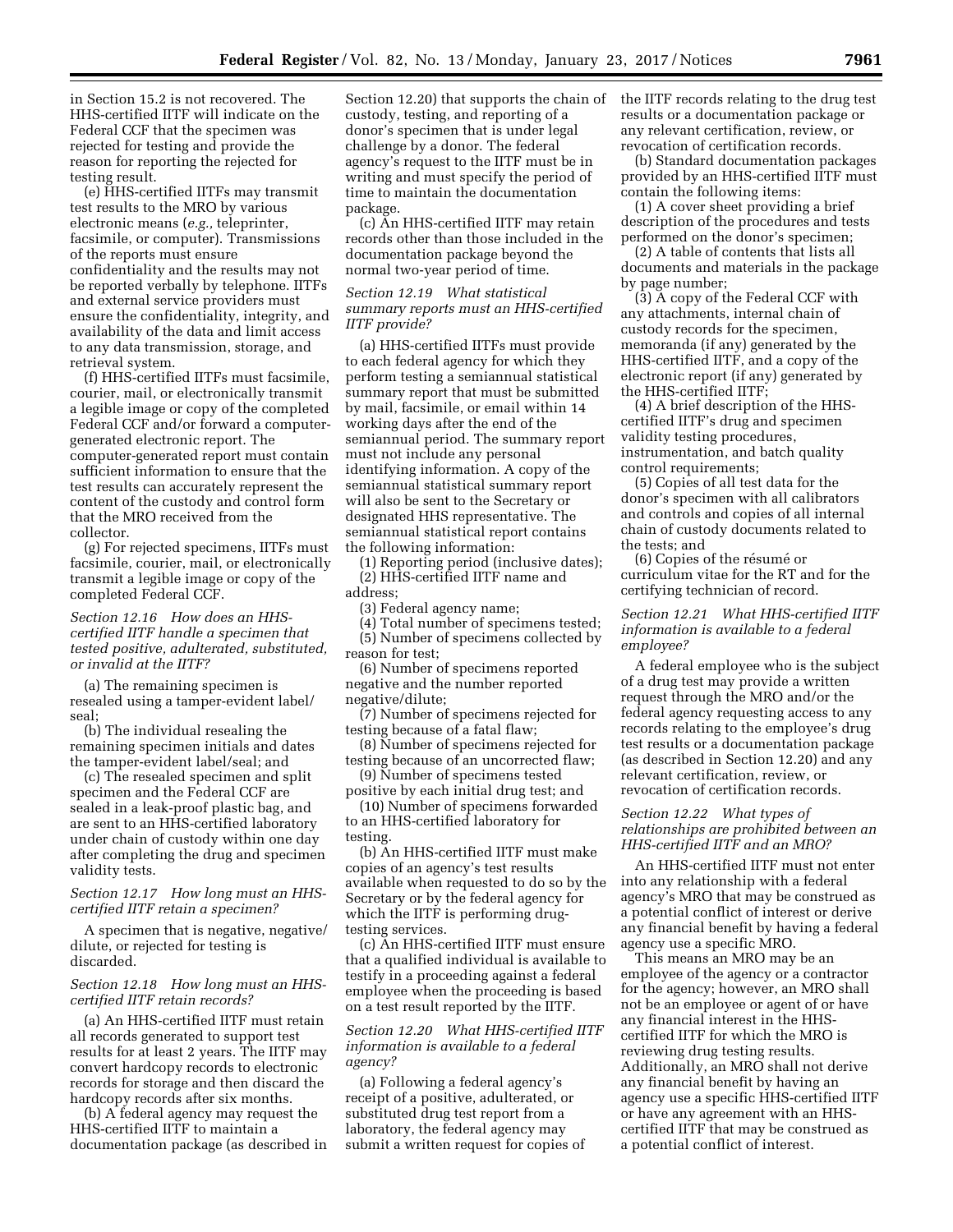*Section 12.23 What type of relationship can exist between an HHScertified IITF and an HHS-certified laboratory?* 

An HHS-certified IITF can enter into any relationship with an HHS-certified laboratory.

# **Subpart M—Medical Review Officer (MRO)**

*Section 13.1 Who may serve as an MRO?* 

(a) A currently licensed physician who has:

(1) A Doctor of Medicine (M.D.) or Doctor of Osteopathy (D.O.) degree;

(2) Knowledge regarding the pharmacology and toxicology of illicit drugs;

(3) The training necessary to serve as an MRO as set out in Section 13.3;

(4) Satisfactorily passed an initial examination administered by a nationally recognized entity or a subspecialty board that has been approved by the Secretary to certify MROs; and

(5) At least every five years from initial certification, completed requalification training on the topics in Section 13.3 and satisfactorily passed a requalification examination administered by a nationally recognized entity or a subspecialty board that has been approved by the Secretary to certify MROs.

# *Section 13.2 How are nationally recognized entities or subspecialty boards that certify MROs approved?*

All nationally recognized entities or subspecialty boards which seek approval by the Secretary to certify physicians as MROs for federal workplace drug testing programs must submit their qualifications, a sample examination, and other necessary supporting examination materials (*e.g.,*  answers, previous examination statistics or other background examination information, if requested). Approval will be based on an objective review of qualifications that include a copy of the MRO applicant application form, documentation that the continuing education courses are accredited by a professional organization, and the delivery method and content of the examination. Each approved MRO certification entity must resubmit their qualifications for approval every two years. The Secretary shall publish at least every two years a notice in the **Federal Register** listing those entities and subspecialty boards that have been approved. This notice is also available on the Internet at *[http://](http://www.samhsa.gov/workplace)*

*[www.samhsa.gov/workplace/d](http://www.samhsa.gov/workplace)rugtesting.* 

*Section 13.3 What training is required before a physician may serve as an MRO?* 

(a) A physician must receive training that includes a thorough review of the following:

(1) The collection procedures used to collect federal agency specimens;

(2) How to interpret test results reported by HHS-certified IITFs and laboratories (*e.g.,* negative, negative/ dilute, positive, adulterated, substituted, rejected for testing, and invalid);

(3) Chain of custody, reporting, and recordkeeping requirements for federal agency specimens;

(4) The HHS Mandatory Guidelines for Federal Workplace Drug Testing Programs for all authorized specimen types; and

(5) Procedures for interpretation, review (*e.g.,* donor interview for legitimate medical explanations, review of documentation provided by the donor to support a legitimate medical explanation), and reporting of results specified by any federal agency for which the individual may serve as an MRO;

(b) Certified MROs must complete training on any revisions to these Guidelines prior to their effective date, to continue serving as an MRO for federal agency specimens.

# *Section 13.4 What are the responsibilities of an MRO?*

(a) The MRO must review all positive, adulterated, rejected for testing, invalid, and (for urine) substituted test results.

(b) Staff under the direct, personal supervision of the MRO may review and report negative and (for urine) negative/ dilute test results to the agency's designated representative. The MRO must review at least 5 percent of all negative results reported by the MRO staff to ensure that the MRO staff are properly performing the review process.

(c) The MRO must discuss potential invalid results with the HHS-certified laboratory, as addressed in Section 11.19(g) to determine whether testing at another HHS-certified laboratory may be warranted.

(d) After receiving a report from an HHS-certified laboratory or (for urine) HHS-certified IITF, the MRO must:

(1) Review the information on the MRO copy of the Federal CCF that was received from the collector and the report received from the HHS-certified laboratory or HHS-certified IITF;

(2) Interview the donor when required;

(3) Make a determination regarding the test result; and

(4) Report the verified result to the federal agency.

(e) The MRO must maintain records for a minimum of two years while maintaining the confidentiality of the information. The MRO may convert hardcopy records to electronic records for storage and discard the hardcopy records after six months.

(f) The MRO must conduct a medical examination or a review of the examining physician's findings and make a determination of refusal to test or cancelled test when a collector reports that the donor was unable to provide a specimen, as addressed in Section 8.6.

# *Section 13.5 What must an MRO do when reviewing a urine specimen's test results?*

(a) When the HHS-certified laboratory or HHS-certified IITF reports a negative result for the primary (A) specimen, the MRO reports a negative result to the agency.

(b) When the HHS-certified laboratory or HHS-certified IITF reports a negative/ dilute result for the primary (A) urine specimen, the MRO reports a negative/ dilute result to the agency and directs the agency to immediately collect another specimen from the donor.

(1) If the recollected specimen provides a negative or negative/dilute result, the MRO reports a negative result to the agency, with no further action required.

(2) If the recollected specimen provides a result other than negative or negative/dilute, the MRO follows the procedures in 13.5(c) through (f) for the recollected specimen.

(c) When the HHS-certified laboratory reports multiple results for the primary (A) urine specimen, as the MRO, you must follow the verification procedures described in 13.5(c) through (f) and:

(1) Report all verified positive and/or refusal to test results to the federal agency.

(2) If an invalid result was reported in conjunction with a positive, adulterated, or substituted result, do not report the verified invalid result to the federal agency at this time. The MRO reports the verified invalid result(s) for the primary (A) urine specimen only if the split specimen is tested and reported as a failure to reconfirm as described in Section 14.6(l).

(d) When the HHS-certified laboratory reports a positive result for the primary (A) specimen, the MRO must contact the donor to determine if there is any legitimate medical explanation for the positive result.

(1) If the donor provides documentation (*e.g.,* a valid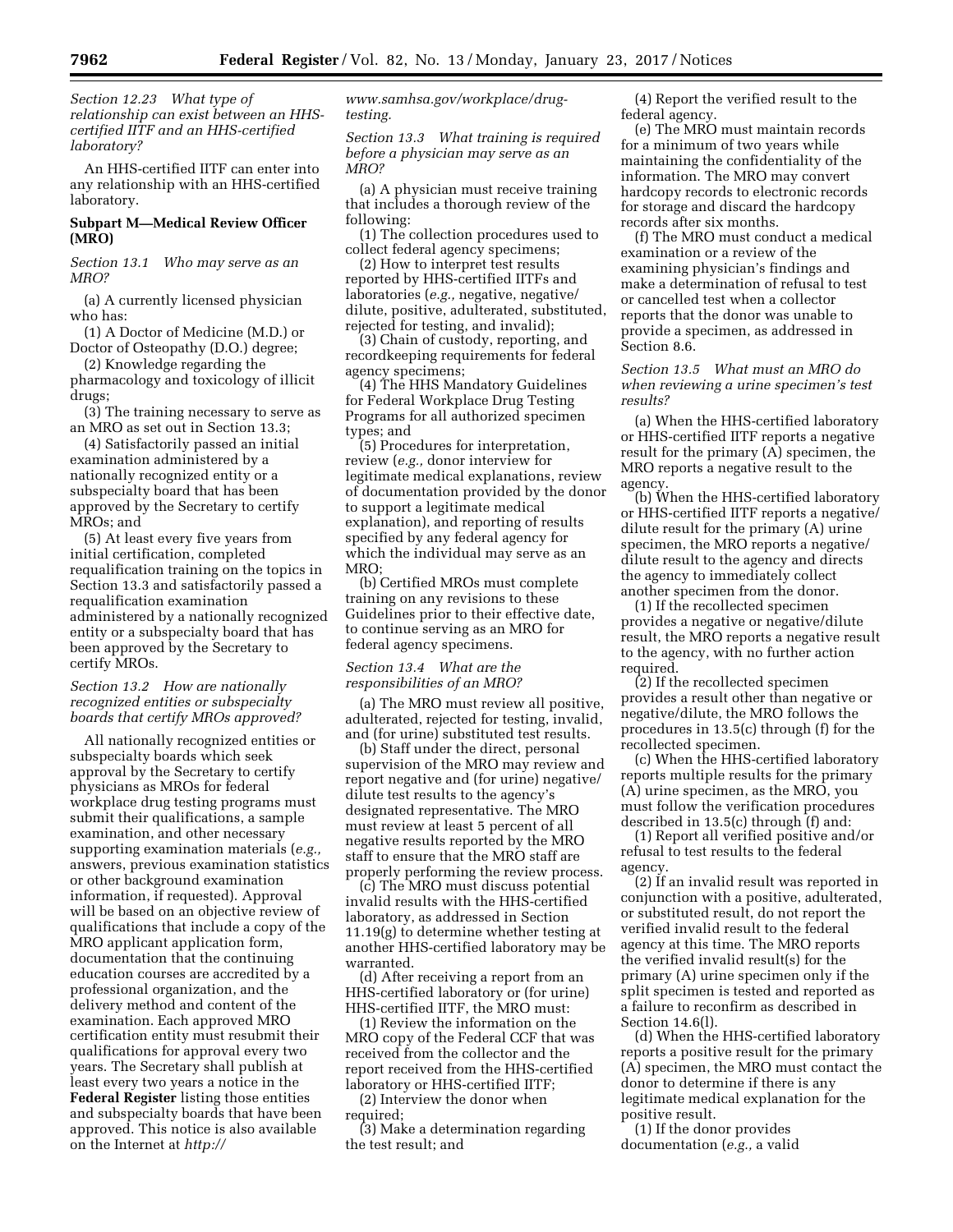prescription) to support a legitimate medical explanation for the positive result, the MRO reports the test result as negative to the agency. If the laboratory also reports that the urine specimen is dilute, the MRO reports a negative/ dilute result to the agency and directs the agency to immediately collect another specimen from the donor. The MRO follows the procedures in 13.5(b)(1) or (2) for the recollected specimen.

(i) Passive exposure to marijuana smoke is not a legitimate medical explanation for a positive THCA result.

(ii) Ingestion of food products containing marijuana is not a legitimate medical explanation for a positive THCA result.

(2) If the donor is unable to provide a legitimate medical explanation, the MRO reports a positive result to the agency for all drugs except codeine and/ or morphine (see below). If the laboratory also reports that the urine specimen is dilute, the MRO may choose not to report the dilute result.

(i) For codeine and/or morphine less than 15,000 ng/mL and no legitimate medical explanation: the MRO must determine if there is clinical evidence of illegal use (in addition to the test result) to report a positive result to the agency. If there is no clinical evidence of illegal use, the MRO reports a negative result to the agency. However, this requirement does not apply if the laboratory confirms the presence of 6 acetylmorphine (*i.e.,* the presence of this metabolite is proof of heroin use).

(ii) For codeine and/or morphine equal to or greater than 15,000 ng/mL and no legitimate medical explanation: the MRO reports a positive result to the agency. Consumption of food products must not be considered a legitimate medical explanation for the donor having morphine or codeine at or above this concentration.

(e) When the HHS-certified laboratory reports an adulterated or substituted result for the primary (A) urine specimen, the MRO contacts the donor to determine if the donor has a legitimate medical explanation for the adulterated or substituted result.

(1) If the donor provides a legitimate medical explanation, the MRO reports a negative result to the federal agency.

(2) If the donor is unable to provide a legitimate explanation, the MRO reports a refusal to test to the federal agency because the urine specimen was adulterated or substituted.

(f) When the HHS-certified laboratory reports an invalid result for the primary (A) urine specimen, the MRO must contact the donor to determine if there is a legitimate explanation for the

invalid result. In the case of an invalid result based on pH of 9.0 to 9.5, when an employee has no other medical explanation for the pH in this range, the MRO must consider whether there is evidence of elapsed time and high temperature that could account for the pH value. The MRO may contact the collection site, HHS-certified IITF, and/ or HHS-certified laboratory to discuss time and temperature issues (*e.g.,* time elapsed from collection to receipt at the testing facility, likely temperature conditions between the time of the collection and transportation to the testing facility, specimen storage conditions).

(1) If the donor provides a legitimate explanation (*e.g.,* a prescription medication) or if the MRO determines that time and temperature account for the pH in the 9.0 to 9.5 range, the MRO reports a test cancelled result with the reason for the invalid result and informs the federal agency that a recollection is not required because there is a legitimate explanation for the invalid result.

(2) If the donor is unable to provide a legitimate explanation or if the MRO determines that time and temperature fail to account for the pH in the 9.0— 9.5 range, the MRO reports a test cancelled result with the reason for the invalid result and directs the federal agency to immediately collect another urine specimen from the donor using a direct observed collection.

(i) If the specimen collected under direct observation provides a valid result, the MRO follows the procedures in 13.5(a) through (e).

(ii) If the specimen collected under direct observation provides an invalid result, the MRO reports this specimen as test cancelled and recommends that the agency collect another authorized specimen type (*e.g.,* oral fluid).

(g) When two separate specimens collected during the same testing event were sent to the HHS-certified laboratory for testing (*e.g.,* the collector sent a urine specimen out of temperature range and the subsequently collected specimen—urine or another authorized specimen type), as the MRO, you must follow the verification procedures described in Sections 13.4, 13.5, and 13.6, and:

(1) If both specimens were verified negative, report the result as negative.

(2) If one specimen was verified negative and the other was not (*i.e.,* the specimen was verified as negative/ dilute or as positive, adulterated, substituted, and/or invalid), report only the verified result(s) other than negative. For example, if you verified one specimen as negative and the other as a

refusal to test because the specimen was substituted, report only the refusal to the federal agency.

(3) If both specimens were verified as positive, adulterated, and/or substituted, report all results. For example, if you verified one specimen as positive and the other as a refusal to test because the specimen was adulterated, report the positive and the refusal results to the federal agency.

(4) If one specimen has been verified and the HHS-certified laboratory has not reported the result(s) of the other specimen,

(i) Report verified result(s) of positive, adulterated, or substituted immediately and do not wait to receive the result(s) of the other specimen.

(ii) Do not report a verified result of negative, negative/dilute, or invalid for the first specimen to the federal agency. Hold the report until results of both specimens have been received and verified.

(5) When the HHS-certified laboratory reports an invalid result for one or both specimens, follow the procedures in paragraph c above.

(h) When the HHS-certified laboratory or HHS-certified IITF reports a rejected for testing result for the primary (A) specimen, the MRO reports a test cancelled result to the agency and recommends that the agency collect another specimen from the donor. The recollected specimen must be the same type (*i.e.,* urine).

*Section 13.6 What action does the MRO take when the collector reports that the donor did not provide a sufficient amount of urine for a drug test?* 

(a) When another specimen type (*e.g.,*  oral fluid) was collected as authorized by the federal agency, the MRO reviews and reports the test result in accordance with the Mandatory Guidelines for Federal Workplace Drug Testing Programs using the alternative specimen.

(b) When the federal agency did not authorize the collection of an alternative specimen, the MRO consults with the federal agency. The federal agency immediately directs the donor to obtain, within five days, an evaluation from a licensed physician, acceptable to the MRO, who has expertise in the medical issues raised by the donor's failure to provide a specimen. The MRO may perform this evaluation if the MRO has appropriate expertise.

(1) For purposes of this section, a medical condition includes an ascertainable physiological condition (*e.g.,* a urinary system dysfunction) or a medically documented pre-existing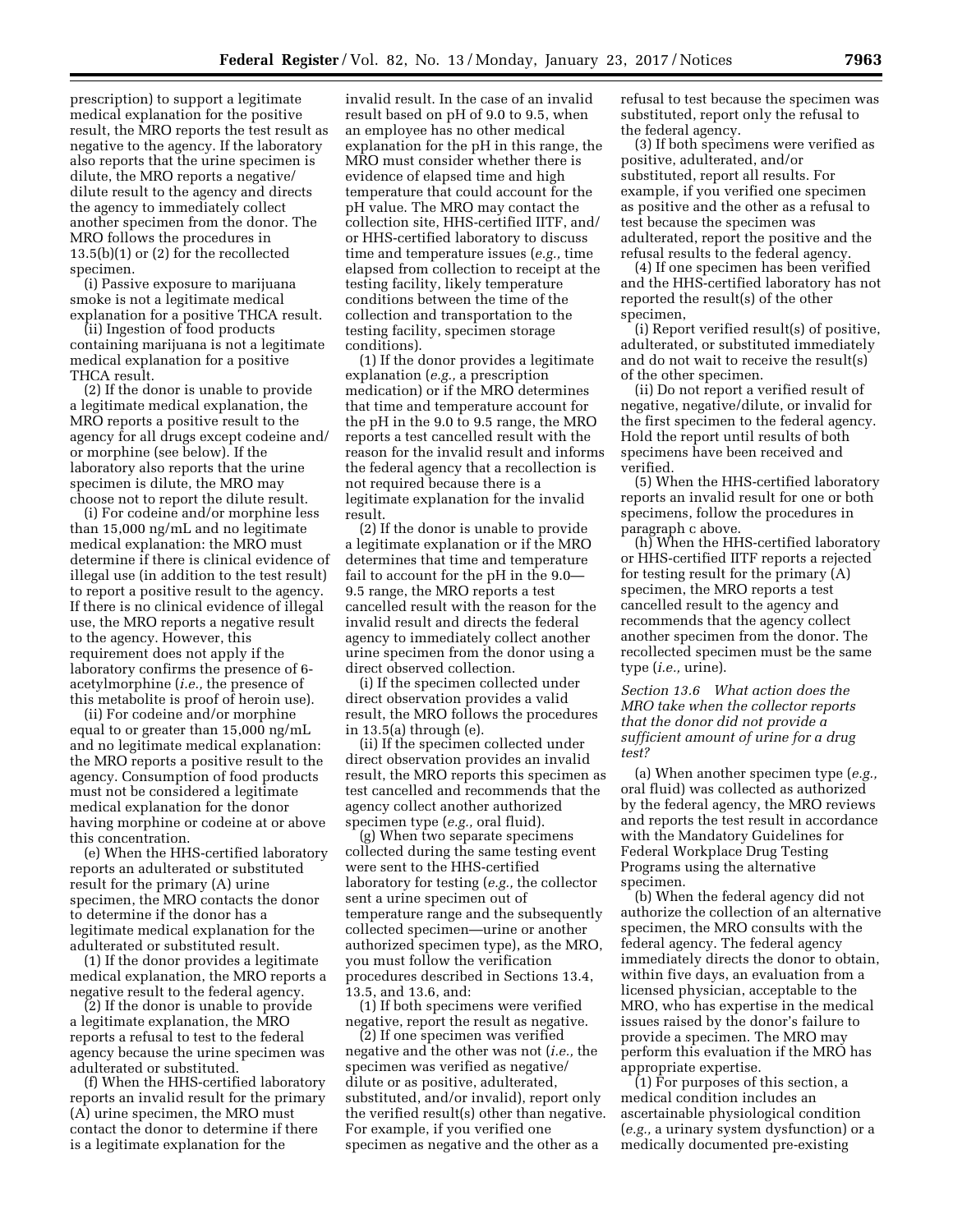psychological disorder, but does not include unsupported assertions of ''situational anxiety'' or dehydration. Permanent or long-term medical conditions are those physiological, anatomic, or psychological abnormalities documented as being present prior to the attempted collection, and considered not amenable to correction or cure for an extended period of time. Examples would include destruction (any cause) of the glomerular filtration system leading to renal failure; unrepaired traumatic disruption of the urinary tract; or a severe psychiatric disorder focused on genitourinary matters. Acute or temporary medical conditions, such as cystitis, urethritis or prostatitis, though they might interfere with collection for a limited period of time, cannot receive the same exceptional consideration as the permanent or long-term conditions discussed in the previous sentence.

(2) As the MRO, if another physician will perform the evaluation, you must provide the other physician with the following information and instructions:

(i) That the donor was required to take a federally regulated drug test, but was unable to provide a sufficient amount of urine to complete the test;

(ii) The consequences of the appropriate federal agency regulation for refusing to take the required drug test;

(iii) That, after completing the evaluation, the referral physician must agree to provide a written statement to the MRO with a recommendation for one of the determinations described in paragraph (b)(3) of this section and the basis for the recommendation. The statement must not include detailed information on the employee's medical condition beyond what is necessary to explain the referral physician's conclusion.

(3) As the MRO, if another physician performed the evaluation, you must consider and assess the referral physician's recommendations in making your determination. You must make one of the following determinations and report it to the federal agency in writing:

(i) A medical condition as defined in paragraph (b)(1) of this section has, or with a high degree of probability could have, precluded the employee from providing a sufficient amount of urine, but is not a permanent or long-term disability. As the MRO, you must report a test cancelled result to the federal agency.

(ii) A permanent or long-term medical condition as defined in paragraph (b)(1) of this section has, or with a high degree of probability could have, precluded the employee from providing a sufficient

amount of urine and is highly likely to prevent the employee from providing a sufficient amount of urine for a very long or indefinite period of time. As the MRO, you must follow the requirements of Section 13.7, as appropriate. If Section 13.7 is not applicable, you report a test cancelled result to the federal agency and recommend that the agency authorize collection of an alternative specimen type (*e.g.,* oral fluid) for any subsequent drug tests for the donor.

(iii) There is not an adequate basis for determining that a medical condition has, or with a high degree of probability could have, precluded the employee from providing a sufficient amount of urine. As the MRO, you must report a refusal to test to the federal agency.

(4) When a federal agency receives a report from the MRO indicating that a test is cancelled as provided in paragraph (b)(3)(i) of this section, the agency takes no further action with respect to the donor. When a test is canceled as provided in paragraph (b)(3)(ii) of this section, the agency takes no further action with respect to the donor other than designating collection of an alternate specimen type (*i.e.,*  authorized by the Mandatory Guidelines for Federal Workplace Drug Testing Programs) for any subsequent collections, in accordance with the federal agency plan. The donor remains in the random testing pool.

*13.7 What happens when an individual is unable to provide a sufficient amount of urine for a federal agency applicant/pre-employment test, a follow-up test, or a return-to-duty test because of a permanent or long-term medical condition?* 

(a) This section concerns a situation in which the donor has a medical condition that precludes the donor from providing a sufficient specimen for a federal agency applicant/preemployment test, a follow-up test, or a return-to-duty test and the condition involves a permanent or long-term disability and the federal agency does not authorize collection of an alternative specimen. As the MRO in this situation, you must do the following:

(1) You must determine if there is clinical evidence that the individual is an illicit drug user. You must make this determination by personally conducting, or causing to be conducted, a medical evaluation and through consultation with the donor's physician and/or the physician who conducted the evaluation under Section 13.6.

(2) If you do not personally conduct the medical evaluation, you must ensure

that one is conducted by a licensed physician acceptable to you.

(b) If the medical evaluation reveals no clinical evidence of drug use, as the MRO, you must report the result to the federal agency as a negative test with written notations regarding results of both the evaluation conducted under Section 13.6 and any further medical examination. This report must state the basis for the determination that a permanent or long-term medical condition exists, making provision of a sufficient urine specimen impossible, and for the determination that no signs and symptoms of drug use exist. The MRO recommends that the agency authorize collection of an alternate specimen type (*e.g.,* oral fluid) for any subsequent collections.

(c) If the medical evaluation reveals clinical evidence of drug use, as the MRO, you must report the result to the federal agency as a cancelled test with written notations regarding results of both the evaluation conducted under Section 13.6 and any further medical examination. This report must state that a permanent or long-term medical condition [as defined in Section 13.6(b)(1)] exists, making provision of a sufficient urine specimen impossible, and state the reason for the determination that signs and symptoms of drug use exist. Because this is a cancelled test, it does not serve the purposes of a negative test (*e.g.,* the federal agency is not authorized to allow the donor to begin or resume performing official functions, because a negative test is needed for that purpose).

# *Section 13.8 Who may request a test of a split (B) specimen?*

(a) For a positive, adulterated, or substituted result reported on a primary (A) specimen, a donor may request through the MRO that the split (B) specimen be tested by a second HHScertified laboratory to verify the result reported by the first HHS-certified laboratory.

(b) The donor has 72 hours (from the time the MRO notified the donor that the donor's specimen was reported positive, adulterated, or (for urine) substituted to request a test of the split (B) specimen. The MRO must inform the donor that the donor has the opportunity to request a test of the split (B) specimen when the MRO informs the donor that a positive, adulterated, or (for urine) substituted result is being reported to the federal agency on the primary (A) specimen.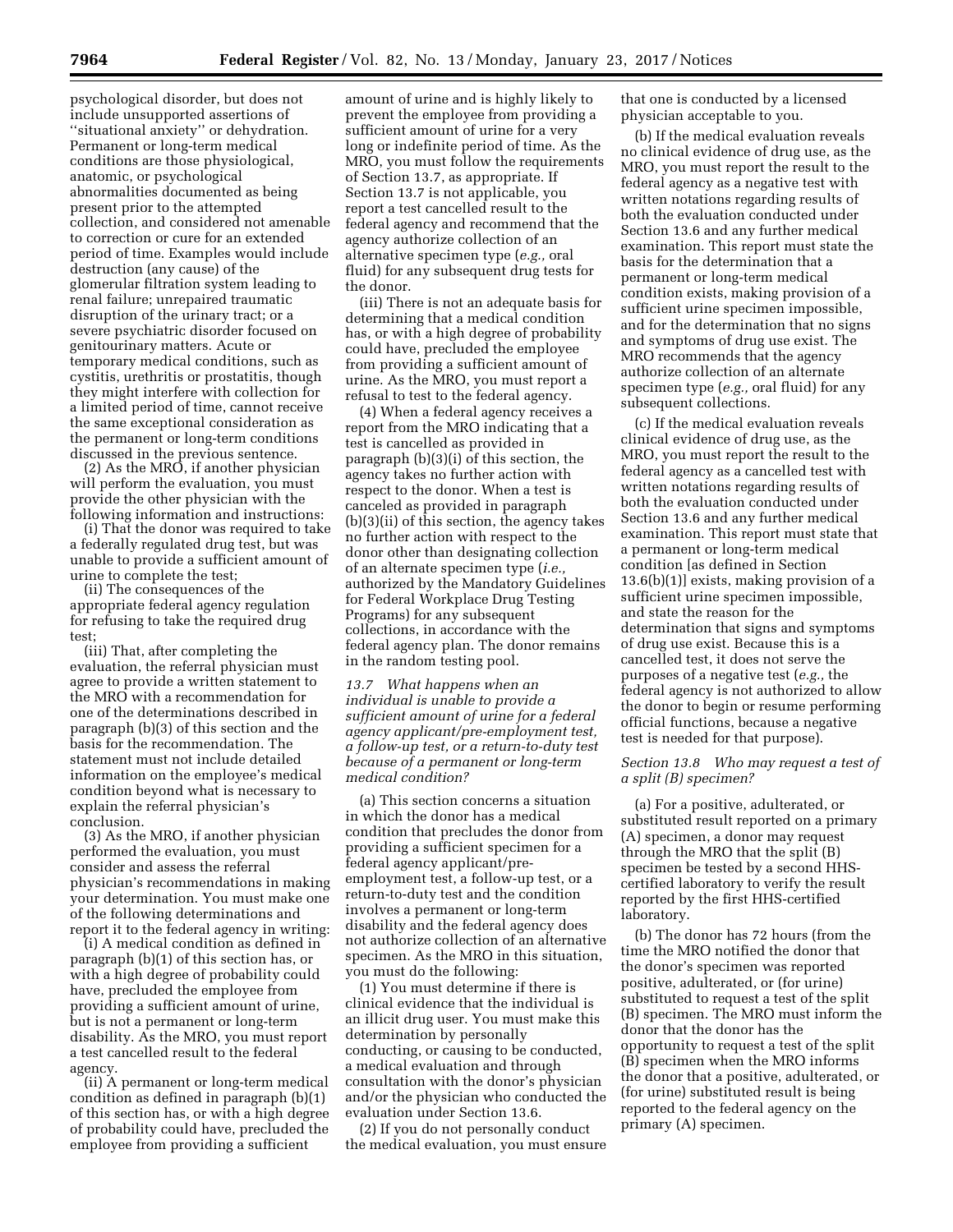*Section 13.9 How does an MRO report a primary (A) specimen test result to an agency?* 

(a) The MRO must report all verified results to an agency using the completed MRO copy of the Federal CCF or a separate report using a letter/ memorandum format. The MRO may use various electronic means for reporting (*e.g.,* teleprinter, facsimile, or computer). Transmissions of the reports must ensure confidentiality. The MRO and external service providers must ensure the confidentiality, integrity, and availability of the data and limit access to any data transmission, storage, and retrieval system.

(b) A verified result may not be reported to the agency until the MRO has completed the review process.

(c) The MRO must send a copy of either the completed MRO copy of the Federal CCF or the separate letter/ memorandum report for all positive, adulterated, and (for urine) substituted results.

(d) The MRO must not disclose numerical values of drug test results to the agency.

# *Section 13.10 What types of relationships are prohibited between an MRO and an HHS-certified laboratory or an HHS-certified IITF?*

An MRO must not be an employee, agent of, or have any financial interest in an HHS-certified laboratory or an HHS-certified IITF for which the MRO is reviewing drug test results.

This means an MRO must not derive any financial benefit by having an agency use a specific HHS-certified laboratory or HHS-certified IITF, or have any agreement with the HHS-certified laboratory or the HHS-certified IITF that may be construed as a potential conflict of interest.

### **Subpart N—Split Specimen Tests**

# *Section 14.1 When may a split (B) specimen be tested?*

(a) The donor may request, verbally or in writing, through the MRO that the split (B) specimen be tested at a different (*i.e.,* second) HHS-certified laboratory when the primary (A) specimen was determined by the MRO to be positive, adulterated, or (for urine) substituted.

(b) A donor has 72 hours to initiate the request after being informed of the result by the MRO. The MRO must document in the MRO's records the verbal request from the donor to have the split (B) specimen tested.

(c) If a split (B) urine specimen cannot be tested by a second HHS-certified laboratory (*e.g.,* insufficient specimen,

lost in transit, split not available, no second HHS-certified laboratory available to perform the test), the MRO reports to the federal agency that the test must be cancelled and the reason for the cancellation. The MRO directs the federal agency to ensure the immediate recollection of another urine specimen from the donor under direct observation, with no notice given to the donor of this collection requirement until immediately before the collection.

(d) If a donor chooses not to have the split (B) specimen tested by a second HHS-certified laboratory, a federal agency may have a split (B) specimen retested as part of a legal or administrative proceeding to defend an original positive, adulterated, or (for urine) substituted result.

# *Section 14.2 How does an HHScertified laboratory test a split (B) specimen when the primary (A) specimen was reported positive?*

(a) The testing of a split (B) specimen for a drug or metabolite is not subject to the testing cutoff concentrations established.

(b) The HHS-certified laboratory is only required to confirm the presence of the drug or metabolite that was reported positive in the primary (A) specimen.

(c) For a split (B) urine specimen, if the second HHS-certified laboratory fails to reconfirm the presence of the drug or drug metabolite that was reported by the first HHS-certified laboratory, the second laboratory must conduct specimen validity tests in an attempt to determine the reason for being unable to reconfirm the presence of the drug or drug metabolite. The second laboratory should conduct the same specimen validity tests as it would conduct on a primary (A) urine specimen and reports those results to the MRO.

*Section 14.3 How does an HHScertified laboratory test a split (B) urine specimen when the primary (A) specimen was reported adulterated?* 

(a) An HHS-certified laboratory must use one of the following criteria to reconfirm an adulterated result when testing a split (B) urine specimen:

(1) pH must be measured using the laboratory's confirmatory pH test with the appropriate cutoff (*i.e.,* either less than 4 or equal to or greater than 11);

(2) Nitrite must be measured using the laboratory's confirmatory nitrite test with a cutoff concentration of equal to or greater than 500 mcg/mL;

(3) Surfactant must be measured using the laboratory's confirmatory surfactant test with a cutoff concentration of equal to or greater than 100 mcg/mL

dodecylbenzene sulfonate-equivalent cutoff; or

(4) For adulterants without a specified cutoff (*e.g.,* glutaraldehyde, chromium (VI), pyridine, halogens (such as, bleach, iodine), peroxidase, peroxide, other oxidizing agents), the laboratory must use its confirmatory specimen validity test at an established limit of quantification (LOQ) to reconfirm the presence of the adulterant.

(b) The second HHS-certified laboratory may only conduct the confirmatory specimen validity test(s) needed to reconfirm the adulterated result reported by the first HHS-certified laboratory.

*Section 14.4 How does an HHScertified laboratory test a split (B) urine specimen when the primary (A) specimen was reported substituted?* 

(a) An HHS-certified laboratory must use the following criteria to reconfirm a substituted result when testing a split (B) urine specimen:

(1) The creatinine must be measured using the laboratory's confirmatory creatinine test with a cutoff concentration of less than 2 mg/dL; and

(2) The specific gravity must be measured using the laboratory's confirmatory specific gravity test with the specified cutoffs of less than or equal to 1.0010 or equal to or greater than 1.0200.

(b) The second HHS-certified laboratory may only conduct the confirmatory specimen validity test(s) needed to reconfirm the substituted result reported by the first HHS-certified laboratory.

*Section 14.5 Who receives the split (B) specimen result?* 

The second HHS-certified laboratory must report the result to the MRO.

*Section 14.6 What action(s) does an MRO take after receiving the split (B) urine specimen result from the second HHS-certified laboratory?* 

The MRO takes the following actions when the second HHS-certified laboratory reports the result for the split (B) urine specimen as:

(a) *Reconfirmed the drug(s), adulteration, and/or substitution result.*  The MRO reports reconfirmed to the agency.

(b) *Failed to reconfirm a single or all drug positive results and adulterated.* If the donor provides a legitimate medical explanation for the adulteration result, the MRO reports a failed to reconfirm [specify drug(s)] and cancels both tests. If there is no legitimate medical explanation, the MRO reports a failed to reconfirm [specify drug(s)] and a refusal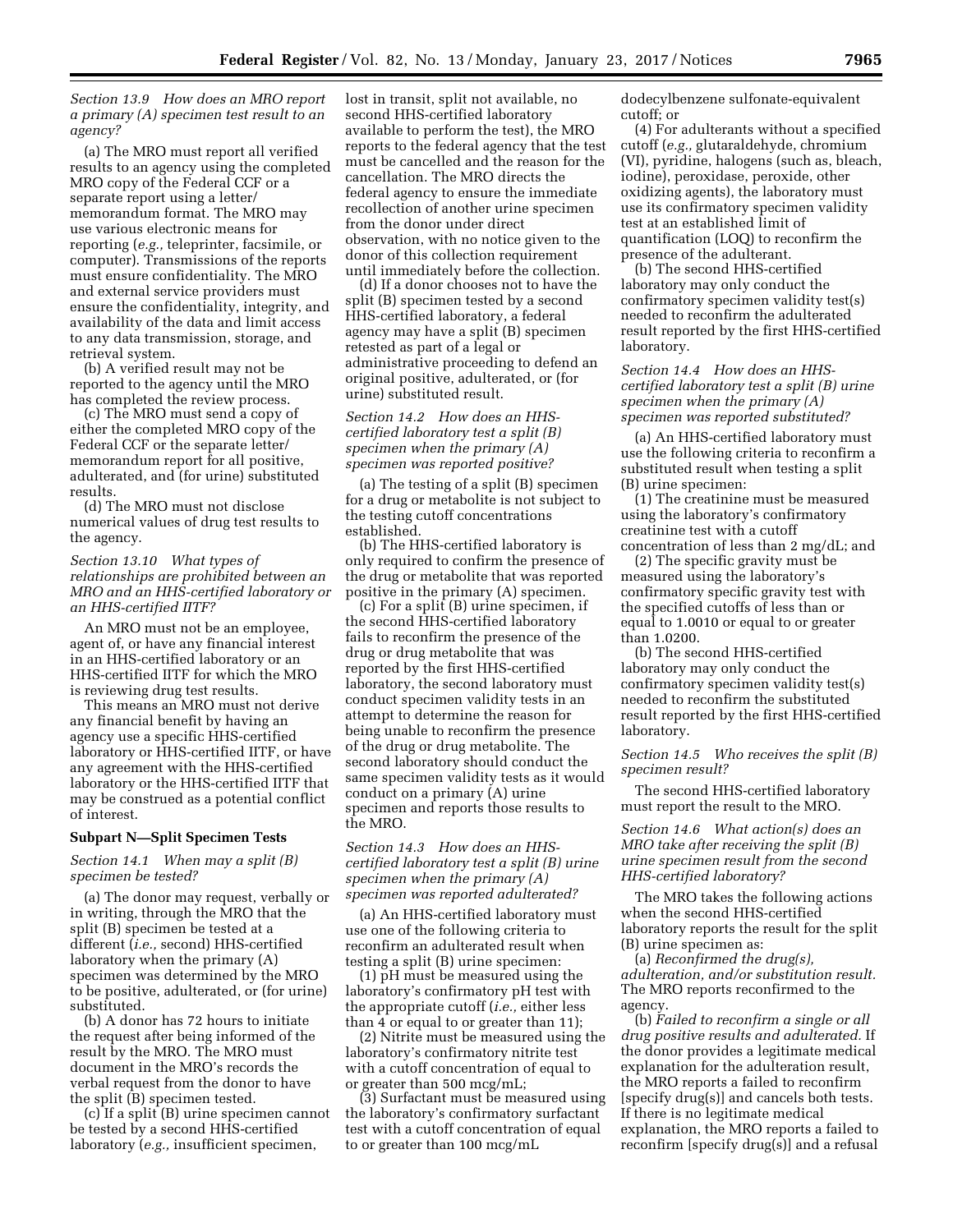to test to the agency and indicates the adulterant that is present in the specimen. The MRO gives the donor 72 hours to request that Laboratory A retest the primary (A) specimen for the adulterant. If Laboratory A reconfirms the adulterant, the MRO reports refusal to test and indicates the adulterant present. If Laboratory A fails to reconfirm the adulterant, the MRO cancels both tests and directs the agency to immediately collect another specimen using a direct observed collection procedure. The MRO shall notify the appropriate regulatory office about the failed to reconfirm and cancelled test.

(c) *Failed to reconfirm a single or all drug positive results and substituted.* If the donor provides a legitimate medical explanation for the substituted result, the MRO reports a failed to reconfirm [specify drug(s)] and cancels both tests. If there is no legitimate medical explanation, the MRO reports a failed to reconfirm [specify drug(s)] and a refusal to test (substituted) to the agency. The MRO gives the donor 72 hours to request Laboratory A to review the creatinine and specific gravity results for the primary (A) specimen. If the original creatinine and specific gravity results confirm that the specimen was substituted, the MRO reports a refusal to test (substituted) to the agency. If the original creatinine and specific gravity results from Laboratory A fail to confirm that the specimen was substituted, the MRO cancels both tests and directs the agency to immediately collect another specimen using a direct observed collection procedure. The MRO shall notify the HHS office responsible for coordination of the drug-free workplace program about the failed to reconfirm and cancelled test.

(d) *Failed to reconfirm a single or all drug positive results and not adulterated or substituted.* The MRO reports to the agency a failed to reconfirm result [specify drug(s)], cancels both tests, and notifies the HHS office responsible for coordination of the drug-free workplace program.

(e) *Failed to reconfirm a single or all drug positive results and invalid result.*  The MRO reports to the agency a failed to reconfirm result [specify drug(s) and give the reason for the invalid result], cancels both tests, directs the agency to immediately collect another specimen using a direct observed collection procedure, and notifies the HHS office responsible for coordination of the drugfree workplace program.

(f) *Failed to reconfirm one or more drugs, reconfirmed one or more drugs, and adulterated.* The MRO reports to the agency a reconfirmed result [(specify

drug(s)] and a failed to reconfirm result [specify drug(s)]. The MRO tells the agency that it may take action based on the reconfirmed drug(s) although Laboratory B failed to reconfirm one or more drugs and found that the specimen was adulterated. The MRO shall notify the HHS office responsible for coordination of the drug-free workplace program regarding the test results for the specimen.

(g) *Failed to reconfirm one or more drugs, reconfirmed one or more drugs, and substituted.* The MRO reports to the agency a reconfirmed result [specify drug(s)] and a failed to reconfirm result [(specify drug(s)]). The MRO tells the agency that it may take action based on the reconfirmed drug(s) although Laboratory B failed to reconfirm one or more drugs and found that the specimen was substituted. The MRO shall notify the HHS office responsible for coordination of the drug-free workplace program regarding the test results for the specimen.

(h) *Failed to reconfirm one or more drugs, reconfirmed one or more drugs, and not adulterated or substituted.* The MRO reports a reconfirmed result [specify drug(s)] and a failed to reconfirm result [specify drug(s)]. The MRO tells the agency that it may take action based on the reconfirmed drug(s) although Laboratory B failed to reconfirm one or more drugs. The MRO shall notify the HHS office responsible for coordination of the drug-free workplace program regarding the test results for the specimen.

(i) *Failed to reconfirm one or more drugs, reconfirmed one or more drugs, and invalid result.* The MRO reports to the agency a reconfirmed result [specify drug(s)] and a failed to reconfirm result [specify drug(s)]. The MRO tells the agency that it may take action based on the reconfirmed drug(s) although Laboratory B failed to reconfirm one or more drugs and reported an invalid result. The MRO shall notify the HHS office responsible for coordination of the drug-free workplace program regarding the test results for the specimen.

(j) *Failed to reconfirm substitution or adulteration.* The MRO reports to the agency a failed to reconfirm result (specify adulterant or not substituted) and cancels both tests. The MRO shall notify the HHS office responsible for coordination of the drug-free workplace program regarding the test results for the specimen.

(k) *Failed to reconfirm a single or all drug positive results and reconfirmed an adulterated or substituted result.* The MRO reports to the agency a reconfirmed result (adulterated or

substituted) and a failed to reconfirm result [specify drug(s)]. The MRO tells the agency that it may take action based on the reconfirmed result (adulterated or substituted) although Laboratory B failed to reconfirm the drug(s) result.

(l) *Failed to reconfirm a single or all drug positive results and failed to reconfirm the adulterated or substituted result.* The MRO reports to the agency a failed to reconfirm result [specify drug(s) and specify adulterant or substituted] and cancels both tests. The MRO shall notify the HHS office responsible for coordination of the drugfree workplace program regarding the test results for the specimen.

(m) *Failed to reconfirm at least one drug and reconfirmed the adulterated result.* The MRO reports to the agency a reconfirmed result [(specify drug(s) and adulterated] and a failed to reconfirm result [specify drug(s)]. The MRO tells the agency that it may take action based on the reconfirmed drug(s) and the adulterated result although Laboratory B failed to reconfirm one or more drugs.

(n) *Failed to reconfirm at least one drug and failed to reconfirm the adulterated result.* The MRO reports to the agency a reconfirmed result [specify drug(s)] and a failed to reconfirm result [specify drug(s) and specify adulterant]. The MRO tells the agency that it may take action based on the reconfirmed drug(s) although Laboratory B failed to reconfirm one or more drugs and failed to reconfirm the adulterated result.

(o) *Failed to reconfirm an adulterated result and failed to reconfirm a substituted result.* The MRO reports to the agency a failed to reconfirm result [(specify adulterant) and not substituted] and cancels both tests. The MRO shall notify the HHS office responsible for coordination of the drugfree workplace program regarding the test results for the specimen.

(p) *Failed to reconfirm an adulterated result and reconfirmed a substituted result.* The MRO reports to the agency a reconfirmed result (substituted) and a failed to reconfirm result (specify adulterant). The MRO tells the agency that it may take action based on the substituted result although Laboratory B failed to reconfirm the adulterated result.

(q) *Failed to reconfirm a substituted result and reconfirmed an adulterated result.* The MRO reports to the agency a reconfirmed result (adulterated) and a failed to reconfirm result (not substituted). The MRO tells the agency that it may take action based on the adulterated result although Laboratory B failed to reconfirm the substituted result.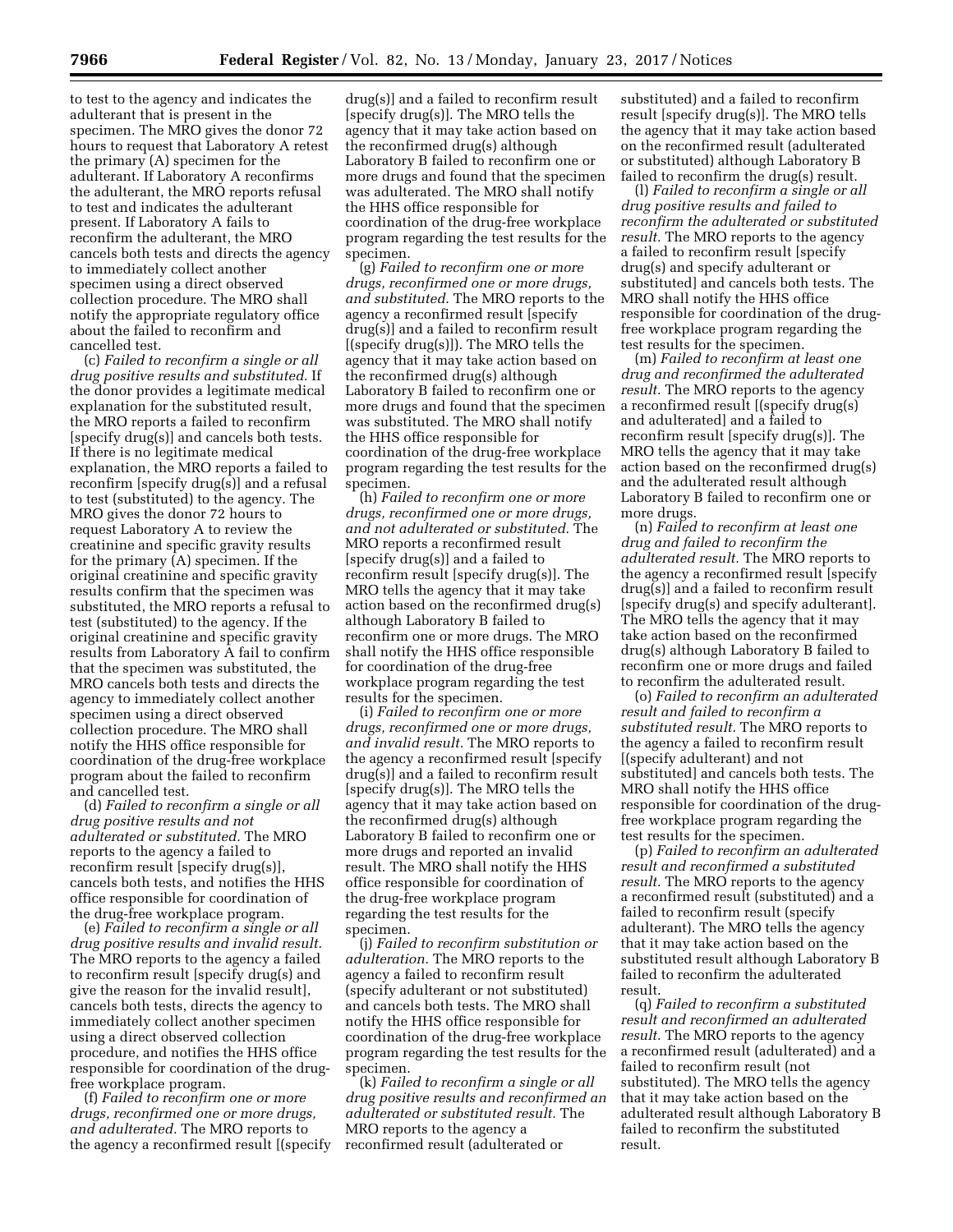*Section 14.7 How does an MRO report a split (B) specimen test result to an agency?* 

(a) The MRO must report all verified results to an agency using the completed MRO copy of the Federal CCF or a separate report using a letter/ memorandum format. The MRO may use various electronic means for reporting (*e.g.,* teleprinter, facsimile, or computer). Transmissions of the reports must ensure confidentiality. The MRO and external service providers must ensure the confidentiality, integrity, and availability of the data and limit access to any data transmission, storage, and retrieval system.

(b) A verified result may not be reported to the agency until the MRO has completed the review process.

(c) The MRO must send a copy of either the completed MRO copy of the Federal CCF or the separate letter/ memorandum report for all split specimen results.

(d) The MRO must not disclose the numerical values of the drug test results to the agency.

# *Section 14.8 How long must an HHScertified laboratory retain a split (B) specimen?*

A split (B) specimen is retained for the same period of time that a primary (A) specimen is retained and under the same storage conditions. This applies even for those cases when the split (B) specimen is tested by a second HHScertified laboratory and the second HHS-certified laboratory does not confirm the original result reported by the first HHS-certified laboratory for the primary (A) specimen.

### **Subpart O—Criteria for Rejecting a Specimen for Testing**

*Section 15.1 What discrepancies require an HHS-certified laboratory or an HHS-certified IITF to report a specimen as rejected for testing?* 

The following discrepancies are considered to be fatal flaws. The HHScertified laboratory or IITF must stop the testing process, reject the specimen for testing, and indicate the reason for rejecting the specimen on the Federal CCF when:

(a) The specimen ID number on the primary (A) or split (B) specimen label/ seal does not match the ID number on the Federal CCF, or the ID number is missing either on the Federal CCF or on either specimen label/seal;

(b) The primary (A) specimen label/ seal is missing, misapplied, broken, or shows evidence of tampering and the split (B) specimen cannot be redesignated as the primary (A) specimen;

(c) The collector's printed name and signature are omitted on the Federal CCF;

(d) There is an insufficient amount of specimen for analysis in the primary (A) specimen unless the split (B) specimen can be re-designated as the primary (A) specimen;

(e) The accessioner failed to document the primary (A) specimen seal condition on the Federal CCF at the time of accessioning, and the split (B) specimen cannot be re-designated as the primary (A) specimen;

(f) The specimen was received at the HHS-certified laboratory or IITF without a CCF;

(g) The CCF was received at the HHScertified laboratory or IITF without a specimen;

(h) The collector performed two separate collections using one CCF; or

(i) The HHS-certified laboratory or IITF identifies a flaw (other than those specified above) that prevents testing or affects the forensic defensibility of the drug test and cannot be corrected.

*Section 15.2 What discrepancies require an HHS-certified laboratory or an HHS-certified IITF to report a specimen as rejected for testing unless the discrepancy is corrected?* 

The following discrepancies are considered to be correctable:

(a) If a collector failed to sign the Federal CCF, the HHS-certified laboratory or IITF must attempt to recover the collector's signature before reporting the test result. If the collector can provide a memorandum for record recovering the signature, the HHScertified laboratory or IITF may report the test result for the specimen. If, after holding the specimen for at least 5 business days, the HHS-certified laboratory or IITF cannot recover the collector's signature, the laboratory or IITF must report a rejected for testing result and indicate the reason for the rejected for testing result on the Federal CCF.

(b) If a specimen is submitted using a non-federal form or an expired Federal CCF, the HHS-certified laboratory or IITF must test the specimen and also attempt to obtain a memorandum for record explaining why a non-federal form or an expired Federal CCF was used and ensure that the form used contains all the required information. If, after holding the specimen for at least 5 business days, the HHS-certified laboratory or IITF cannot obtain a memorandum for record from the collector, the laboratory or IITF must report a rejected for testing result and indicate the reason for the rejected for testing result on the report to the MRO.

*Section 15.3 What discrepancies are not sufficient to require an HHScertified laboratory or an HHS-certified IITF to reject a urine specimen for testing or an MRO to cancel a test?* 

(a) The following omissions and discrepancies on the Federal CCF that are received by the HHS-certified laboratory or IITF should not cause an HHS-certified laboratory or IITF to reject a urine specimen or cause an MRO to cancel a test:

(1) An incorrect laboratory name and address appearing at the top of the form;

(2) Incomplete/incorrect/unreadable employer name or address;

(3) MRO name is missing;

(4) Incomplete/incorrect MRO address;

(5) A transposition of numbers in the donor's Social Security Number or employee identification number;

- (6) A telephone number is missing/ incorrect;
- (7) A fax number is missing/incorrect; (8) A ''reason for test'' box is not marked;
- (9) A ''drug tests to be performed'' box is not marked;

(10) A ''specimen collection'' box is not marked;

(11) The ''observed'' box is not marked (if applicable);

(12) The collection site address is missing;

(13) The collector's printed name is missing but the collector's signature is properly recorded;

(14) The time of collection is not indicated;

(15) The date of collection is not indicated;

(16) Incorrect name of delivery service;

(17) The collector has changed or corrected information by crossing out the original information on either the Federal CCF or specimen label/seal without dating and initialing the change; or

(18) The donor's name inadvertently appears on the HHS-certified laboratory or IITF copy of the Federal CCF or on the tamper-evident labels used to seal the specimens.

(19) The collector failed to check the specimen temperature box and the ''Remarks'' line did not have a comment regarding the temperature being out of range. If, after at least 5 business days, the collector cannot provide a memorandum for record to attest to the fact that the collector did measure the specimen temperature, the HHScertified laboratory or IITF may report the test result for the specimen but indicates that the collector could not provide a memorandum to recover the omission.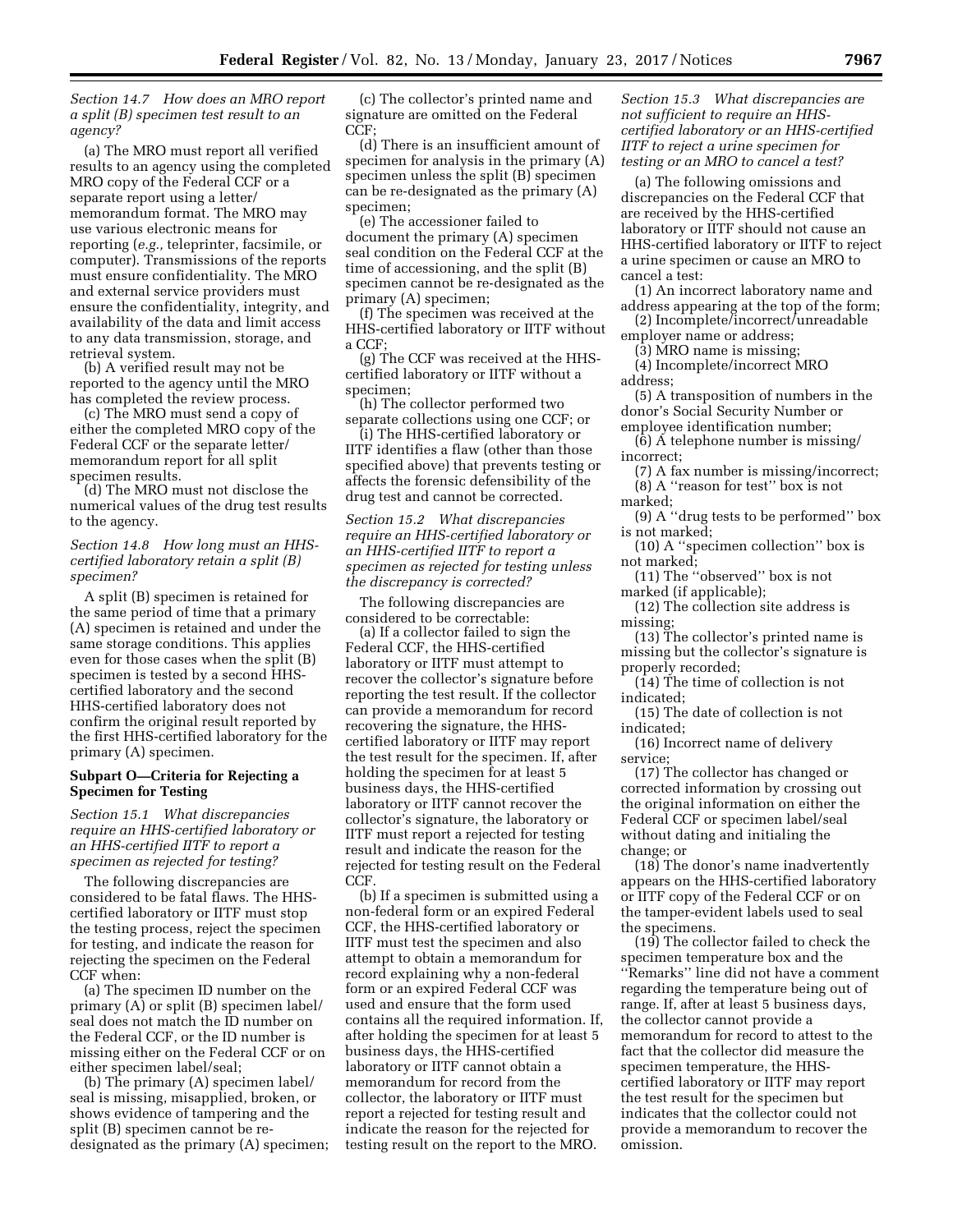(b) The following omissions and discrepancies on the Federal CCF that are made at the HHS-certified laboratory or IITF should not cause an MRO to cancel a test:

(1) The testing laboratory or IITF fails to indicate the correct name and address in the results section when a different laboratory or IITF name and address is printed at the top of the Federal CCF;

(2) The accessioner fails to print their name;

(3) The certifying scientist or certifying technician fails to print their name;

(4) The certifying scientist or certifying technician accidentally initials the Federal CCF rather than signing for a specimen reported as rejected for testing;

(c) The above omissions and discrepancies should occur no more than once a month. The expectation is that each trained collector and HHScertified laboratory or IITF will make every effort to ensure that the Federal CCF is properly completed and that all the information is correct. When an error occurs more than once a month, the MRO must direct the collector, HHScertified laboratory, or HHS-certified IITF (whichever is responsible for the error) to immediately take corrective action to prevent the recurrence of the error.

# *Section 15.4 What discrepancies may require an MRO to cancel a test?*

(a) An MRO must attempt to correct the following errors:

(1) The donor's signature is missing on the MRO copy of the Federal CCF and the collector failed to provide a comment that the donor refused to sign the form;

(2) The certifying scientist failed to sign the Federal CCF for a specimen being reported drug positive, adulterated, invalid, or (for urine) substituted; or

(3) The electronic report provided by the HHS-certified laboratory or HHScertified IITF does not contain all the data elements required for the HHS standard laboratory or IITF electronic report for a specimen being reported drug positive, adulterated, invalid result, or (for urine) substituted.

(b) If error (a)(1) occurs, the MRO must contact the collector to obtain a statement to verify that the donor refused to sign the MRO copy. If, after at least 5 business days, the collector cannot provide such a statement, the MRO must cancel the test.

(c) If error (a)(2) occurs, the MRO must obtain a statement from the certifying scientist that they inadvertently forgot to sign the Federal CCF, but did, in fact, properly conduct the certification review. If, after at least 5 business days, the MRO cannot get a statement from the certifying scientist, the MRO must cancel the test.

(d) If error (a)(3) occurs, the MRO must contact the HHS-certified laboratory or HHS-certified IITF. If, after at least 5 business days, the laboratory or IITF does not retransmit a corrected electronic report, the MRO must cancel the test.

#### **Subpart P—Laboratory or IITF Suspension/Revocation Procedures**

*Section 16.1 When may the HHS certification of a laboratory or IITF be suspended?* 

These procedures apply when: (a) The Secretary has notified an HHScertified laboratory or IITF in writing that its certification to perform drug testing under these Guidelines has been suspended or that the Secretary proposes to revoke such certification.

(b) The HHS-certified laboratory or IITF has, within 30 days of the date of such notification or within 3 days of the date of such notification when seeking an expedited review of a suspension, requested in writing an opportunity for an informal review of the suspension or proposed revocation.

# *Section 16.2 What definitions are used for this subpart?*

*Appellant.* Means the HHS-certified laboratory or IITF which has been notified of its suspension or proposed revocation of its certification to perform testing and has requested an informal review thereof.

*Respondent.* Means the person or persons designated by the Secretary in implementing these Guidelines.

*Reviewing Official.* Means the person or persons designated by the Secretary who will review the suspension or proposed revocation. The reviewing official may be assisted by one or more of the official's employees or consultants in assessing and weighing the scientific and technical evidence and other information submitted by the appellant and respondent on the reasons for the suspension and proposed revocation.

# *Section 16.3 Are there any limitations on issues subject to review?*

The scope of review shall be limited to the facts relevant to any suspension or proposed revocation, the necessary interpretations of those facts, the relevant Mandatory Guidelines for Federal Workplace Drug Testing Programs, and other relevant law. The legal validity of these Guidelines shall

not be subject to review under these procedures.

*Section 16.4 Who represents the parties?* 

The appellant's request for review shall specify the name, address, and telephone number of the appellant's representative. In its first written submission to the reviewing official, the respondent shall specify the name, address, and telephone number of the respondent's representative.

# *Section 16.5 When must a request for informal review be submitted?*

(a) Within 30 days of the date of the notice of the suspension or proposed revocation, the appellant must submit a written request to the reviewing official seeking review, unless some other time period is agreed to by the parties. A copy must also be sent to the respondent. The request for review must include a copy of the notice of suspension or proposed revocation, a brief statement of why the decision to suspend or propose revocation is wrong, and the appellant's request for an oral presentation, if desired.

(b) Within 5 days after receiving the request for review, the reviewing official will send an acknowledgment and advise the appellant of the next steps. The reviewing official will also send a copy of the acknowledgment to the respondent.

# *Section 16.6 What is an abeyance agreement?*

Upon mutual agreement of the parties to hold these procedures in abeyance, the reviewing official will stay these procedures for a reasonable time while the laboratory or IITF attempts to regain compliance with the Guidelines or the parties otherwise attempt to settle the dispute. As part of an abeyance agreement, the parties can agree to extend the time period for requesting review of the suspension or proposed revocation. If abeyance begins after a request for review has been filed, the appellant shall notify the reviewing official at the end of the abeyance period advising whether the dispute has been resolved. If the dispute has been resolved, the request for review will be dismissed. If the dispute has not been resolved, the review procedures will begin at the point at which they were interrupted by the abeyance agreement with such modifications to the procedures as the reviewing official deems appropriate.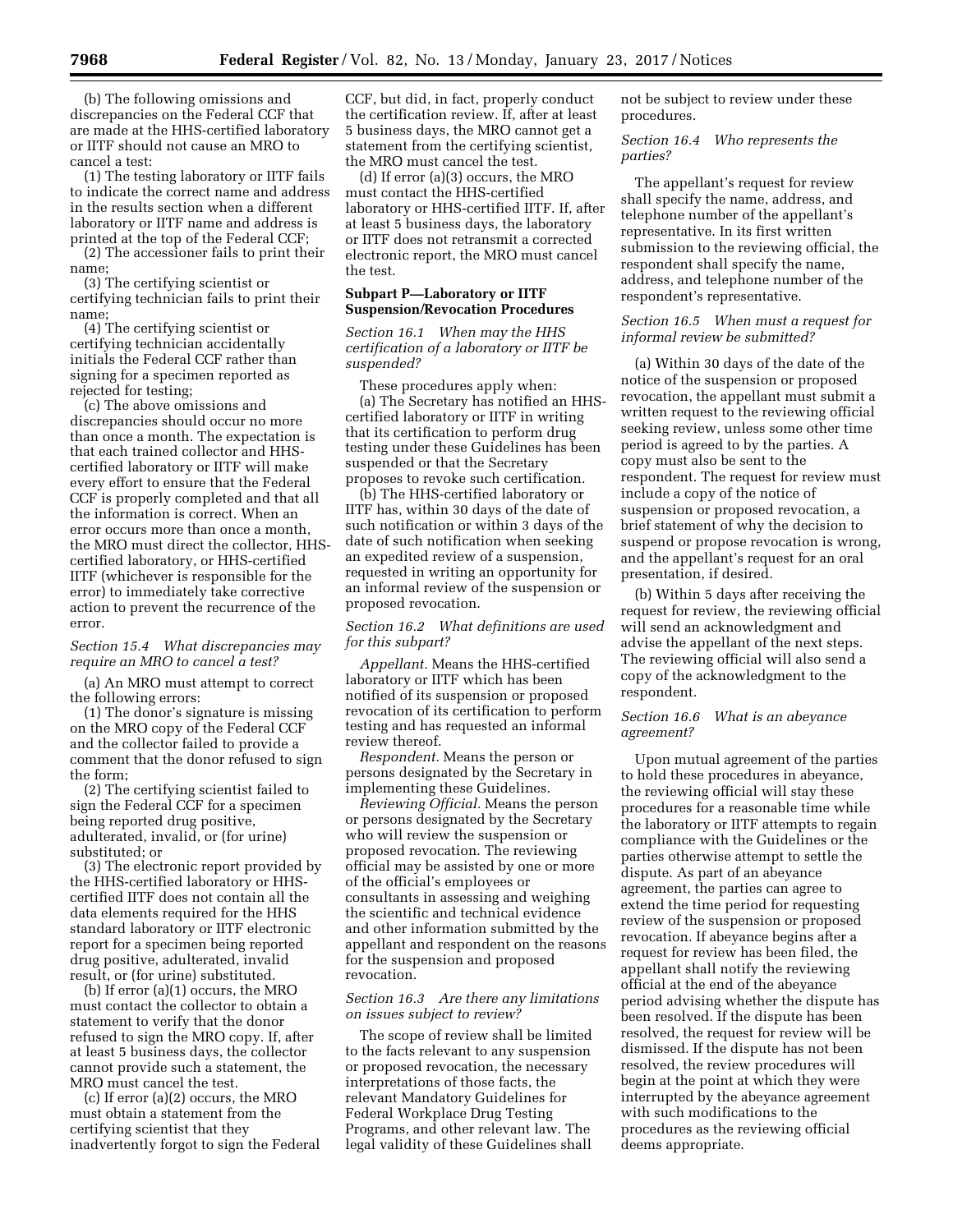*Section 16.7 What procedures are used to prepare the review file and written argument?* 

The appellant and the respondent each participate in developing the file for the reviewing official and in submitting written arguments. The procedures for development of the review file and submission of written argument are:

(a) *Appellant's Documents and Brief.*  Within 15 days after receiving the acknowledgment of the request for review, the appellant shall submit to the reviewing official the following (with a copy to the respondent):

(1) A review file containing the documents supporting appellant's argument, tabbed and organized chronologically, and accompanied by an index identifying each document. Only essential documents should be submitted to the reviewing official.

(2) A written statement, not to exceed 20 double-spaced pages, explaining why respondent's decision to suspend or propose revocation of appellant's certification is wrong (appellant's brief).

(b) *Respondent's Documents and Brief.* Within 15 days after receiving a copy of the acknowledgment of the request for review, the respondent shall submit to the reviewing official the following (with a copy to the appellant):

(1) A review file containing documents supporting respondent's decision to suspend or revoke appellant's certification to perform drug testing, which is tabbed and organized chronologically, and accompanied by an index identifying each document. Only essential documents should be submitted to the reviewing official.

(2) A written statement, not exceeding 20 double-spaced pages in length, explaining the basis for suspension or proposed revocation (respondent's brief).

(c) *Reply Briefs.* Within 5 days after receiving the opposing party's submission, or 20 days after receiving acknowledgment of the request for review, whichever is later, each party may submit a short reply not to exceed 10 double-spaced pages.

(d) *Cooperative Efforts.* Whenever feasible, the parties should attempt to develop a joint review file.

(e) *Excessive Documentation.* The reviewing official may take any appropriate step to reduce excessive documentation, including the return of or refusal to consider documentation found to be irrelevant, redundant, or unnecessary.

# *Section 16.8 When is there an opportunity for oral presentation?*

(a) *Electing Oral Presentation.* If an opportunity for an oral presentation is desired, the appellant shall request it at the time it submits its written request for review to the reviewing official. The reviewing official will grant the request if the official determines that the decision-making process will be substantially aided by oral presentations and arguments. The reviewing official may also provide for an oral presentation at the official's own initiative or at the request of the respondent.

(b) *Presiding Official.* The reviewing official or designee will be the presiding official responsible for conducting the oral presentation.

(c) *Preliminary Conference.* The presiding official may hold a prehearing conference (usually a telephone conference call) to consider any of the following: Simplifying and clarifying issues, stipulations and admissions, limitations on evidence and witnesses that will be presented at the hearing, time allotted for each witness and the hearing altogether, scheduling the hearing, and any other matter that will assist in the review process. Normally, this conference will be conducted informally and off the record; however, the presiding official may, at their discretion, produce a written document summarizing the conference or transcribe the conference, either of which will be made a part of the record.

(d) *Time and Place of the Oral Presentation.* The presiding official will attempt to schedule the oral presentation within 30 days of the date the appellant's request for review is received or within 10 days of submission of the last reply brief, whichever is later. The oral presentation will be held at a time and place determined by the presiding official following consultation with the parties.

(e) *Conduct of the Oral Presentation.* 

(1) *General.* The presiding official is responsible for conducting the oral presentation. The presiding official may be assisted by one or more of the official's employees or consultants in conducting the oral presentation and reviewing the evidence. While the oral presentation will be kept as informal as possible, the presiding official may take all necessary steps to ensure an orderly proceeding.

(2) *Burden of Proof/Standard of Proof.*  In all cases, the respondent bears the burden of proving by a preponderance of the evidence that its decision to suspend or propose revocation is appropriate. The appellant, however,

has a responsibility to respond to the respondent's allegations with evidence and argument to show that the respondent is wrong.

(3) *Admission of Evidence.* The Federal Rules of Evidence do not apply and the presiding official will generally admit all testimonial evidence unless it is clearly irrelevant, immaterial, or unduly repetitious. Each party may make an opening and closing statement, may present witnesses as agreed upon in the prehearing conference or otherwise, and may question the opposing party's witnesses. Since the parties have ample opportunity to prepare the review file, a party may introduce additional documentation during the oral presentation only with the permission of the presiding official. The presiding official may question witnesses directly and take such other steps necessary to ensure an effective and efficient consideration of the evidence, including setting time limitations on direct and crossexaminations.

(4) *Motions.* The presiding official may rule on motions including, for example, motions to exclude or strike redundant or immaterial evidence, motions to dismiss the case for insufficient evidence, or motions for summary judgment. Except for those made during the hearing, all motions and opposition to motions, including argument, must be in writing and be no more than 10 double-spaced pages in length. The presiding official will set a reasonable time for the party opposing the motion to reply.

(5) *Transcripts.* The presiding official shall have the oral presentation transcribed and the transcript shall be made a part of the record. Either party may request a copy of the transcript and the requesting party shall be responsible for paying for its copy of the transcript.

(f) *Obstruction of Justice or Making of False Statements.* Obstruction of justice or the making of false statements by a witness or any other person may be the basis for a criminal prosecution under 18 U.S.C. 1505 or 1001.

(g) *Post-hearing Procedures.* At their discretion, the presiding official may require or permit the parties to submit post-hearing briefs or proposed findings and conclusions. Each party may submit comments on any major prejudicial errors in the transcript.

# *Section 16.9 Are there expedited procedures for review of immediate suspension?*

(a) *Applicability.* When the Secretary notifies an HHS-certified laboratory or IITF in writing that its certification to perform drug testing has been